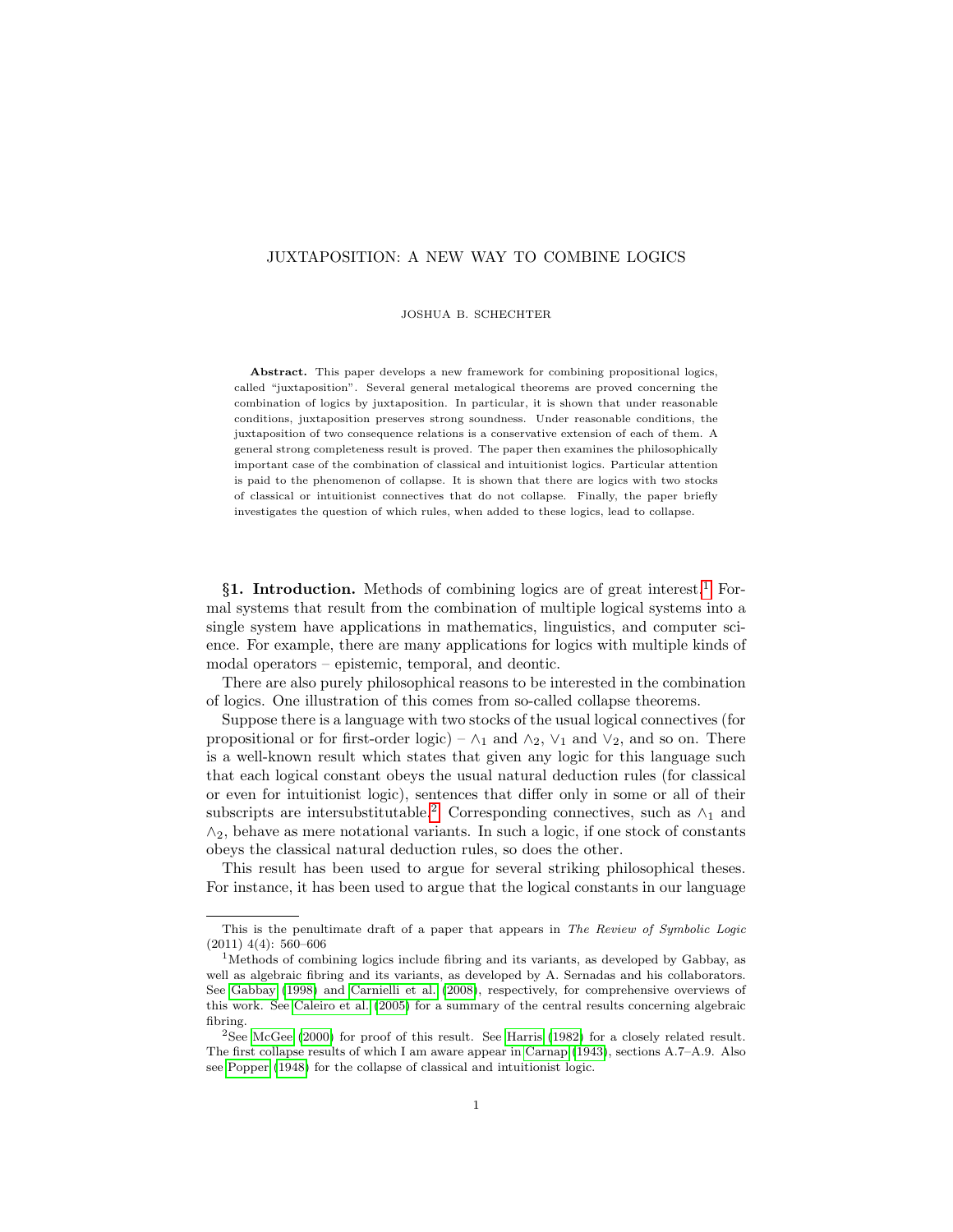have unique and determinate extensions. The argument goes as follows: Suppose that one of our logical constants had an indeterminate extension. Then we could precisify the term. We could introduce two (or more) precise terms into our language with distinct extensions. These terms would presumably obey the usual natural deduction rules (understood to apply to the expanded language). But since the terms would have distinct extensions, they would not be intersubstitutable. By the collapse result, however, this is impossible. Therefore, the logical constants in our language must not be indeterminate.

Vann McGee makes use of a related line of thought to argue for striking claims about quantification.[3](#page-1-0) He argues that there is a unique determinate domain for the unrestricted universal quantifier. On his view, when metaphysicians intend to be talking about absolutely everything, they succeed in so doing. Disputes in ontology are genuine disputes; when metaphysicians disagree about what exists, they are not simply talking past each other by using "exists" in different ways.

Timothy Williamson uses the collapse result to argue for a claim about the relationship between classical and intuitionist logic.<sup>[4](#page-1-1)</sup> He claims that the collapse result demonstrates that there cannot be two stocks of logical constants – one classical and one intuitionist – with distinct extensions. The classicist and the intuitionist cannot both be right. Either intuitionism is correct and classical logic is incoherent, or (as Williamson suggests) classical logic is correct and the intuitionists fail to recognize certain genuinely valid entailments.<sup>[5](#page-1-2)</sup>

There are several ways in which the philosophical arguments for these conclusions may be challenged, and there has been some discussion of these issues in the literature.<sup>[6](#page-1-3)</sup> What has not received sufficient attention, however, is the technical situation. It turns out that the technical situation is not as straightforward as has usually been supposed. For example, there are logics with two stocks of connectives that each obey the usual classical theorems and entailments (for the entire language), but in which corresponding constants are not intersubstitutable. There are logics with two stocks of connectives, one obeying the classical theorems and entailments and the other obeying the intuitionist theorems and entailments, but in which corresponding constants are not intersubstitutable.<sup>[7](#page-1-4)</sup> The caveat to these results is that the connectives do not obey the usual natural

<span id="page-1-1"></span><span id="page-1-0"></span> $3$ See [McGee \(2000\)](#page-48-1).

<sup>4</sup>See [Williamson \(1987\)](#page-48-4). A similar line of thought is present in [Harris \(1982\)](#page-48-2). See [Hand](#page-48-5) [\(1993\)](#page-48-5) for relevant discussion.

<span id="page-1-2"></span><sup>5</sup>Analogous results have also been used to argue for striking philosophical claims about mathematical concepts. For instance, the categoricity of second-order arithmetic – a sort of collapse theorem – has been used to argue that "finite" has a unique determinate extension. The quasi-categoricity of second-order ZF set theory has been used to argue for the claim that we have a unique determinate conception of the sets, at least up to height. See [McGee \(1997\)](#page-48-6), [Parsons \(1990\)](#page-48-7), and [Shapiro \(1991\)](#page-48-8) for discussion.

<span id="page-1-4"></span><span id="page-1-3"></span> ${}^{6}$ See, for example, the postscript to Field  $(2001)$ .

<sup>7</sup>This result can also be proved using the technique of crypto-fibring. In particular, see [Caleiro & Ramos \(2007\)](#page-47-3) for proof of this result restricted to the implicational fragments of classical and intuitionist logic. The technique of modulated fibring, as described in [Sernadas](#page-48-10) [et al. \(2002\)](#page-48-10), also provides a way to combine classical and intuitionist logics without collapse. However, the resulting logic is not substitution invariant. Also see [del Cerro & Herzig \(1996\)](#page-48-11) for a non-substitution invariant logic that combines classical and intuitionist logics.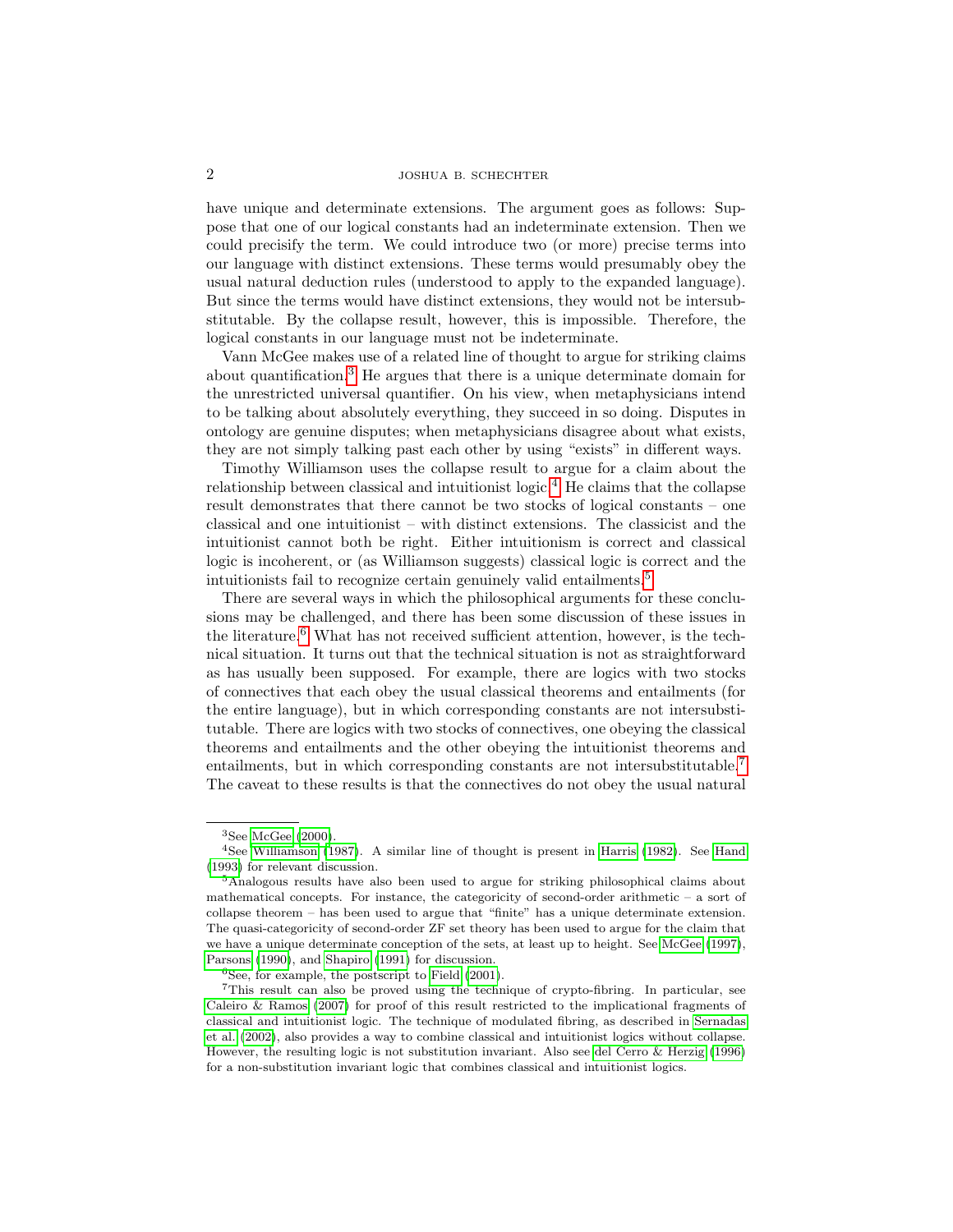deduction meta-rules in their full generality.[8](#page-2-0) The natural deduction rules encode more logical strength than one might have expected. Perhaps surprisingly, the collapse results rely on this extra strength. Thus, the collapse results turn out to be very fragile. Indeed, the issue of when exactly logics collapse turns out to be rather delicate.

The purpose of this paper is two-fold. First, I develop a new framework for combining logical systems, called "juxtaposition". I prove general metalogical results concerning the combination of logics by juxtaposition. Second, I examine the particular case of combining classical and intuitionist logics. I show how the general results can be applied to shed light on the phenomenon of collapse. I demonstrate that the collapse results are much more limited than one might have expected.

The paper will proceed as follows. In the next section, I introduce the general logical apparatus that will be employed. In this paper, I focus on the case of propositional logics. The approach to semantics employed here is broadly algebraic. I consider two semantic frameworks. The first involves sets of logical matrices, algebras with an arbitrary set of designated values. The second, more interesting, framework involves sets of unital matrices, algebras with a single designated value.<sup>[9](#page-2-1)</sup> In section three, I present the main constructions for combining ("juxtaposing") logical systems. Juxtaposing consequence relations is straightforward – the juxtaposition of two consequence relations is the least consequence relation that extends the original consequence relations. (In this paper, consequence relations are required to obey the usual structural rules and to be substitution invariant.) The juxtaposition of two algebraic structures is only slightly more complicated. A juxtaposed model is an ordered pair of models, each of which is based on the respective algebraic structure. There are two modifications to this basic idea that are needed to get the semantics to work. First, each of the two models must provide semantic values for sentences of the entire language. Therefore, each model treats sentences with main connectives governed by the other logic as though they were additional sentence symbols. Second, the two models must agree on which sentences get assigned designated values. In this way, juxtaposed models must be "coherent".

In section four, I compare juxtaposition to two other methods of combining logics – algebraic fibring and modulated fibring. Section five is devoted to presenting basic metalogical results concerning juxtaposition. In particular, I show that under reasonable conditions, juxtaposition preserves strong soundness. I show that under reasonable conditions, juxtaposition preserves consistency. I also show that under reasonable conditions, the juxtaposition of two consequence relations is a strong conservative extension of the original relations. In section six, I turn to strong completeness. In this section, I present direct proofs of

<span id="page-2-0"></span><sup>8</sup>A meta-rule is a rule that governs relations among entailments but do not themselves state entailments. Conditional Introduction, Reasoning by Cases, and Classical Reductio are metarules. Conjunction Introduction and Elimination, Disjunction Elimination, Modus Ponens, and Double Negation Elimination are not meta-rules in this sense.

<span id="page-2-1"></span><sup>&</sup>lt;sup>9</sup>There are other natural approaches to algebraic semantics. For example, we could make use of classes of logical matrices where the designated values can be characterized by a set of equations. See [Blok & Pigozzi \(1989\)](#page-47-4).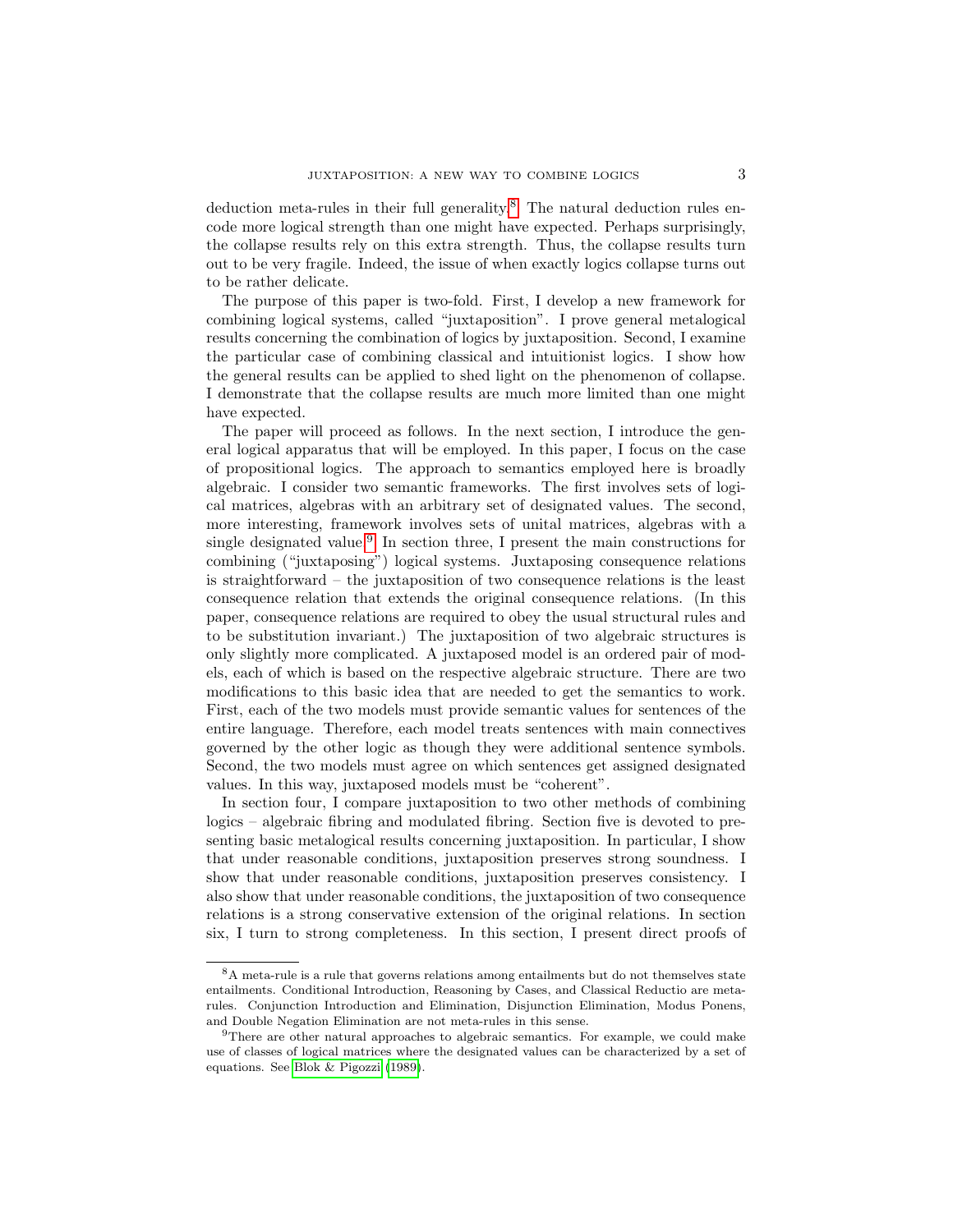strong completeness that apply in a wide range of cases. Indeed, I provide necessary and sufficient conditions for the case where the two stocks of connectives are disjoint. Finally, in section seven, I turn to the philosophically important case of combining classical and intuitionist logics. Applying the general metalogical results, I show that a logic with two stocks of classical connectives is consistent, conservative, and strongly sound and strongly complete with respect to a particular class of juxtaposed structures – the "bi-Boolean" structures. I show that a logic with two stocks of intuitionist connectives is consistent, conservative, and strongly sound and strongly complete with respect to the class of "bi-Heyting" structures.[10](#page-3-0) A logic with one stock of intuitionist connectives and one stock of classical connectives is consistent, conservative, and strongly sound and strongly complete with respect to the class of "Heyting-Boolean" structures. I prove that none of these logics collapse. I also investigate the question of which rules (and meta-rules) lead to collapse when added to these logics.

# §2. Basic Notions.

2.1. Syntax. A language for propositional logic can be specified by a signature and a set of sentence symbols. A *signature*  $C = \{C^n\}_{n \in \mathbb{N}}$  is an indexed family of sets over the natural numbers.<sup>[11](#page-3-1)</sup> For each  $n \in \mathbb{N}$ ,  $C^n$  is the (possibly empty) set of *connectives* of arity n. A set of *sentence symbols*,  $P$ , is a non-empty set. For convenience, we only work with infinite sets of sentence symbols. To avoid ambiguity, we assume that the elements of each  $C<sup>n</sup>$  and P are not themselves sequences. We also assume that  $C^m$  and  $C^n$  are disjoint if  $m \neq n$  and that each  $C^n$  is disjoint with  $P$ .

Suppose  $C$  and  $C'$  are two signatures. We say that  $C$  and  $C'$  are *disjoint* just in case for each  $n \in \mathbb{N}$ ,  $C^n$  and  $C'^n$  are disjoint. Otherwise, we say that C and C' overlap. We say that C' is a sub-signature of C just in case for each  $n \in \mathbb{N}$ ,  $C'^n \subseteq C^n$ .

Given a signature  $C$  and a set of sentence symbols  $P$ , the set of *sentences* generated by C and P, Sent $(C, P)$ , is inductively defined to be the least set such that:

- If  $\alpha \in P$  then  $\alpha \in \text{Sent}(C, P)$ ;
- If  $c \in C^n$  and  $\alpha^1, \ldots, \alpha^n \in \text{Sent}(C, P)$  then  $c\alpha^1 \ldots \alpha^n \in \text{Sent}(C, P)$ .

We write  $\alpha$ ,  $\beta$ ,  $\gamma$ , and  $\delta$  (sometimes with superscripts) to stand for sentences.<sup>[12](#page-3-2)</sup> We write  $\Gamma$  and  $\Delta$  to stand for sets of sentences. We write p, q, and r to stand for sentence symbols.

We write  $\alpha[\beta/p]$  to stand for the result of uniformly substituting each occurrence of p in α with β. We write  $\Gamma[\beta/p]$  to stand for the set  $\{\gamma[\beta/p] | \gamma \in \Gamma\}.$ Let  $\sigma$  be any function from a subset of P to some set. We write  $\alpha^{\sigma}$  to stand for the result of uniformly substituting each occurrence of any p in the domain of  $\sigma$ in  $\alpha$  with  $\sigma(p)$ . We write  $\Gamma^{\sigma}$  to stand for the set  $\{\gamma^{\sigma} \mid \gamma \in \Gamma\}.$ 

<span id="page-3-0"></span> $^{10}\mathrm{This}$  is a different usage of "bi-Heyting" than the one familiar from Skolem.

<span id="page-3-2"></span><span id="page-3-1"></span> $11$ In this paper, superscripts are used as indices and not as exponents.

 $12$ Following standard practice, we don't conform to strict conventions governing use and mention when there is little danger of confusion.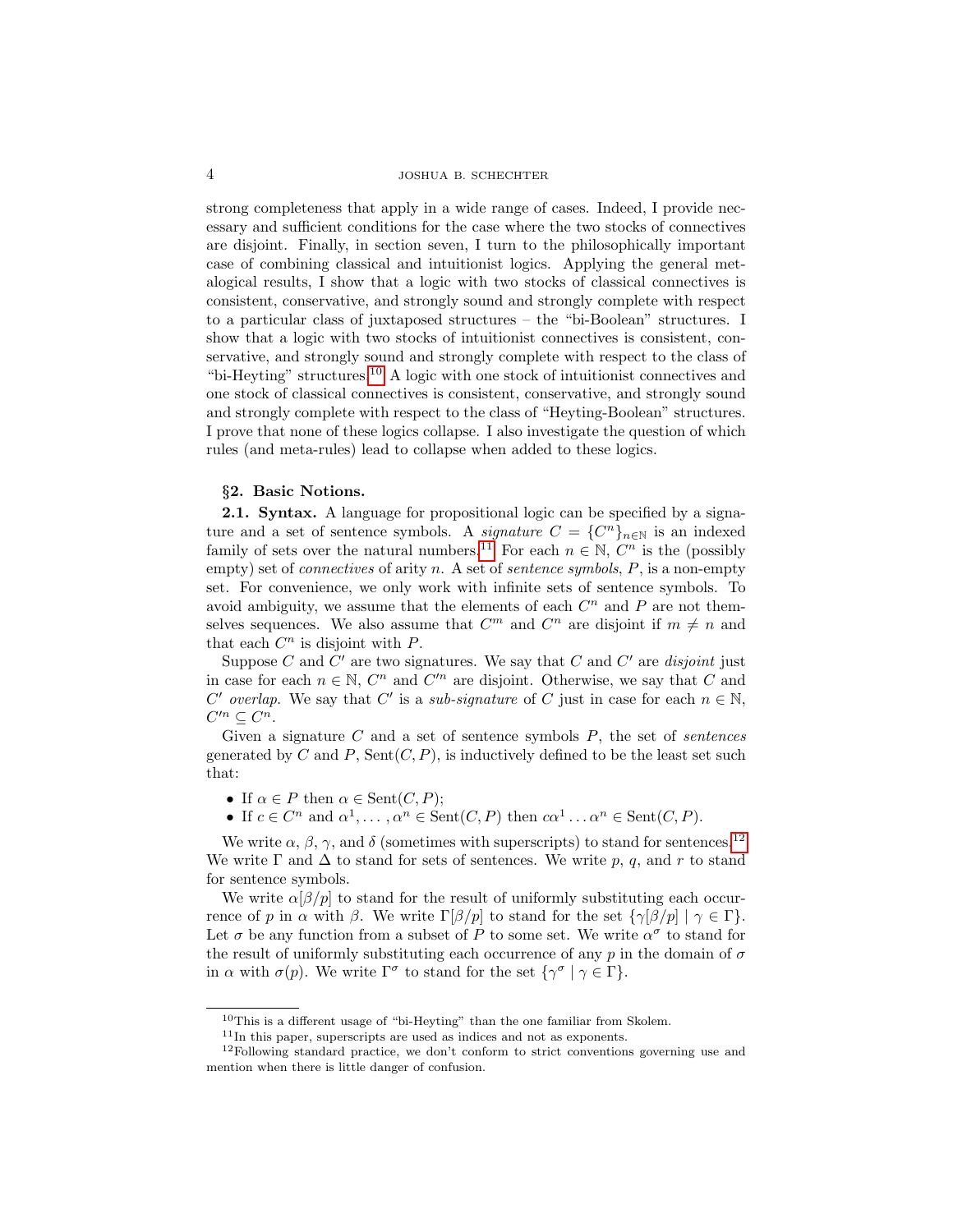For ease of comprehension, when displaying sentences in the language of classical propositional logic, we use infix rather than prefix notation.

**2.2. Consequence Relations.** A *consequence relation*,  $\vdash$ , for a set of sentences Sent $(C, P)$  is a relation holding between subsets of Sent $(C, P)$  and elements of Sent $(C, P)$  such that the following conditions obtain for every  $\alpha, \beta, \Gamma$ ,  $\Delta$ , and p:

**Identity.**  $\{\alpha\} \vdash \alpha;$ **Weakening.** If  $\Gamma \vdash \alpha$  then  $\Gamma \cup \Delta \vdash \alpha$ ; **Cut.** If  $\Gamma \vdash \alpha$  and  $\Delta \cup \{\alpha\} \vdash \beta$  then  $\Gamma \cup \Delta \vdash \beta$ ; Uniform Substitution. If  $\Gamma \vdash \alpha$  then  $\Gamma[\beta/p] \vdash \alpha[\beta/p]$ .<sup>[13](#page-4-0)</sup>

In this paper, we do not require that consequence relations be compact. That is, it need not be the case that if  $\Gamma \vdash \alpha$  then there is a finite  $\Delta \subseteq \Gamma$  such that  $\Delta \vdash \alpha$ .

Suppose  $C^-$  is a sub-signature of C and  $P^-$  is a subset of P. Suppose  $\vdash^$ is a consequence relation for  $\text{Sent}(C^-, P^-)$  and  $\vdash$  is a consequence relation for Sent $(C, P)$ . We say that  $\vdash$  extends  $\vdash^-$  just in case for every  $\Gamma \subseteq \text{Sent}(C^-, P^-)$ and  $\alpha \in \text{Sent}(C^-, P^-)$ , if  $\Gamma \vdash_{\alpha} \alpha$  then  $\Gamma \vdash \alpha$ . We say that  $\vdash$  is a strong conservative extension of  $\vdash^-$  just in case for every  $\Gamma \subseteq \text{Sent}(C^-, P^-)$  and  $\alpha \in$ Sent $(C^-, P^-)$ ,  $\Gamma \vdash^- \alpha$  just in case  $\Gamma \vdash \alpha$ .

Let  $\vdash$  be a consequence relation for Sent(C, P). We say that  $\alpha$  is *deducible* from  $\Gamma$  just in case  $\Gamma \vdash \alpha$ . We say that  $\alpha$  is a theorem of  $\vdash$  just in case  $\emptyset \vdash \alpha$ . As usual, we write  $\vdash \alpha$  for  $\emptyset \vdash \alpha$ .

We say that  $\Gamma \subset \text{Sent}(C, P)$  is consistent with respect to  $\vdash$  just in case there is an  $\alpha \in \text{Sent}(C, P)$  such that  $\Gamma \nvdash \alpha$ .<sup>[14](#page-4-1)</sup> We say that  $\vdash$  is consistent just in case there is an  $\alpha \in \text{Sent}(C, P)$  such that  $\nvdash \alpha$ . We say that  $\vdash$  is non-trivial just in case there is a non-empty  $\Gamma \subseteq \text{Sent}(C, P)$  and an  $\alpha \in \text{Sent}(C, P)$  such that  $\Gamma \nvdash \alpha$ . We say that  $\vdash$  has no mere followers just in case  $\vdash \alpha$  whenever  $\Gamma \vdash \alpha$ for every non-empty  $\Gamma \subseteq \text{Sent}(C, P)$ .<sup>[15](#page-4-2)</sup> We say that  $\vdash$  has theorems just in case there is at least one theorem of  $\vdash$ . These notions are related as follows: Any consequence relation that has theorems has no mere followers. Any consistent consequence relation that has no mere followers is non-trivial. Any non-trivial consequence relation is consistent.

2.3. Semantics. The approach to semantics we employ is broadly algebraic. A structure over a signature C is an ordered triple  $\mathcal{B} = \langle B, D, \Phi \rangle$  such that B is the carrier set of the structure,  $D$  is a non-empty proper subset of  $B$ , and for every  $c \in C<sup>n</sup>$ ,  $\Phi(c)$  is a function from the *n*-th Cartesian power of *B* to *B*. *B* is the set of *semantic values* of  $\mathcal{B}$ . D is the set of *designated values* of  $\mathcal{B}$ .  $\Phi$  is the denotation function of  $\mathcal{B}$ . Since  $D$  is a non-empty proper subset of  $B$ ,  $B$  must have at least two elements. If D has only a single element, we say that  $\beta$  is a unital structure and we write 1 to stand for the single designated value.

<span id="page-4-0"></span> $13A$  consequence relation is thus required to be structural in the sense of Los & Suszko [\(1958\)](#page-48-12).

<span id="page-4-1"></span> $14$ Consistency is defined here as non-explosion. In a paraconsistent logic, a consistent set may contain both a sentence and its negation.

<span id="page-4-2"></span><sup>15</sup>I borrow the term "no mere followers" from [Humberstone \(2011\)](#page-48-13), pages 459–460.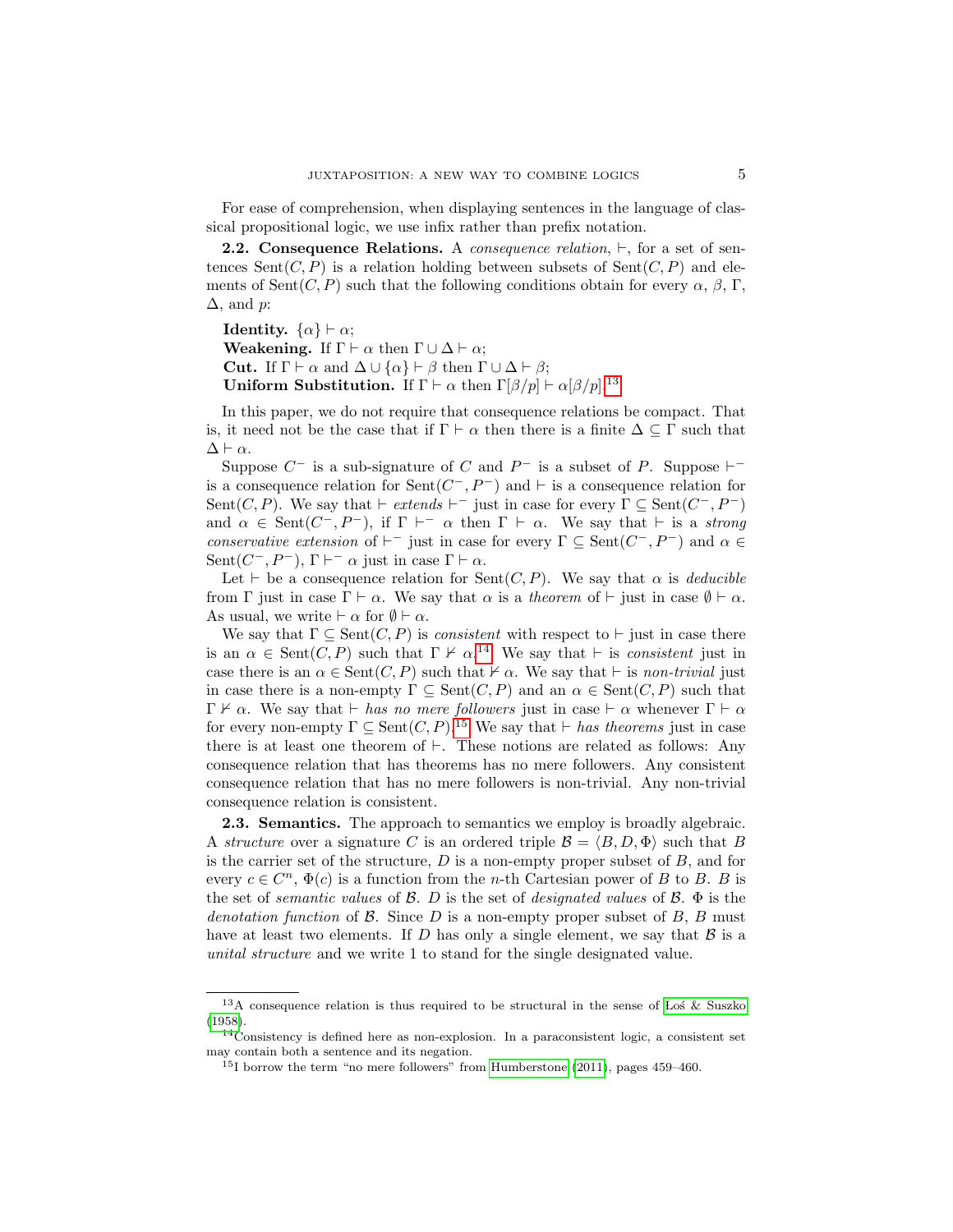Given a structure  $\mathcal{B} = \langle B, D, \Phi \rangle$  and a set of sentence symbols P, a valuation for  $\beta$  and  $P$  is a function from  $P$  to  $B$ .

A model over a signature C and a set of sentence symbols P is an ordered pair  $\mathcal{M} = \langle \mathcal{B}, V \rangle$  such that  $\mathcal{B}$  is a structure over C, and V is a valuation for  $\mathcal{B}$ and P. We say that the model  $M$  is based on the structure  $\beta$ . Given a class of structures  $\mathbb B$  over C, we say that M is based on  $\mathbb B$  just in case M is based on some element of  $\mathbb{B}$ . If M is based on a unital structure, we call M a unital model.

Suppose  $\mathcal{M} = \langle \mathcal{B}, V \rangle$  is a model over C and P based on  $\mathcal{B} = \langle B, D, \Phi \rangle$ . For any  $\alpha \in \text{Sent}(C, P)$ , the value of  $\alpha$  in  $\mathcal{M}, \|\alpha\|^{M}$ , is recursively defined as follows:

- $\|\alpha\|^{\mathcal{M}} = V(\alpha)$  if  $\alpha \in P$ ;
- $\left\| c\alpha^1 \ldots \alpha^n \right\|^{\mathcal{M}} = \Phi(c)(\left\| \alpha^1 \right\|^{\mathcal{M}}, \ldots, \left\| \alpha^n \right\|^{\mathcal{M}})$  if  $c \in \mathbb{C}^n$  and  $\alpha^1, \ldots, \alpha^n \in \mathbb{C}^n$  $Sent(C, P)$ .

Given a model M, we write  $M \models \alpha$  to mean that  $\alpha$  has a designated value in M. For short, we say that M *designates* the sentence  $\alpha$ . This obtains just in case  $\|\alpha\|^{\mathcal{M}} \in D$ . We write  $\mathcal{M} \models \Gamma$  to mean that M designates each of the sentences in Γ. This obtains just in case for every  $\gamma \in \Gamma$ ,  $\mathcal{M} \models \gamma$ .

If a model M over C and P either designates every element of  $Sent(C, P)$  or designates no element of  $Sent(C, P)$ , we say that M is *trivial*. Otherwise, we say that M is non-trivial. For any structure B over C and any set of sentence symbols  $P$ , there is a non-trivial model over  $C$  and  $P$  based on  $\beta$ .

Given a class of structures  $\mathbb B$  over C, we write  $\models^{\mathbb B}\alpha$  to mean that  $\alpha$  is valid in  $\mathbb B$ . This obtains just in case for every model  $\mathcal M$  over  $C$  and  $P$  based on  $\mathbb B$ ,  $\mathcal{M} \models \alpha$ . We write  $\Gamma \models^{\mathbb{B}} \alpha$  to mean that  $\Gamma$  entails  $\alpha$  in  $\mathbb{B}$ . This obtains just in case, for every model M over C and P based on B, if  $\mathcal{M} \models \Gamma$  then  $\mathcal{M} \models \alpha$ .<sup>[16](#page-5-0)</sup>

**2.4. Soundness and Completeness.** Given a consequence relation  $\vdash$  for the set of sentences  $Sent(C, P)$  and a class of structures  $\mathbb B$  over C, we say that  $\vdash$  is strongly sound with respect to B just in case for every  $\Gamma \subseteq \text{Sent}(C, P)$  and  $\alpha \in \text{Sent}(C, P)$ , if  $\Gamma \vdash \alpha$  then  $\Gamma \vDash^{\mathbb{B}} \alpha$ . We say that  $\vdash$  is *strongly complete* with respect to  $\mathbb B$  just in case for every  $\Gamma \subseteq \text{Sent}(C, P)$  and  $\alpha \in \text{Sent}(C, P)$ , if  $\Gamma \vDash^{\mathbb B} \alpha$ then  $\Gamma \vdash \alpha$ . We say that  $\vdash$  is *strongly determined* with respect to B just in case for every  $\Gamma \subseteq \text{Sent}(C, P)$  and  $\alpha \in \text{Sent}(C, P)$ ,  $\Gamma \vDash^{\mathbb{B}} \alpha$  just in case  $\Gamma \vdash \alpha$ .

We say that  $\vdash$  is strongly sound, strongly complete, or strongly determined (simpliciter) just in case  $\vdash$  is strongly sound, strongly complete, or strongly determined (respectively) with respect to some non-empty class of structures. We say that  $\vdash$  is strongly unital sound, strongly unital complete, or strongly unital determined (simpliciter) just in case  $\vdash$  is strongly sound, strongly complete, or strongly determined (respectively) with respect to some non-empty class of unital structures.

<span id="page-5-0"></span><sup>&</sup>lt;sup>16</sup>Strictly speaking, these definitions require  $P$  to be fixed by context. However, whether  $\alpha$  is valid in B does not depend on P so long as P contains all of the sentence symbols that occur in  $\alpha$ . Similarly, whether  $\Gamma$  entails  $\alpha$  in  $\mathbb B$  does not depend on P so long as P contains all of the sentence symbols that occur in  $\Gamma$  and  $\alpha$ .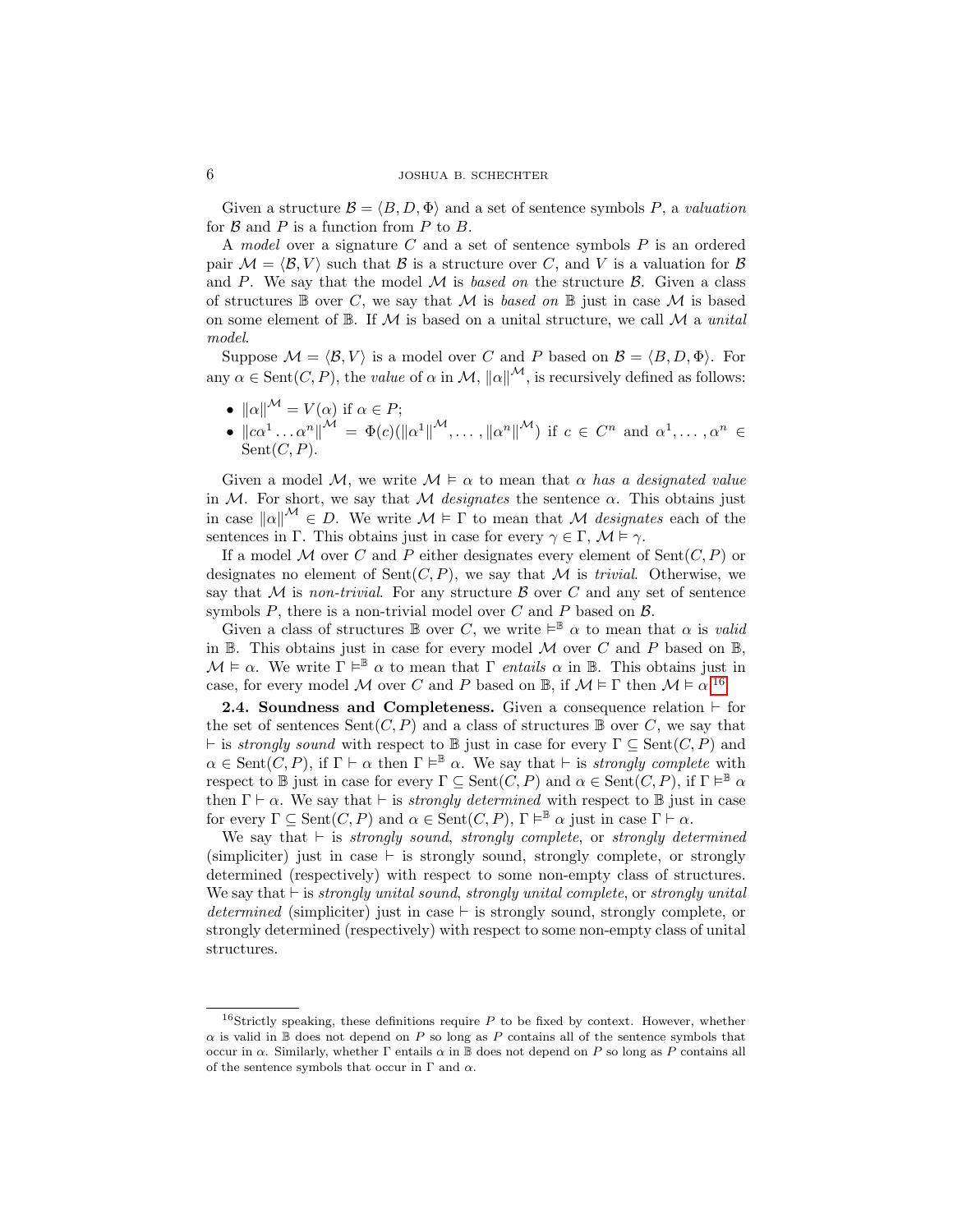**2.5. Known Results.** Let  $\vdash$  be a consequence relation for Sent $(C, P)$ . We say that  $\vdash$  is *left-extensional* just in case for every  $\alpha, \beta, \delta \in \text{Sent}(C, P)$  and p occurring in  $\delta$ ,  $\{\alpha, \beta, \delta[\alpha/p]\} \vdash \delta[\beta/p]$ .<sup>[17](#page-6-0)</sup> The following results are known:

<span id="page-6-7"></span>THEOREM 2.1.  $\vdash$  is strongly determined just in case  $\vdash$  is consistent and has no mere followers.[18](#page-6-1)

<span id="page-6-6"></span>THEOREM 2.2.  $\vdash$  is strongly unital determined just in case  $\vdash$  is consistent, has no mere followers, and is left-extensional.<sup>[19](#page-6-2)</sup>

§3. Juxtaposition. We consider here the case of combining two logics. It is straightforward to extend the construction to combinations of arbitrarily many logics (indexed by some set). In what follows, we sometimes use  $i$  to range over  ${1, 2}.$ 

**3.1. Syntax.** Let  $C_1$  and  $C_2$  be two signatures and  $P_1$  and  $P_2$  be two sets of sentence symbols. (Recall that  $P_1$  and  $P_2$  are required to be infinite.) We allow  $P_1$  and  $P_2$  to overlap. We also allow  $C_1$  and  $C_2$  to overlap.<sup>[20](#page-6-3)</sup> For simplicity, we assume that  $C_1^m$  and  $C_2^n$  are disjoint if  $m \neq n$ . We also assume that each  $C_i^n$  is disjoint with each of  $P_1$  and  $P_2$ .

The juxtaposition of the sets of sentence symbols  $P_1$  and  $P_2$ ,  $P_{12}$ , is  $P_1 \cup P_2$ . The juxtaposition of the signatures  $C_1$  and  $C_2$ ,  $C_{12}$ , is  $\{C_1^n \cup C_2^n\}_{n\in\mathbb{N}}$ . That is,  $C_{12}$  is the signature that results from taking the union of each of the sets of connectives of arity  $n^{21}$  $n^{21}$  $n^{21}$  The set of sentences generated by  $C_{12}$  and  $P_{12}$ , Sent $(C_{12}, P_{12})$ , is defined just as above.<sup>[22](#page-6-5)</sup>

**3.2. Consequence Relations.** Let  $\vdash_1$  be a consequence relation for Sent $(C_1, P_1)$  and let  $\vdash_2$  be a consequence relation for Sent $(C_2, P_2)$ . A juxtaposed consequence relation over  $\vdash_1$  and  $\vdash_2$  is a consequence relation for Sent( $C_{12}, P_{12}$ ) that extends both  $\vdash_1$  and  $\vdash_2$ .

It is immediate that if  $\vdash_1$  or  $\vdash_2$  is non-empty, so is any juxtaposed consequence relation over  $\vdash_1$  and  $\vdash_2$ . If  $\vdash_1$  or  $\vdash_2$  has theorems, so does any juxtaposed consequence relation over  $\vdash_1$  and  $\vdash_2$ . Using Uniform Substitution it is easy to show that if  $\vdash_1$  or  $\vdash_2$  is inconsistent, so is any juxtaposed consequence relation over  $\vdash_1$  and  $\vdash_2$ . Similarly, if  $\vdash_1$  or  $\vdash_2$  is trivial, so is any juxtaposed consequence relation over  $\vdash_1$  and  $\vdash_2$ .

<span id="page-6-0"></span> $17W$ ójcicki (1988), page 236, calls this property "strong replacement". I borrow the term "left-extensional" from [Humberstone \(2011\)](#page-48-13), section 3.23, who uses it for a slightly different property.

<span id="page-6-1"></span><sup>18</sup>See, for example, Observation 3.23.13 in [Humberstone \(2011\)](#page-48-13). The core of this result is Theorem 3.1.5 in Wójcicki (1988). It is originally due to Lindenbaum.

<span id="page-6-2"></span> $19$ See, for example, Theorem 3.23.9 in [Humberstone \(2011\)](#page-48-13). The core of this result is Theorem II.1.2 in [Czelakowski \(1981\)](#page-48-15). It is originally due to Suszko.

<span id="page-6-3"></span> $^{20}$ In the literature on fibring, the combination of logics with overlapping signatures is referred to as "constrained" and the combination of logics with disjoint signatures is referred to as "unconstrained".

<span id="page-6-4"></span> $^{21}$ This is essentially the same construction as the categorial fibring of propositional signatures, as described in [Sernadas et al. \(1999\)](#page-48-16), page 152.

<span id="page-6-5"></span> $2<sup>22</sup>$ There is an alternative choice we could have made here. We could have defined  $Sent(C_{12}, P_{12})$  to disallow sentences with connectives from both signatures. But that would have yielded a much less interesting language.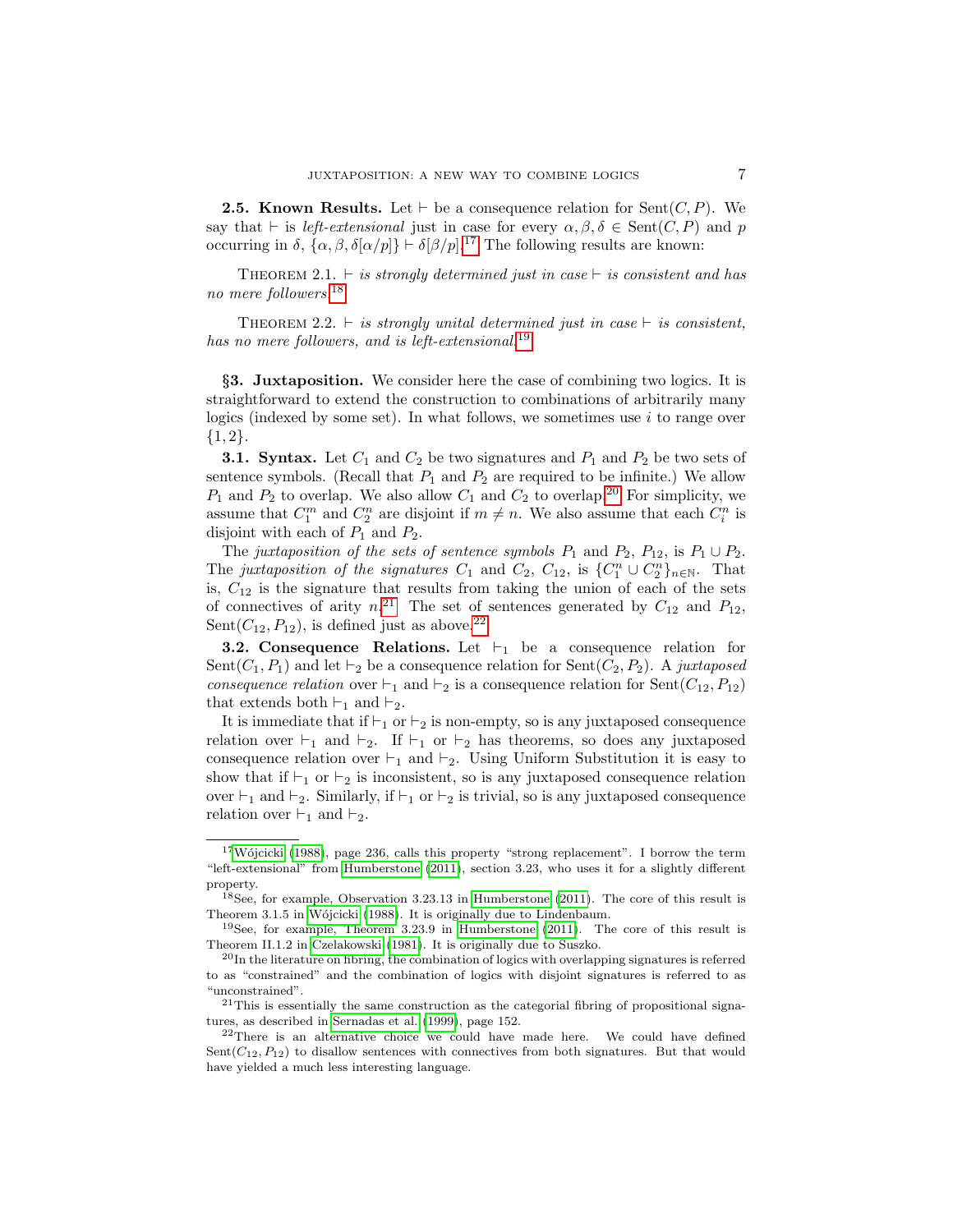# 8 JOSHUA B. SCHECHTER

The juxtaposition of the consequence relations  $\vdash_1$  and  $\vdash_2$  is the intersection of all juxtaposed consequence relations over  $\vdash_1$  and  $\vdash_2$ . It is routine to show that the juxtaposition of  $\vdash_1$  and  $\vdash_2$  is a juxtaposed consequence relation over  $\vdash_1$  and  $\vdash_2$ .<sup>[23](#page-7-0)</sup>

3.3. Semantics. In developing a semantics for juxtaposed consequence relations, one might think that we should base our semantics on classes of unital structures (or classes of structures, more generally) just as above. However, this is not the best approach to take. By Theorem [2.2,](#page-6-6) a consequence relation is strongly determined with respect to a non-empty class of unital structures only if it is left-extensional. But the juxtaposition of two left-extensional consequence relations need not be left-extensional. Indeed, as we will see below, although the classical consequence relation is left-extensional, the juxtaposition of two copies of the classical consequence relation is not. So, if we would like a strong unital determination result for this consequence relation, we must rely upon a somewhat different semantics.

A juxtaposed structure over the signatures  $C_1$  and  $C_2$  is an ordered pair  $\langle \mathcal{B}_1, \mathcal{B}_2 \rangle$ such that each  $\mathcal{B}_i$  is a structure over  $C_i$ . If  $\mathcal{B}_i$  is a unital structure, we write  $1_i$ to stand for the designated value of  $\mathcal{B}_i$ . If  $\mathcal{B}_1$  and  $\mathcal{B}_2$  are unital structures, we say that  $\langle \mathcal{B}_1, \mathcal{B}_2 \rangle$  is a juxtaposed unital structure.

Suppose  $\mathcal{B}_1$  is a structure over  $C_1$  and  $\mathcal{B}_2$  is a structure over  $C_2$ . Then the juxtaposition of the structures  $\mathcal{B}_1$  and  $\mathcal{B}_2$  is the ordered pair  $\langle \mathcal{B}_1, \mathcal{B}_2 \rangle$ . Suppose  $\mathbb{B}_1$  is a class of structures over  $C_1$  and  $\mathbb{B}_2$  is a class of structures over  $C_2$ . Then the juxtaposition of the classes of structures  $\mathbb{B}_1$  and  $\mathbb{B}_2$  is the Cartesian product  $\mathbb{B}_1\times\mathbb{B}_2.$ 

The set of *i-atoms* contains the elements of  $Sent(C_{12}, P_{12})$  that do not have a main connective from  $C_i$ . For example, if  $C_1$  and  $C_2$  are disjoint then the 1-atoms include the elements of  $P_{12}$  as well as those sentences with a main connective from  $C_2$ . If  $C_1$  and  $C_2$  overlap then the 1-atoms include the elements of  $P_{12}$  as well as those sentences with a main connective from  $C_2$  but not from  $C_1$ .

A juxtaposed model over the signatures  $C_1$  and  $C_2$  and the set of sentence symbols  $P_{12}$  is an ordered quadruple  $\langle \mathcal{B}_1, V_1, \mathcal{B}_2, V_2 \rangle$  such that  $\langle \mathcal{B}_1, \mathcal{B}_2 \rangle$  is a juxtaposed structure over  $C_1$  and  $C_2$ , and each  $V_i$  is a function from the set of i-atoms of  $Sent(C_{12}, P_{12})$  to  $B_i$ . In effect, a juxtaposed model is a pair of models, each of which treats sentences with main connectives not from its signature as if they were additional sentence symbols.

We say that the juxtaposed model  $\langle \mathcal{B}_1, V_1, \mathcal{B}_2, V_2 \rangle$  is based on the juxtaposed structure  $\langle \mathcal{B}_1, \mathcal{B}_2 \rangle$ . More generally, we say that a juxtaposed model  $\mathcal{M}_{12}$  is based on the class of juxtaposed structures  $\mathbb{B}_{12}$  just in case  $\mathcal{M}_{12}$  is based on one of the elements of  $\mathbb{B}_{12}$ . If  $\mathcal{M}_{12}$  is based on a juxtaposed unital structure, we say that  $\mathcal{M}_{12}$  is a juxtaposed unital model.

<span id="page-7-0"></span><sup>23</sup>[Cruz-Filipe et al. \(2007\)](#page-48-17) defines a more general notion of the fibring of consequence relations that also applies in the case of non-substitution invariant consequence relations. By Propositions 2.18 and 2.19 in that paper, the fibring of two substitution invariant consequence relations coincides with their juxtaposition.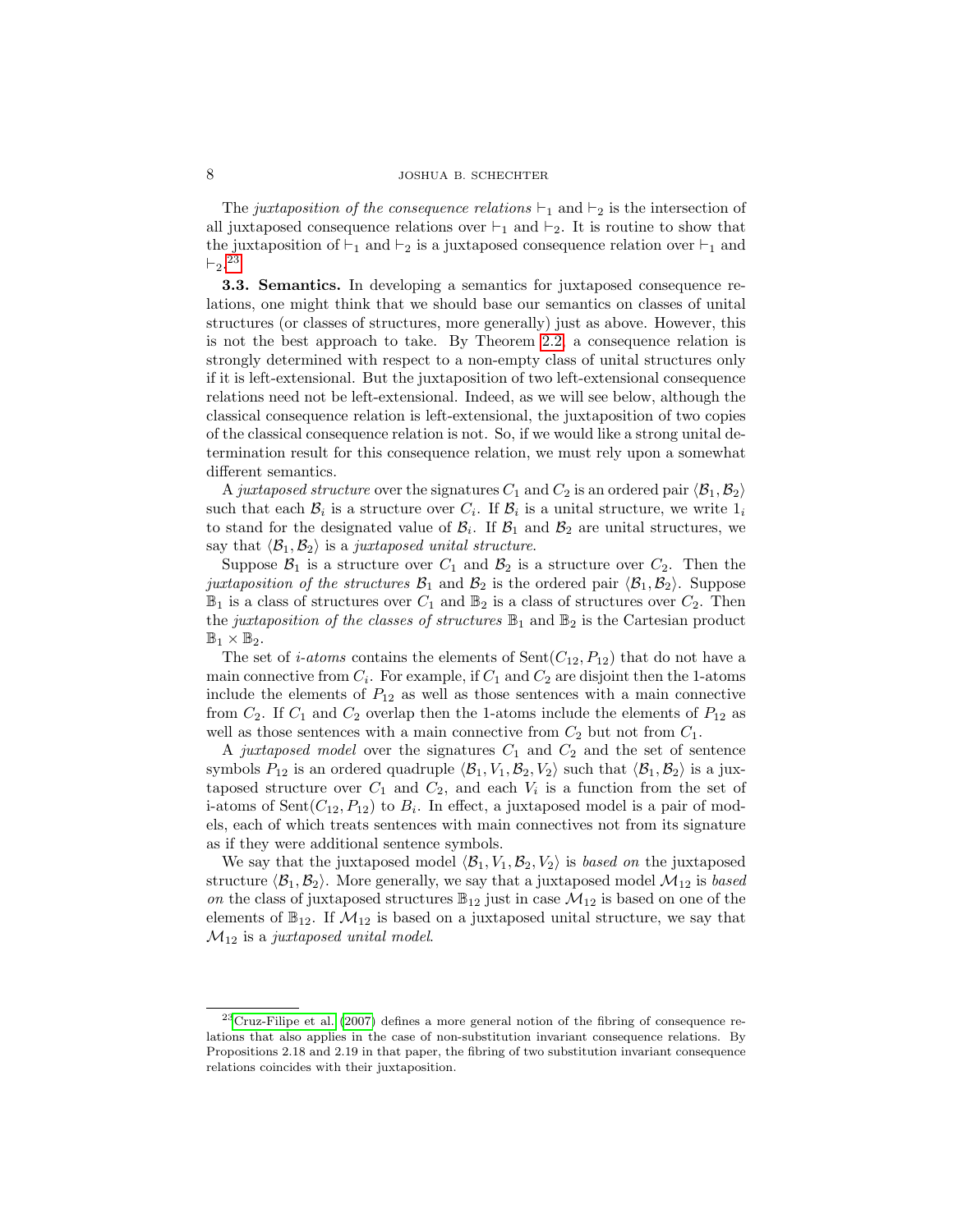Suppose  $\mathcal{M}_{12} = \langle \mathcal{B}_1, V_1, \mathcal{B}_2, V_2 \rangle$  is a juxtaposed model over  $C_1, C_2$ , and  $P_{12}$ , where each  $\mathcal{B}_i = \langle B_i, D_i, \Phi_i \rangle$ . For any  $\alpha \in \text{Sent}(C_{12}, P_{12})$ , the *i-value* of  $\alpha$  in  $\mathcal{M}_{12}$ ,  $\|\alpha\|_{i}^{\mathcal{M}_{12}}$ , is recursively defined as follows:

- $\|\alpha\|_i^{\mathcal{M}_{12}} = V_i(\alpha)$  if  $\alpha$  is an i-atom;
- $\|c\alpha^1 \dots \alpha^n\|_i^{\mathcal{M}_{12}} = \Phi_i(c)(\|\alpha^1\|_i^{\mathcal{M}_{12}})$  $\mathcal{L}_{i}^{M_{12}}\ldots\|\alpha^n\|_{i}^{M_{12}}$ ) if  $c \in C_i^n$  and  $\alpha^1, \ldots, \alpha^n \in$  $Sent(C_{12}, P_{12}).$

We sometimes omit the  $\mathcal{M}_{12}$  if the relevant juxtaposed model is clear from context.

We say that a juxtaposed model is *coherent* just in case for every sentence  $\alpha \in \text{Sent}(C_{12}, P_{12}), ||\alpha||_1^{M_{12}} \in D_1$  just in case  $||\alpha||_2^{M_{12}} \in D_2$ . In other words,  $\alpha$ has a designated 1-value just in case it has a designated 2-value. The notion of coherence is needed to provide a sensible definition of designation for juxtaposed models.

Given a coherent juxtaposed model  $\mathcal{M}_{12}$ , we write  $\mathcal{M}_{12} \models \alpha$  to mean that  $\mathcal{M}_{12}$  designates the sentence  $\alpha$ . This obtains just in case  $\|\alpha\|_1^{M_{12}} \in D_1$  (or equivalently,  $||\alpha||_2^{\mathcal{M}_{12}} \in D_2$ ). We write  $\mathcal{M}_{12} \models \Gamma$  to mean that  $\mathcal{M}_{12}$  designates each of the sentences in Γ. This obtains just in case for every  $\gamma \in \Gamma$ ,  $\mathcal{M}_{12} \models \gamma$ .

If a coherent juxtaposed model  $\mathcal{M}_{12}$  over  $C_1$ ,  $C_2$ , and  $P_{12}$  either designates every element of Sent $(C_{12}, P_{12})$  or designates no element of Sent $(C_{12}, P_{12})$ , we say that  $\mathcal{M}_{12}$  is *trivial.* Otherwise, we say that  $\mathcal{M}_{12}$  is *non-trivial.* We show below (Proposition [5.2\)](#page-14-0) that if  $C_1$  and  $C_2$  are disjoint then for any structure  $\mathcal{B}_{12}$ over  $C_1$ ,  $C_2$ , and any set of sentence symbols  $P_{12}$ , there is a coherent non-trivial juxtaposed model over  $C_1$ ,  $C_2$ , and  $P_{12}$  based on  $\mathcal{B}_{12}$ .

Given a class of juxtaposed structures  $\mathbb{B}_{12}$  over  $C_1$  and  $C_2$ , we write  $\vDash^{\mathbb{B}_{12}} \alpha$ to mean that  $\alpha$  is *valid* in  $\mathbb{B}_{12}$ . This obtains just in case for every coherent juxtaposed model  $\mathcal{M}_{12}$  over  $C_1$ ,  $C_2$ , and  $P_{12}$  based on  $\mathbb{B}_{12}$ ,  $\mathcal{M}_{12} \models \alpha$ . We write  $\Gamma \models^{\mathbb{B}_{12}} \alpha$  to mean that  $\Gamma$  entails  $\alpha$  in  $\mathbb{B}_{12}$ . This obtains just in case, for every coherent juxtaposed model  $\mathcal{M}_{12}$  over  $C_1$ ,  $C_2$ , and  $P_{12}$  based on  $\mathbb{B}_{12}$ , if  $\mathcal{M}_{12} \models \Gamma$ then  $\mathcal{M}_{12} \models \alpha.^{24}$  $\mathcal{M}_{12} \models \alpha.^{24}$  $\mathcal{M}_{12} \models \alpha.^{24}$ 

Notice that this semantics is philosophically very natural. The two models in a coherent juxtaposed model can be thought of as representing speakers of different languages who take on board one another's claims without interpreting them in their home languages.

**3.4. Soundness and Completeness.** Suppose  $\vdash_{12}$  is a consequence relation for Sent( $C_{12}, P_{12}$ ), and  $\mathbb{B}_{12}$  is a class of juxtaposed structures over  $C_1$  and  $C_2$ . We say that  $\vdash_{12}$  is strongly sound with respect to  $\mathbb{B}_{12}$  just in case for every  $\Gamma \subseteq \text{Sent}(C_{12}, P_{12})$  and  $\alpha \in \text{Sent}(C_{12}, P_{12})$ , if  $\Gamma \vdash_{12} \alpha$  then  $\Gamma \models^{\mathbb{B}_{12}} \alpha$ . We say that  $\vdash_{12}$  is *strongly complete* with respect to  $\mathbb{B}_{12}$  just in case for every  $\Gamma \subseteq \operatorname{Sent}(C_{12}, P_{12})$  and  $\alpha \in \operatorname{Sent}(C_{12}, P_{12})$ , if  $\Gamma \models^{\mathbb{B}_{12}} \alpha$  then  $\Gamma \vdash_{12} \alpha$ . We say that  $\vdash_{12}$  is strongly determined with respect to  $\mathbb{B}_{12}$  just in case for every  $\Gamma \subseteq \text{Sent}(C_{12}, P_{12})$  and  $\alpha \in \text{Sent}(C_{12}, P_{12}), \Gamma \models^{\mathbb{B}_{12}} \alpha$  just in case  $\Gamma \vdash_{12} \alpha$ .

<span id="page-8-0"></span> $24$ As before, the relevant set of sentence symbols is fixed by context.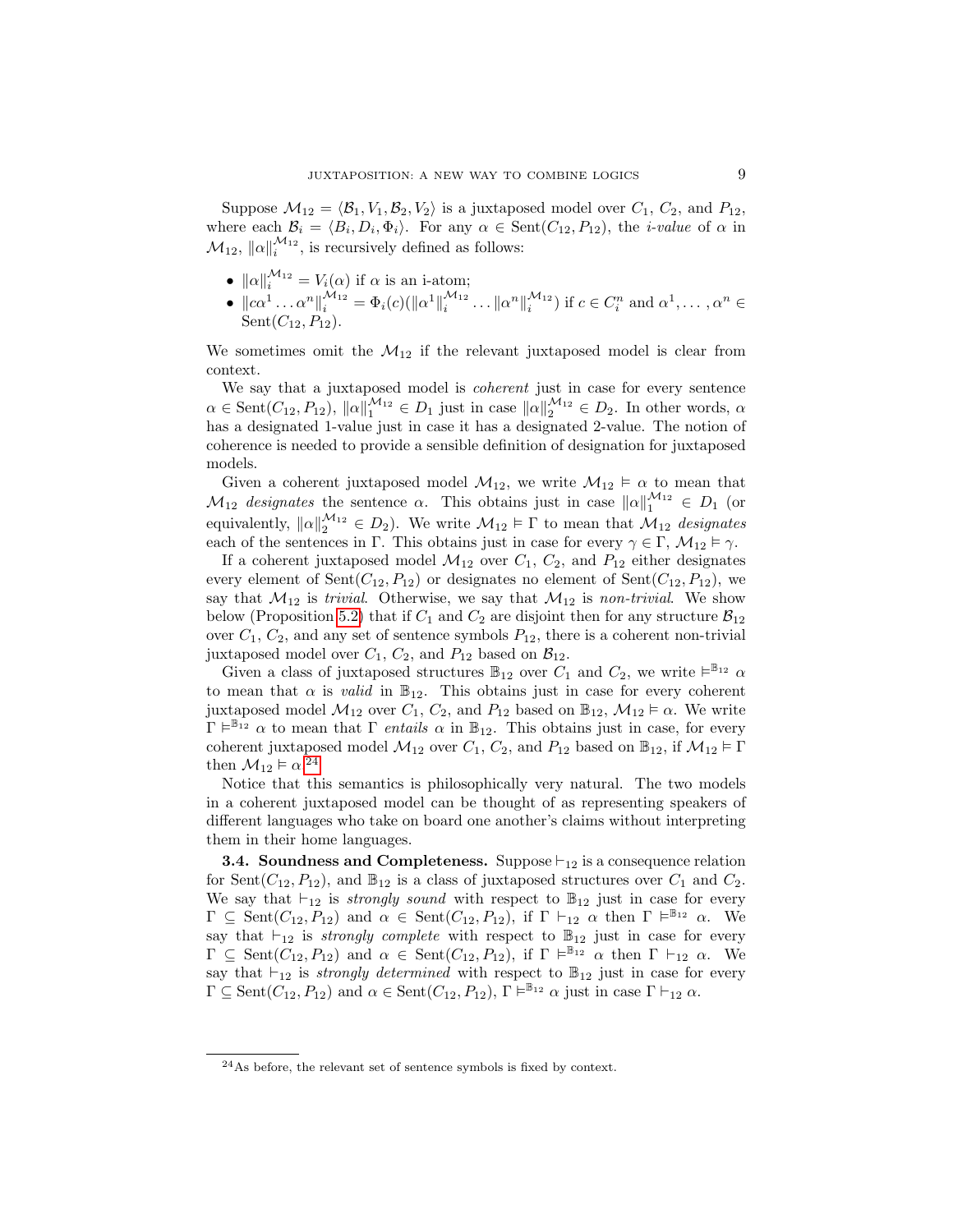We say that  $\vdash_{12}$  is  $\langle C_1, C_2 \rangle$ -strongly sound,  $\langle C_1, C_2 \rangle$ -strongly complete, or  $\langle C_1, C_2 \rangle$ -strongly determined just in case  $\vdash_{12}$  is strongly sound, strongly complete, or strongly determined (respectively) with respect to some class of juxtaposed structures over  $C_1$  and  $C_2$  that has a coherent non-trivial juxtaposed model based on it. We say that  $\vdash_{12}$  is  $\langle C_1, C_2 \rangle$ -strongly unital sound,  $\langle C_1, C_2 \rangle$ strongly unital complete, or  $\langle C_1, C_2 \rangle$ -strongly unital determined just in case  $\vdash_{12}$ is strongly sound, strongly complete, or strongly determined (respectively) with respect to some class of juxtaposed unital structures over  $C_1$  and  $C_2$  that has a coherent non-trivial juxtaposed model based on it.[25](#page-9-0)

§4. Algebraic Fibring and Modulated Fibring. To better understand juxtaposition, it may be helpful to compare it with other methods of combining logics. In this section, I briefly compare juxtaposition with two other such methods – algebraic fibring and modulated fibring.<sup>[26](#page-9-1)</sup>

The algebraic fibring of two consequence relations is essentially the same as their juxtaposition. The sole difference is that algebraic fibring is applied to Hilbert calculi, which correspond to compact consequence relations. The important differences arise in the semantics.

The semantics for algebraic fibring makes use of partially ordered unital matrices. In the notation of this paper, a partially ordered unital structure is a quadruple  $\langle B, \leq, \{1\}, \Phi \rangle$  where  $\langle B, \{1\}, \Phi \rangle$  is a unital structure and  $\leq$  is a partial order on  $B$  with the top element 1. The purpose of the partial ordering is to enable one to define two notions of entailment. Given a class of partially ordered unital structures,  $\mathbb{B}$ ,  $\Gamma$  globally entails  $\alpha$  in  $\mathbb{B}$  just in case in every model based on  $\mathbb{B}$ , if each element of  $\Gamma$  is designated, then so is  $\alpha$ . By contrast,  $\Gamma$  locally entails  $\alpha$  just in case in every model based on  $\mathbb{B}$ , the value of each element of  $\Gamma$ is less than or equal to the value of  $\alpha$ . For simplicity, however, in what follows, we'll focus on global entailment.

Suppose  $\mathcal{B} = \langle B, \leq \{1\}, \Phi \rangle$  is a partially ordered unital structure over C. Suppose C' is a sub-signature of C. The reduct of B to C' is  $\mathcal{B}|_{C'} = \langle B, \leq \rangle$ ,  $\{1\}$ ,  $\Phi|_{C'}$ , where  $\Phi|_{C'}$  is the restriction of  $\Phi$  to the connectives from  $C'$ . Let  $\mathbb{B}_1$ be a class of partially ordered unital structures over  $C_1$  and let  $\mathbb{B}_2$  be a class of partially ordered unital structures over  $C_2$ . The *algebraic fibring* of  $\mathbb{B}_1$  and  $\mathbb{B}_2$  is  $\mathbb{B}_{12} = {\mathcal{B} \mid \mathcal{B}|_{C_1} \in \mathbb{B}_1 \text{ and } \mathcal{B}|_{C_2} \in \mathbb{B}_2}.$  This is a very natural construction. The algebraic fibring of two classes of partially ordered unital structures is simply a class of partially ordered unital structures. This is unlike the case of juxtaposition – the juxtaposition of two classes of unital structures is a class of pairs of unital structures.

One weakness of algebraic fibring compared to juxtaposition is that the strong determination theorem is weaker. Consider the following principle:

<span id="page-9-0"></span><sup>&</sup>lt;sup>25</sup>In the case where  $C_1$  and  $C_2$  are disjoint, Proposition [5.2](#page-14-0) enables us to simplify these definitions:  $\vdash_{12}$  is  $\langle C_1, C_2 \rangle$ -strongly sound,  $\langle C_1, C_2 \rangle$ -strongly complete, or  $\langle C_1, C_2 \rangle$ -strongly determined just in case  $\vdash_{12}$  is strongly sound, strongly complete, or strongly determined (respectively) with respect to some non-empty class of juxtaposed structures over  $C_1$  and  $C_2$ . (And similarly for the cases of  $\langle C_1, C_2 \rangle$ -strong unital soundness, completeness, and determination.)

<span id="page-9-1"></span> $26$ See [Carnielli et al. \(2008\)](#page-47-0) for a comprehensive overview of these two methods.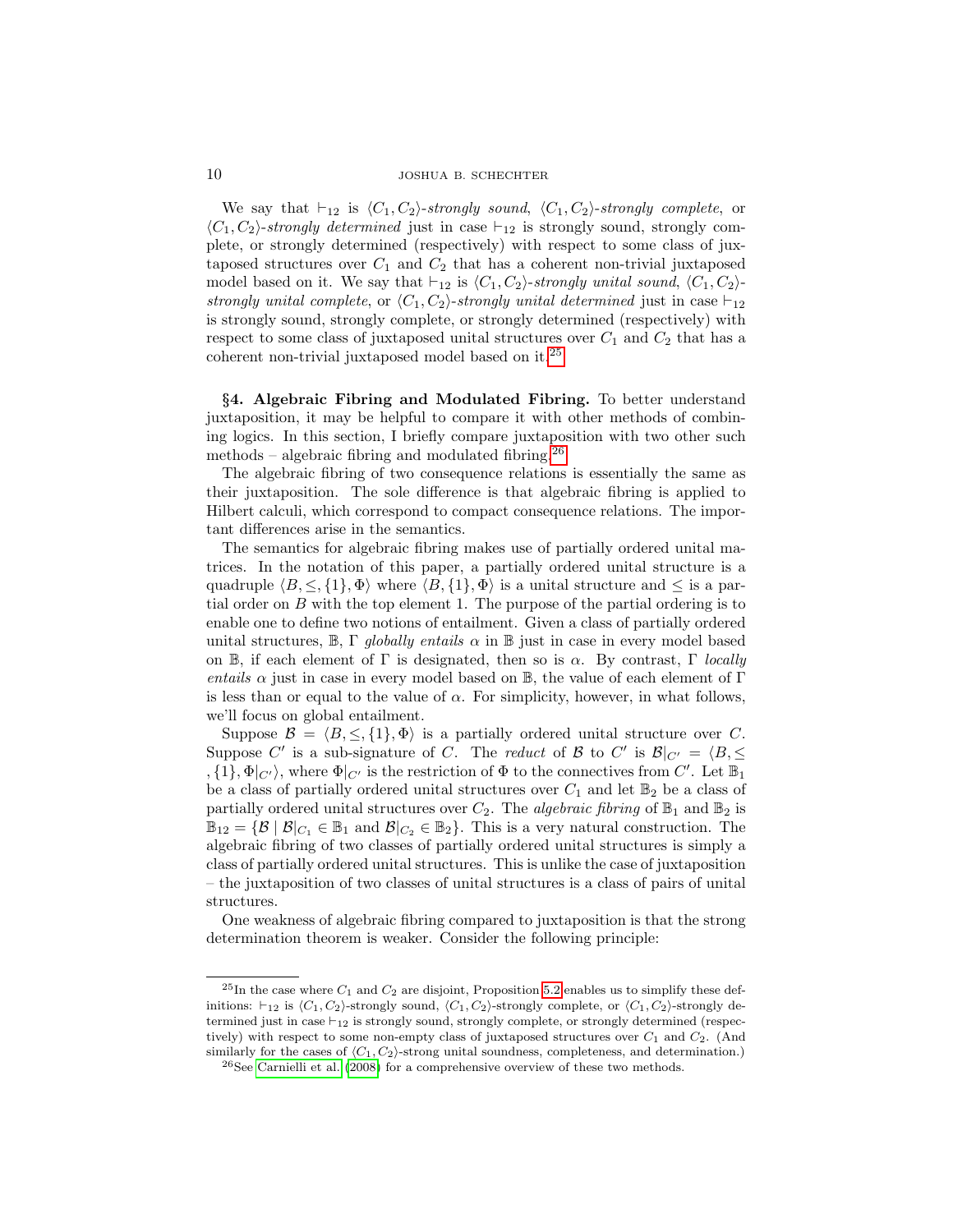**Entailment Congruence.** If  $\Gamma \cup \{\alpha\} \vdash \beta$  and  $\Gamma \cup \{\beta\} \vdash \alpha$  then for any  $\delta \in \text{Sent}(C, P)$  and p occurring in  $\delta, \Gamma \cup \{\delta[\alpha/p]\}\vdash \delta[\beta/p].^{27}$  $\delta, \Gamma \cup \{\delta[\alpha/p]\}\vdash \delta[\beta/p].^{27}$  $\delta, \Gamma \cup \{\delta[\alpha/p]\}\vdash \delta[\beta/p].^{27}$ 

(This is a significant strengthening of left-extensionality.) The strong determination result for algebraic fibring relies upon the following basic result: Any consequence relation that has theorems and obeys Entailment Congruence is strongly determined with respect to some class of partially ordered unital structures.<sup>[28](#page-10-1)</sup>

We say that a consequence relation  $\vdash$  over Sent $(C, P)$  has implication  $\rightarrow$  just in case  $\rightarrow \in \mathbb{C}^2$  and  $\vdash$  obeys Modus Ponens and Conditional Introduction with respect to  $\rightarrow$ . Given a consequence relation  $\vdash$  that has implication  $\rightarrow$ , we say that  $\vdash$  has equivalence  $\leftrightarrow$  just in case  $\leftrightarrow \in C^2$  and  $\vdash$  obeys the following rules:  $\{\alpha \leftrightarrow \beta\}$  $\{\beta\} \vdash \alpha \to \beta$ ;  $\{\alpha \leftrightarrow \beta\} \vdash \beta \to \alpha$ ;  $\{\alpha \to \beta, \beta \to \alpha\} \vdash \alpha \leftrightarrow \beta$ ; and  $\{\alpha \leftrightarrow \beta\} \vdash \alpha$  $\delta[\alpha/p] \leftrightarrow \delta[\beta/p]$ . The point of these definitions is that any consequence relation that has implication and equivalence obeys Entailment Congruence. Moreover, if two compact consequence relations each have the very same implication and equivalence then the algebraic fibring of the two consequence relations will have implication and equivalence, too.

The strong determination result for algebraic fibring is as follows: Suppose  $\vdash_1$ and  $\vdash_2$  are compact consequence relations that have the very same implication and equivalence. Suppose  $\vdash_{12}$  is the algebraic fibring of  $\vdash_1$  and  $\vdash_2$ . Then  $\vdash_{12}$ is strongly determined with respect to some class of partially ordered unital structures. In particular,  $\vdash_{12}$  is strongly determined with respect to the algebraic fibring of the class of all partially ordered unital structures for  $\vdash_1$  and the class of all partially ordered unital structures for  $\vdash_2$ .<sup>[29](#page-10-2)</sup>

This result is significantly weaker than our strong unital determination result below. By Corollary [6.30,](#page-28-0) if two consequence relations are each consistent and left-extensional and at least one of them has theorems, then their juxtaposition is strongly unital determined. The two consequence relations need not be compact. They need not have overlapping signatures. They need not have implication or equivalence. Indeed, for the result to apply, the juxtaposition of the two consequence relations need not obey Entailment Congruence.

A related issue is that algebraic fibring is not suitable to use in studying the collapse of classical and intuitionist logics.<sup>[30](#page-10-3)</sup> One way to see the problem is in terms of the semantics. The classical consequence relation is strongly determined with respect to the class of all partially ordered unital structures in which the partial ordering corresponds to a Boolean algebra. The intuitionist consequence relation is strongly determined with respect to the class of all partially ordered unital structures in which the partial ordering corresponds to a Heyting algebra. The algebraic fibring of these two classes of partially ordered unital structures is a class of partially ordered unital structures in which the relevant reducts are

<span id="page-10-0"></span> $27$ This property is called "congruentiality" in [Rautenberg \(1981\)](#page-48-18). Consequence relations obeying Entailment Congruence are called "Fregean" in [Czelakowski & Pigozzi \(2004\)](#page-48-19) and "weakly extensional" in [Humberstone \(2011\)](#page-48-13), pages 455-456.

<span id="page-10-1"></span> $28$ See Theorem 5.7 in [Zanardo et al. \(2001\)](#page-48-20) and Theorem 3.3.15 in [Carnielli et al. \(2008\)](#page-47-0) for a closely related but somewhat more complicated result.

<span id="page-10-3"></span><span id="page-10-2"></span> $^{29}$ See Theorem 6.7 in [Zanardo et al. \(2001\)](#page-48-20) and Theorem 3.3.18 in [Carnielli et al. \(2008\)](#page-47-0).

 $30$ This is well-known in the literature on fibring and algebraic fibring. See, for instance, [Gabbay \(1998\)](#page-48-0), page 8.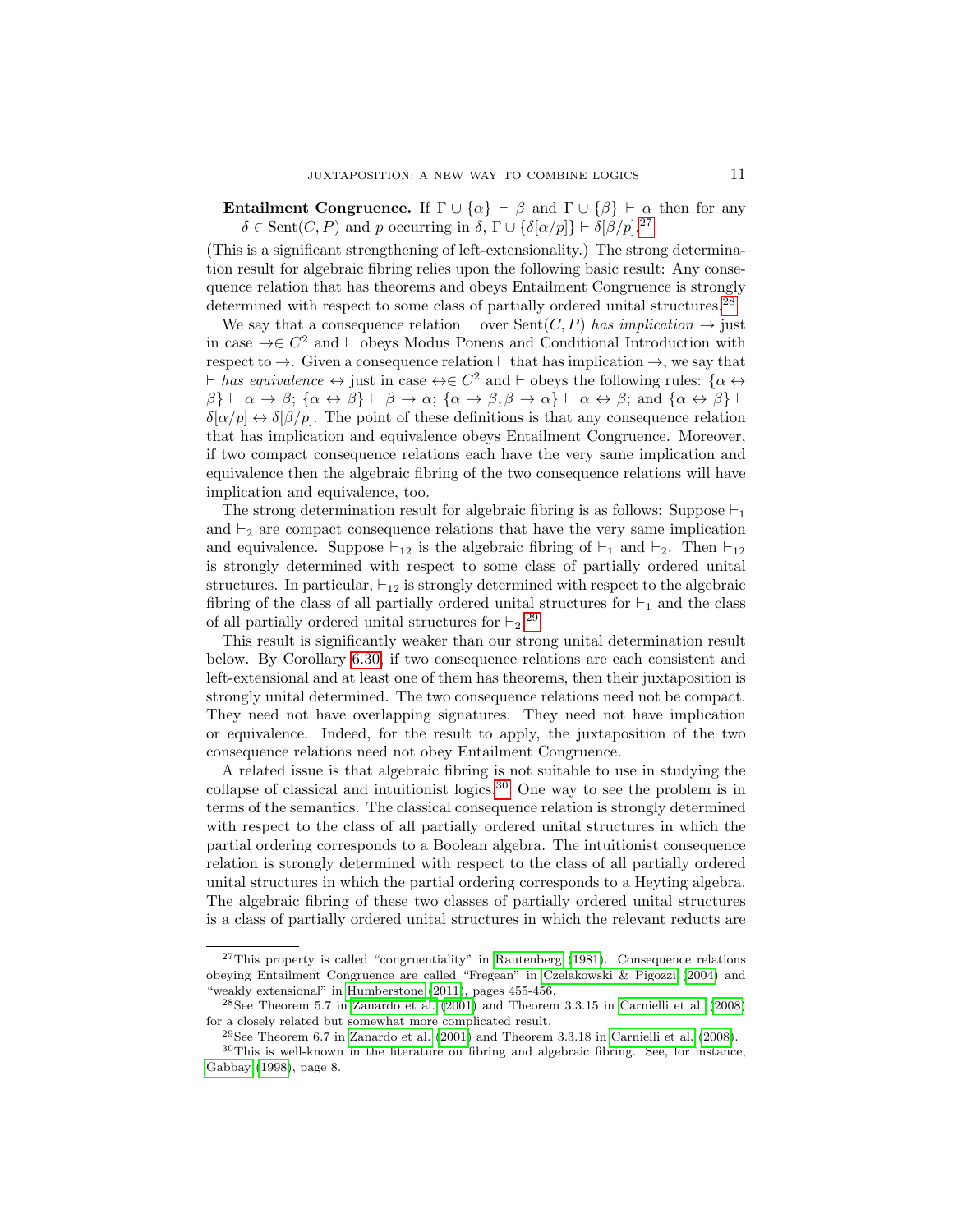both Boolean and Heyting algebras. But these must all be Boolean algebras. Thus, the resulting logic ends up behaving purely classically for both stocks of connectives. Indeed, we can show that corresponding connectives become intersubstitutable. The logic collapses.

There is a second way to see the problem. Suppose we have a language with two of each of the usual logical connectives. Suppose  $\vdash^{ii}$  is the consequence relation for this language that obeys all of the intuitionist theorems and entailments for each stock of connectives. As we will see below, any consequence relation that extends  $\vdash^{ii}$  and obeys Entailment Congruence collapses. But the proof of the strong determination result for algebraic fibring crucially depends on the combined logic obeying Entailment Congruence. So there is no way to avoid collapse.

There are methods of combining logics designed to avoid collapse.<sup>[31](#page-11-0)</sup> Perhaps the most well worked out is modulated fibring.<sup>[32](#page-11-1)</sup> The method of combining consequence relations and the method of combining classes of structures are significantly more complicated for modulated fibring than for algebraic fibring or for juxtaposition. But the basic idea is straightforward. A modulated structure is a quadruple  $\langle B, \leq, \{1\}, \Phi \rangle$  such that  $\langle B, \{1\}, \Phi \rangle$  is a structure and  $\leq$  is a pre-order with finite meets and top element 1. Each modulated structure  $B_{12}$ in the modulated fibring  $\mathbb{B}_{12}$  of two classes of modulated structures  $\mathbb{B}_1$  and  $\mathbb{B}_2$ corresponds to a pair (or pairs) of modulated structures  $\langle B_1, B_2 \rangle$ , where  $B_1 \in \mathbb{B}_1$ and  $\mathcal{B}_2 \in \mathbb{B}_2$ . The semantic values of  $\mathcal{B}_{12}$  are the union of the semantic values of the original two structures. To get the construction to work, however, a restriction has to be imposed on which pairs of modulated structures yield a modulated structure in  $\mathbb{B}_{12}$ . In particular, there must be translations between the semantic values of  $\mathcal{B}_1$  and the semantic values of  $\mathcal{B}_2$ . These translations are established by something called a bridge, which is provided as an input to the modulated fibring procedure.

The proof theory for modulated fibring relies on a variant of Hilbert calculi called modulated Hilbert calculi. The strong determination result for algebraic fibring relies upon the fact that any modulated Hilbert calculus that has theorems and obeys Entailment Congruence is strongly determined with respect to some class of modulated structures.<sup>[33](#page-11-2)</sup> The strong determination result for modulated fibring is as follows: The modulated fibring (by an adequate bridge) of two modulated Hilbert calculi that each have theorems and obey Entailment Congruence is strongly determined with respect to a class of modulated structures. In particular, it is strongly determined with respect to the modulated fibring (by the bridge) of the class of all modulated structures in which  $\vdash_1$  is sound and the class of modulated structures in which  $\vdash_2$  is sound.<sup>[34](#page-11-3)</sup> Moreover, a sufficient condition for there being an adequate bridge is that the two conse-quence relations are for disjoint languages.<sup>[35](#page-11-4)</sup> So there is a strong determination

<span id="page-11-1"></span><span id="page-11-0"></span> $31$ See, for instance, crypto-fibring as defined in [Caleiro & Ramos \(2007\)](#page-47-3).

<span id="page-11-2"></span> $32$ See [Sernadas et al. \(2002\)](#page-48-10). Also see [Carnielli et al. \(2008\)](#page-47-0), chapter 8.

<sup>33</sup>See Theorem 5.6 in [Sernadas et al. \(2002\)](#page-48-10) and Theorem 8.5.10 in [Carnielli et al. \(2008\)](#page-47-0) for a closely related result.

<span id="page-11-4"></span><span id="page-11-3"></span> $34$ See Theorem 5.12 in [Sernadas et al. \(2002\)](#page-48-10) and Theorem 8.5.16 in [Carnielli et al. \(2008\)](#page-47-0). <sup>35</sup>See Example 5.13 in [Sernadas et al. \(2002\)](#page-48-10) and Example 8.5.17 in [Carnielli et al. \(2008\)](#page-47-0).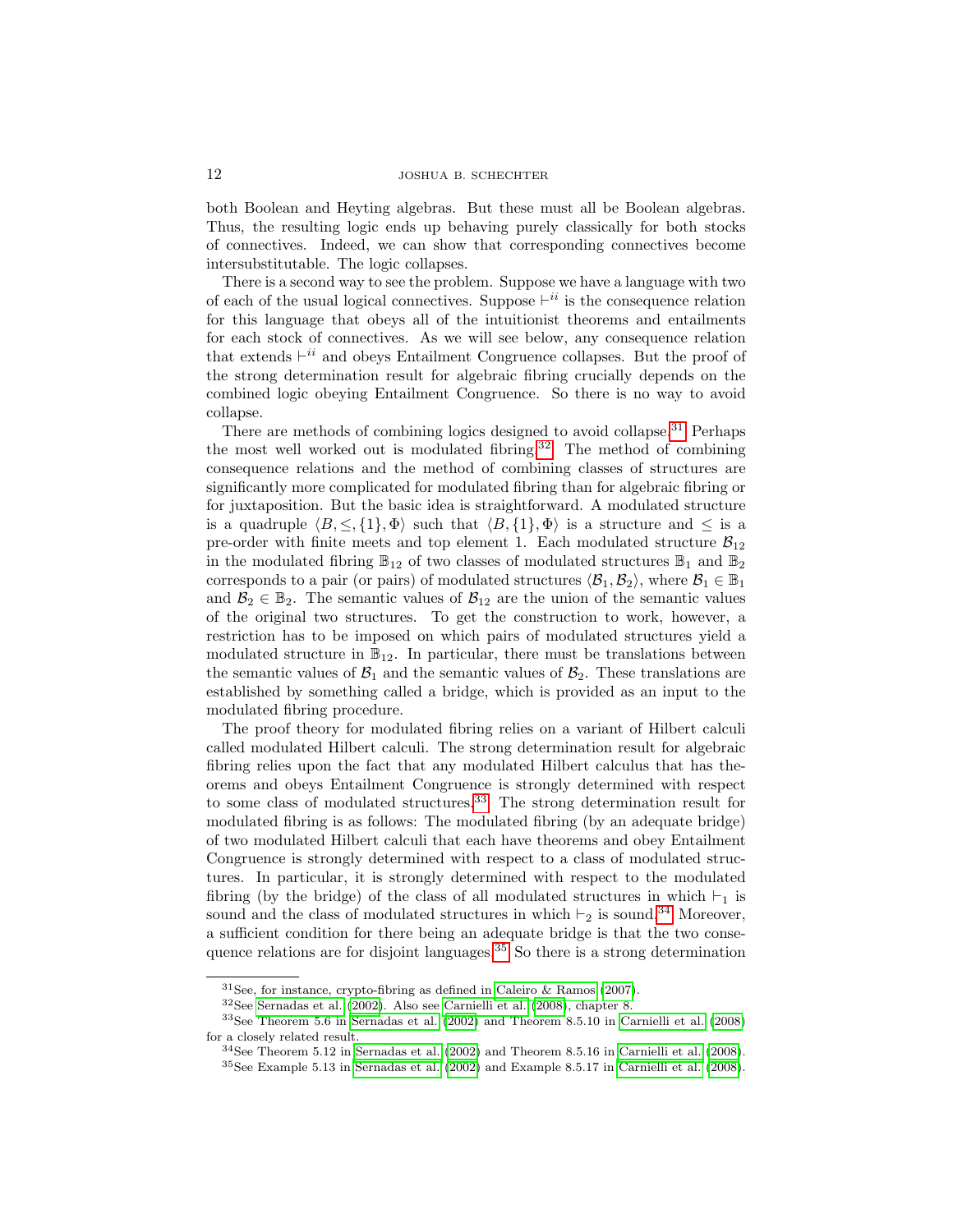result for any pair of modulated Hilbert calculi for disjoint languages which have theorems and obey Entailment Congruence.

As before, this result is weaker than the strong determination result for juxtaposition. However, it can be used to combine the classical and intuitionist consequence relations. Moreover, it can be shown that the resulting modulated Hilbert calculus does not collapse. So modulated fibring does provide a way to avoid the collapse of classical and intuitionist logics.

This may sound strange given our result that any consequence relation that  $extends \vdash^{ii}$  and obeys Entailment Congruence collapses. Modulated fibring is designed to preserve Entailment Congruence. So the modulated fibring of classical and intuitionist logic obeys Entailment Congruence. Why doesn't it collapse?

The answer is that the result of modulated fibring classical and intuitionist logic (over disjoint languages by an adequate bridge) is not a consequence relation in the sense defined above. The resulting relation obeys the usual structural rules, but it is not substitution invariant. A modulated Hilbert calculus comes with a set of "safe substitutions" and is only guaranteed to be substitution invariant with respect to those substitutions. For the particular case of combining classical and intuitionist logic, the relevant set of safe substitutions only permit us to uniformly substitute sentences with a intuitionist main connective (or an intuitionist sentence symbol) into the intuitionist axioms and rules.

Thus, while modulated fibring enables us to combine classical and intuitionist logic without collapse, it does not yield a substitution invariant consequence relation. As we will see below, juxtaposition enables us to combine classical and intuitionist logic in a way that preserves substitution invariance. The cost is that the resulting consequence relation does not obey Entailment Congruence. But that seems to be a smaller cost to bear.

§5. Preservation Theorems. In this section, we prove general results about the metalogical properties of juxtaposition. In particular, we show that if the two signatures are disjoint, juxtaposition preserves strong soundness and strong unital soundness. We show that under reasonable conditions, juxtaposition preserves consistency. We also show that under reasonable conditions, the juxtaposition of two consequence relations is a strong conservative extension of each of them.

In what follows, in this section and the next, we assume that  $C_1$  and  $C_2$  are two signatures and  $C_{12}$  is their juxtaposition. Unless otherwise specified,  $C_1$ and  $C_2$  may overlap. We assume that  $P_1$  and  $P_2$  are sets of sentence symbols and  $P_{12}$  is their juxtaposition. We assume that  $\vdash_1$  is a consequence relation for Sent $(C_1, P_1)$ ,  $\vdash_2$  is a consequence relation for Sent $(C_2, P_2)$ , and  $\vdash_{12}$  is a consequence relation for Sent $(C_{12}, P_{12})$ . Unless otherwise specified,  $\vdash_{12}$  need not be the juxtaposition of  $\vdash_1$  and  $\vdash_2$ , or even a juxtaposed consequence relation over  $\vdash_1$  and  $\vdash_2$ . We also assume that C is a signature, C<sup>-</sup> is a sub-signature of C, P is a set of sentence symbols, and  $\vdash$  is a consequence relation for Sent $(C, P)$ .

5.1. The Existence of Coherent Non-Trivial Models. We first provide a simple sufficient condition for when there is a coherent non-trivial juxtaposed model based on a juxtaposed structure. To prove this result, we introduce another semantic notion, that of a juxtaposition of two models.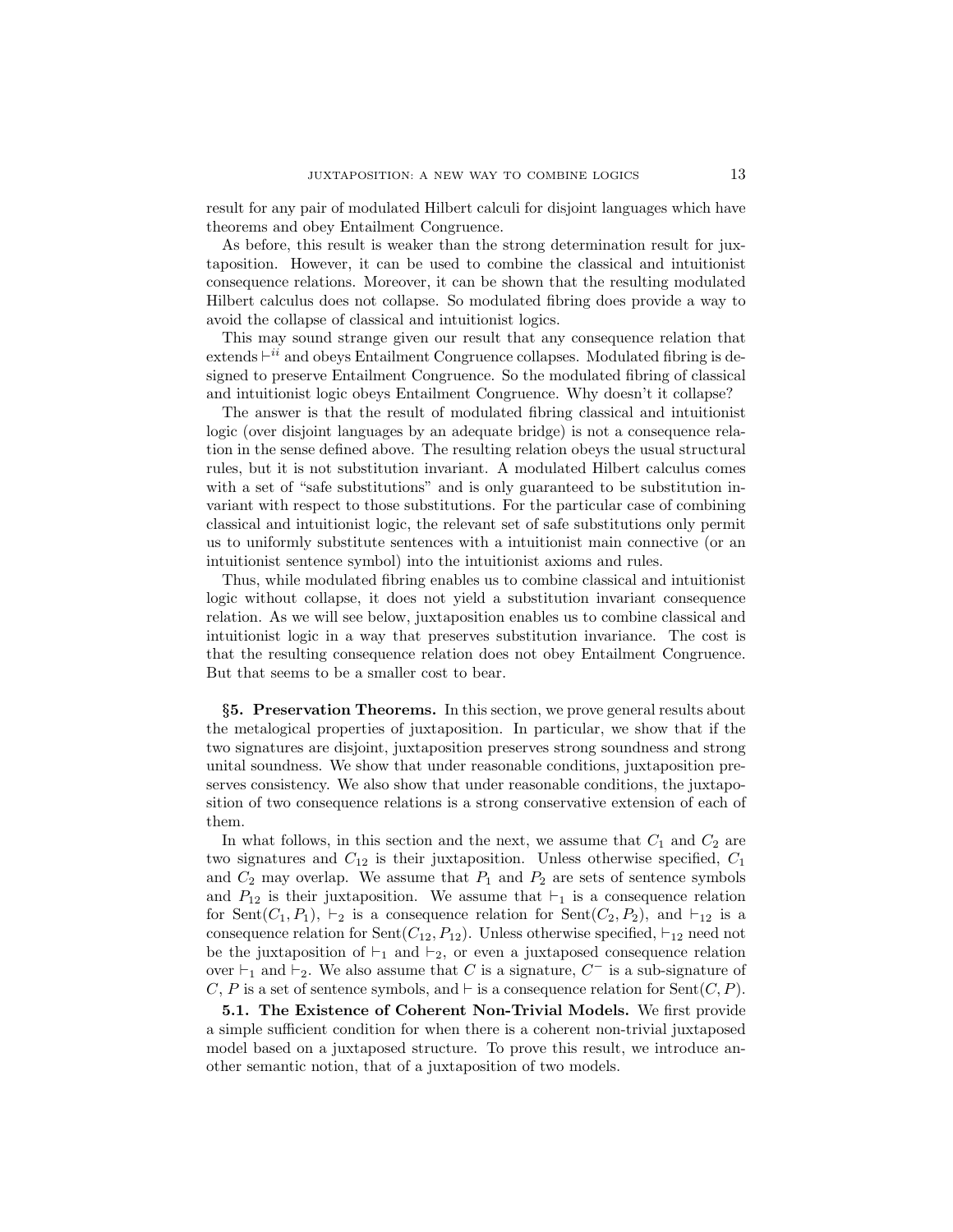Suppose  $\mathcal{M}_1 = \langle \mathcal{B}_1, V_1 \rangle$  is a model over  $C_1$  and  $P_1$  and  $\mathcal{M}_2 = \langle \mathcal{B}_2, V_2 \rangle$  is a model over  $C_2$  and  $P_2$ . A juxtaposition of the models  $\mathcal{M}_1$  and  $\mathcal{M}_2$  is a juxtaposed model,  $\langle \mathcal{B}_1, V_1^+, \mathcal{B}_2, V_2^+ \rangle$ , over  $C_1$ ,  $C_2$ , and  $P_{12}$  such that:

- If  $p \in P_1$ ,  $V_1^+(p) = V_1(p)$ ; and
- If  $p \in P_2$ ,  $V_2^+(p) = V_2(p)$ .

Notice that a juxtaposition of two unital models is a juxtaposed unital model.

A juxtaposition of two models need not be coherent. Given two models, there need not be a coherent juxtaposition of them. If there is a coherent juxtaposition, it need not be unique.

Suppose  $\mathcal{M}_{12}$  is a juxtaposition of  $\mathcal{M}_1$  and  $\mathcal{M}_2$ . It is routine to show that for any  $\alpha \in \text{Sent}(C_i, P_i)$ ,  $\|\alpha\|_i^{M_{12}} = \|\alpha\|_i^{M_i}$ . Therefore, if  $M_{12}$  is coherent then for any  $\alpha \in \text{Sent}(C_i, P_i)$ ,  $\mathcal{M}_{12} \models \alpha$  just in case  $\mathcal{M}_i \models \alpha$ .

The following lemma provides a simple sufficient condition on when two models have a coherent juxtaposition.

<span id="page-13-0"></span>LEMMA 5.1. Suppose  $C_1$  and  $C_2$  are disjoint signatures. Suppose  $\mathcal{M}_1$  =  $\langle \mathcal{B}_1, V_1 \rangle$  is a model over  $C_1$  and  $P_1$  and  $\mathcal{M}_2 = \langle \mathcal{B}_2, V_2 \rangle$  is a model over  $C_2$  and  $P_2$ . Then there is a coherent juxtaposition of  $\mathcal{M}_1$  and  $\mathcal{M}_2$  just in case for every  $p \in P_1 \cap P_2$ ,  $\mathcal{M}_1 \models p$  just in case  $\mathcal{M}_2 \models p$ .

PROOF. Suppose there is some  $p \in P_1 \cap P_2$  such that  $\mathcal{M}_1 \models p$  and  $\mathcal{M}_2 \not\models p$ .  $V_1(p) \in D_1$  and  $V_2(p) \notin D_2$ . So there is no coherent juxtaposition of  $\mathcal{M}_1$  and  $\mathcal{M}_2$ . Similarly, if  $\mathcal{M}_1 \not\models p$  and  $\mathcal{M}_2 \models p$ , there is no coherent juxtaposition of  $\mathcal{M}_1$ and  $\mathcal{M}_2$ .

Now suppose for every  $p \in P_1 \cap P_2$ ,  $\mathcal{M}_1 \models p$  just in case  $\mathcal{M}_2 \models p$ . We show that there is a coherent juxtaposition of  $\mathcal{M}_1$  and  $\mathcal{M}_2$ .

Let  $d_i$  be an element of  $D_i$  and let  $a_i$  be an element of  $B_i - D_i$ . Let  $[~]_i$  be the function from  $Sent(C_{12}, P_{12})$  to  $B_i$  inductively defined as follows:

- If  $p \in P_i$ ,  $[p]_i = V_i(p)$ ;
- If  $p \in P_1 P_2$ ,  $[p]_2 = d_2$  if  $V_1(p) \in D_1$  and  $[p]_2 = a_2$  otherwise;
- If  $p \in P_2 P_1$ ,  $[p]_1 = d_1$  if  $V_2(p) \in D_2$  and  $[p]_1 = a_1$  otherwise;
- If  $c \in C_i^n$ ,  $[c\alpha^1 \dots \alpha^n]_i = \Phi_i(c) ([\alpha^1]_i \dots [\alpha^n]_i);$
- If  $c \in C_1^n$ ,  $[c\alpha^1 \dots \alpha^n]_2 = d_2$  if  $\Phi_1(c)([\alpha^1]_1 \dots [\alpha^n]_1) \in D_1$  and  $[c\alpha^1 \dots \alpha^n]_2 =$  $a_2$  otherwise;
- If  $c \in C_2^n$ ,  $[c\alpha^1 \dots \alpha^n]_1 = d_1$  if  $\Phi_2(c)([\alpha^1]_2 \dots [\alpha^n]_2) \in D_2$  and  $[c\alpha^1 \dots \alpha^n]_1 =$  $a_1$  otherwise.

If  $\alpha$  is an i-atom, let  $V_i^+(\alpha) = [\alpha]_i$ . Let  $\mathcal{M}_{12} = \langle \mathcal{B}_1, V_1^+, \mathcal{B}_2, V_2^+ \rangle$ . Clearly,  $\mathcal{M}_{12}$ is a juxtaposition of  $\mathcal{M}_1$  and  $\mathcal{M}_2$ . We show that for each  $\alpha \in \text{Sent}(C_{12}, P_{12}),$  $||\alpha||_1^{M_{12}} \in D_1$  just in case  $||\alpha||_2^{M_{12}} \in D_2$ . Notice that  $||\alpha||_i^{M_{12}} = [\alpha]_i$ . So we need only to show that  $[\alpha]_1 \in D_1$  just in case  $[\alpha]_2 \in D_2$ .

If  $p \in P_1 \cap P_2$ ,  $[p]_1 \in D_1$  just in case  $V_1(p) \in D_1$  just in case  $\mathcal{M}_1 \models p$  just in case  $\mathcal{M}_2 \models p$  just in case  $V_2(p) \in D_2$  just in case  $[p]_2 \in D_2$ . If  $p \in P_1 - P_2$ ,  $[p]_1 \in D_1$  just in case  $V_1(p) \in D_1$  just in case  $[p]_2 = d_2$  just in case  $[p]_2 \in D_2$ . If  $p \in P_2 - P_1$ ,  $[p]_2 \in D_2$  just in case  $V_2(p) \in D_2$  just in case  $[p]_1 = d_1$  just in case  $[P]_1 \in D_1$ . If  $c \in C_1^n$  and  $\alpha^1 \dots \alpha^n \in \text{Sent}(C_{12}, P_{12}), [c\alpha^1 \dots \alpha^n]_1 \in D_1$ just in case  $\Phi_1(c)([\alpha^1]_1 \dots [\alpha^n]_1) \in D_1$  just in case  $[c\alpha^1 \dots \alpha^n]_2 = d_2$  (since  $C_1$ and  $C_2$  are disjoint) just in case  $[c\alpha^1 \dots \alpha^n]_2 \in D_2$ . If  $c \in C_2^n$  and  $\alpha^1 \dots \alpha^n \in$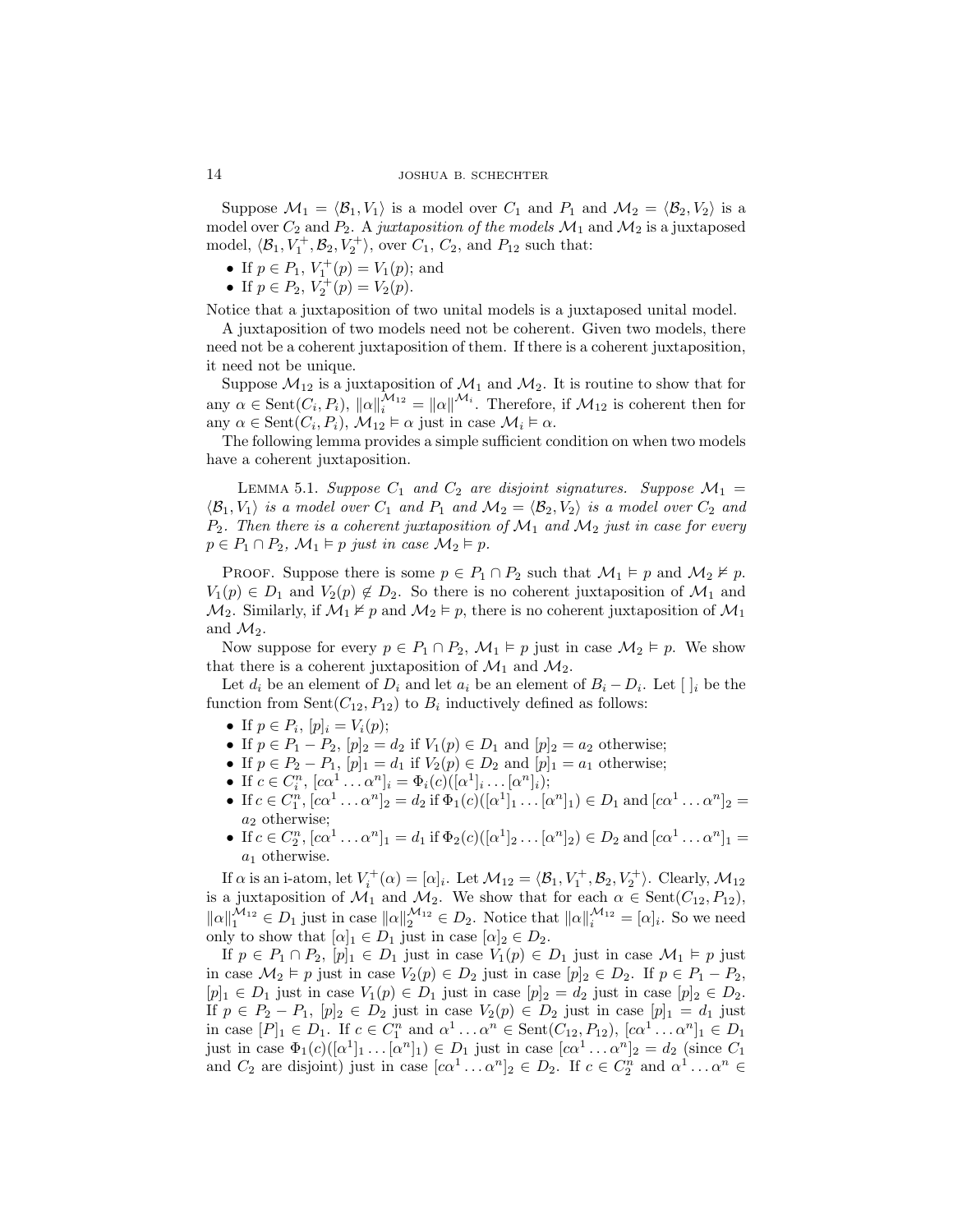Sent $(C_{12}, P_{12})$ ,  $[c\alpha^1 \dots \alpha^n]_2 \in D_2$  just in case  $\Phi_2(c)([\alpha^1]_2 \dots [\alpha^n]_2) \in D_2$  just in case  $[c\alpha^1 \dots \alpha^n]_1 = d_1$  (since  $C_1$  and  $C_2$  are disjoint) just in case  $[c\alpha^1 \dots \alpha^n]_1 \in$  $D_1$ .

Applying this lemma, we have the following result:

<span id="page-14-0"></span>PROPOSITION 5.2 (Existence of Non-Trivial Models). Suppose  $C_1$  and  $C_2$ are disjoint signatures. Suppose  $\mathcal{B}_{12} = \langle \mathcal{B}_1, \mathcal{B}_2 \rangle$  is a juxtaposed structure over  $C_1$ and  $C_2$ . Then there is a coherent non-trivial juxtaposed model over  $C_1$ ,  $C_2$ , and  $P_{12}$  based on  $\mathcal{B}_{12}$ .

PROOF. Let  $V_1$  be a function from  $P_1$  to  $B_1$  that maps some element of  $P_1$  to an element of  $D_1$  and some element of  $P_1$  to an element of  $B_1 - D_1$ . Let  $V_2$  be a function from  $P_2$  to  $B_2$  such that for every  $p \in P_1 \cap P_2$ ,  $V_2(p) \in D_2$  just in case  $V_1(p) \in D_1$ . It is easy to see that such functions exist. Then  $\mathcal{M}_i = \langle \mathcal{B}_i, V_i \rangle$  is a model over  $C_i$  and  $P_i$ . For every  $p \in P_1 \cap P_2$ ,  $\mathcal{M}_1 \models p$  just in case  $\mathcal{M}_2 \models p$ . By Lemma [5.1,](#page-13-0) there is a coherent juxtaposition of  $\mathcal{M}_1$  and  $\mathcal{M}_2$ . Any juxtaposition of  $\mathcal{M}_1$  and  $\mathcal{M}_2$  is non-trivial and is based on  $\mathcal{B}_{12}$ . So there is a coherent nontrivial juxtaposed model over  $C_1$ ,  $C_2$ , and  $P_{12}$  based on  $\mathcal{B}_{12}$ .

The restriction to disjoint signatures is important. There are juxtaposed structures that do not have coherent juxtaposed models based on them. For example, let C be a signature with a single unary connective, c. Let  $B = \{0, 1\}$  and  $D = \{1\}$ . Let  $\Phi_1(c)$  be the identity mapping on B and let  $\Phi_2(c)$  be the function that maps 0 to 1 and 1 to 0. Let  $\mathcal{B}_1 = \langle B, D, \Phi_1 \rangle$  and let  $\mathcal{B}_2 = \langle B, D, \Phi_2 \rangle$ . It is easy to see that there is no coherent juxtaposed model based on  $\langle B_1, B_2 \rangle$ . There are also juxtaposed structures that have only trivial coherent juxtaposed models based on them. For example, let  $\Phi_2'(c)$  be the function that maps both  $0$  and  $1$ to 1. Let  $\mathcal{B}'_2 = \langle B, D, \Phi'_2 \rangle$ . It is easy to see that the only coherent juxtaposed models based on  $\langle \mathcal{B}_1, \mathcal{B}'_2 \rangle$  are trivial.

5.2. The Preservation of Strong Soundness. Our next general result concerns the preservation of strong soundness by juxtaposition. We show that if  $\vdash_1$  is strongly sound with respect to  $\mathbb{B}_1$  and  $\vdash_2$  is strongly sound with respect to  $\mathbb{B}_2$  then the juxtaposition of  $\vdash_1$  and  $\vdash_2$  is strongly sound with respect to the juxtaposition of  $\mathbb{B}_1$  and  $\mathbb{B}_2$ . This result does not require that  $C_1$  and  $C_2$ be disjoint. However, to show that juxtaposition preserves strong soundness or strong unital soundness (simpliciter), we must show that there is a coherent nontrivial juxtaposed model based on  $\mathbb{B}_{12}$ . In the case where  $C_1$  and  $C_2$  are disjoint, we can apply Proposition [5.2.](#page-14-0)

<span id="page-14-1"></span>LEMMA 5.3. Suppose  $\mathbb{B}_{12}$  is a class of juxtaposed structures over  $C_1$  and  $C_2$ . Then  $\vDash^{\mathbb{B}_{12}}$  is a consequence relation for  $\text{Sent}(C_{12}, P_{12})$ .

PROOF.  $\vdash^{\mathbb{B}_{12}}$  is a relation between subsets of  $\text{Sent}(C_{12}, P_{12})$  and individual elements of Sent $(C_{12}, P_{12})$ . It suffices to show that  $\models^{\mathbb{B}_{12}}$  satisfies Identity, Weakening, Cut, and Uniform Substitution.

Identity: Trivially, every coherent juxtaposed model based on  $\mathbb{B}_{12}$  that designates  $\alpha$  designates  $\alpha$ . So  $\{\alpha\} \vDash^{\mathbb{B}_{12}} \alpha$ .

Weakening: Suppose  $\Gamma \models^{\mathbb{B}_{12}} \alpha$ . So every coherent juxtaposed model based on  $\mathbb{B}_{12}$  that designates each element of  $\Gamma$  also designates  $\alpha$ . In particular, every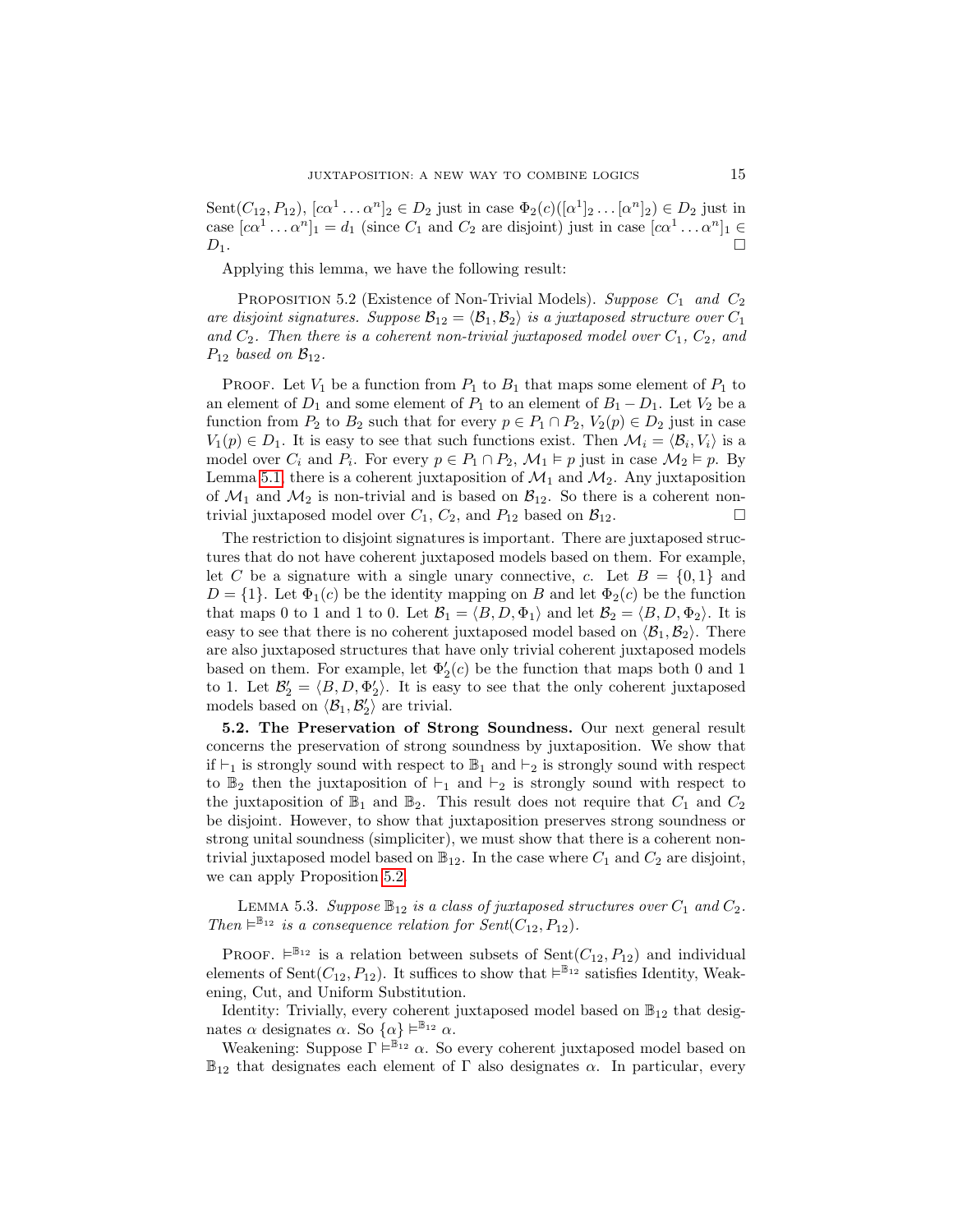coherent juxtaposed model based on  $\mathbb{B}_{12}$  that designates each element of  $\Gamma \cup \Delta$ also designates  $\alpha$ . So  $\Gamma \cup \Delta \vDash^{\mathbb{B}_{12}} \alpha$ .

Cut: Suppose  $\Gamma \models^{\mathbb{B}_{12}} \alpha$  and  $\Delta \cup \{\alpha\} \models^{\mathbb{B}_{12}} \beta$ . Suppose  $\mathcal{M}_{12}$  is a coherent juxtaposed model based on  $\mathbb{B}_{12}$  that designates each element of  $\Gamma \cup \Delta$ . Since every coherent juxtaposed model based on  $\mathbb{B}_{12}$  that designates each element of  $Γ$  also designates  $α$ ,  $M_{12}$  designates  $α$ . Since every coherent juxtaposed model based on  $\mathbb{B}_{12}$  that designates each element of  $\Delta \cup {\alpha}$  also designates  $\beta$ ,  $\mathcal{M}_{12}$ designates  $\beta$ . So  $\Gamma \cup \Delta \vDash^{\mathbb{B}_{12}} \beta$ .

Uniform Substitution: Suppose  $\Gamma[\beta/p] \nvDash^{\mathbb{B}_{12}} \alpha[\beta/p]$ . Since  $\Gamma[\beta/p] \nvDash^{\mathbb{B}_{12}} \alpha[\beta/p]$ , there is a coherent juxtaposed model  $\mathcal{M}_{12} = \langle \mathcal{B}_1, V_1, \mathcal{B}_2, V_2 \rangle$  based on  $\mathbb{B}_{12}$  that designates each element of  $\Gamma[\beta/p]$  but does not designate  $\alpha[\beta/p]$ . Let  $V_i'(\delta)$  =  $\|\delta[\beta/p]\|_i^{\mathcal{M}_{12}}$  if  $\delta$  is an i-atom. Let  $\mathcal{M}_{12}' = \langle \mathcal{B}_1, V_1', \mathcal{B}_2, V_2'\rangle$ . Clearly,  $\mathcal{M}_{12}'$  is a juxtaposed model based on  $\mathbb{B}_{12}$ . By a simple induction, for any  $\delta \in \text{Sent}(C_{12}, P_{12}),$  $\|\delta\|_i^{\mathcal{M}_{12}'} = \|\delta[\beta/p]\|_i^{\mathcal{M}_{12}}$ . Since  $\mathcal{M}_{12}$  is coherent, so is  $\mathcal{M}_{12}'$ .  $\mathcal{M}_{12}'$  designates each element of Γ but does not designate  $\alpha$ . Therefore, Γ  $\nvdash^{\mathbb{B}_{12}} \alpha$ .

<span id="page-15-0"></span>LEMMA 5.4. Suppose  $\mathbb{B}_{12}$  is the juxtaposition of  $\mathbb{B}_1$  and  $\mathbb{B}_2$ . If  $\Gamma \models^{\mathbb{B}_1} \alpha$  or  $\Gamma \models^{\mathbb{B}_2} \alpha$ , then  $\Gamma \models^{\mathbb{B}_{12}} \alpha$ .

PROOF. Suppose  $\Gamma \models^{\mathbb{B}_i} \alpha$  for some  $i \in \{1,2\}$ ,  $\Gamma \subseteq \text{Sent}(C_i, P_i)$ , and  $\alpha \in$ Sent $(C_i, P_i)$ . Suppose  $\mathcal{M}_{12} = \langle \mathcal{B}_1, V_1, \mathcal{B}_2, V_2 \rangle$  is a coherent juxtaposed model based on  $\mathbb{B}_{12}$  such that  $\mathcal{M}_{12} \models \Gamma$ . Let  $V_i|_{P_i}$  be the restriction of  $V_i$  to  $P_i$ . Let  $\mathcal{M}_i|_{P_i} = \langle \mathcal{B}_i, V_i|_{P_i} \rangle$ .  $\mathcal{M}_i|_{P_i}$  is a model over  $C_i$  and  $P_i$ . For every  $\beta \in \text{Sent}(C_i, P_i)$ ,  $\|\beta\|^{M_i|_{P_i}} = \|\beta\|_i^{M_{12}}$ . So  $\mathcal{M}_i|_{P_i} \models \Gamma$ . Since  $\mathcal{M}_i|_{P_i}$  is based on  $\mathbb{B}_i$ ,  $\mathcal{M}_i|_{P_i} \models \alpha$ . So  $\mathcal{M}_{12} \models \alpha$ . Therefore,  $\Gamma \models^{\mathbb{B}_{12}} \alpha$ .  $\mathbb{B}_{12}$   $\alpha$ .

<span id="page-15-1"></span>THEOREM 5.5 (Preservation of Strong Soundness). Suppose  $\vdash_{12}$  is the juxtaposition of  $\vdash_1$  and  $\vdash_2$  and  $\mathbb{B}_{12}$  is the juxtaposition of  $\mathbb{B}_1$  and  $\mathbb{B}_2$ . If  $\vdash_1$  is strongly sound with respect to  $\mathbb{B}_1$  and  $\vdash_2$  is strongly sound with respect to  $\mathbb{B}_2$ , then  $\vdash_{12}$  is strongly sound with respect to  $\mathbb{B}_{12}$ .

**PROOF.** By the definition of  $\vdash_{12}$ , it suffices to show that  $\models^{\mathbb{B}_{12}}$  is a consequence relation for Sent $(C_{12}, P_{12})$  such that if  $\Gamma \vdash_1 \alpha$  or  $\Gamma \vdash_2 \alpha$  then  $\Gamma \models^{\mathbb{B}_{12}} \alpha$ . By Lemma [5.3,](#page-14-1)  $\models^{\mathbb{B}_{12}}$  is a consequence relation for Sent $(C_{12}, P_{12})$ . By strong soundness, if  $\Gamma \vdash_1 \alpha$  then  $\Gamma \models^{\mathbb{B}_1} \alpha$  and if  $\Gamma \vdash_2 \alpha$  then  $\Gamma \models^{\mathbb{B}_2} \alpha$ . By Lemma [5.4,](#page-15-0) if  $\Gamma \models^{\mathbb{B}_1} \alpha$  or  $\Gamma \models^{\mathbb{B}_2} \alpha$  then  $\Gamma \models^{\mathbb{B}_{12}} \alpha$ . Therefore, if  $\Gamma \vdash_1 \alpha$  or  $\Gamma \vdash_2 \alpha$  then  $\Gamma \models^{\mathbb{B}_{12}} \alpha$  $\mathbb{B}_{12}$   $\alpha$ .

This result is fully general – in particular, it does not require that  $C_1$  and  $C_2$  be disjoint. However, to show that juxtaposition preserves strong soundness or strong unital soundness (simpliciter), we must show that there is a coherent non-trivial juxtaposed model based on  $\mathbb{B}_{12}$ . If  $C_1$  and  $C_2$  are disjoint, we can apply Proposition [5.2.](#page-14-0) Indeed, if  $C_1$  and  $C_2$  are disjoint, we can show that the juxtaposition of two consequence relations is strongly sound just in case both of them are. To prove this stronger result, we first need to prove a simple lemma.

<span id="page-15-2"></span>LEMMA 5.6. Suppose  $C_1$  and  $C_2$  are disjoint signatures. Suppose  $\mathbb{B}_{12}$  is the juxtaposition of  $\mathbb{B}_1$  and  $\mathbb{B}_2$ , each of which is a non-empty class of structures. For  $\mathcal{L}_{any}$   $i \in \{1,2\}, \Gamma \subseteq \mathcal{S}ent(\overline{C_i}, P_i), \text{ and } \alpha \in \mathcal{S}ent(C_i, P_i), \text{ if } \Gamma \vDash^{\mathbb{B}_{12}} \alpha, \text{ then } \Gamma \vDash^{\mathbb{B}_i} \alpha.$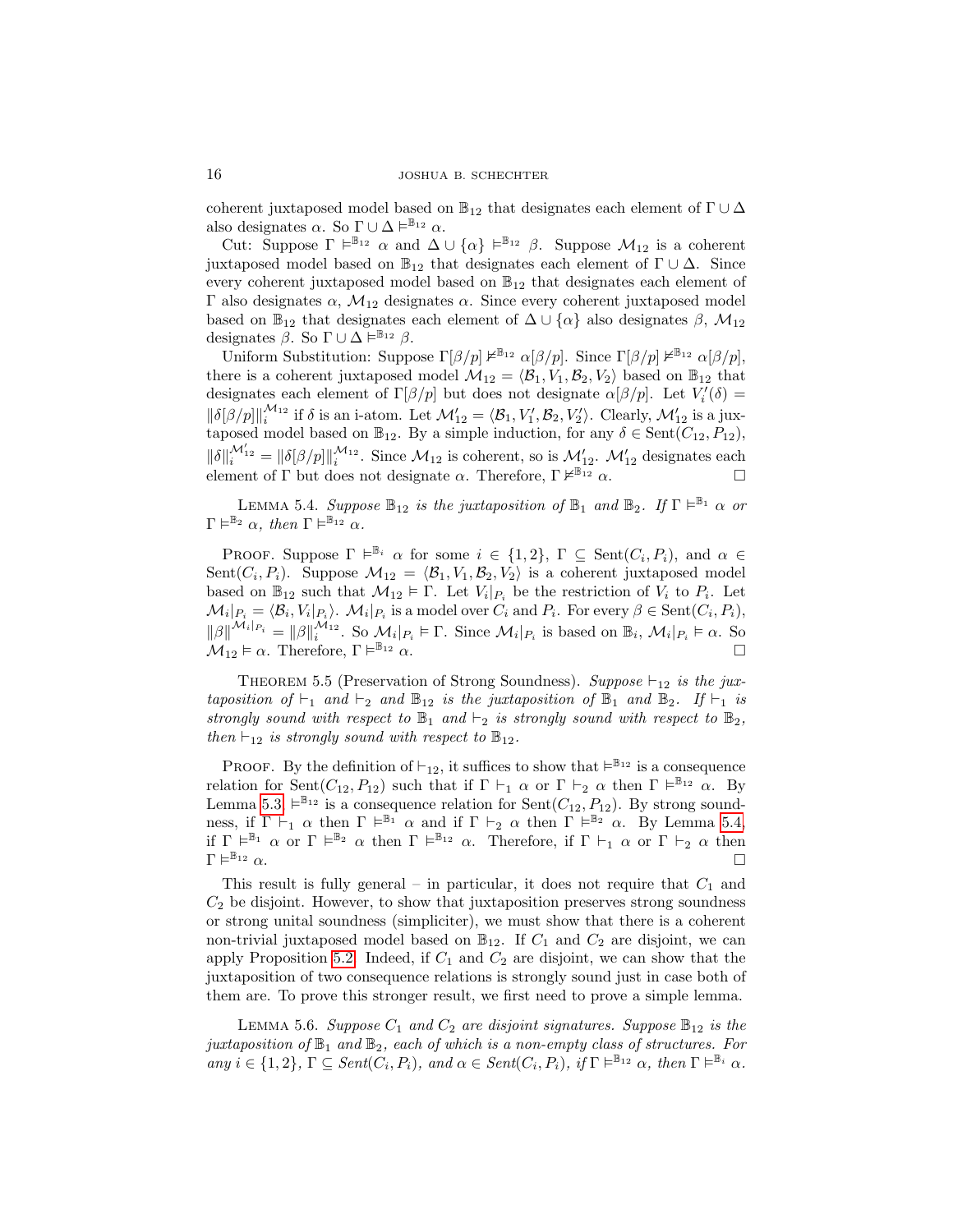PROOF. Suppose  $\Gamma \subseteq \text{Sent}(C_1, P_1)$  and  $\alpha \in \text{Sent}(C_1, P_1)$ . Suppose  $\Gamma \nvDash^{\mathbb{B}_1} \alpha$ . So there is a model  $\mathcal{M}_1$  based on  $\mathbb{B}_1$  such that  $\mathcal{M}_1 \models \Gamma$  and  $\mathcal{M}_1 \not\vDash \alpha$ . Since  $\mathbb{B}_2$ is non-empty, there are models based on it. By Lemma [5.1,](#page-13-0) there is a coherent juxtaposed model  $\mathcal{M}_{12}$  based on  $\mathbb{B}_{12}$  that is the juxtaposition of  $\mathcal{M}_1$  with some  $\mathcal{M}_2$  based on  $\mathbb{B}_2$ . (We must pick  $\mathcal{M}_2$  so that it designates the same elements of  $P_1 \cap P_2$  as  $\mathcal{M}_1$ .) So  $\mathcal{M}_{12} \models \Gamma$  and  $\mathcal{M}_{12} \not\models \alpha$ . Therefore,  $\Gamma \not\models^{\mathbb{B}_{12}} \alpha$ .

The case where  $\Gamma \subseteq \text{Sent}(C_2, P_2)$  and  $\alpha \in \text{Sent}(C_2, P_2)$  is analogous.

COROLLARY 5.7. Suppose  $C_1$  and  $C_2$  are disjoint signatures. Suppose  $\vdash_{12}$ is the juxtaposition of  $\vdash_1$  and  $\vdash_2$ . Then:

- 1.  $\vdash_{12}$  is  $\langle C_1, C_2 \rangle$ -strongly sound just in case  $\vdash_1$  and  $\vdash_2$  are each strongly sound;
- 2.  $\vdash_{12}$  is  $\langle C_1, C_2 \rangle$ -strongly unital sound just in case  $\vdash_1$  and  $\vdash_2$  are each strongly unital sound.

PROOF. Suppose  $\vdash_1$  is strongly sound with respect to  $\mathbb{B}_1$  and  $\vdash_2$  is strongly sound with respect to  $\mathbb{B}_2$ , where  $\mathbb{B}_1$  and  $\mathbb{B}_2$  are non-empty classes of structures. Let  $\mathbb{B}_{12}$  be the juxtaposition of  $\mathbb{B}_1$  and  $\mathbb{B}_2$ . By Theorem [5.5,](#page-15-1)  $\vdash_{12}$  is strongly sound with respect to  $\mathbb{B}_{12}$ . Since  $\mathbb{B}_1$  and  $\mathbb{B}_2$  are non-empty, so is  $\mathbb{B}_{12}$ . By Proposition [5.2,](#page-14-0) there is a coherent non-trivial juxtaposed model based on  $\mathbb{B}_{12}$ . Therefore,  $\vdash_{12}$  is  $\langle C_1, C_2 \rangle$ -strongly sound.

Now suppose  $\vdash_{12}$  is strongly sound with respect to  $\mathbb{B}_{12}$ , a non-empty class of structures. Suppose  $\Gamma \subseteq \text{Sent}(C_i, P_i)$  and  $\alpha \in \text{Sent}(C_i, P_i)$ . Suppose  $\Gamma \nvDash^{\mathbb{B}_i} \alpha$ . Since  $\mathbb{B}_{12}$  is non-empty, so are  $\mathbb{B}_1$  and  $\mathbb{B}_2$ . By Lemma [5.6,](#page-15-2)  $\Gamma \nvDash^{\mathbb{B}_{12}} \alpha$ . By strong soundness,  $\Gamma \nvdash_{12} \alpha$ . So  $\Gamma \nvdash_i \alpha$ . So  $\vdash_i$  is strongly sound with respect to  $\mathbb{B}_i$ , a non-empty class of structures. Therefore,  $\vdash_1$  and  $\vdash_2$  are each strongly sound.

 $\mathbb{B}_{12}$  is a class of juxtaposed unital structures just in case  $\mathbb{B}_1$  and  $\mathbb{B}_2$  are each classes of unital structures. Therefore,  $\vdash_{12}$  is  $\langle C_1, C_2 \rangle$ -strongly unital sound just in case  $\vdash_1$  and  $\vdash_2$  are each strongly unital sound.

5.3. Conservativeness and Consistency. Our next general results concern conservativeness and the preservation of consistency.

We first provide a sufficient condition on when the juxtaposition of two consequence relations is a strong conservative extension of the original relations.

PROPOSITION 5.8. Suppose  $C_1$  and  $C_2$  are disjoint signatures. Suppose  $\vdash_{12}$ is the juxtaposition of  $\vdash_1$  and  $\vdash_2$ . If  $\vdash_1$  and  $\vdash_2$  are each strongly determined, then  $\vdash_{12}$  is a strong conservative extension of each of  $\vdash_1$  and  $\vdash_2$ .

PROOF. Suppose  $\Gamma \subseteq \text{Sent}(C_i, P_i)$  and  $\alpha \in \text{Sent}(C_i, P_i)$ .

Suppose  $\Gamma \vdash_i \alpha$ . By the definition of  $\vdash_{12}$ ,  $\Gamma \vdash_{12} \alpha$ .

Now suppose  $\Gamma \vdash_{12} \alpha$ . Suppose  $\vdash_1$  is strongly determined with respect to  $\mathbb{B}_1$ and  $\vdash_2$  is strongly determined with respect to  $\mathbb{B}_2$ , where  $\mathbb{B}_1$  and  $\mathbb{B}_2$  are nonempty classes of structures. Let  $\mathbb{B}_{12}$  be the juxtaposition of  $\mathbb{B}_1$  and  $\mathbb{B}_2$ . By Theorem [5.5,](#page-15-1)  $\vdash_{12}$  is strongly sound with respect to  $\mathbb{B}_{12}$ . So  $\Gamma \vDash^{\mathbb{B}_{12}} \alpha$ . By Lemma [5.6,](#page-15-2) Γ  $\vDash^{\mathbb{B}_{i}} \alpha$ . Therefore, by strong completeness, Γ  $\vDash_{i} \alpha$ .

Conservativeness is closely tied to consistency. If  $\Gamma$  is consistent with respect to some consequence relation, Γ is consistent with respect to any strong conservative extension of it. Thus, we have the following: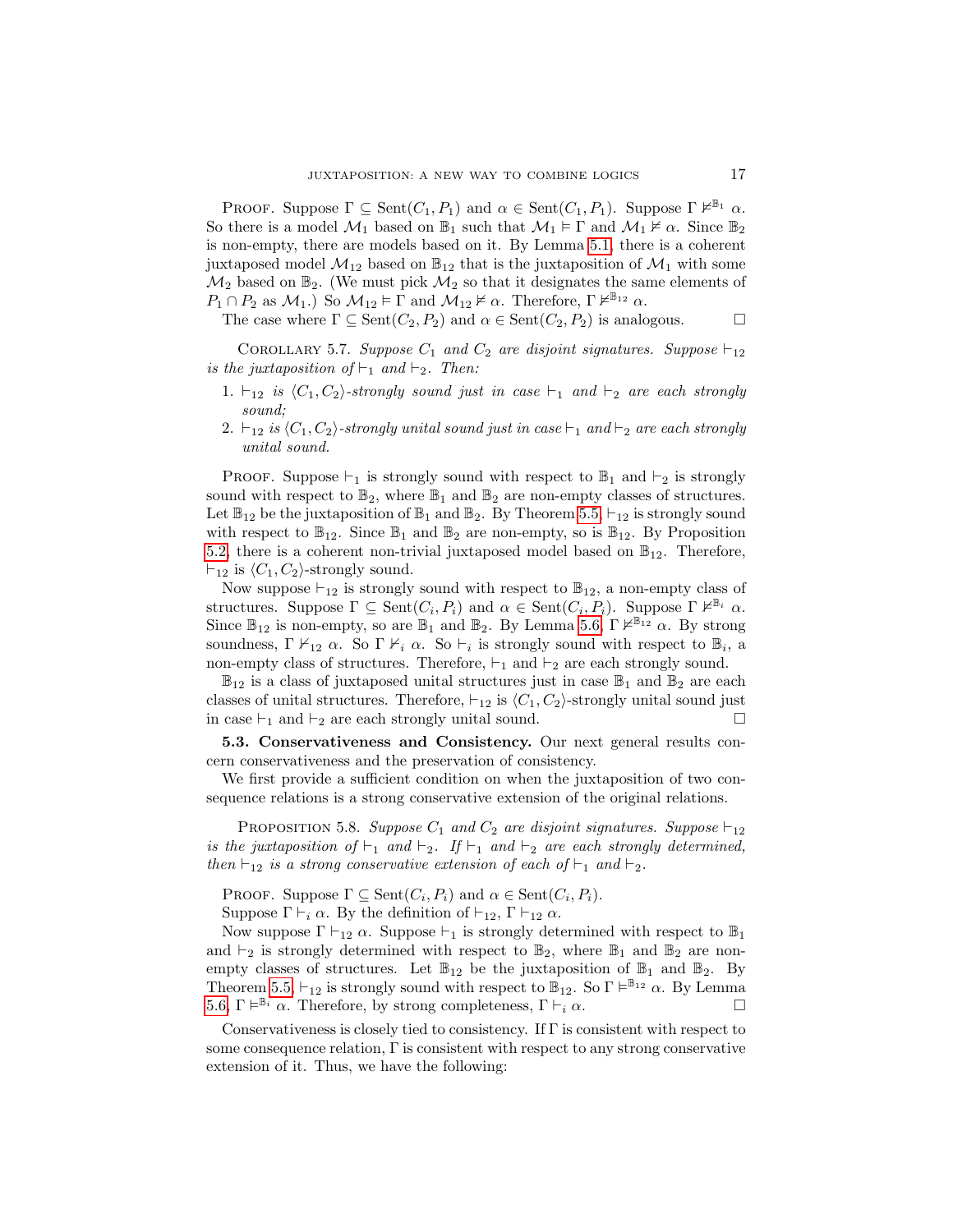PROPOSITION 5.9. Suppose  $C_1$  and  $C_2$  are disjoint signatures. Suppose  $\vdash_{12}$ is the juxtaposition of  $\vdash_1$  and  $\vdash_2$ . Suppose  $\vdash_1$  and  $\vdash_2$  are each strongly determined. If (for  $i = 1$  or  $2 \in \text{Sent}(C_i, P_i)$  is consistent with respect to  $\vdash_i$ , then  $\Gamma$  is consistent with respect to  $\vdash_{12}$ .

Combining these results with Theorem [2.1,](#page-6-7) the following results are immediate:

<span id="page-17-3"></span>THEOREM 5.10 (Preservation of Consistency). Suppose  $C_1$  and  $C_2$  are disjoint signatures. Suppose each of  $\vdash_1$  and  $\vdash_2$  is consistent and has no mere followers. Suppose  $\vdash_{12}$  is the juxtaposition of  $\vdash_1$  and  $\vdash_2$ . Then  $\vdash_{12}$  is consistent. If  $\Gamma \subseteq Sent(C_i, P_i)$  is consistent with respect to  $\vdash_i$ ,  $\Gamma$  is consistent with respect to  $\vdash_{12}$ .

<span id="page-17-4"></span>THEOREM 5.11 (Strong Conservativeness). Suppose  $C_1$  and  $C_2$  are disjoint signatures. Suppose each of  $\vdash_1$  and  $\vdash_2$  is consistent and has no mere followers. Suppose  $\vdash_{12}$  is the juxtaposition of  $\vdash_1$  and  $\vdash_2$ . Then  $\vdash_{12}$  is a strong conservative extension of each of  $\vdash_1$  and  $\vdash_2$ .<sup>[36](#page-17-0)</sup>

§6. Strong Completeness and Strong Determination. As usual, it is somewhat more difficult to prove completeness results. In this section, we present direct proofs of strong completeness and strong unital completeness that apply in a wide range of cases.<sup>[37](#page-17-1)</sup> The general strategy of proof relies on a modification of the familiar Lindenbaum-Tarski constructions.[38](#page-17-2) We first prove a very abstract completeness result that requires there to be suitable equivalence relations with which to build our Lindenbaum-Tarski models. We then investigate when such relations exist.

6.1. The Lindenbaum-Tarski Construction. Let  $\sim$  be an equivalence relation on Sent $(C, P)$ . We say that  $\sim$  is a *congruence* over  $C^-$  just in case:

• For every  $c^- \in C^{-n}, \alpha^1, \ldots, \alpha^n, \beta \in \text{Sent}(C, P)$ , and  $k \in \{1, \ldots, n\}$ , if  $\alpha^k \sim \beta$  then  $c^- \alpha^1 \dots \alpha^k \dots \alpha^n \sim c^- \alpha^1 \dots \beta \dots \alpha^n$ .

We say that  $\sim$  is *compatible* with  $\vdash$  and  $\Gamma \subseteq \text{Sent}(C, P)$  just in case:

• For every  $\alpha, \beta \in \text{Sent}(C, P)$ , if  $\alpha \sim \beta$  then  $\Gamma \vdash \alpha$  just in case  $\Gamma \vdash \beta$ .

We say that  $\sim$  is *strongly compatible* with  $\vdash$  and  $\Gamma \subseteq \text{Sent}(C, P)$  just in case  $\sim$ is compatible with  $\vdash$  and  $\Gamma$  and:

• For every  $\alpha, \beta \in \text{Sent}(C, P)$ , if both  $\Gamma \vdash \alpha$  and  $\Gamma \vdash \beta$  then  $\alpha \sim \beta$ .

We say that  $\sim$  is *suitable* for  $C^-$ ,  $\vdash$ , and  $\Gamma$  just in case  $\sim$  is a congruence over C<sup>-</sup> compatible with  $\vdash$  and Γ. We say that  $\sim$  is *unital suitable* for C<sup>-</sup>,  $\vdash$ , and Γ just in case  $\sim$  is a congruence over  $C^-$  strongly compatible with  $\vdash$  and  $\Gamma$ . We

<span id="page-17-0"></span><sup>36</sup>See [Cruz-Filipe et al. \(2007\)](#page-48-17), Proposition 2.17, for a slightly stronger result. In particular, the juxtaposition of two non-trivial consequence relations over disjoint signatures is a strong conservative extension of each of them. Their proof of this result is purely proof-theoretic, relying on a fixed-point argument.

<span id="page-17-1"></span> $37$ See [Zanardo et al. \(2001\)](#page-48-20) and [Sernadas et al. \(2002\)](#page-48-10) for completeness results concerning algebraic fibring and modulated fibring, respectively.

<span id="page-17-2"></span><sup>38</sup>See [Rasiowa \(1974\)](#page-48-21) and [Rasiowa & Sikorski \(1970\)](#page-48-22) for the application of the Lindenbaum-Tarski method to logics that contain conditionals. See [Blok & Pigozzi \(1989\)](#page-47-4) for the application of this method in a more general setting.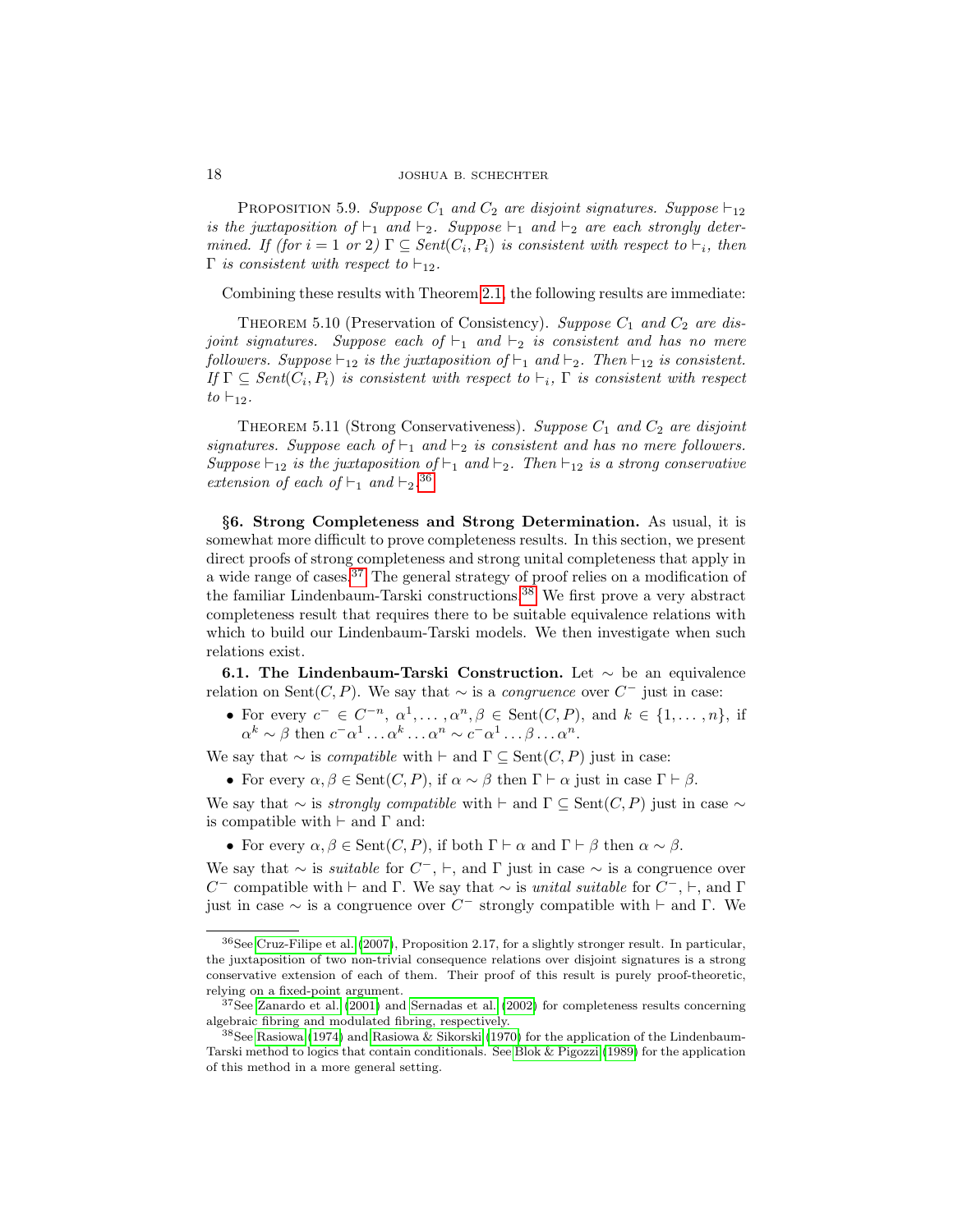make use of suitable and unital suitable equivalence relations in constructing our Lindenbaum-Tarski models.

Suppose  $\Gamma$  is a non-empty subset of  $Sent(C_{12}, P_{12})$  consistent with respect to  $\vdash_{12}$ . Suppose for each  $i \in \{1, 2\}, \sim_i^{\Gamma}$  is an equivalence relation on Sent $(C_{12}, P_{12})$ suitable for  $C_i$ ,  $\vdash_{12}$ , and  $\Gamma$ . We make the following definitions:

$$
|\alpha|_{i}^{\Gamma} = \{ \beta \mid \alpha \sim_{i}^{\Gamma} \beta \}
$$
  
\n
$$
B_{i}^{\Gamma} = \{ |\alpha|_{i}^{\Gamma} \mid \alpha \in \text{Sent}(C_{12}, P_{12}) \}
$$
  
\n
$$
D_{i}^{\Gamma} = \{ |\alpha|_{i}^{\Gamma} \mid \Gamma \vdash_{12} \alpha \}
$$
  
\nIf  $c_{i} \in C_{i}^{n}$ ,  $\Phi_{i}^{\Gamma}(c_{i}) (|\alpha^{1}|_{i}^{\Gamma}, \dots, |\alpha^{n}|_{i}^{\Gamma}) = |c_{i} \alpha^{1} \dots \alpha^{n}|_{i}^{\Gamma}$   
\n
$$
B_{i}^{\Gamma} = \langle B_{i}^{\Gamma}, D_{i}^{\Gamma}, \Phi_{i}^{\Gamma} \rangle
$$
  
\n
$$
B_{12}^{\Gamma} = \langle B_{1}^{\Gamma}, B_{2}^{\Gamma} \rangle
$$
  
\nIf  $\alpha$  is an i-atom,  $V_{i}^{\Gamma}(\alpha) = |\alpha|_{i}^{\Gamma}$   
\n
$$
M_{12}^{\Gamma} = \langle B_{1}^{\Gamma}, V_{1}^{\Gamma}, B_{2}^{\Gamma}, V_{2}^{\Gamma} \rangle
$$

 $\mathbf{B}_{12}^{\Gamma}$  is the Lindenbaum-Tarski juxtaposed structure for  $C_1, C_2, \vdash_{12}$ , and  $\Gamma$  built with  $\sim_1^{\Gamma}$  and  $\sim_2^{\Gamma}$ .  $\mathbf{M}_{12}^{\Gamma}$  is the *Lindenbaum-Tarski juxtaposed model* for  $C_1, C_2,$  $\vdash_{12}$ , and Γ built with  $\sim_{1}^{\Gamma}$  and  $\sim_{2}^{\Gamma}$ .

Notice that if  $\sim_{1}^{\Gamma} = \sim_{2}^{\Gamma}$ , then  $B_{1}^{\Gamma} = B_{2}^{\Gamma}$ ,  $D_{1}^{\Gamma} = D_{2}^{\Gamma}$ ,  $V_{1}^{\Gamma}(p) = V_{2}^{\Gamma}(p)$  for  $p \in P_{12}$ , and  $|\alpha|_1 = |\alpha|_2$  for  $\alpha \in \text{Sent}(C_{12}, P_{12})$ .

<span id="page-18-0"></span>LEMMA 6.1. Suppose  $\Gamma$  is a non-empty subset of  $Sent(C_{12}, P_{12})$  consistent with respect to  $\vdash_{12}$ . Suppose for each  $i \in \{1,2\}$ ,  $\sim_i^{\Gamma}$  is an equivalence relation on Sent $(C_{12}, P_{12})$  suitable for  $C_i$ ,  $\vdash_{12}$ , and  $\Gamma$ . Then  $\mathbf{M}_{12}^{\Gamma}$  is a juxtaposed model over  $C_1$ ,  $C_2$ , and  $P_{12}$  based on  $\mathbf{B}_{12}^{\Gamma}$ .

PROOF.  $|\alpha|_i^{\Gamma}$  is well defined:  $\sim_i^{\Gamma}$  is an equivalence relation.

 $\mathsf{D}_i^{\Gamma}$  is well-defined: Suppose  $\alpha \sim_i^{\Gamma} \beta$ . By compatibility with  $\vdash$  and  $\Gamma$ ,  $\Gamma \vdash_{12} \alpha$ just in case  $\Gamma \vdash_{12} \beta$ .

 $\mathsf{D}_i^{\Gamma}$  is a proper subset of  $\mathsf{B}_i^{\Gamma}$ : Clearly,  $\mathsf{D}_i^{\Gamma}$  is a subset of  $\mathsf{B}_i^{\Gamma}$ . Since  $\Gamma$  is consistent with respect to  $\vdash_{12}$ , there is some  $\alpha \in \text{Sent}(C_{12}, P_{12})$  such that  $\Gamma \nvdash_{12} \alpha$ . So  $|\alpha|_i^{\Gamma} \notin \mathsf{D}_i^{\Gamma}$ .

 $\mathsf{D}_i^{\Gamma}$  is non-empty: Since  $\Gamma$  is non-empty, there is some  $\gamma \in \Gamma$ . By Identity and Weakening,  $\Gamma \vdash_{12} \gamma$ . So  $\left[\gamma\right]_i^{\Gamma} \in \mathsf{D}_i^{\Gamma}$ .

For every  $c_i \in C_i^n$ ,  $\Phi_i^{\Gamma}(c_i)$  is well-defined: Suppose for some  $k \in \{1, \ldots, n\}$ ,  $|\alpha^k|^{\Gamma}_{i} = |\beta|^{\Gamma}_{i}$ . Since  $\sim_i^{\Gamma}$  is a congruence over  $C_i$ ,  $|c_i \alpha^1 \dots \alpha^k \dots \alpha^n|^{\Gamma}_{i}$  =  $|c_i\alpha^1\ldots\beta\ldots\alpha^n|_i^{\Gamma}$ i .

Clearly, for every  $c_i \in C_i^n$ ,  $\Phi_i^{\Gamma}(c_i)$  is a function from the *n*-th Cartesian power of  $B_i^{\Gamma}$  to  $B_i^{\Gamma}$ . So  $B_{12}^{\Gamma}$  is a juxtaposed structure over  $C_1$  and  $C_2$ .  $V_i^{\Gamma}$  is a function from the set of i-atoms to  $B_i^{\Gamma}$ . Therefore,  $M_{12}^{\Gamma}$  is a juxtaposed model over  $C_1$ ,  $C_2$ , and  $P_{12}$  based on  $\mathbf{B}_{12}^{\Gamma}$ .  $\Gamma$ <br>12.

<span id="page-18-1"></span>LEMMA 6.2. Suppose  $\Gamma$  is a non-empty subset of  $Sent(C_{12}, P_{12})$  consistent with respect to  $\vdash_{12}$ . Suppose for each  $i \in \{1,2\}$ ,  $\sim_i^{\Gamma}$  is an equivalence relation on Sent $(C_{12}, P_{12})$  suitable for  $C_i$ ,  $\vdash_{12}$ , and  $\Gamma$ . Then: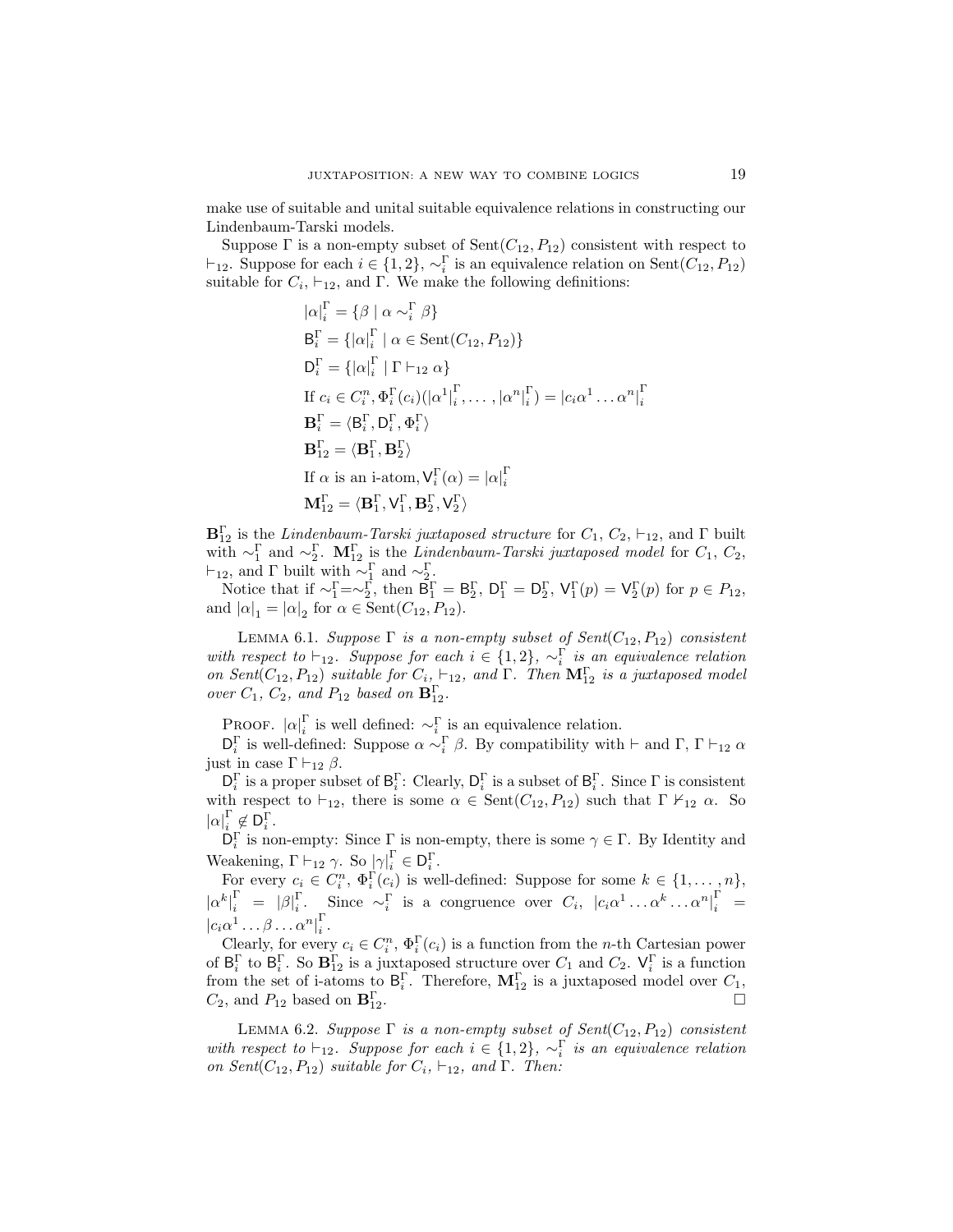20 JOSHUA B. SCHECHTER

1.  $\|\alpha\|_{i}^{\mathbf{M}_{12}^{\Gamma}} = |\alpha|_{i}^{\Gamma};$ 2.  $\mathbf{M}^{\Gamma}_{12}$  is coherent; 3.  $\mathbf{M}_{12}^{\tilde{\Gamma}} \models \alpha$  just in case  $\Gamma \vdash_{12} \alpha$ ; 4.  $\mathbf{M}_{12}^{\Gamma}$  is non-trivial.

PROOF. By Lemma [6.1,](#page-18-0)  $\mathbf{M}_{12}^{\Gamma}$  is a juxtaposed model over  $C_1$ ,  $C_2$ , and  $P_{12}$ .

For every i-atom  $\alpha$ ,  $\|\alpha\|_i^{\mathbf{M}_{12}^{\Gamma}} = \mathbf{V}_i^{\Gamma}(\alpha) = |\alpha|_i^{\Gamma}$ . For every  $c_i \in C_i^n$  and  $\alpha^1, \ldots, \alpha^n \in \text{Sent}(C_{12}, P_{12}), ||c_i\alpha^1 \ldots \alpha^n||^{\mathbf{M}_{12}^{\Gamma}} = \Phi_i^{\Gamma}(c_i)(|\alpha^1|_i^{\Gamma})$  $\frac{\Gamma}{i} \ldots |\alpha^n|_i^{\Gamma}$  =  $|c_i\alpha^1\ldots\alpha^n|_i^{\Gamma}$ <sup>1</sup><sub>i</sub>. Thus, by a simple induction, for every  $\alpha \in \text{Sent}(C_{12}, P_{12}),$  $\|\alpha\|_i^{\mathbf{M}_{12}^{\boldsymbol{\Gamma}}} = |\alpha|_i^{\boldsymbol{\Gamma}}.$ 

 $||\alpha||_i^{\mathbf{M}_{12}^{\Gamma}} \in D_i^{\Gamma}$  just in case  $|\alpha|_i^{\Gamma} \in D_i^{\Gamma}$  just in case  $\Gamma \vdash_{12} \alpha$ . So  $||\alpha||_1^{\mathbf{M}_{12}^{\Gamma}} \in D_i^{\Gamma}$ just in case  $\|\alpha\|_2^{\mathbf{M}_{12}^{\Gamma}} \in \mathsf{D}_2^{\Gamma}$ . Therefore,  $\mathbf{M}_{12}^{\Gamma}$  is coherent.

 $\mathbf{M}_{12}^{\Gamma} \models \alpha$  just in case  $\|\alpha\|_{i}^{\mathbf{M}_{12}^{\Gamma}} \in \mathsf{D}_{i}^{\Gamma}$  just in case  $\Gamma \vdash_{12} \alpha$ .

Since  $\Gamma$  is non-empty, there is a  $\gamma \in \text{Sent}(C_{12}, P_{12})$  such that  $\gamma \in \Gamma$ . By Identity and Weakening,  $\Gamma \vdash_{12} \gamma$ . So  $\mathbf{M}_{12}^{\Gamma} \models \gamma$ . Since  $\Gamma$  is consistent with respect to  $\vdash_{12}$ , there is an  $\alpha \in \text{Sent}(C_{12}, P_{12})$  such that  $\Gamma \nvdash_{12} \alpha$ . So  $\mathbf{M}_{12}^{\Gamma} \nvdash \alpha$ . Therefore,  $M_{12}^{\Gamma}$  is non-trivial.

The next result tells us when  $\mathbf{B}_{12}^{\Gamma}$  is a juxtaposed unital structure:

PROPOSITION 6.3. Suppose  $\Gamma$  is a non-empty subset of Sent $(C_{12}, P_{12})$  consistent with respect to  $\vdash_{12}$ . Suppose for each  $i \in \{1,2\}$ ,  $\sim_i^{\Gamma}$  is an equivalence relation on Sent( $C_{12}, P_{12}$ ) suitable for  $C_i$ ,  $\vdash_{12}$ , and  $\Gamma$ . Then  $\mathbf{B}_{12}^{\Gamma}$  is a juxtaposed unital structure just in case for each  $i \in \{1,2\}$ ,  $\sim_i^{\Gamma}$  is unital suitable for  $C_i$ ,  $\vdash_{12}$ , and Γ.

PROOF. Suppose for each  $i \in \{1, 2\}$ ,  $\sim_i^{\Gamma}$  is unital suitable for  $C_i$ ,  $\vdash_{12}$ , and  $\Gamma$ . By Lemma [6.1,](#page-18-0)  $\mathbf{B}_{12}^{\Gamma}$  is a juxtaposed structure. Suppose  $|\alpha|_i^{\Gamma} \in D_i^{\Gamma}$  and  $|\beta|_i^{\Gamma} \in D_i^{\Gamma}$ . So  $\Gamma \vdash_{12} \alpha$  and  $\Gamma \vdash_{12} \beta$ . By strong compatibility with  $\vdash$  and  $\Gamma$ ,  $\alpha \sim_i^{\Gamma} \beta$ . So  $|\alpha|_i^{\Gamma} = |\beta|_i^{\Gamma}$ . Therefore,  $\mathbf{B}_{12}^{\Gamma}$  is a juxtaposed unital structure.

Now suppose  $\mathbf{B}_{12}^{\Gamma}$  is a juxtaposed unital structure. Suppose  $\Gamma \vdash_{12} \alpha$  and  $\Gamma \vdash_{12} \beta$ . So  $|\alpha|_i^{\Gamma} \in D_i^{\Gamma}$  and  $|\beta|_i^{\Gamma} \in D_i^{\Gamma}$ . Since  $\mathbf{B}_{12}^{\Gamma}$  is unital,  $|\alpha|_i^{\Gamma} = |\beta|_i^{\Gamma}$ . So  $\alpha \sim_i^{\Gamma} \beta$ . Therefore,  $\sim_i^{\Gamma}$  is unital suitable.  $\Box$ 

Suppose for every  $i \in \{1,2\}$  and every non-empty  $\Gamma \subseteq \text{Sent}(C_{12}, P_{12})$  consistent with  $\vdash_{12}$ ,  $\sim_i^{\Gamma}$  is an equivalence relation on Sent $(C_{12}, P_{12})$  suitable for  $C_i$ ,  $\vdash_{12}$ , and Γ. We define the following class of juxtaposed structures:

 $\mathbb{B}_{12}^{\sim} = {\bf B}_{12}^{\Gamma} | \Gamma \subseteq \text{Sent}(C_{12}, P_{12})$  is non-empty and consistent with respect to  $\vdash_{12}$ and  $\mathbf{B}_{12}^{\Gamma}$  is built with  $\sim_{1}^{\Gamma}$  and  $\sim_{2}^{\Gamma}$ }

 $\mathbb{B}_{12}^{\sim}$  is the *Lindenbaum-Tarski class of juxtaposed structures* for  $C_1$ ,  $C_2$ , and  $\vdash_{12}$ built with the  $\sim_i^{\Gamma}$  relations.

THEOREM 6.4 (Strong Completeness). Suppose  $\vdash_{12}$  has no mere followers. Suppose for every  $i \in \{1,2\}$  and non-empty  $\Gamma \subseteq Sent(C_{12}, P_{12})$  consistent with respect to  $\vdash_{12}$ ,  $\sim_i^{\Gamma}$  is an equivalence relation on Sent(C<sub>12</sub>, P<sub>12</sub>) suitable for C<sub>i</sub>,  $\vdash_{12}$ , and  $\Gamma$ . Then  $\vdash_{12}$  is strongly complete with respect to  $\mathbb{B}_{12}^{\sim}$ .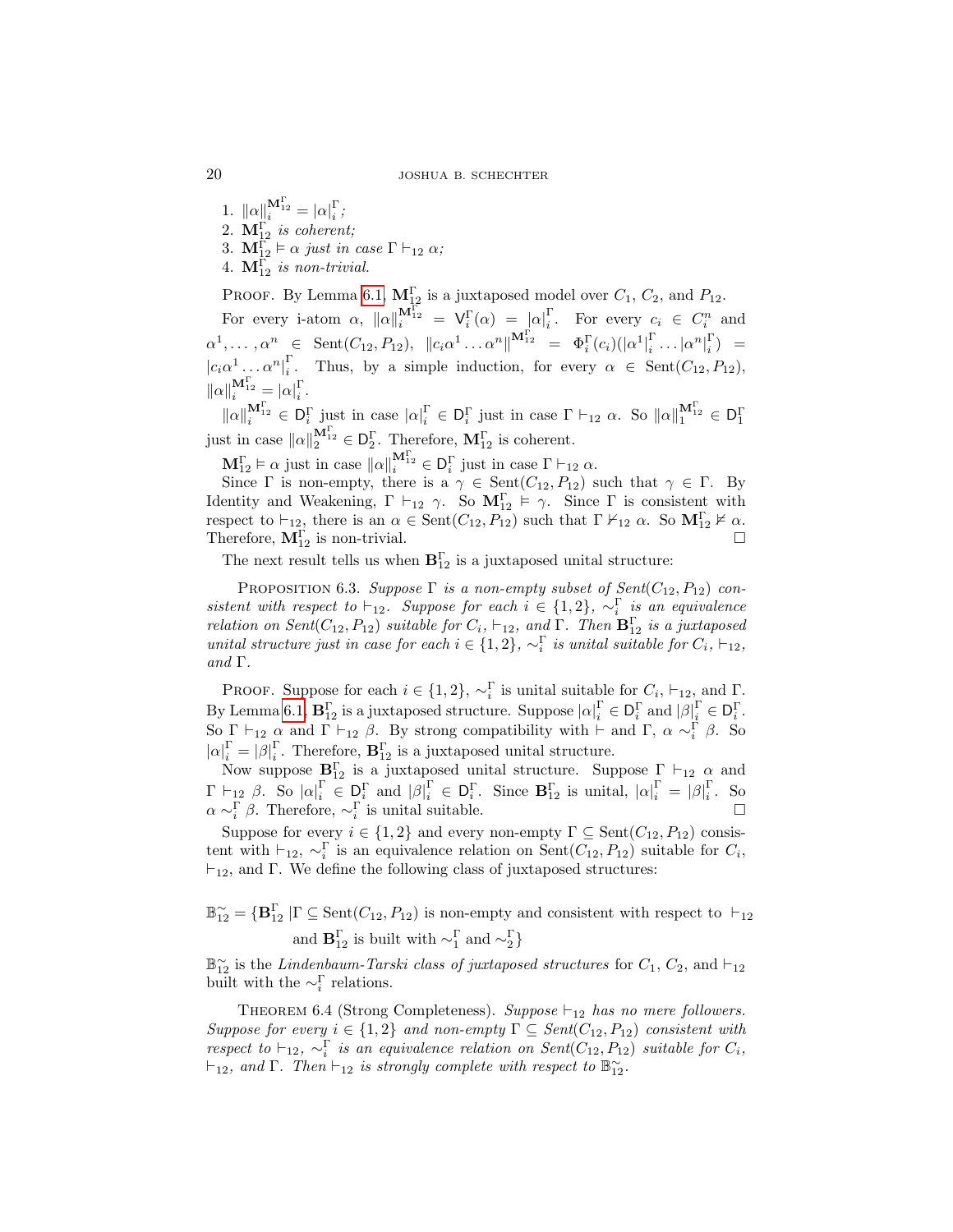PROOF. Suppose  $\Gamma \nvdash_{12} \alpha$ . We show  $\Gamma \nvdash^{\mathbb{B}^{\infty}_{12}} \alpha$ . Since  $\vdash_{12}$  has no mere followers, without loss of generality, we can take  $\Gamma$  to be non-empty. (If  $\Gamma = \emptyset$ , there is a non-empty  $\Delta \subseteq \text{Sent}(C_{12}, P_{12})$  such that  $\Delta \nvdash_{12} \alpha$ . We can take  $\Delta$  to be our non-empty set.) By Lemma [6.1,](#page-18-0)  $\mathbf{M}_{12}^{\Gamma}$  is a juxtaposed model over  $C_1$ ,  $C_2$ , and P<sub>12</sub>. By Lemma [6.2,](#page-18-1)  $\mathbf{M}_{12}^{\Gamma}$  is a coherent non-trivial juxtaposed model such that  $\mathbf{M}_{12}^{\Gamma} \models \Gamma$  and  $\mathbf{M}_{12}^{\Gamma} \not\models \alpha$ . Since  $\mathbf{M}_{12}^{\Gamma}$  is based on  $\mathbb{B}_{12}^{\infty}$ ,  $\Gamma \not\models^{\mathbb{B}_{12}^{\infty}} \alpha$ .  $\mathbf{M}_{12}^{\Gamma} \models \Gamma$  and  $\mathbf{M}_{12}^{\Gamma} \not\models \alpha$ . Since  $\mathbf{M}_{12}^{\Gamma}$  is based on  $\mathbb{B}_{12}^{\sim}$ ,  $\Gamma \not\models^{\mathbb{B}}$ 

To show that  $\vdash_{12}$  is strongly determined with respect to  $\mathbb{B}_{12}^{\sim}$ , we also need to show that  $\vdash_{12}$  is strongly sound with respect to  $\mathbb{B}_{12}^{\sim}$ . If  $\vdash_{12}$  is the juxtaposition of  $\vdash_1$  and  $\vdash_2$ , we can make use of Theorem [5.5.](#page-15-1)

THEOREM 6.5 (Strong Soundness). Suppose  $\vdash_{12}$  is the juxtaposition of  $\vdash_1$ and  $\vdash_2$ . Suppose for every  $i \in \{1,2\}$  and non-empty  $\Gamma \subseteq Sent(C_{12}, P_{12})$  consistent with respect to  $\vdash_{12}, \sim_i^{\Gamma}$  is an equivalence relation on Sent $(C_{12}, P_{12})$  suitable for  $C_i$ ,  $\vdash_{12}$ , and  $\Gamma$ . Then  $\vdash_{12}$  is strongly sound with respect to  $\mathbb{B}_{12}^{\sim}$ .

PROOF. For  $i = 1$  and 2, let  $\mathbb{B}_i^{\sim} = {\mathbf{B}_i^{\Gamma} \mid \Gamma \subseteq \text{Sent}(C_{12}, P_{12})}$  is non-empty and consistent with respect to  $\vdash_{12}$  and  $\mathbf{B}_i^{\Gamma}$  is built with  $\sim_i^{\Gamma}$ . We first show that  $\vdash_i$  is strongly sound with respect to  $\mathbb{B}_i^{\sim}$ .

Suppose  $\Gamma \nvDash^{\mathbb{B}^{\sim}}_{i} \alpha$  for  $\Gamma \subseteq \text{Sent}(C_i, P_i)$  and  $\alpha \in \text{Sent}(C_i, P_i)$ . Then there is a model  $\mathcal{M}_i$  over  $C_i$  and  $P_i$  based on  $\mathbb{B}_i^{\sim}$  such that  $\mathcal{M}_i \models \Gamma$  and  $\mathcal{M}_i \not\models \alpha$ .  $\mathcal{M}_i$ is based on  $\mathbf{B}_i^{\Delta} \in \mathbb{B}_i^{\sim}$ , for some non-empty  $\Delta \subseteq \text{Sent}(C_{12}, P_{12})$  consistent with respect to  $\vdash_{12}$ . By Lemmas [6.1](#page-18-0) and [6.2,](#page-18-1)  $\mathbf{M}_{12}^{\Delta}$  is a coherent juxtaposed model over  $C_1, C_2$ , and  $P_{12}$ . For each  $p \in P_i$ , let  $\sigma(p)$  be a sentence in Sent $(C_{12}, P_{12})$  such that  $\|\sigma(p)\|_{i}^{\mathbf{M}_{12}^{\Delta}} = \|p\|^{\mathcal{M}_{i}}$ . Such a sentence exists by the construction of  $\mathbf{M}_{12}^{\Delta}$ . By a simple induction, for any  $\beta \in \text{Sent}(C_i, P_i)$ ,  $\|\beta^{\sigma}\|_{i}^{\mathbf{M}_{12}^{\Delta}} = \|\beta\|^{M_i}$ . So  $\mathbf{M}_{12}^{\Delta} \models \Gamma^{\sigma}$ and  $\mathbf{M}_{12}^{\Delta} \not\vDash \alpha^{\sigma}$ . By Lemma [6.2,](#page-18-1) for each  $\gamma \in \Gamma$ ,  $\Delta \vdash_{12} \gamma^{\sigma}$  and  $\Delta \not\vDash_{12} \alpha^{\sigma}$ . By Cut, Γ<sup>σ</sup>  $\overline{\vphantom{F}}$   $\overline{\vphantom{F}}$   $\overline{\vphantom{F}}$  By Uniform Substitution, Γ  $\overline{\vphantom{F}}$   $\overline{\vphantom{F}}$   $\overline{\vphantom{F}}$   $\overline{\vphantom{F}}$   $\overline{\vphantom{F}}$  a. Since  $\overline{\vphantom{F}}$  a. Thus,  $\vdash_i$  is strongly sound with respect to  $\mathbb{B}_i^{\sim}$ .

By Theorem [5.5,](#page-15-1)  $\vdash_{12}$  is strongly sound with respect to  $\mathbb{B}_1^{\sim} \times \mathbb{B}_2^{\sim}$ . Since  $\mathbb{B}_{12}^{\sim} \subseteq$  $\mathbb{B}_{1}^{\sim} \times \mathbb{B}_{2}^{\sim}$ ,  $\vdash_{12}$  is strongly sound with respect to  $\mathbb{B}_{12}^{\sim}$ .  $39$ 

To show that  $\vdash_{12}$  is  $\langle C_1, C_2 \rangle$ -strongly determined or  $\langle C_1, C_2 \rangle$ -strongly unital determined, we need to show that there is a coherent non-trivial juxtaposed model based on  $\mathbb{B}_{12}^{\sim}$ . We can make use of the following simple result:

PROPOSITION 6.6. Suppose  $\vdash_{12}$  has no mere followers. Suppose for every  $i \in \{1,2\}$  and non-empty  $\Gamma \subseteq Sent(C_{12}, P_{12})$  consistent with respect to  $\vdash_{12}, \sim_i^{\Gamma}$ is an equivalence relation on Sent( $C_{12}, P_{12}$ ) suitable for  $C_i$ ,  $\vdash_{12}$ , and  $\Gamma$ . Then if  $\vdash_{12}$  is consistent, there is a coherent non-trivial juxtaposed model based on  $\mathbb{B}_{12}^{\sim}$ .

PROOF. Since  $\vdash_{12}$  is consistent, for some  $\alpha \in \text{Sent}(C_{12}, P_{12}), \nvdash_{12} \alpha$ . Since  $\vdash_{12}$  has no mere followers, for some non-empty  $\Gamma \subseteq \text{Sent}(C_{12}, P_{12}), \Gamma \nvdash_{12} \alpha$ . By Lemmas [6.1](#page-18-0) and [6.2,](#page-18-1)  $\mathbf{M}_{12}^{\Gamma}$  is a coherent non-trivial juxtaposed model based on ®∼  $\frac{1}{12}$ .

<span id="page-20-0"></span><sup>&</sup>lt;sup>39</sup>We could make use of  $\mathbb{B}_1^{\sim} \times \mathbb{B}_2^{\sim}$  instead of  $\mathbb{B}_{12}^{\sim}$  in our results in this section. We focus on B∼ <sup>12</sup> because it is a slightly more elegant construction.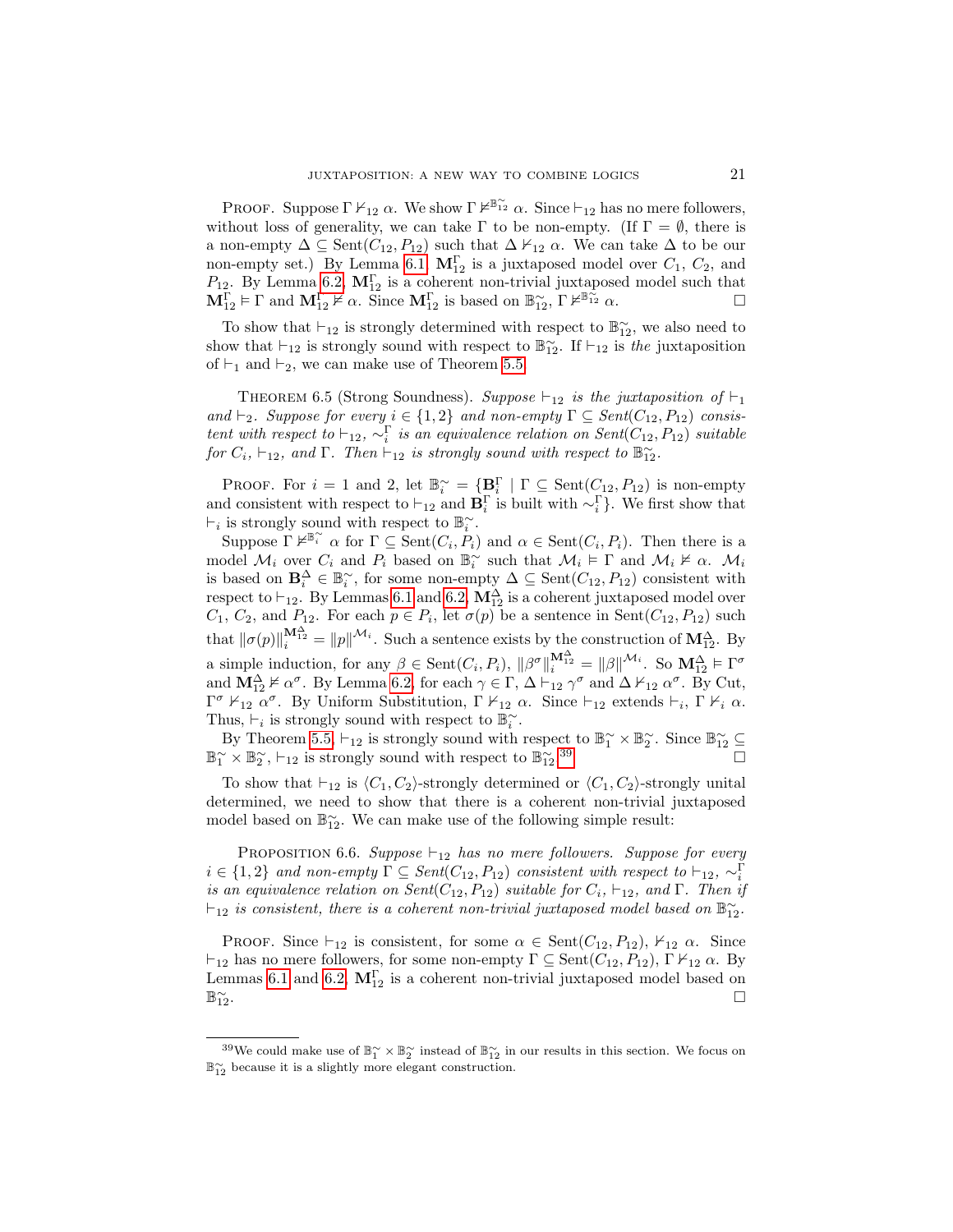Notice that in the case that  $\vdash_{12}$  is  $\langle C_1, C_2 \rangle$ -strongly sound with respect to  $\mathbb{B}_{12}^{\sim}$ , we also get the converse of this result: Suppose there is a coherent nontrivial juxtaposed model  $\mathcal{M}_{12}$  based on  $\mathbb{B}_{12}^{\sim}$ . Since  $\mathcal{M}_{12}$  is non-trivial, for some  $\alpha \in \text{Sent}(C_{12}, P_{12}), \mathcal{M}_{12} \nvDash \alpha$ . By strong soundness,  $\nvDash_{12} \alpha$ . So,  $\vdash_{12}$  is consistent. Summarizing our results, we have the following:

<span id="page-21-0"></span>THEOREM 6.7. Suppose  $\vdash_{12}$  has no mere followers. Suppose for every  $i \in$  $\{1,2\}$  and non-empty  $\Gamma \subseteq \text{Sent}(C_{12}, P_{12})$  consistent with respect to  $\vdash_{12}$ ,  $\sim_i^{\Gamma}$  is an equivalence relation on  $Sent(C_{12}, P_{12})$  suitable for  $C_i$ ,  $\vdash_{12}$ , and  $\Gamma$ . Then:

- 1.  $\vdash_{12}$  is strongly complete with respect to  $\mathbb{B}_{12}^{\sim}$ ;
- 2. If  $\vdash_{12}$  is the juxtaposition of  $\vdash_1$  and  $\vdash_2$ , then  $\vdash_{12}$  is strongly sound with respect to  $\mathbb{B}_{12}^{\sim}$ ;
- 3. If  $\vdash_{12}$  is consistent, then there is a coherent non-trivial model based on  $\mathbb{B}_{12}^{\sim}$ ;
- 4.  $\mathbb{B}_{12}^{\sim}$  is a class of juxtaposed unital structures just in case for every  $i \in \{1,2\}$ and non-empty  $\Gamma \subseteq Sent(C_{12}, P_{12})$  consistent with respect to  $\vdash_{12}$ ,  $\sim_i^{\Gamma}$  is unital suitable for  $C_i$ ,  $\vdash_{12}$ , and  $\Gamma$ .

6.2. Strong Determination. Theorem [6.7](#page-21-0) raises the question of when there is an equivalence relation on Sent $(C_{12}, P_{12})$  suitable or unital suitable for  $C_i$ ,  $\vdash_{12}$ , and  $\Gamma$ . The case of suitability is straightforward. The following result is easy to prove:

<span id="page-21-1"></span>LEMMA 6.8. Suppose  $\Gamma \subseteq \text{Sent}(C, P)$ . Then the identity relation on Sent(C, P) is an equivalence relation on Sent(C, P) suitable for  $C^-$ ,  $\vdash$ , and  $\Gamma$ .

Let  $\mathbb{B}^{\pm}_{12}$  be the Lindenbaum-Tarski class of juxtaposed structures for  $C_1, C_2$ , and  $\vdash_{12}$ , using the identity relation on Sent $(C_{12}, P_{12})$  for the suitable equivalence relations. Combining Lemma [6.8](#page-21-1) with Theorem [6.7,](#page-21-0) we arrive at the following result:

<span id="page-21-4"></span>PROPOSITION 6.9. Suppose  $\vdash_{12}$  has no mere followers. Then:

- 1.  $\vdash_{12}$  is strongly complete with respect to  $\mathbb{B}^{\pm}_{12}$ ;
- 2. If  $\vdash_{12}$  is the juxtaposition of  $\vdash_1$  and  $\vdash_2$ , then  $\vdash_{12}$  is strongly sound with respect to  $\mathbb{B}_{12}^=$ ;
- 3. If  $\vdash_{12}$  is consistent, then there is a coherent non-trivial model based on  $\mathbb{B}^-_{12}$ .

The identity relation on  $Sent(C, P)$  is the most fine-grained equivalence relation suitable for  $C^-$ ,  $\vdash$ , and  $\Gamma$ . We can also characterize the most coarse-grained such relation.

We say that p strictly  $C^-$ -occurs in  $\delta$  just in case p does not occur within the scope of any connective not from  $C^-$ . Suppose  $\Gamma \subseteq \text{Sent}(C, P)$ . We define a binary relation on  $Sent(C, P)$  as follows:

 $\langle \alpha, \beta \rangle \in \Omega_{C^-}^{\Gamma}$  just in case for every  $\delta \in \text{Sent}(C, P)$  and p that strictly  $C^-$ -occurs in  $\delta$ , Γ  $\vdash \delta[\alpha/p]$  just in case  $\Gamma \vdash \delta[\beta/p]$ .

This is a modification of the definition of the well-known Leibniz congruence.<sup>[40](#page-21-2)</sup> We write  $\alpha \equiv \beta \pmod{\Omega_{C^-}^{\Gamma}}$  to stand for the claim that  $\langle \alpha, \beta \rangle \in \Omega_{C^-}^{\Gamma}$ .

<span id="page-21-3"></span><span id="page-21-2"></span><sup>&</sup>lt;sup>40</sup>The Leibniz congruence may be defined as follows:  $\alpha \equiv \beta \pmod{\Omega\Gamma}$  just in case for every  $\delta \in \text{Sent}(C, P)$  and p occurring in  $\delta$ ,  $\Gamma \vdash \delta[\alpha/p]$  just in case  $\Gamma \vdash \delta[\beta/p]$ . See [Blok & Pigozzi](#page-47-4) [\(1989\)](#page-47-4) for discussion of this congruence.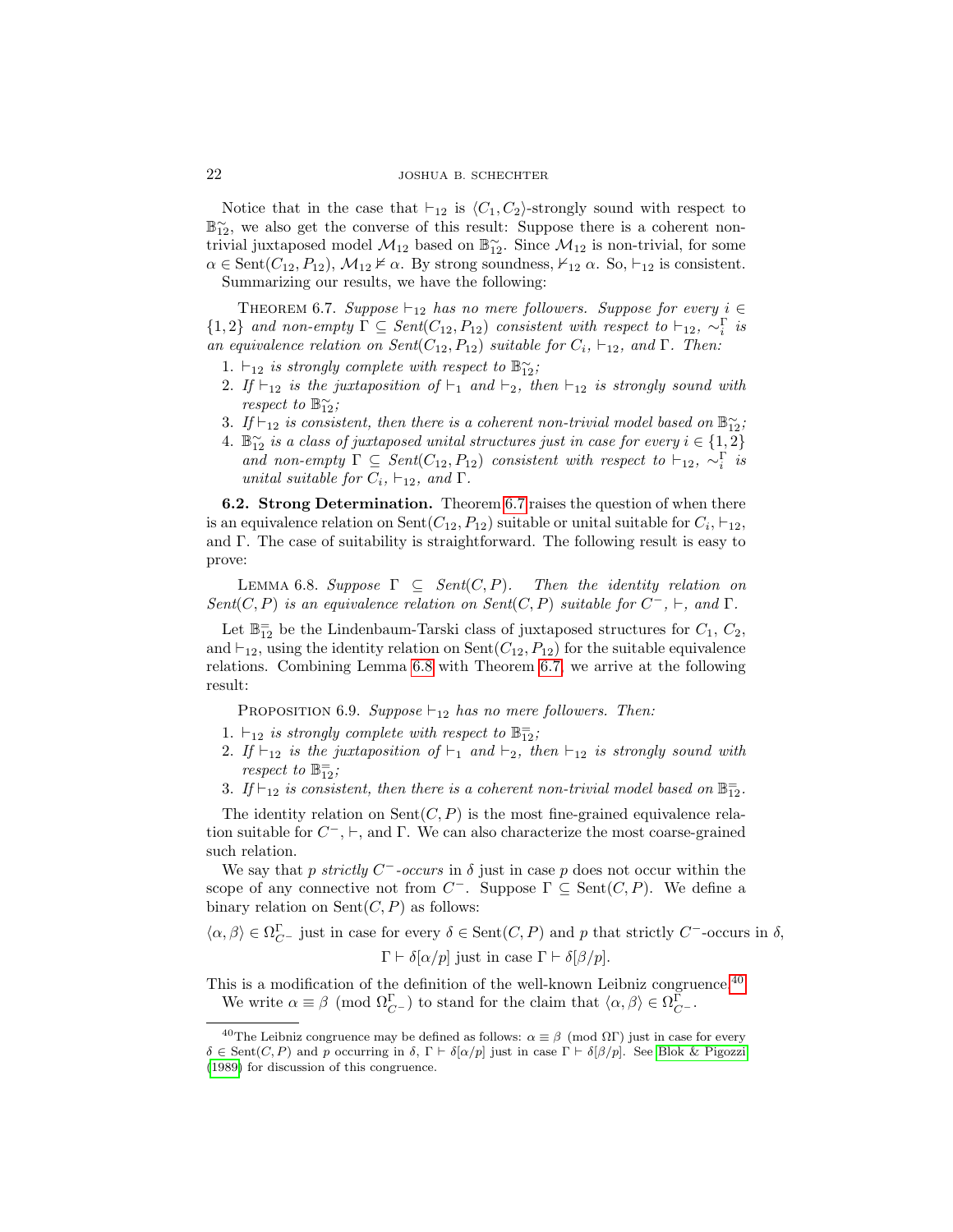LEMMA 6.10. Suppose  $\Gamma \subseteq Sent(C, P)$ . Then  $\Omega_{C}^{\Gamma}$  is an equivalence relation on Sent $(C, P)$  suitable for  $C^-$ ,  $\vdash$ , and  $\Gamma$ .

PROOF. Suppose  $\Gamma \subseteq \text{Sent}(C, P)$ .

Clearly,  $\Omega_{C}^{\Gamma}$  is an equivalence relation on Sent $(C, P)$ .

Congruence over  $C^-$ : Suppose  $c^- \in C^{-n}$ ;  $\alpha^1, \dots, \alpha^n, \beta \in \text{Sent}(C, P)$ ; and  $k \in \{1, \ldots n\}$ . Suppose  $\delta \in \text{Sent}(C, P)$  and p strictly C<sup>-</sup>-occurs in  $\delta$ . Suppose  $\alpha^k \equiv \beta \pmod{\Omega^{\Gamma}_{C^{-}}}$ . Let q be an element of P that does not occur in δ or in  $\alpha^1, \ldots, \alpha^n$ . Then q strictly C<sup>-</sup>-occurs in  $\delta[c^-\alpha^1 \ldots q \ldots \alpha^n/p]$ . So  $\Gamma \vdash \delta[c^- \alpha^1 \ldots \alpha^k \ldots \alpha^n/p]$  just in case  $\Gamma \vdash \delta[c^- \alpha^1 \ldots q \ldots \alpha^n/p][\alpha^k/q]$  just in case  $\Gamma \vdash \delta[c^- \alpha^1 \ldots q \ldots \alpha^n/p][\beta/q]$  (by the definition of  $\Omega_{C^-}^{\Gamma}$ ) just in case  $\Gamma \vdash$  $\delta[c^- \alpha^1 \dots \beta \dots \alpha^n/p]$ . Hence,  $c^- \alpha^1 \dots \alpha^k \dots \alpha^n \equiv c^- \alpha^1 \dots \beta \dots \alpha^n \pmod{\Omega_{C^-}^{\Gamma}}$ .

Compatibility with  $\vdash$  and  $\Gamma$ : Suppose  $\alpha \equiv \beta \pmod{\Omega_{C}^{\Gamma}}$ .  $\Gamma \vdash \alpha$  just in case  $\Gamma \vdash p[\alpha/p]$  just in case  $\Gamma \vdash p[\beta/p]$  (by the definition of  $\Omega_{C-}^{\Gamma}$ ) just in case  $\Gamma \vdash \beta$ .

It is straightforward to show that  $\Omega_{C-}^{\Gamma}$  is the most coarse-grained equivalence relation on Sent $(C, P)$  suitable for  $C^-$ ,  $\vdash$ , and  $\Gamma$ :

<span id="page-22-2"></span>PROPOSITION 6.11. Suppose  $\Gamma \subseteq Sent(C, P)$ . Suppose ∼ is an equivalence relation on Sent(C, P) suitable for  $C^-$ ,  $\vdash$ , and  $\Gamma$ . Then if  $\alpha \sim \beta$ ,  $\alpha \equiv \beta$  $\pmod{\Omega^{\Gamma}_{C^{-}}}$ .

PROOF. Suppose  $\alpha \sim \beta$ . Suppose  $\delta \in \text{Sent}(C, P)$  and p strictly C<sup>-</sup>-occurs in δ. By induction on the complexity of  $\delta$ ,  $\delta[\alpha/p] \sim \delta[\beta/p]$ . By compatibility with  $\vdash$  and  $\Gamma$  for  $\sim$ ,  $\Gamma \vdash \delta[\alpha/p]$  just in case  $\Gamma \vdash \delta[\beta/p]$ . Therefore,  $\alpha \equiv \beta$ (mod  $\Omega_{C}^{\Gamma}$ ).  $\Gamma C^{\text{}}$ ).

Let  $\mathbb{B}_{12}^{\Omega}$  be the Lindenbaum-Tarski class of juxtaposed structures for  $C_1$ ,  $C_2$ , and  $\vdash_{12}$ , built using the  $\Omega_{C_i}^{\Gamma}$  relations. Combining Lemma [6.10](#page-21-3) with Theorem [6.7,](#page-21-0) we arrive at the following result:

<span id="page-22-0"></span>PROPOSITION 6.12. Suppose  $\vdash_{12}$  has no mere followers. Then:

- 1.  $\vdash_{12}$  is strongly complete with respect to  $\mathbb{B}^{\Omega}_{12}$ ;
- 2. If  $\vdash_{12}$  is the juxtaposition of  $\vdash_1$  and  $\vdash_2$ , then  $\vdash_{12}$  is strongly sound with respect to  $\mathbb{B}^{\Omega}_{12}$ ;
- 3. If  $\vdash_{12}$  is consistent, then there is a coherent non-trivial model based on  $\mathbb{B}^{\Omega}_{12}$ .

Making use of either Proposition [6.9](#page-21-4) or Proposition [6.12,](#page-22-0) we have the following sufficient condition on  $\langle C_1, C_2 \rangle$ -strong determination:

<span id="page-22-1"></span>COROLLARY 6.13. Suppose  $\vdash_{12}$  is the juxtaposition of  $\vdash_1$  and  $\vdash_2$ , is consistent, and has no mere followers. Then  $\vdash_{12}$  is  $\langle C_1, C_2 \rangle$ -strongly determined.

6.3. Strong Unital Determination. Let's now consider the case of unital suitability. We first provide a necessary and sufficient condition for  $\Omega_{C^-}^{\Gamma}$  to be unital suitable for  $C^-$ ,  $\vdash$ , and  $\Gamma$ .

<span id="page-22-3"></span>We say that  $\vdash$  is  $C^-$ -left-extensional just in case for every  $\alpha, \beta, \delta \in \text{Sent}(C, P)$ and p that strictly C<sup>-</sup>-occurs in  $\delta$ ,  $\{\alpha, \beta, \delta[\alpha/p]\} \vdash \delta[\beta/p]$ . This is a generalization of the definition of left-extensionality presented above:  $\vdash$  is left-extensional (simpliciter) just in case  $\vdash$  is C-left-extensional.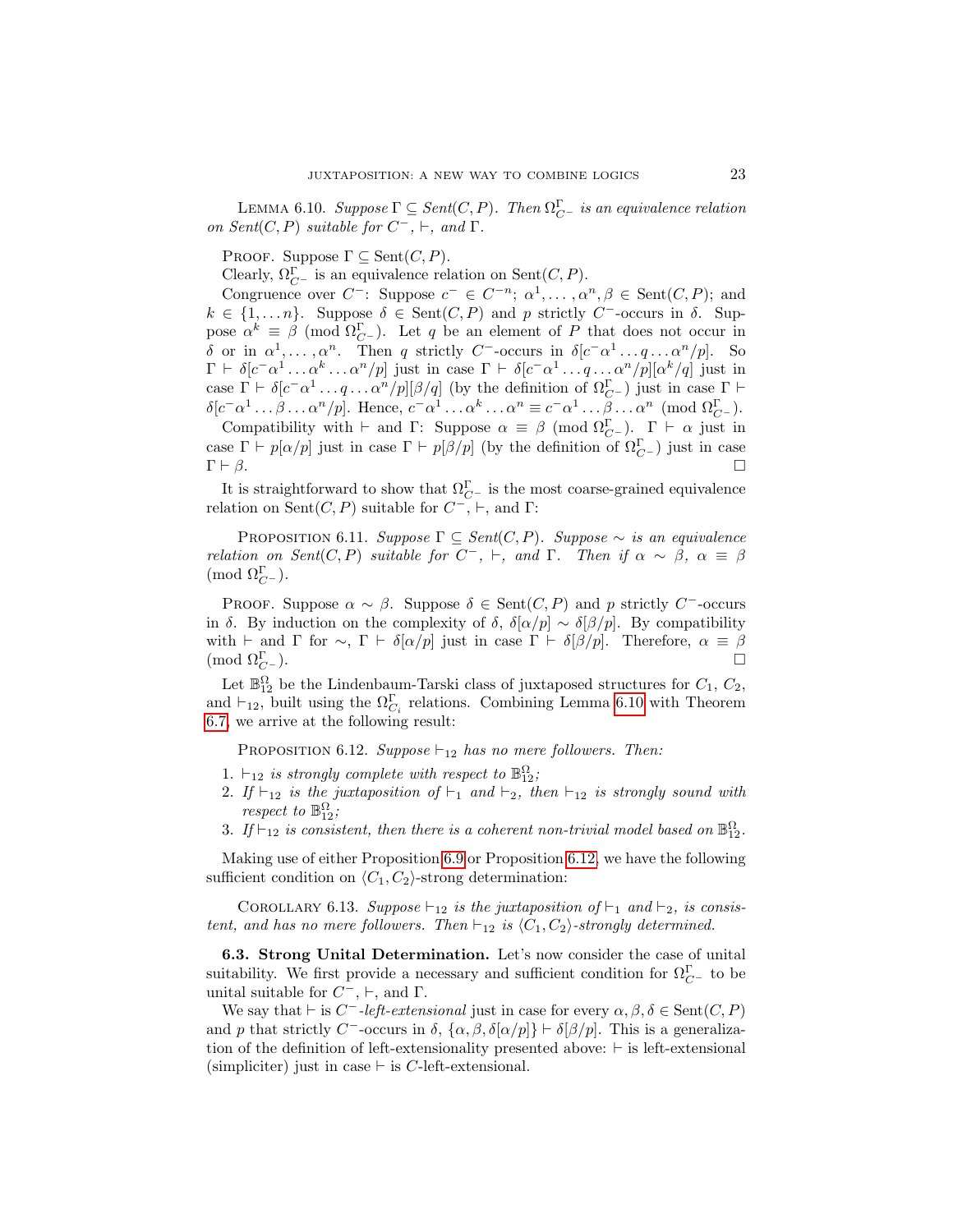LEMMA 6.14.  $\vdash$  is C<sup>-</sup>-left-extensional just in case for every non-empty  $\Gamma \subseteq$ Sent(C, P) consistent with respect to  $\vdash$ ,  $\Omega_{C}^{\Gamma}$  is unital suitable for  $C^{-}$ ,  $\vdash$ , and  $\Gamma$ 

PROOF. Suppose  $\vdash$  is C<sup>-</sup>-left-extensional. Suppose  $\Gamma \subseteq \text{Sent}(C, P)$ . By Lemma [6.10,](#page-21-3)  $\Omega_{C}^{\Gamma}$  is suitable for  $C^{-}$ ,  $\vdash$ , and  $\Gamma$ . Suppose  $\Gamma \vdash \alpha$  and  $\Gamma \vdash \beta$ . Suppose  $\delta \in \text{Sent}(C, P)$  and p strictly C<sup>-</sup>-occurs in  $\delta$ . By C<sup>-</sup>-left-extensionality,  $\{\alpha,\beta,\delta[\alpha/p]\}\vdash \delta[\beta/p]$ . By Cut, if  $\Gamma\vdash \delta[\alpha/p]$  then  $\Gamma\vdash \delta[\beta/p]$ . By analogous reasoning, if  $\Gamma \vdash \delta[\beta/p]$  then  $\Gamma \vdash \delta[\alpha/p]$ . So  $\alpha \equiv \beta \pmod{\Omega^{\Gamma}_{C^{-}}}$ . Therefore,  $\Omega^{\Gamma}_{C^{-}}$ is strongly compatible with  $\vdash$  and  $\Gamma$ .

Now suppose for every non-empty  $\Gamma \subseteq \text{Sent}(C, P)$  consistent with respect to  $\vdash$ ,  $\Omega_{C}^{\Gamma}$  is unital suitable for  $C^-$ ,  $\vdash$ , and  $\Gamma$ . Suppose  $\alpha, \beta, \delta \in \text{Sent}(C, P)$  and p strictly C<sup>-</sup>-occurs in δ. If  $\{\alpha, \beta, \delta[\alpha/p]\}$  is inconsistent with respect to  $\vdash$ , then  $\{\alpha,\beta,\delta[\alpha/p]\}\vdash \delta[\beta/p].$  Suppose, then, that  $\{\alpha,\beta,\delta[\alpha/p]\}\$ is consistent with respect to  $\vdash$ . So  $\Omega_{C}^{\{\alpha,\beta,\delta[\alpha/p]\}}$  is unital suitable for  $C^-$ ,  $\vdash$ , and  $\{\alpha,\beta,\delta[\alpha/p]\}.$ By Identity and Weakening,  $\{\alpha, \beta, \delta[\alpha/p]\}$   $\vdash \alpha$  and  $\{\alpha, \beta, \delta[\alpha/p]\}$   $\vdash \beta$ . By strong compatibility with  $\vdash$  and  $\{\alpha, \beta, \delta[\alpha/p]\}, \alpha \equiv \beta \pmod{\Omega_{C^-}^{\{\alpha,\beta,\delta[\alpha/p]\}}}.$  So  $\{\alpha,\beta,\delta[\alpha/p]\}\vdash \delta[\alpha/p]$  just in case  $\{\alpha,\beta,\delta[\alpha/p]\}\vdash \delta[\beta/p]$ . By Identity and Weakening,  $\{\alpha, \beta, \delta[\alpha/p]\} \vdash \delta[\alpha/p]$ . So, again,  $\{\alpha, \beta, \delta[\alpha/p]\} \vdash \delta[\beta/p]$ . Therefore,  $\vdash$  is  $C^-$ -left-extensional.

Combining this lemma with Theorem [6.7,](#page-21-0) we arrive at the following result:

<span id="page-23-0"></span>PROPOSITION 6.15. Suppose  $\vdash_{12}$  has no mere followers. Then  $\mathbb{B}_{12}^{\Omega}$  is a class of juxtaposed unital structures just in case  $\vdash_{12}$  is  $C_1$ - and  $C_2$ -left-extensional.

Notice that the claim that  $\vdash_{12}$  is  $C_1$ - and  $C_2$ -left-extensional is weaker than the claim that  $\vdash_{12}$  is left-extensional (simpliciter).

Making use of Propositions [6.12](#page-22-0) and [6.15,](#page-23-0) we have the following sufficient condition on  $\langle C_1, C_2 \rangle$ -strong unital determination:

<span id="page-23-1"></span>COROLLARY 6.16. Suppose  $\vdash_{12}$  is the juxtaposition of  $\vdash_1$  and  $\vdash_2$ , is consistent, has no mere followers, and is  $C_1$ - and  $C_2$ -left-extensional. Then  $\vdash_{12}$  is  $\langle C_1, C_2 \rangle$ -strongly unital determined.

**6.4. An Improvement.** We can improve Corollary [6.16.](#page-23-1) Suppose  $\Delta \subseteq$ Sent(C, P). We say that  $\vdash$  is left-extensional over  $\Delta$  just in case for every  $\alpha, \beta \in \text{Sent}(C, P), \delta \in \Delta$ , and p occurring in  $\delta$ ,  $\{\alpha, \beta, \delta[\alpha/p]\}\vdash \delta[\beta/p]$ . This is a different generalization of the notion of left-extensionality than the one presented above.  $\vdash$  is left-extensional (simpliciter) just in case  $\vdash$  is left-extensional over Sent(C, P). We can improve Corollary [6.16](#page-23-1) by showing that if  $\vdash_{12}$  is the juxtaposition of  $\vdash_1$  and  $\vdash_2$ , is consistent, has no mere followers, and is left-extensional over Sent $(C_1, P_1)$  and over Sent $(C_2, P_2)$ , then  $\vdash_{12}$  is  $\langle C_1, C_2 \rangle$ -strongly unital determined.

The cost of this improvement is that we must move to a more complicated equivalence relation (for each  $C^-$ ,  $\vdash$ , and  $\Gamma \subseteq \text{Sent}(C, P)$ ). In particular, we make use of a modification of (one characterization of) the Suszko congruence.<sup>[41](#page-23-2)</sup>

<span id="page-23-2"></span><sup>&</sup>lt;sup>41</sup>The Suszko congruence may be defined as follows:  $\alpha \equiv \beta \pmod{\Sigma\Gamma}$  just in case for every  $\delta \in \text{Sent}(C, P)$  and p occurring in  $\delta$ ,  $\Gamma \cup {\delta[\alpha/p]}$   $\vdash \delta[\beta/p]$  and  $\Gamma \cup {\delta[\beta/p]}$   $\vdash \delta[\alpha/p]$ . See [Czelakowski \(2003\)](#page-48-23) for discussion of this congruence.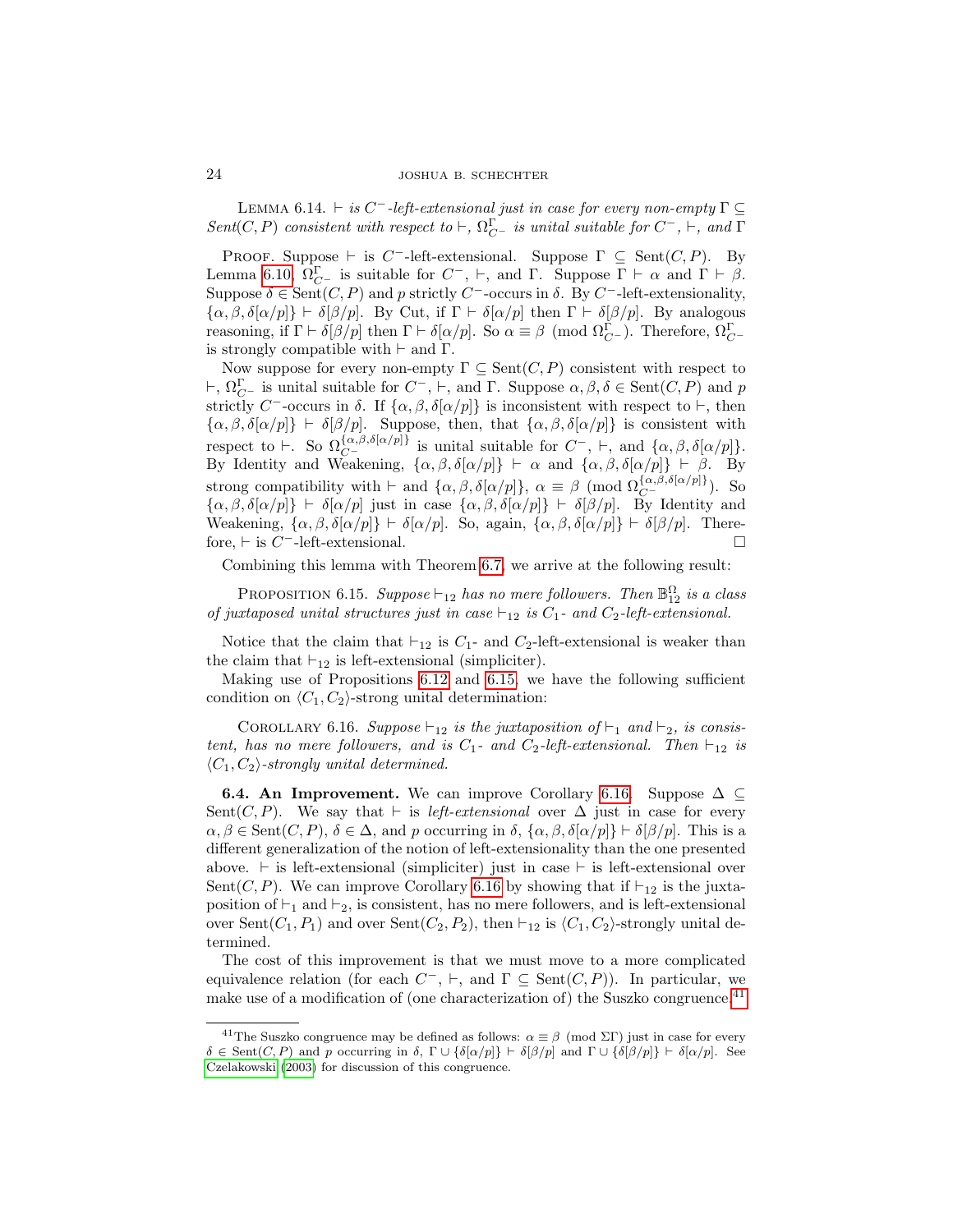In defining this relation, it turns out to be helpful to work with an expansion of our language.

Let  $P^*$  be a countably infinite set of sentence symbols disjoint with  $P$ . (In what follows, we always choose  $P^*$  to be disjoint with whatever sets of sentence symbols we are working with.) Let  $\vdash^*$  be the least consequence relation for Sent $(C, P \cup P^*)$  that extends  $\vdash$ .

<span id="page-24-1"></span>LEMMA 6.17.  $\vdash^*$  exists and is a strong conservative extension of  $\vdash$ .

PROOF. Let  $\sigma$  be any function from  $P^*$  to P. Let  $\Gamma \vdash^{\sigma} \alpha$  just in case  $\Gamma^{\sigma} \vdash \alpha^{\sigma}$ . It is routine to show that  $\vdash^{\sigma}$  is a consequence relation for  $\text{Sent}(C, P \cup P^*)$  that extends  $\vdash$ . It is also routine to show that the intersection of all consequence relations for  $\text{Sent}(C, P \cup P^*)$  that extend  $\vdash$  is itself a consequence relation for Sent $(C, P \cup P^*)$ . Therefore,  $\vdash^*$  exists.

Suppose  $\Gamma \vdash \alpha$ . Since  $\vdash^*$  extends  $\vdash, \Gamma \vdash^* \alpha$ . Now suppose  $\Gamma \not\vdash \alpha$ . Again let  $\sigma$  be any function from  $P^*$  to P. It is easy to see that  $\Gamma \nvdash^{\sigma} \alpha$ . So  $\Gamma \nvdash^* \alpha$ . Therefore,  $\vdash^*$  is a strong conservative extension of  $\vdash$ . Suppose  $\Gamma \subset \text{Sent}(C, P)$ . We define a binary relation on  $\text{Sent}(C, P)$  as follows:

Suppose 
$$
I \subseteq \text{gen}(C, I)
$$
. We define a binary relation on  $\text{gen}(C, I)$  as shows:\n $\langle \alpha, \beta \rangle \in \Sigma_{C^{-}}$  just in case for every  $\delta \in \text{Sent}(C^{-}, P \cup P^{*})$  and  $p$  occurring in  $\delta$ ,\n
$$
\Gamma \cup \{\delta[\alpha/p]\} \vdash^{*} \delta[\beta/p]
$$
 and  $\Gamma \cup \{\delta[\beta/p]\} \vdash^{*} \delta[\alpha/p]$ .

We write  $\alpha \equiv \beta \pmod{\Sigma_{C^-}^{\Gamma}}$  to stand for the claim that  $\langle \alpha, \beta \rangle \in \Sigma_{C^-}^{\Gamma}$ .

In this definition,  $\delta$  is restricted to sentences with connectives from  $C^-$ . This is what enables us to improve our strong unital determination result. However, this is also what motivates the use of an extra set of sentence symbols. By making use of the elements of  $P^*$ , we can apply Uniform Substitution to show that  $\Sigma_{C}^{\Gamma}$  is a congruence over  $C^{-}$  even when Γ contains occurrences of every element in  $P^{42}$  $P^{42}$  $P^{42}$ 

<span id="page-24-2"></span>LEMMA 6.18. Suppose  $\Gamma \subseteq Sent(C, P)$ . Then  $\Sigma_{C}^{\Gamma}$  is an equivalence relation on Sent $(C, P)$  suitable for  $C^-$ ,  $\vdash$ , and  $\Gamma$ .

PROOF. Suppose  $\Gamma \subseteq \text{Sent}(C, P)$ .

Clearly,  $\Sigma_{C}^{\Gamma}$  is an equivalence relation on Sent $(C, P)$ .

Congruence over  $C^-$ : Suppose  $c^- \in C^{-n}$ ;  $\alpha^1, \dots, \alpha^n, \beta \in \text{Sent}(C, P)$ ; and  $k \in \{1, ..., n\}$ . Suppose  $\alpha^k \equiv \beta \pmod{\Sigma_{C}^{\Gamma}}$ . Suppose  $\delta \in \text{Sent}(C^-, P \cup P^*)$  and p occurs in  $\delta$ . Let  $p^1, \ldots, p^n$  be distinct elements of  $P^*$  that do not occur in  $\delta$ .  $\Gamma \cup \{\delta[c^-p^1\dots p^k\dots p^n/p][\alpha^k/p^k]\}\vdash^* \delta[c^-p^1\dots p^k\dots p^n/p][\beta/p^k].$  That is,  $\Gamma \cup$  $\{\delta[c^-p^1 \dots \alpha^k \dots p^n/p]\}\vdash^* \delta[c^-p^1 \dots \beta \dots p^n/p].$  By Uniform Substitution,  $\Gamma \cup$  $\{\delta[c^-\alpha^1 \dots \alpha^k \dots \alpha^n/p]\}\vdash^* \delta[c^-\alpha^1 \dots \beta \dots \alpha^n/p]$ . By analogous reasoning,  $\Gamma \cup$ 

<span id="page-24-0"></span><sup>42</sup>There is an alternative approach that we could instead have adopted. The idea is to make use of the following equivalence relation:  $\langle \alpha, \beta \rangle \in \Sigma_{C^-}^{\prime \Gamma}$  just in case for every  $\delta \in$ Sent( $C^-, P$ ) and p occurring in  $\delta$ ,  $\Gamma \cup {\delta[\alpha/p]}$   $\vdash \delta[\beta/p]$  and  $\Gamma \cup {\delta[\beta/p]}$   $\vdash \delta[\alpha/p]$ . Using Uniform Substitution, we can show that if  $\Gamma$  lacks occurrences of infinitely many elements of  $P$ then  $\Sigma_{C}^{\Gamma}$  is a congruence over  $C^{\top}$ . If were to adopt this approach, we would have to modify our definition of the Lindenbaum-Tarski class of juxtaposed structures so that it contains a juxtaposed structure for every non-empty  $\Gamma \subseteq \text{Sent}(C_{12}, P_{12})$  consistent with respect to  $\vdash_{12}$ that lacks occurrences of infinitely many elements of  $P_{12}$ . In effect, we would be working with restrictions of the language rather than an expansion of it.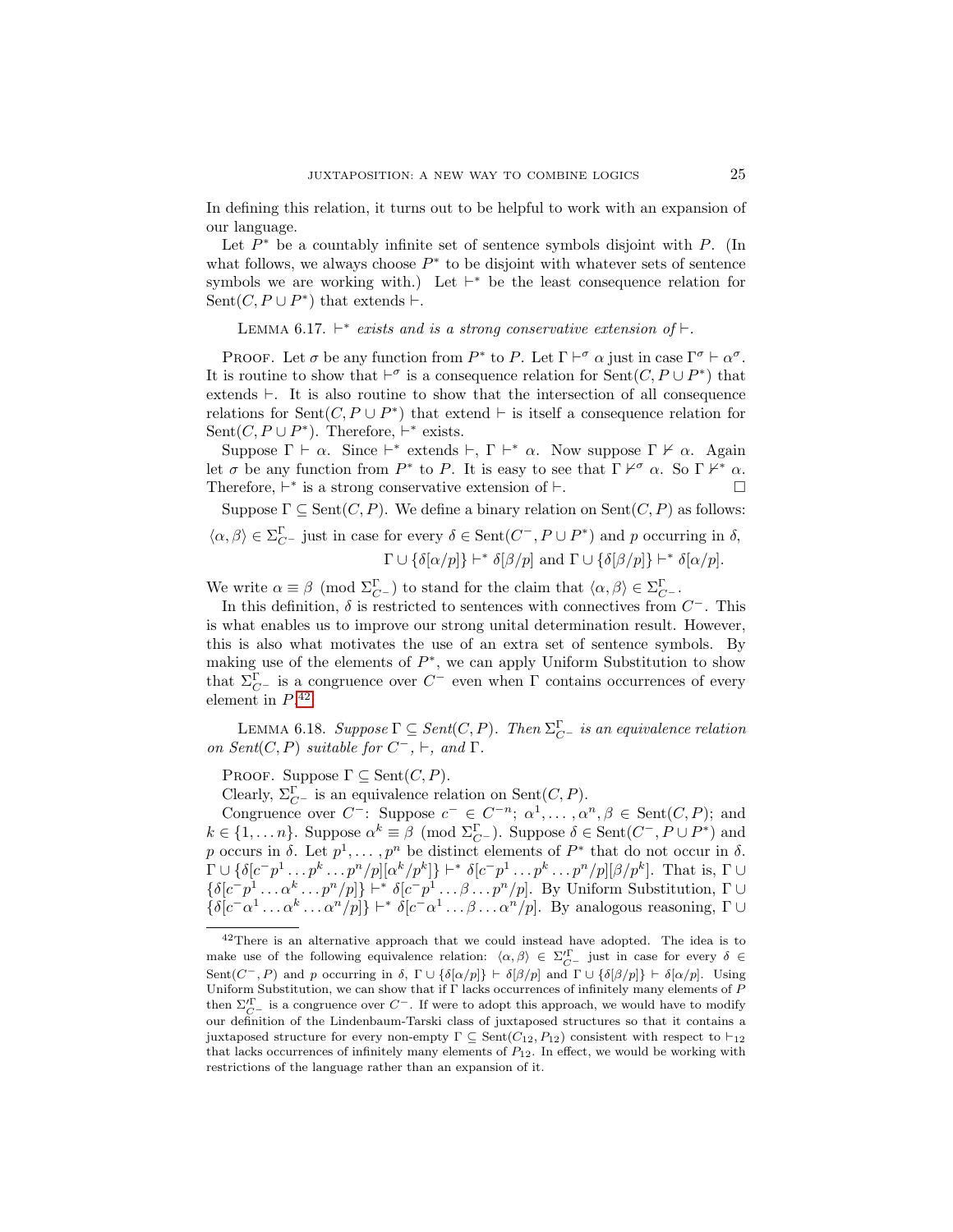$\{\delta[c^-\alpha^1 \dots \beta \dots \alpha^n/p]\}\vdash^* \delta[c^-\alpha^1 \dots \alpha^k \dots \alpha^n/p].$  Hence,  $c^-\alpha^1 \dots \alpha^k \dots \alpha^n \equiv$  $c^- \alpha^1 \dots \beta \dots \alpha^n \pmod{\Sigma_{C^-}^{\Gamma}}$ .

Compatibility with  $\vdash$  and  $\Gamma$ : Suppose  $\alpha \equiv \beta \pmod{\Sigma_{C}^{\Gamma}}$ . Let  $p \in P$ . So  $\Gamma \cup \{p[\alpha/p]\}\vdash^* p[\beta/p].$  That is,  $\Gamma \cup \{\alpha\}\vdash^* \beta$ . By Lemma [6.17,](#page-24-1)  $\Gamma \cup \{\alpha\}\vdash \beta.$ Similarly,  $\Gamma \cup {\{\beta\}} \vdash \alpha$ . By Cut,  $\Gamma \vdash \alpha$  just in case  $\Gamma \vdash \beta$ .

Before we provide conditions for when  $\Sigma_{C}^{\Gamma}$  is unital suitable for  $C^{-}$ ,  $\vdash$ , and Γ, we first prove two simple results concerning left-extensionality over a set:

<span id="page-25-0"></span>LEMMA 6.19. Suppose  $\Delta \subseteq Sent(C, P)$ . Suppose  $\vdash$  is left-extensional over  $\Delta$ . Then any consequence relation that extends  $\vdash$  is left-extensional over  $\Delta$ .

PROOF. Suppose C is a sub-signature of  $C^+$  and P is a subset of  $P^+$ . Suppose  $+$  is a consequence relation for Sent $(C^+, P^+)$  that extends  $\vdash$ . Suppose  $\alpha, \beta \in$ Sent( $C^+$ ,  $P^+$ );  $\delta \in \Delta$ ; and p occurs in  $\delta$ . Let q and r be distinct elements of P that do not occur in  $\delta$ . Since  $\vdash$  is left-extensional over  $\Delta$ ,  $\{q, r, \delta[q/p]\}\vdash$  $\delta[r/p]$ . Since  $\vdash^+$  extends  $\vdash$ ,  $\{q, r, \delta[q/p]\}\vdash^+ \delta[r/p]$ . By Uniform Substitution,  $\{\alpha, \beta, \delta[\alpha/p]\}\$  +  $\delta[\beta/p]$ . Therefore,  $\vdash^+$  is left-extensional over  $\Delta$ .

<span id="page-25-1"></span>LEMMA 6.20. Suppose  $P^-$  is an infinite subset of P. Then  $\vdash$  is left-extensional over Sent $(C^-, P)$  just in case  $\vdash$  is left-extensional over Sent $(C^-, P^-)$ .

PROOF. Suppose  $\vdash$  is left-extensional over Sent $(C^-, P)$ . Since Sent $(C^-, P^-)$ is a subset of Sent $(C^-, P)$ ,  $\vdash$  is left-extensional over Sent $(C^-, P^-)$ .

Now suppose  $\vdash$  is left-extensional over Sent $(C^-, P^-)$ . Suppose that  $\delta \in$ Sent $(C^-, P)$ ;  $\alpha, \beta \in \text{Sent}(C, P)$ ; and p occurs in  $\delta$ . Let  $P^{\delta}$  contain those elements of  $P - P^-$  that occur in  $\delta$ . Let  $P^*$  contain those elements of  $P^-$  that do not occur in  $\alpha$ ,  $\beta$ , or  $\delta$ . Let  $\sigma$  be an injective function from  $P^{\delta}$  to  $P^*$ . Such a function exists since  $P^{\delta}$  is finite and  $P^*$  is infinite. By left-extensionality over Sent $(C^-, P^-)$ ,  $\{\alpha^{\sigma}, \beta^{\sigma}, \delta^{\sigma}[\alpha^{\sigma}/p^{\sigma}]\} \vdash \delta^{\sigma}[\beta^{\sigma}/p^{\sigma}]$ . By Uniform Substitution,  $\{\alpha, \beta, \delta[\alpha/p]\}\vdash \delta[\beta/p]$ . Therefore,  $\vdash$  is left-extensional over Sent $(C^-, P)$ .  $\Box$ 

Making use of these results, we can prove the following result:

<span id="page-25-2"></span>LEMMA 6.21.  $\vdash$  is left-extensional over Sent(C<sup>-</sup>, P) just in case for every non-empty  $\Gamma \subseteq Sent(C, P)$  consistent with respect to  $\vdash, \Sigma_{C}^{\Gamma}$  is unital suitable for  $C^-$ ,  $\vdash$ , and  $\Gamma$ .

PROOF. Suppose  $\vdash$  is left-extensional over Sent $(C^{-}, P)$ . Suppose that  $\Gamma \subseteq$ Sent $(C, P)$ . By Lemma [6.18,](#page-24-2) for every  $\Gamma \subseteq \text{Sent}(C, P)$ ,  $\Sigma_{C}^{\Gamma}$  is suitable for  $C^{-}$ ,  $\vdash$ , and Γ. Suppose Γ  $\vdash$   $\alpha$  and Γ  $\vdash$   $\beta$ . Suppose δ ∈ Sent( $C^-$ ,  $P \cup P^*$ ) and p occurs in  $\delta$ . By Lemma [6.19,](#page-25-0)  $\vdash^*$  is left-extensional over Sent $(C^-, P)$ . By Lemma [6.20,](#page-25-1) <sup>+∗</sup> is left-extensional over Sent(C<sup>-</sup>, P ∪ P<sup>\*</sup>). So {α, β, δ[α/p]} <sup>+\*</sup> δ[β/p]. Since  $\vdash^*$  extends  $\vdash$ , Γ  $\vdash^*$  α and Γ  $\vdash^*$  β. By Cut, Γ ∪ {δ[α/p]}  $\vdash^*$  δ[β/p]. Similarly,  $\Gamma \cup \{\delta[\beta/p]\} \vdash^* \delta[\alpha/p]$ . So  $\alpha \equiv \beta \pmod{\Sigma_{C^-}^{\Gamma}}$ . So  $\Sigma_{C^-}^{\Gamma}$  is unital suitable for  $C^-$ ,  $\vdash$ , and  $\Gamma$ .

Now suppose for every non-empty  $\Gamma \subseteq \text{Sent}(C, P)$  consistent with respect to  $\vdash, \Sigma_{C}^{\Gamma}$  is unital suitable for  $C^-$ ,  $\vdash$ , and  $\Gamma$ . Suppose  $\alpha, \beta \in \text{Sent}(C, P)$ ;  $\delta \in \text{Sent}(C^-, P)$ ; and p occurs in  $\delta$ . If  $\{\alpha, \beta\}$  is inconsistent with respect to  $\vdash$ , then  $\{\alpha, \beta, \delta[\alpha/p]\} \vdash \delta[\beta/p]$ . Suppose, then, that  $\{\alpha, \beta\}$  is consistent with respect to  $\vdash$ . So  $\Sigma_{C}^{\{\alpha,\beta\}}$  is unital suitable for  $C^-$ ,  $\vdash$ , and  $\{\alpha,\beta\}$ . By Identity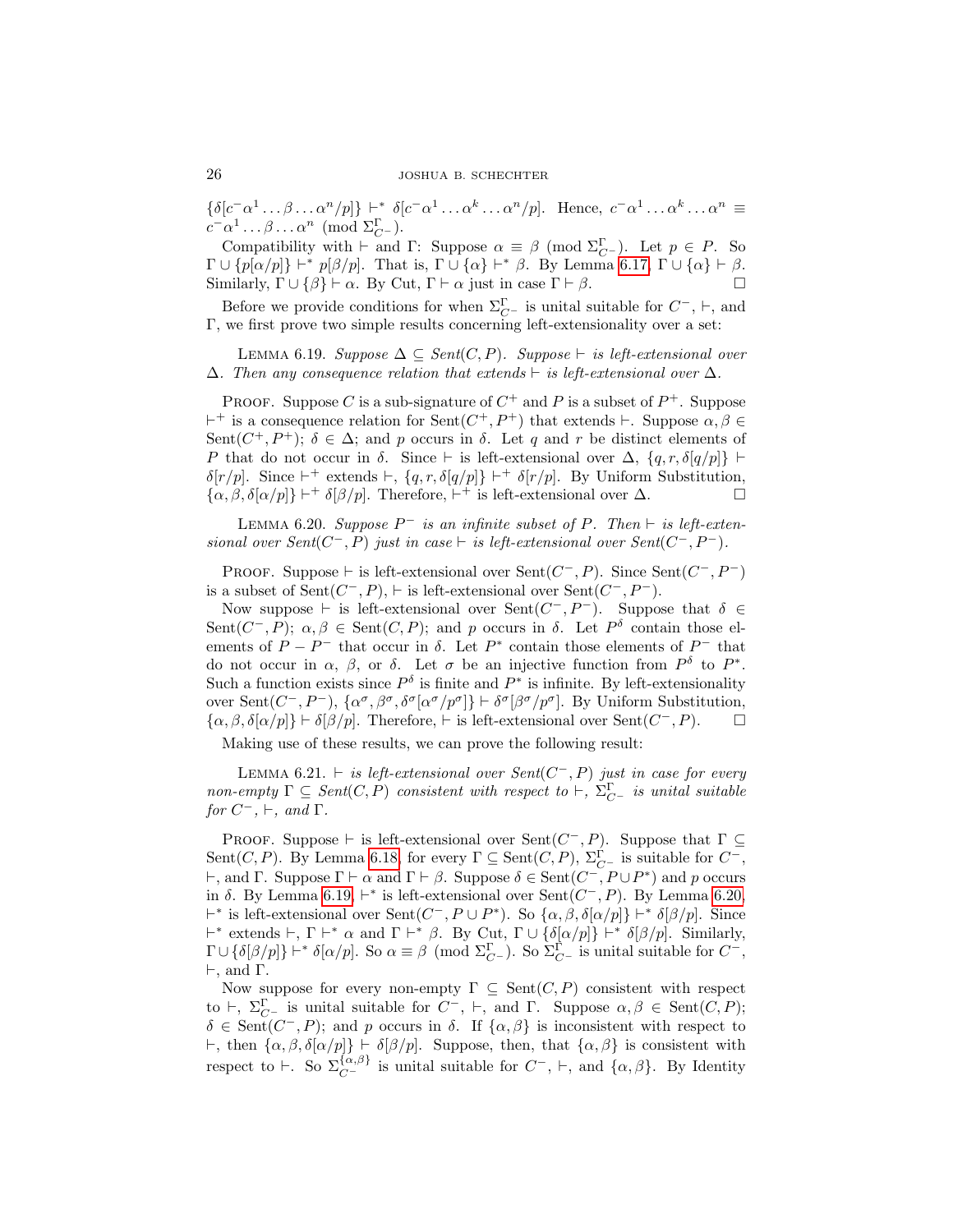and Weakening,  $\{\alpha,\beta\} \vdash \alpha$  and  $\{\alpha,\beta\} \vdash \beta$ . By strong compatibility with  $\vdash$ and  $\{\alpha, \beta\}$ ,  $\alpha \equiv \beta \pmod{\sum_{C}^{\{\alpha,\beta\}}}$ . So  $\{\alpha, \beta, \delta[\alpha/p]\}\vdash^* \delta[\beta/p]$ . By Lemma [6.17,](#page-24-1)  $\{\alpha, \beta, \delta[\alpha/p]\}\vdash \delta[\beta/p]$ . Therefore,  $\vdash$  is left-extensional over Sent $(C^-, P)$ .  $\Box$ 

Let  $\mathbb{B}_{12}^{\Sigma}$  be the Lindenbaum-Tarski class of juxtaposed structures for  $C_1$ ,  $C_2$ , and  $\vdash_{12}$  built using the  $\Sigma_{C_i}^{\Gamma}$  relations. Combining Lemmas [6.18](#page-24-2) and [6.21](#page-25-2) with Theorem [6.7,](#page-21-0) we arrive at the following result:

<span id="page-26-3"></span>PROPOSITION 6.22. Suppose  $\vdash_{12}$  has no mere followers. Then:

- 1.  $\vdash_{12}$  is strongly complete with respect to  $\mathbb{B}^{\Sigma}_{12}$ ;
- 2. If  $\vdash_{12}$  is the juxtaposition of  $\vdash_1$  and  $\vdash_2$ , then  $\vdash_{12}$  is strongly sound with respect to  $\mathbb{B}_{12}^{\Sigma}$ ;
- 3. If  $\vdash_{12}$  is consistent, then there is a coherent non-trivial model based on  $\mathbb{B}^{\Sigma}_{12}$ ;
- 4.  $\mathbb{B}_{12}^{\Sigma}$  is a class of juxtaposed unital structures just in case  $\vdash_{12}$  is left-extensional over  $Sent(C_1, P_1)$  and over  $Sent(C_2, P_2)$ .

The following corollary is immediate:

<span id="page-26-0"></span>COROLLARY 6.23. Suppose  $\vdash_{12}$  is the juxtaposition of  $\vdash_1$  and  $\vdash_2$ , is consistent, has no mere followers, and is left-extensional over  $Sent(C_1, P_1)$  and over Sent( $C_2, P_2$ ). Then  $\vdash_{12}$  is  $\langle C_1, C_2 \rangle$ -strongly unital determined.

Notice that the claim that  $\vdash_{12}$  is left-extensional over  $\text{Sent}(C_i, P_i)$  is weaker than the claim that  $\vdash_{12}$  is  $C_i$ -left-extensional. Thus, this is a genuine strengthening of Corollary [6.16.](#page-23-1)

6.5. Necessary Conditions. Corollaries [6.13](#page-22-1) and [6.23](#page-26-0) provide sufficient conditions on  $\langle C_1, C_2 \rangle$ -strong determination and  $\langle C_1, C_2 \rangle$ -strong unital determination, respectively. This raises the question of whether these conditions are necessary, too. We can show that they are almost necessary. In particular, non-triviality (and hence, consistency) is necessary for  $\langle C_1, C_2 \rangle$ -strong determination. Left-extensionality over  $\text{Sent}(C_1, P_1)$  and over  $\text{Sent}(C_2, P_2)$  is necessary for  $\langle C_1, C_2 \rangle$ -strong unital determination. However, we cannot show that having no mere followers is a necessary condition on  $\langle C_1, C_2 \rangle$ -strong determination. What we can show is that if  $C_1$  and  $C_2$  are disjoint, having no mere followers is a necessary condition.<sup>[43](#page-26-1)</sup>

<span id="page-26-2"></span>PROPOSITION 6.24.  $\vdash_{12}$  is  $\langle C_1, C_2 \rangle$ -strongly sound only if  $\vdash_{12}$  is non-trivial.

PROOF. Suppose  $\vdash_{12}$  is strongly sound with respect to  $\mathbb{B}_{12}$ , a class of juxtaposed structures over  $C_1$  and  $C_2$  with a coherent non-trivial juxtaposed model

<span id="page-26-1"></span><sup>&</sup>lt;sup>43</sup>We could modify our definitions so that having no mere followers is in general necessary for  $\langle C_1, C_2 \rangle$ -strong determination. One way to do so would be to say that  $\vdash_{12}$  is  $\langle C_1, C_2 \rangle$ strongly determined just in case  $\vdash_{12}$  is strongly determined with respect to some class  $\mathbb{B}_{12}$  of juxtaposed structures over  $C_1$  and  $C_2$  such that (i) there is a non-trivial coherent juxtaposed model based on  $\mathbb{B}_{12}$ ; and (ii) if a sentence is invalid in  $\mathbb{B}_{12}$ , then there is a non-trivial coherent juxtaposed model based on  $\mathbb{B}_{12}$  that does not designate the sentence. (We would also have to redefine  $\langle C_1, C_2 \rangle$ -strong unital determination in the corresponding way.) This is a natural proposal, since the analogue of condition (ii) is automatically satisfied in the case of ordinary (non-juxtaposed) strong determination. Moreover, since our Lindenbaum-Tarski juxtaposed models are non-trivial, the additional condition would not affect our proofs of  $\langle C_1, C_2 \rangle$ -strong determination and  $\langle C_1, C_2 \rangle$ -strong unital determination. However, since this alternative definition is somewhat more complicated, we will stick with our original definition.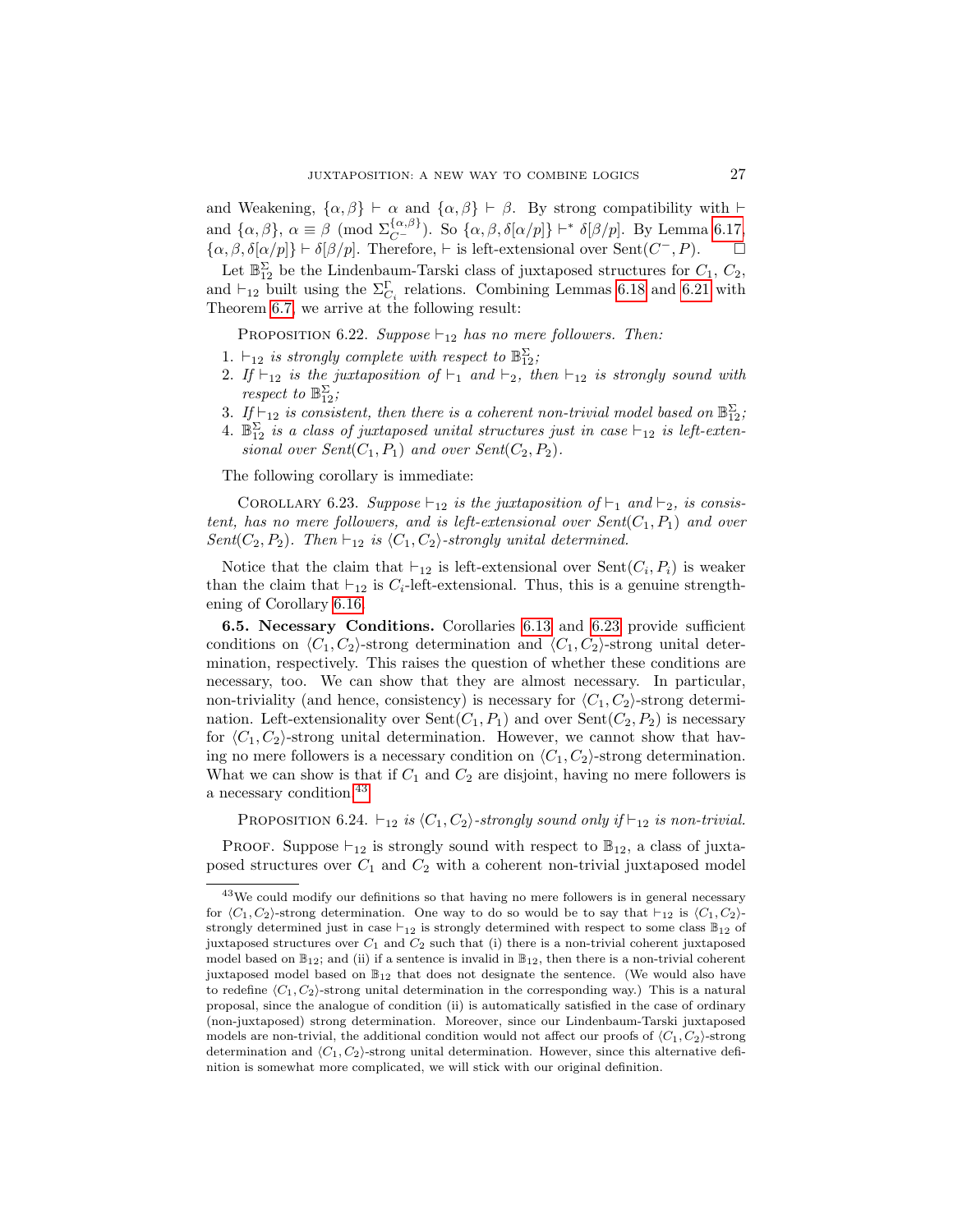$\mathcal{M}_{12}$  based on it. Since  $\mathcal{M}_{12}$  is non-trivial, for some  $\alpha, \beta \in \text{Sent}(C_{12}, P_{12}),$  $M_{12} \models \beta$  and  $M_{12} \not\vDash \alpha$ . So  $\{\beta\} \not\vDash^{\mathbb{B}_{12}} \alpha$ . By soundness,  $\{\beta\} \nvDash_{12} \alpha$ . So  $\vdash_{12}$  is  $\Box$  non-trivial.  $\Box$ 

It immediately follows that  $\vdash_{12}$  is  $\langle C_1, C_2 \rangle$ -strongly sound only if  $\vdash_{12}$  is consistent.

<span id="page-27-0"></span>PROPOSITION 6.25.  $\vdash_{12}$  is  $\langle C_1, C_2 \rangle$ -strongly complete with respect to a class of juxtaposed unital structures only if  $\vdash_{12}$  is left-extensional over  $Sent(C_1, P_1)$ and over  $Sent(C_2, P_2)$ .

PROOF. Suppose  $\vdash_{12}$  is strongly complete with respect to  $\mathbb{B}_{12}$ , a class of juxtaposed unital structures over  $C_1$  and  $C_2$ . Let  $i = 1$  or 2. Suppose  $\delta \in \text{Sent}(C_i, P_i)$ and  $\alpha, \beta \in \text{Sent}(C_{12}, P_{12})$ . Suppose  $\mathcal{M}_{12}$  is a coherent juxtaposed unital model over  $C_1$ ,  $C_2$ , and  $P_{12}$  based on  $\mathbb{B}_{12}$  such that  $\mathcal{M}_{12} \models \alpha$ ,  $\mathcal{M}_{12} \models \beta$ , and  $\mathcal{M}_{12} \models$  $\delta[\alpha/p]$ . In  $\mathcal{M}_{12}$ ,  $\|\alpha\|_i = \|\beta\|_i = \|\delta[\alpha/p]\|_i = 1_i$ . By induction on the complexity of  $\delta$ ,  $\|\delta[\beta/p]\|_i = \|\delta[\alpha/p]\|_i$ . So  $\|\delta[\beta/p]\|_i = 1_i$ . So  $\mathcal{M}_{12} \models \delta[\beta/p]$ . So  $\{\alpha,\beta,\delta[\alpha/p]\}\models^{\mathbb{B}_{12}} \delta[\beta/p]$ . By strong completeness,  $\{\alpha,\beta,\delta[\alpha/p]\}\vdash_{12} \delta[\beta/p]$ . Therefore,  $\vdash_{12}$  is left-extensional over  $\text{Sent}(C_i, P_i)$ .

<span id="page-27-1"></span>PROPOSITION 6.26. Suppose  $C_1$  and  $C_2$  are disjoint.  $\vdash_{12}$  is  $\langle C_1, C_2 \rangle$ -strongly determined with respect to a class of juxtaposed structures only if  $\vdash_{12}$  has no mere followers.

**PROOF.** Suppose  $\vdash_{12}$  is strongly determined with respect to  $\mathbb{B}_{12}$ , a class of juxtaposed structures over  $C_1$  and  $C_2$ . Suppose  $\nvdash_{12} \alpha$ . Let p be an element of  $P_{12}$  that does not occur in  $\alpha$ . We show that  $\{p\} \nvdash_{12} \alpha$ .

By completeness,  $\nvDash^{\mathbb{B}_{12}} \alpha$ . So there is a coherent juxtaposed model  $\mathcal{M}_{12}$  =  $\langle \mathcal{B}_1, V_1, \mathcal{B}_2, V_2 \rangle$  over  $C_1, C_2$ , and  $P_{12}$  based on  $\mathbb{B}_{12}$  such that  $\mathcal{M}_{12} \nvDash \alpha$ . Let each  $\mathcal{B}_i = \langle B_i, D_i, \Phi_i \rangle.$ 

Let  $d_i$  be an element of  $D_i$  and let  $a_i$  be an element of  $B_i - D_i$ . Let  $[~]_i$  be the function from  $Sent(C_{12}, P_{12})$  to  $B_i$  inductively defined as follows:

- If  $\alpha$  has no occurrence of  $p, [\alpha]_i = ||\alpha||_i^{\mathcal{M}_{12}};$
- $\bullet$   $[p]_i = d_i;$
- If  $c \in C_i^n$  and p occurs in at least one of  $\alpha^1, \ldots, \alpha^n$ ,  $[c\alpha^1 \ldots \alpha^n]_i =$  $\Phi_i(c) ([\alpha^1]_i \dots [\alpha^n]_i);$
- If  $c \in C_1^n$  and p occurs in at least one of  $\alpha^1, \dots, \alpha^n$ ,  $[c\alpha^1 \dots \alpha^n]_2 = d_2$  if  $\Phi_1(c)([\alpha^1]_1 \dots [\alpha^n]_1) \in D_1$  and  $[\alpha^1 \dots \alpha^n]_2 = a_2$  otherwise;
- If  $c \in C_2^n$  and p occurs in at least one of  $\alpha^1, \dots, \alpha^n$ ,  $[c\alpha^1 \dots \alpha^n]_1 = d_1$  if  $\Phi_2(c)([\alpha^1]_2 \dots [\alpha^n]_2) \in D_2$  and  $[c\alpha^1 \dots \alpha^n]_1 = a_1$  otherwise.

Since  $C_1$  and  $C_2$  are disjoint,  $[ \ ]_i$  is well-defined.

If  $\alpha$  is an i-atom, let  $V_i'(\alpha) = [\alpha]_i$ . Let  $\mathcal{M}'_{12} = \langle \mathcal{B}_1, V'_1, \mathcal{B}_2, V'_2 \rangle$ .

Clearly,  $\mathcal{M}'_{12}$  is a juxtaposed model based on  $\mathbb{B}_{12}$ . It is straightforward to show that in  $\mathcal{M}'_{12}$ ,  $\|\alpha\|_i = [\alpha]_i$ . It is also straightforward to show that  $\mathcal{M}'_{12}$ is coherent.  $\mathcal{M}'_{12} \models p$  and  $\mathcal{M}'_{12} \not\models \alpha$ . So  $\{p\} \not\vdash^{\mathbb{B}_{12}} \alpha$ . By strong soundness,  $\{p\} \nvdash_{12} \alpha.$ 

Combining Corollaries [6.13](#page-22-1) and [6.23](#page-26-0) with Propositions [6.24,](#page-26-2) [6.25,](#page-27-0) and [6.26,](#page-27-1) we arrive at the following nice result: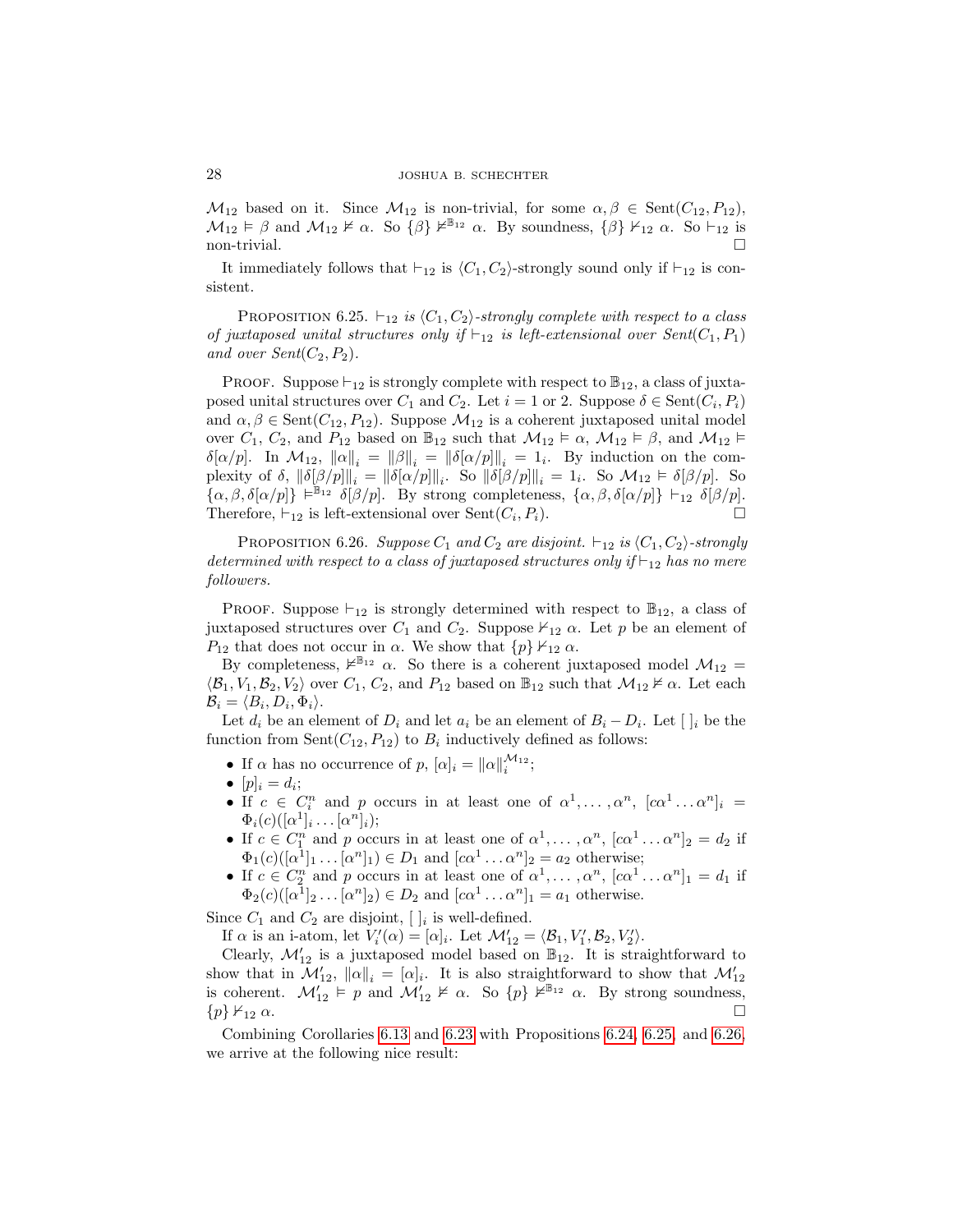COROLLARY 6.27. Suppose  $C_1$  and  $C_2$  are disjoint. Suppose  $\vdash_{12}$  is the juxtaposition of  $\vdash_1$  and  $\vdash_2$ . Then:

- 1.  $\vdash_{12}$  is  $\langle C_1, C_2 \rangle$ -strongly determined just in case  $\vdash_{12}$  is consistent and has no mere followers;
- 2.  $\vdash_{12}$  is  $\langle C_1, C_2 \rangle$ -strongly unital determined just in case  $\vdash_{12}$  is consistent, has no mere followers, and is left-extensional over  $Sent(C_1, P_1)$  and over  $Sent(C_2, P_2).$

6.6. Juxtaposed Consequence Relations. Our main interest in this paper concerns the combination of logics. A natural question to ask is: What properties of  $\vdash_1$  and  $\vdash_2$  suffice for a juxtaposed consequence relation over  $\vdash_1$  and  $\vdash_2$  to be  $\langle C_1, C_2 \rangle$ -strongly determined or  $\langle C_1, C_2 \rangle$ -strongly unital determined? The results above enable us to provide a fairly comprehensive answer to this question.

We first define a new notion. Suppose  $\alpha \in \text{Sent}(C, P)$ . We say that an occurrence of  $\beta$  in  $\alpha$  is a *maximal non-C<sup>-</sup>*-occurrence just in case the main connective of  $\beta$  is not from  $C^-$  and the occurrence is not properly within the scope of any connective not from  $C^-$ .

<span id="page-28-1"></span>LEMMA 6.28. Suppose  $\vdash$  is C<sup>−</sup>-left-extensional. Then any consequence relation that extends  $\vdash$  is C<sup>-</sup>-left-extensional.

PROOF. Suppose C is a sub-signature of  $C^+$  and P is a subset of  $P^+$ . Suppose <sup>+</sup> is a consequence relation for Sent $(C^+, P^+)$  that extends  $\vdash$ . Suppose  $\alpha, \beta, \delta \in$ Sent( $C^+$ ,  $P^+$ ) and p strictly  $C^-$ -occurs in  $\delta$ . Without loss of generality, we can assume that  $\delta \in \text{Sent}(C^+, P)$ . (We can use Uniform Substitution to cover the case where it doesn't.) Let  $\delta^-$  be the result of replacing the maximal non- $C^-$ occurrences in  $\delta$  with distinct elements of P that do not occur in  $\alpha, \beta$ , or  $\delta$ . Let q and r be distinct elements of P that do not occur in  $\delta^-$ . So  $\delta^- \in \text{Sent}(C, P)$  and p strictly C<sup>-</sup>-occurs in  $\delta$ . Since  $\vdash$  is C<sup>-</sup>-left-extensional,  $\{q, r, \delta^{-}[q/p]\} \vdash \delta^{-}[r/p]$ . Since  $\vdash^+$  extends  $\vdash$ ,  $\{q, r, \delta^{-}[q/p]\}\vdash^+ \delta^{-}[r/p]$ . Since p strictly C<sup>-</sup>-occurs in  $\delta$ , by Uniform Substitution  $\{q, r, \delta[q/p]\}$   $\vdash^+ \delta[r/p]$ . Again using Uniform Substitution,  $\{\alpha, \beta, \delta[\alpha/p]\}\vdash^+ \delta[\beta/p]$ . Therefore,  $\vdash^+$  is C<sup>-</sup>-left-extensional.

<span id="page-28-2"></span>PROPOSITION 6.29. Suppose  $\vdash_{12}$  is a juxtaposed consequence relation over  $\vdash_1$  and  $\vdash_2$ . Suppose at least one of  $\vdash_1$  or  $\vdash_2$  has theorems. Then:

- 1.  $\vdash_{12}$  is strongly complete with respect to each of  $\mathbb{B}^{-}_{12}$ ,  $\mathbb{B}^{\Omega}_{12}$ , and  $\mathbb{B}^{\Sigma}_{12}$ ;
- 2. If  $\vdash_{12}$  is the juxtaposition of  $\vdash_1$  and  $\vdash_2$ , then  $\vdash_{12}$  is strongly sound with respect to each of  $\mathbb{B}^=_{12}$ ,  $\mathbb{B}^{\Omega}_{12}$ , and  $\mathbb{B}^{\Sigma}_{12}$ ;
- 3. If  $\vdash_{12}$  is consistent, then there are coherent non-trivial models based on each of  $\mathbb{B}_{12}^=$ ,  $\mathbb{B}_{12}^{\Omega}$ , and  $\mathbb{B}_{12}^{\Sigma}$ ;
- 4. If  $\vdash_1$  and  $\vdash_2$  are each left-extensional, then  $\mathbb{B}_{12}^{\Omega}$  and  $\mathbb{B}_{12}^{\Sigma}$  are classes of juxtaposed unital structures.

PROOF. If at least one of  $\vdash_1$  and  $\vdash_2$  has theorems,  $\vdash_{12}$  has theorems, and so  $\vdash_{12}$  has no mere followers. Claims 1–3 then follow from Propositions [6.9,](#page-21-4) [6.12,](#page-22-0) and [6.22.](#page-26-3) If  $\vdash_i$  is left-extensional, then by Lemma [6.28,](#page-28-1)  $\vdash_{12}$  is  $C_i$ -leftextensional (and thus, is left-extensional over  $\text{Sent}(C_i, P_i)$ ). Claim 4 then follows from Propositions [6.15](#page-23-0) and [6.22.](#page-26-3)

<span id="page-28-0"></span>The following corollary is immediate: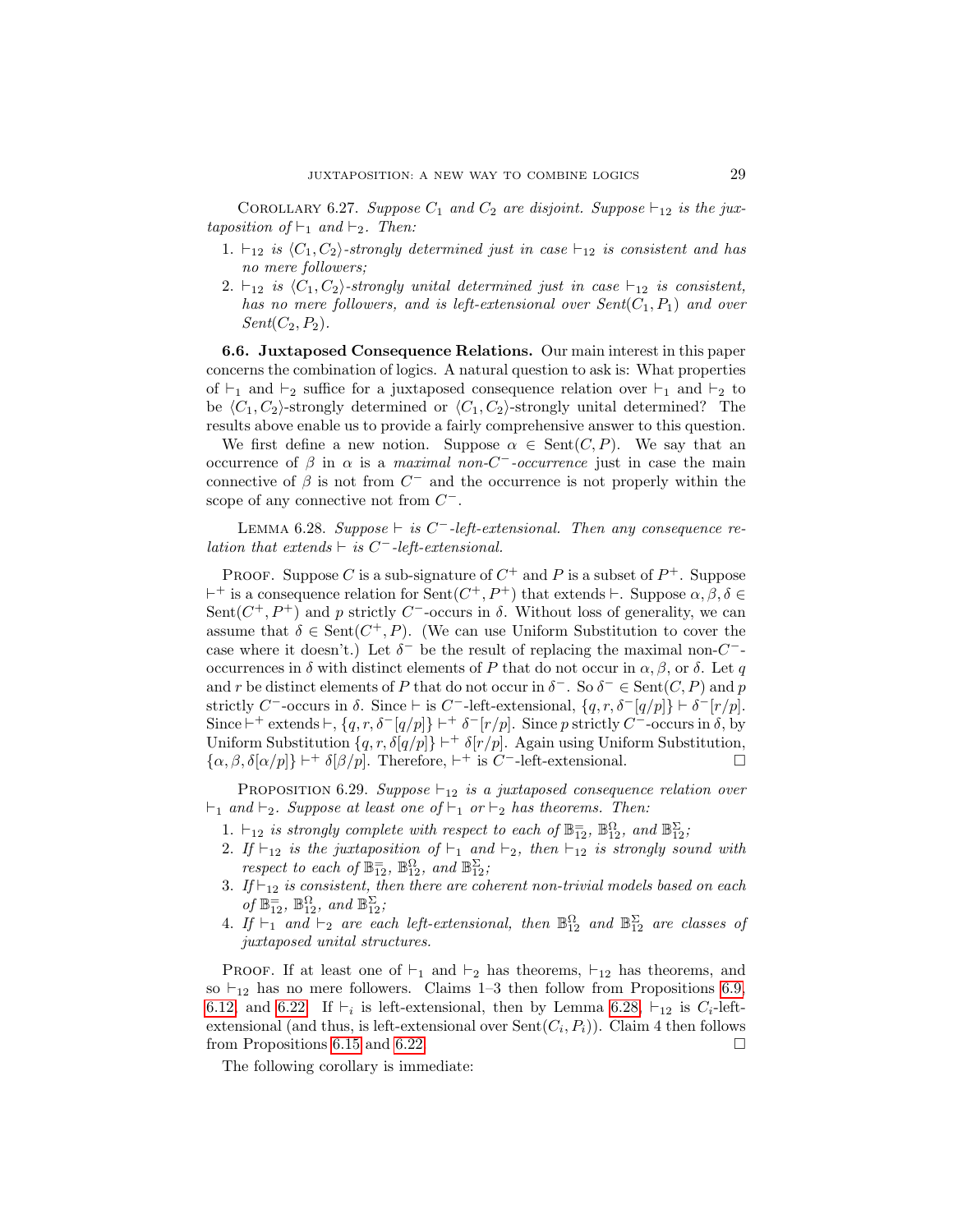# 30 JOSHUA B. SCHECHTER

COROLLARY 6.30. Suppose  $\vdash_{12}$  is the juxtaposition of  $\vdash_1$  and  $\vdash_2$ . Suppose  $\vdash_{12}$  is consistent. Suppose at least one of  $\vdash_1$  and  $\vdash_2$  has theorems. Then:

- 1.  $\vdash_{12}$  is  $\langle C_1, C_2 \rangle$ -strongly determined;
- 2. If  $\vdash_1$  and  $\vdash_2$  are each left-extensional, then  $\vdash_{12}$  is  $\langle C_1, C_2 \rangle$ -strongly unital determined.

In the case where  $C_1$  and  $C_2$  are disjoint, we have the following nice results:

<span id="page-29-0"></span>PROPOSITION 6.31. Suppose  $C_1$  and  $C_2$  are disjoint. Suppose  $\vdash_{12}$  is the juxtaposition of  $\vdash_1$  and  $\vdash_2$ . Suppose each of  $\vdash_1$  and  $\vdash_2$  is consistent and has no mere followers. Suppose at least one of  $\vdash_1$  and  $\vdash_2$  has theorems. Then:

- 1.  $\vdash_{12}$  is strongly determined with respect to each of  $\mathbb{B}^{-}_{12}$ ,  $\mathbb{B}^{\Omega}_{12}$ , and  $\mathbb{B}^{\Sigma}_{12}$ ;
- 2. There is a coherent non-trivial model based on each of  $\mathbb{B}_{12}^=$ ,  $\mathbb{B}_{12}^{\Omega}$ , and  $\mathbb{B}_{12}^{\Sigma}$ ;
- 3.  $\mathbb{B}_{12}^{\Omega}$  and  $\mathbb{B}_{12}^{\Sigma}$  are classes of juxtaposed unital structures just in case  $\vdash_1$  and  $\vdash_2$  are each left-extensional.

PROOF. By Theorem [5.10,](#page-17-3)  $\vdash_{12}$  is consistent. If at least one of  $\vdash_1$  and  $\vdash_2$ has theorems,  $\vdash_{12}$  has theorems, and so  $\vdash_{12}$  has no mere followers. Claims 1–3 then follow from Propositions [6.9,](#page-21-4) [6.12,](#page-22-0) and [6.22](#page-26-3) If  $\vdash_i$  is left-extensional, then by Lemma [6.28,](#page-28-1)  $\vdash_{12}$  is  $C_i$ -left-extensional (and thus, is left-extensional over Sent $(C_i, P_i)$ ). By Theorem [5.11,](#page-17-4) if  $\vdash_{12}$  is left-extensional over Sent $(C_i, P_i)$ , then  $\vdash_i$  is left-extensional. Claim 4 then follows from Propositions [6.15](#page-23-0) and [6.22.](#page-26-3)  $\Box$ 

<span id="page-29-2"></span>COROLLARY 6.32. Suppose  $C_1$  and  $C_2$  are disjoint. Suppose  $\vdash_{12}$  is the juxtaposition of  $\vdash_1$  and  $\vdash_2$ . Suppose at least one of  $\vdash_1$  and  $\vdash_2$  has theorems. Then:

- 1.  $\vdash_{12}$  is  $\langle C_1, C_2 \rangle$ -strongly determined just in case each of  $\vdash_1$  and  $\vdash_2$  is consistent and has no mere followers;
- 2.  $\vdash_{12}$  is  $\langle C_1, C_2 \rangle$ -strongly unital determined just in case each of  $\vdash_1$  and  $\vdash_2$  is consistent, has no mere followers, and is left-extensional.

PROOF. The right-to-left direction of each claim follows from Proposition [6.31.](#page-29-0) The left-to-right direction follows from Propositions [6.24,](#page-26-2) [6.25,](#page-27-0) and [6.26](#page-27-1) com-bined with Theorem [5.11.](#page-17-4)

Using Theorems [2.1](#page-6-7) and [2.2,](#page-6-6) the following result is immediate:

COROLLARY 6.33. Suppose  $C_1$  and  $C_2$  are disjoint. Suppose  $\vdash_{12}$  is the juxtaposition of  $\vdash_1$  and  $\vdash_2$ . Suppose at least one of  $\vdash_1$  and  $\vdash_2$  has theorems. Then:

- 1.  $\vdash_{12}$  is  $\langle C_1, C_2 \rangle$ -strongly determined just in case each of  $\vdash_1$  and  $\vdash_2$  is strongly determined;
- 2.  $\vdash_{12}$  is  $\langle C_1, C_2 \rangle$ -strongly unital determined just in case each of  $\vdash_1$  and  $\vdash_2$  is strongly unital determined.

There is an additional result worth stating. We will make use of this result in our discussion of classical and intuitionist logic below. We say that a class of structures  $\mathbb B$  is full for the consequence relation  $\vdash$  just in case  $\vdash$  is strongly sound with respect to  $\mathbb B$  and  $\mathbb B$  contains at least one representative from every isomorphism class of structures for  $\vdash$  that has a set of semantic values with cardinality at most that of the language of  $\vdash^{44}$  $\vdash^{44}$  $\vdash^{44}$  We say that  $\mathbb B$  is unital full for

<span id="page-29-1"></span><sup>44</sup>This is a weakening of Definition 4.4 in [Zanardo et al. \(2001\)](#page-48-20) and Definition 3.3.11 in [Carnielli et al. \(2008\)](#page-47-0).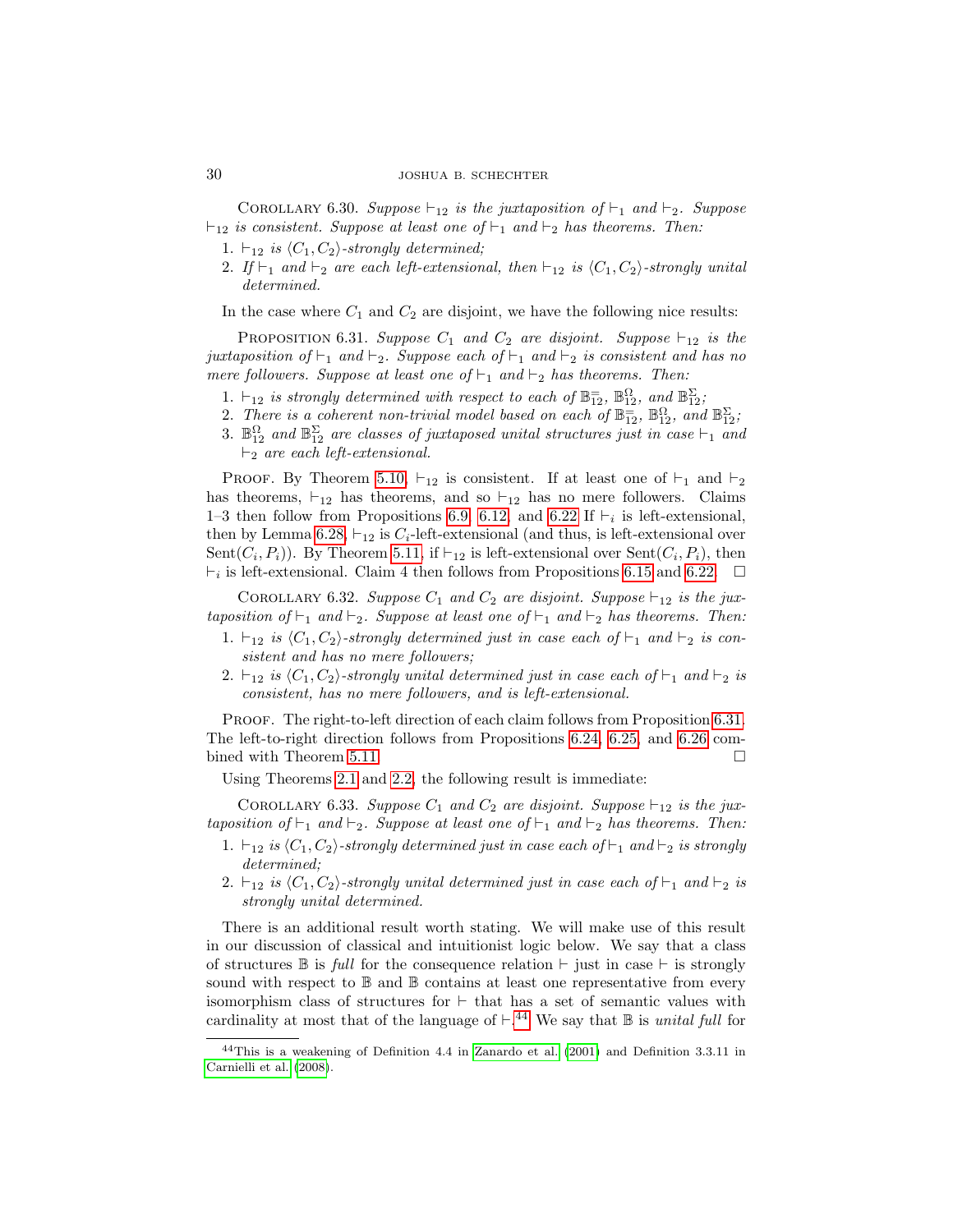the consequence relation  $\vdash$  just in case  $\vdash$  is strongly unital sound with respect to B and B contains at least one representative from every isomorphism class of unital structures for  $\vdash$  that has a set of semantic values with cardinality at most that of the language of  $\vdash$ .

<span id="page-30-1"></span>PROPOSITION 6.34. Suppose  $\vdash_{12}$  is the juxtaposition of  $\vdash_1$  and  $\vdash_2$  and  $\mathbb{B}_{12}$  is the juxtaposition of  $\mathbb{B}_1$  and  $\mathbb{B}_2$ . Suppose at least one of  $\vdash_1$  and  $\vdash_2$  has theorems. Then:

- 1. If  $\mathbb{B}_1$  is full for  $\vdash_1$  and  $\mathbb{B}_2$  is full for  $\vdash_2$ , then  $\vdash_{12}$  is strongly determined with respect to  $\mathbb{B}_{12}$ ;
- 2. If  $\vdash_1$  and  $\vdash_2$  are each left-extensional,  $\mathbb{B}_1$  is unital full for  $\vdash_1$ , and  $\mathbb{B}_2$  is unital full for  $\vdash_2$ , then  $\vdash_{12}$  is strongly determined with respect to  $\mathbb{B}_{12}$ , a class of juxtaposed unital structures.

PROOF. Since  $\vdash_1$  is strongly sound with respect to  $\mathbb{B}_1$  and  $\vdash_2$  is strongly sound with respect to  $\mathbb{B}_2$ , by Theorem [5.5,](#page-15-1)  $\vdash_{12}$  is strongly sound with respect to  $\mathbb{B}_{12}$ .

Suppose  $\mathbb{B}_1$  is full for  $\vdash_1$  and  $\mathbb{B}_2$  is full for  $\vdash_2$ . By Proposition [6.29,](#page-28-2)  $\vdash_{12}$  is strongly determined with respect to  $\mathbb{B}_{12}^{\Sigma}$ . Using fullness, it is routine to show that each element of  $\mathbb{B}_{12}^{\Sigma}$  is isomorphic to an element of  $\mathbb{B}_1 \times \mathbb{B}_2 = \mathbb{B}_{12}$ . Therefore,  $\vdash_{12}$  is strongly complete with respect to respect to  $\mathbb{B}_{12}$ .

Suppose  $\mathbb{B}_1$  is unital full for  $\vdash_1$  and  $\mathbb{B}_2$  is unital full for  $\vdash_2$ . Since  $\vdash_1$  and  $\vdash_2$ are each left-extensional, by Proposition [6.29,](#page-28-2)  $\vdash_{12}$  is strongly determined with respect to  $\mathbb{B}^{\Sigma}_{12}$ , a class of juxtaposed unital structures. Using fullness, it is again routine to show that each element of  $\mathbb{B}_{12}^{\Sigma}$  is isomorphic to an element of  $\mathbb{B}_{12}$ . So  $\vdash_{12}$  is strongly complete with respect to respect to  $\mathbb{B}_{12}$ . Since  $\mathbb{B}_{12}$  is the juxtaposition of two classes of unital structures, it is a class of juxtaposed unital structures.  $\Box$ 

6.7. Equivalential Logics. There is an important special case worth discussing. It concerns logics that contain a set of formulas that behave like a generalized biconditional.

Let q and r be distinct elements of P. Suppose  $\Theta \subseteq \text{Sent}(C, \{q, r\})$ . For simplicity, if  $\theta \in \Theta$ , we write  $\theta(\alpha, \beta)$  to stand for the result of uniformly substituting each occurrence of q in  $\theta$  with  $\alpha$  and each occurrence of r in  $\theta$  with  $\beta$ . We write  $\Theta(\alpha, \beta)$  to stand for the set  $\{\theta(\alpha, \beta) \mid \theta \in \Theta\}$ . We write  $\vdash \Theta(\alpha, \beta)$  to abbreviate the claim that for every  $\theta \in \Theta$ ,  $\vdash \theta(\alpha, \beta)$ . We write  $\Gamma \vdash \Theta(\alpha, \beta)$  to abbreviate the claim that for every  $\theta \in \Theta$ ,  $\Gamma \vdash \theta(\alpha, \beta)$ .

We say that  $\Theta$  is an *equivalence set* over  $C^-$  for  $\vdash$  just in case  $\Theta$  satisfies the following conditions for every  $\alpha, \beta, \gamma \in \text{Sent}(C, P)$ :

Reflexivity.  $\vdash \Theta(\alpha, \alpha);$ 

**Symmetry.**  $\Theta(\alpha, \beta) \vdash \Theta(\beta, \alpha);$ 

**Transitivity.**  $\Theta(\alpha, \beta) \cup \Theta(\beta, \gamma) \vdash \Theta(\alpha, \gamma);$ 

Modus Ponens.  $\{\alpha\} \cup \Theta(\alpha, \beta) \vdash \beta;$ 

Congruence over C<sup>-</sup>. For every  $c^- \in C^{-n}$ ,  $\alpha^1, \dots, \alpha^n, \beta \in \text{Sent}(C, P)$ , and  $k \in \{1, \ldots, n\}, \Theta(\alpha^k, \beta) \vdash \Theta(c^- \alpha^1 \ldots \alpha^k \ldots \alpha^n, c^- \alpha^1 \ldots \beta \ldots \alpha^n).$ 

There is an additional condition worth stating:

<span id="page-30-0"></span>Substitution over C<sup>-</sup>. For every  $\delta \in \text{Sent}(C, P)$  and p that strictly C<sup>-</sup>occurs in  $\delta$ ,  $\{\delta[\alpha/p]\}\cup \Theta(\alpha, \beta) \vdash \delta[\beta/p].$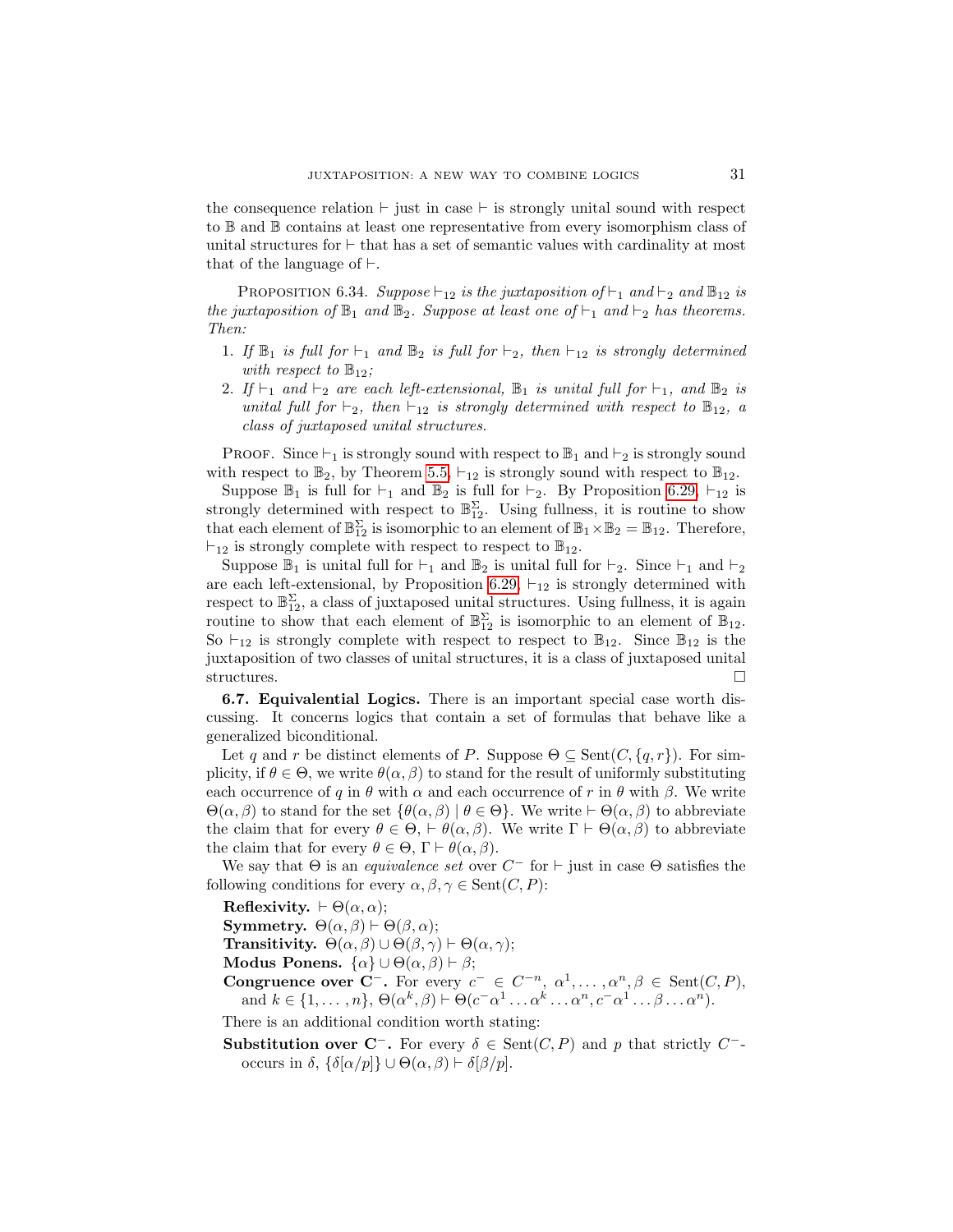# 32 JOSHUA B. SCHECHTER

PROPOSITION 6.35. Suppose  $\Theta$  satisfies Reflexivity and Congruence over C<sup>-</sup>. Then  $\Theta$  satisfies Substitution over C<sup>-</sup> just in case  $\Theta$  satisfies Modus Ponens.

PROOF. Suppose  $\Theta$  satisfies Modus Ponens. Suppose  $\delta \in \text{Sent}(C, P)$  and p strictly  $C^-$ -occurs in  $\delta$ . Using Reflexivity and Congruence over  $C^-$ , by induction on the complexity of  $\delta$ ,  $\Theta(\alpha, \beta) \vdash \Theta(\delta[\alpha/p], \delta[\beta/p])$ . By Modus Ponens and Cut,  $\{\delta[\alpha/p]\}\cup \Theta(\alpha,\beta) \vdash \delta[\beta/p].$ 

Now suppose  $\Theta$  satisfies Substitution over  $C^-$ . So  $\{p[\alpha/p]\}\cup \Theta(\alpha, \beta) \vdash p[\beta/p]$ . That is,  $\{\alpha\} \cup \Theta(\alpha, \beta) \vdash \beta$ .

We say that  $\Theta$  is a *regular equivalence set* over  $C^-$  for  $\vdash$  just in case  $\Theta$  is an equivalence set over  $C^-$  for  $\vdash$  that satisfies the following additional condition:

Regularity.  $\{\alpha, \beta\} \vdash \Theta(\alpha, \beta)$ .

We say that  $\Theta$  is an *equivalence set* for  $\vdash$  just in case  $\Theta$  is an equivalence set over C for  $\vdash$ . We say that  $\Theta$  is a *regular equivalence set* for  $\vdash$  just in case  $\Theta$ is a regular equivalence set over C for  $\vdash$ . In many familiar logics – including classical and intuitionist logic – the sets  $\{q \leftrightarrow r\}$  and  $\{q \rightarrow r, r \rightarrow q\}$  are regular equivalence sets.

We say that  $\vdash$  is *equivalential* over  $C^-$  if there is an equivalence set over  $C^-$  for  $\vdash$ . We say that  $\vdash$  is *regularly equivalential* over  $C^-$  if there is a regular equivalence set over  $C^-$  for  $\vdash$ . We say that  $\vdash$  is *equivalential* (simpliciter) just in case  $\vdash$  is equivalential over C. We say that  $\vdash$  is regularly equivalential (simpliciter) just in case  $\vdash$  is regularly equivalential over  $C^{45}$  $C^{45}$  $C^{45}$ 

It is straightforward to show that if  $\vdash$  is regularly equivalential over  $C^-$ , then  $\vdash$  is C<sup>-</sup>-left-extensional (and is therefore left-extensional over Sent(C<sup>-</sup>, P)).

<span id="page-31-2"></span>PROPOSITION 6.36. If  $\vdash$  is regularly equivalential over  $C^-$ , then  $\vdash$  is  $C^-$ left-extensional.

PROOF. Suppose  $\Theta$  is a regular equivalence set over  $C^-$  for  $\vdash$ . Suppose  $\delta \in \text{Sent}(C, P)$  and p strictly C<sup>-</sup>-occurs in  $\delta$ . By Proposition [6.35,](#page-30-0)  $\{\delta[\alpha/p]\}\cup$  $\Theta(\alpha, \beta) \vdash \delta[\beta/p]$ . By Regularity,  $\{\alpha, \beta\} \vdash \Theta(\alpha, \beta)$ . By Cut,  $\{\alpha, \beta, \delta[\alpha/p]\} \vdash$  $\delta[\beta/p]$ . Therefore,  $\vdash$  is C<sup>-</sup>-left-extensional.

Equivalence sets over  $C^-$  provide simple ways to construct equivalence relations suitable for  $C^-$ ,  $\vdash$ , and  $\Gamma$ . Suppose  $\Theta \subseteq \text{Sent}(C, P)$  is an equivalence set over  $C^-$  for  $\vdash$ . Suppose  $\Gamma \subseteq \text{Sent}(C, P)$ . We define a binary relation on  $Sent(C, P)$  as follows:

 $\langle \alpha, \beta \rangle \in \Theta^{\Gamma}$  just in case  $\Gamma \vdash \Theta(\alpha, \beta)$ .

We write  $\alpha \equiv \beta \pmod{\Theta^{\Gamma}}$  to stand for the claim that  $\langle \alpha, \beta \rangle \in \Theta^{\Gamma}$ .

<span id="page-31-1"></span>LEMMA 6.37. Suppose  $\Theta$  is an equivalence set over  $C^-$  for  $\vdash$ . Then for every  $\Gamma \subset \text{Sent}(C, P)$ ,  $\Theta^{\Gamma}$  is an equivalence relation on Sent(C, P) suitable for  $C^-$ ,  $\vdash$ , and  $\Gamma$ .

<span id="page-31-0"></span><sup>&</sup>lt;sup>45</sup>The notion of an equivalential logic (simpliciter) is originally due to Prucnal & Wron<sup>ski</sup> [\(1974\)](#page-48-24). See [Czelakowski \(1981\)](#page-48-15) for discussion.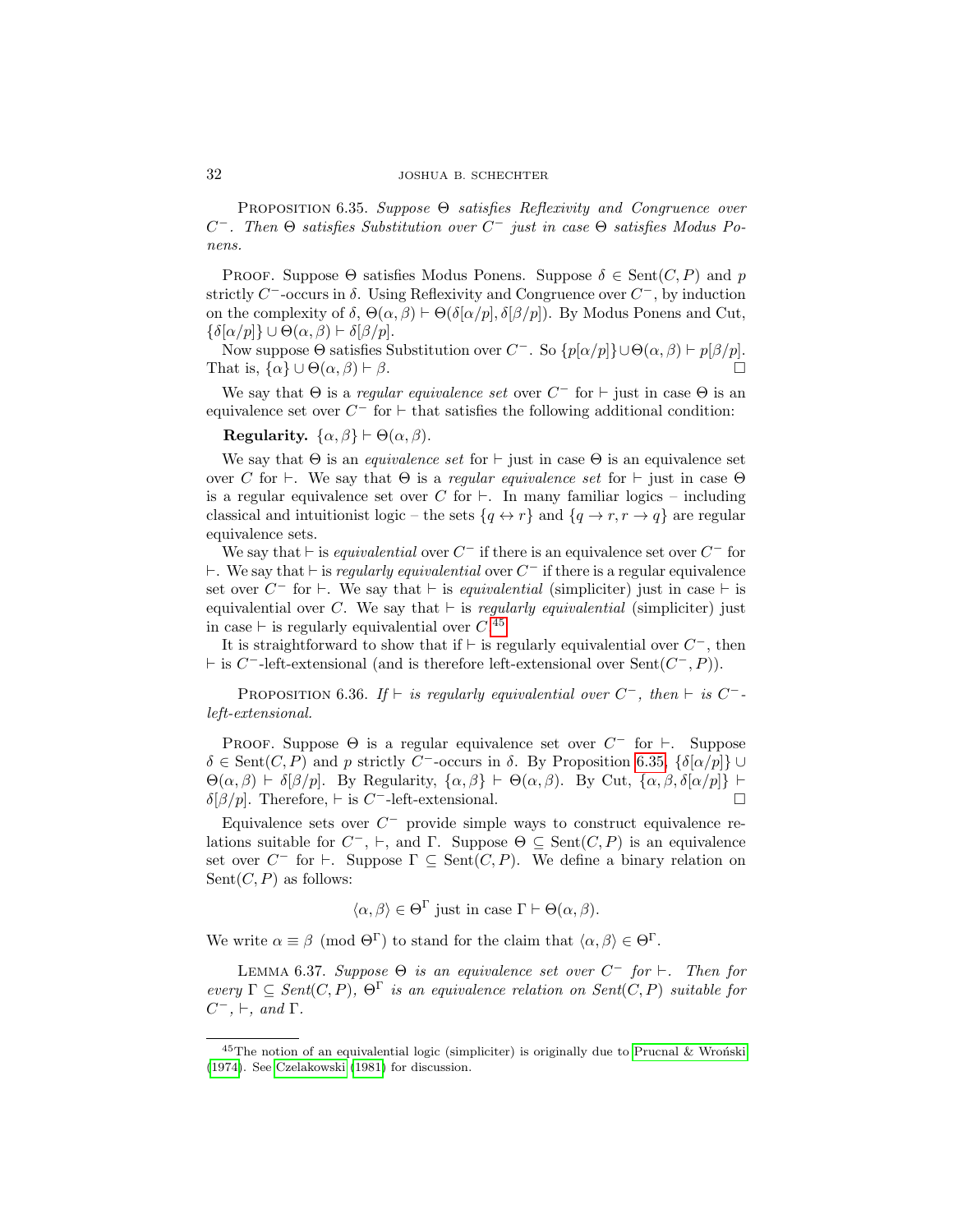PROOF. Suppose  $\Gamma \subseteq \text{Sent}(C, P)$ . By Reflexivity, Symmetry, Transitivity, Weakening, and Cut,  $\Theta^{\Gamma}$  is an equivalence relation on Sent $(C, P)$ .

Congruence over  $C^-$ : Suppose  $c^- \in C^{-n}$ ;  $\alpha^1, \dots, \alpha^n, \beta \in \text{Sent}(C, P)$ ; and  $k \in \{1, ..., n\}$ . Suppose  $\alpha^k \equiv \beta \pmod{\Theta^{\Gamma}}$ . So  $\Gamma \vdash \Theta(\alpha^k, \beta)$ . Since  $\Theta$  satisfies Congruence over  $C^-$ ,  $\Theta(\alpha^k, \beta) \vdash \Theta(c^- \alpha^1 \dots \alpha^k \dots \alpha^n, c^- \alpha^1 \dots \beta \dots \alpha^n)$ . By Cut,  $\Gamma \vdash \Theta(c^- \alpha^1 \ldots \alpha^k \ldots \alpha^n, c^- \alpha^1 \ldots \beta \ldots \alpha^n)$ . Hence,  $c^- \alpha^1 \ldots \alpha^k \ldots \alpha^n \equiv$  $c^- \alpha^1 \dots \beta \dots \alpha^n \pmod{\Theta^{\Gamma}}$ .

Compatibility with  $\Gamma$  and  $\vdash$ : Suppose  $\alpha \equiv \beta \pmod{\Theta^{\Gamma}}$ . So  $\Gamma \vdash \Theta(\alpha, \beta)$ . Suppose  $\Gamma \vdash \alpha$ . By Modus Ponens,  $\{\alpha\} \cup \Theta(\alpha, \beta) \vdash \beta$ . By Cut,  $\Gamma \vdash \beta$ . Similarly, if  $\Gamma \vdash \beta$ , then  $\Gamma \vdash \alpha$ . So  $\Gamma \vdash \alpha$  just in case  $\Gamma \vdash \beta$ .

<span id="page-32-0"></span>LEMMA 6.38. Suppose  $\Theta$  is an equivalence set over  $C^-$  for  $\vdash$ . Then  $\Theta$ is a regular equivalence set over  $C^-$  for  $\vdash$  just in case for every non-empty  $\Gamma \subseteq Sent(C, P)$  consistent with  $\vdash, \Theta^{\Gamma}$  is unital suitable for  $C^{-}, \vdash,$  and  $\Gamma$ .

PROOF. Suppose  $\Theta$  is a regular equivalence set over  $C^-$  for  $\vdash$ . Suppose  $\Gamma \subseteq$ Sent(C, P). Suppose  $\Gamma \vdash \alpha$  and  $\Gamma \vdash \beta$ . By Regularity,  $\{\alpha, \beta\} \vdash \Theta(\alpha, \beta)$ . By Cut,  $\Gamma \vdash \Theta(\alpha, \beta)$ . So  $\alpha \equiv \beta \pmod{\Theta^{\Gamma}}$ . Therefore,  $\Theta^{\Gamma}$  is unital suitable for  $C^{-}$ ,  $\vdash$ , and  $\Gamma$ .

Now suppose for every non-empty  $\Gamma \subseteq \text{Sent}(C, P)$  consistent with  $\vdash, \Theta^{\Gamma}$  is unital suitable for  $C^-$ ,  $\vdash$ , and  $\Gamma$ . Suppose  $\alpha, \beta \in \text{Sent}(C, P)$ . If  $\{\alpha, \beta\}$  is inconsistent with respect to  $\vdash$ ,  $\{\alpha,\beta\} \vdash \Theta(\alpha,\beta)$ . Suppose, then, that  $\{\alpha,\beta\}$  is consistent with respect to  $\vdash$ . So  $\Theta^{\{\alpha,\beta\}}$  is unital suitable for  $C^-$ ,  $\vdash$ , and  $\{\alpha,\beta\}$ . By Identity and Weakening,  $\{\alpha, \beta\} \vdash \alpha$  and  $\{\alpha, \beta\} \vdash \beta$ . By strong compatibility with  $\vdash$  and  $\{\alpha, \beta\}, \alpha \equiv \beta \pmod{\Theta^{\{\alpha,\beta\}}}$ . So, again,  $\{\alpha, \beta\} \vdash \Theta(\alpha, \beta)$ . Therefore,  $\Theta$  is a regular equivalence set over  $C^-$  for  $\vdash$ .

Suppose  $\Theta_1$  is an equivalence set over  $C_1$  for  $\vdash_{12}$  and  $\Theta_2$  is an equivalence set over  $C_2$  for  $\vdash_{12}$ . Let  $\mathbb{B}_{12}^{(\Theta_1,\Theta_2)}$  be the Lindenbaum-Tarski class of juxtaposed structures for  $C_1$ ,  $C_2$ , and  $\vdash_{12}$  built using the  $\Theta_i^{\Gamma}$  relations. Any consequence relation that is equivalential over some signature has theorems. Combining this fact with Lemmas [6.37](#page-31-1) and [6.38](#page-32-0) and Theorem [6.7,](#page-21-0) we arrive at the following result:

<span id="page-32-1"></span>PROPOSITION 6.39. Suppose  $\Theta_1$  is an equivalence set over  $C_1$  for  $\vdash_{12}$  and  $\Theta_2$  is an equivalence set over  $C_2$  for  $\vdash_{12}$ . Then:

- 1.  $\vdash_{12}$  is strongly complete with respect to  $\mathbb{B}_{12}^{\langle\Theta_1,\Theta_2\rangle}$ ;
- 2. If  $\vdash_{12}$  is the juxtaposition of  $\vdash_1$  and  $\vdash_2$ , then  $\vdash_{12}$  is strongly sound with respect to  $\mathbb{B}_{12}^{\langle \Theta_1, \Theta_2 \rangle}$ ;
- 3. If  $\vdash_{12}$  is consistent, then there is a coherent non-trivial model based on  $\mathbb{B}_{12}^{\langle\Theta_1,\Theta_2\rangle};$
- 4.  $\mathbb{B}_{12}^{\langle \Theta_1,\Theta_2\rangle}$  is a class of juxtaposed unital structures just in case  $\Theta_1$  is a regular equivalence set over  $C_1$  for  $\vdash_{12}$  and  $\Theta_2$  is a regular equivalence set over  $C_2$ for  $\vdash_{12}$ .

There is a particularly well-behaved kind of equivalence set over  $C^-$ . We say that  $\Theta$  is an *internal equivalence set* over  $C^-$  for  $\vdash$  just in case  $\Theta$  is an equivalence set over  $C^-$  for  $\vdash$  and  $\Theta \subseteq \text{Sent}(C^-,\lbrace q,r \rbrace)$ . We say that  $\Theta$  is an *regular internal equivalence set* if, in addition,  $\Theta$  satisfies the Regularity condition. We say that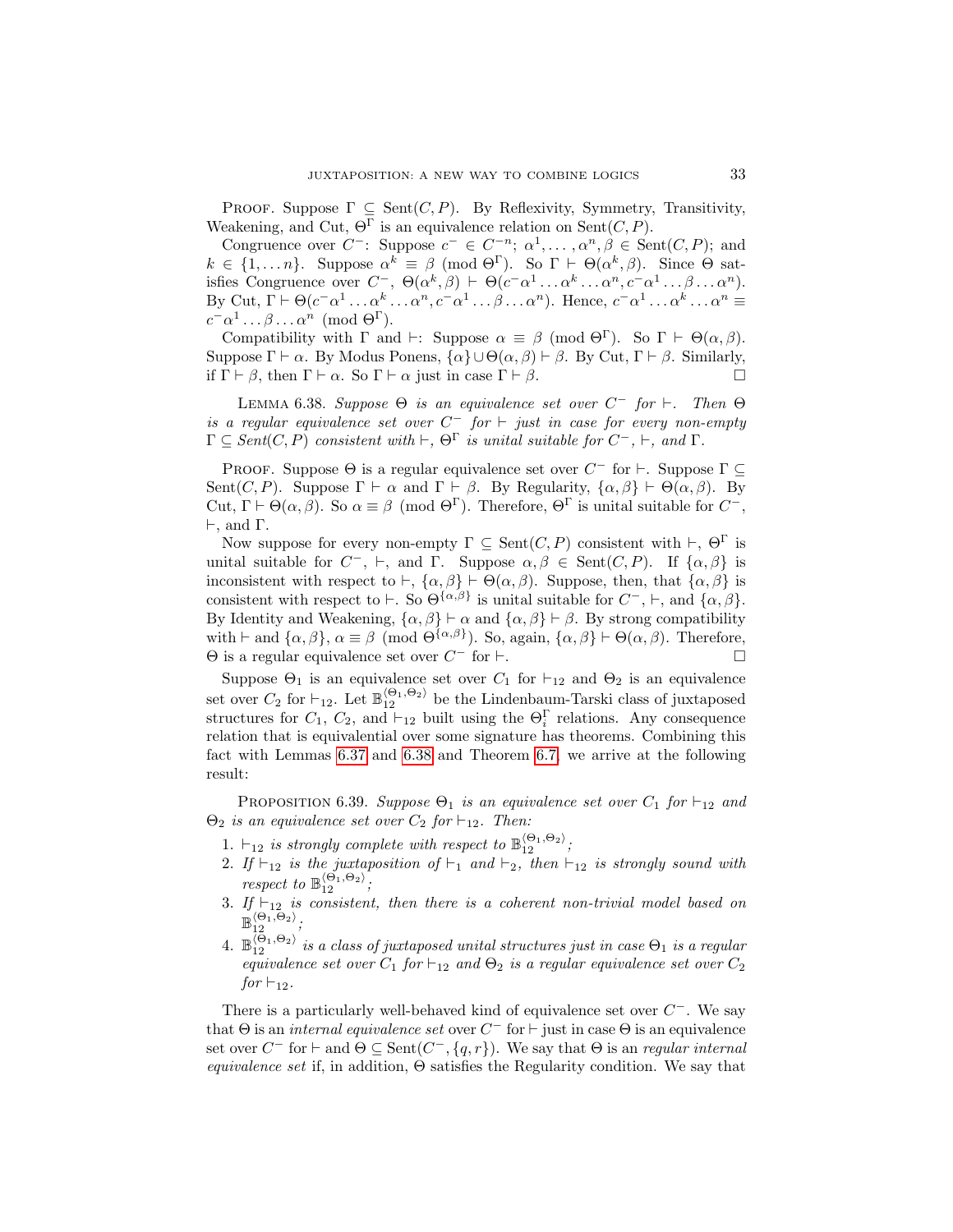$\vdash$  is *internally equivalential* over  $C^-$  if there is an internal equivalence set over  $C^-$  for  $\vdash$ . We say that  $\vdash$  is regularly internally equivalential over  $C^-$  if there is a regular internal equivalence set over  $C^-$  for  $\vdash$ . Notice that  $\vdash$  is equivalential (simpliciter) just in case  $\vdash$  is internally equivalential over  $C. \vdash$  is regularly equivalential (simpliciter) just in case  $\vdash$  is regularly internally equivalential over  $C$ .

We first put forward two alternative ways to characterize internal equivalence sets over  $C^-$ .

<span id="page-33-0"></span>PROPOSITION 6.40. Suppose  $\Theta \subseteq Sent(C^{-}, \{q, r\})$ .  $\Theta$  is an internal equivalence set over  $C^-$  for  $\vdash$  just in case  $\Theta$  satisfies Reflexivity, Modus Ponens, and Congruence over  $C^-$ .

Proof. Suppose Θ satisfies Reflexivity, Modus Ponens, and Congruence over  $C^-$ . Suppose θ ∈ Θ.

Symmetry: Since  $\Theta$  is an internal equivalence set over  $C^-$  for  $\vdash$ , p strictly  $C^-$ occurs in  $\theta(p,\alpha)$ . So by Proposition [6.35,](#page-30-0)  $\{\theta(p,\alpha)[\alpha/p]\}\cup \Theta(\alpha,\beta) \vdash \theta(p,\alpha)[\beta/p].$ That is,  $\{\theta(\alpha,\alpha)\}\cup\Theta(\alpha,\beta)\vdash \theta(\beta,\alpha)$ . By Reflexivity,  $\vdash \theta(\alpha,\alpha)$ . By Cut,  $\Theta(\alpha, \beta) \vdash \theta(\beta, \alpha).$ 

Transitivity: Since  $\Theta$  is an internal equivalence set over  $C^-$  for  $\vdash, p$  strictly C<sup>-</sup>-occurs in  $\theta(\alpha, p)$ . By Proposition [6.35,](#page-30-0)  $\{\theta(\alpha, p)[\beta/p]\}\cup \Theta(\beta, \gamma) \vdash \theta(\alpha, p)[\gamma/p]$ . That is,  $\theta(\alpha, \beta) \cup \Theta(\beta, \gamma) \vdash \theta(\alpha, \gamma)$ ).

PROPOSITION 6.41. Suppose  $\Theta \subseteq Sent(C^{-}, \{q, r\})$ .  $\Theta$  is an internal equivalence set over  $C^-$  for  $\vdash$  just in case  $\Theta$  satisfies Reflexivity and Substitution over  $C^-$ .

PROOF. Suppose  $\Theta$  is an internal equivalence set over  $C^-$  for  $\vdash$ .  $\Theta$  satisfies Reflexivity. By Proposition [6.35,](#page-30-0)  $\Theta$  satisfies Substitution over  $C^-$ .

Now suppose  $\Theta$  satisfies Reflexivity and Substitution over  $C^-$ . Suppose  $c^- \in \Theta$  $C^{-n}$ ;  $\alpha^1, \ldots, \alpha^n, \beta \in \text{Sent}(C, P)$ ; p is an element of P that does not occur in  $\alpha^1, \ldots, \alpha^n$ ; and  $k \in \{1, \ldots, n\}$ . Suppose  $\theta \in \Theta$ . Since  $\theta \in \text{Sent}(C^-, \{q, r\})$ , p strictly C<sup>-</sup>-occurs in  $\theta(c^- \alpha^1 \dots \alpha^k \dots \alpha^n, c^- \alpha^1 \dots p \dots \alpha^n)$ . By Substitution over  $C^-$ , Reflexivity, and Cut,  $\Theta(\alpha^k, \beta) \vdash \theta(c^- \alpha^1 \dots \alpha^k \dots \alpha^n, c^- \alpha^1 \dots \beta \dots \alpha^n)$ . So  $\Theta$  satisfies Congruence over  $C^-$ . By Proposition [6.35,](#page-30-0)  $\Theta$  satisfies Modus Ponens. By Proposition [6.40,](#page-33-0) Θ satisfies Symmetry and Transitivity. Therefore,  $\Theta$  is an internal equivalence set over  $C^-$  for  $\vdash$ .

We next show that any two internal equivalence sets over  $C^-$  for  $\vdash$  are interderivable:

<span id="page-33-1"></span>PROPOSITION 6.42. Suppose  $\Theta$  and  $\Theta'$  are both internal equivalence sets over  $C^-$  for  $\vdash$ . Then  $\Theta(\alpha, \beta) \vdash \Theta'(\alpha, \beta)$ .

PROOF. Suppose  $\theta' \in \Theta'$ . Since  $\Theta'$  is an internal equivalence set over  $C^-$  for  $\vdash$ , p strictly C<sup>-</sup>-occurs in  $\theta'(\alpha, p)$ . By Proposition [6.35,](#page-30-0)  $\{\theta'(\alpha, p)[\alpha/p]\}\cup \Theta(\alpha, \beta)$  $\theta'(\alpha, p)[\beta/p]$ . That is,  $\{\theta'(\alpha, \alpha)\}\cup \Theta(\alpha, \beta) \vdash \theta'(\alpha, \beta)$ . By Reflexivity,  $\vdash \theta'(\alpha, \alpha)$ . By Cut,  $\Theta(\alpha, \beta) \vdash \theta'$  $(\alpha, \beta)$ .

It follows from this result that if  $\Theta$  and  $\Theta'$  are both internal equivalence sets over  $C^-$  for  $\vdash$ , then  $\Theta^{\Gamma} = \Theta'^{\Gamma}$ . (It also follows that if  $\Theta$  is regular, so is  $\Theta'$ .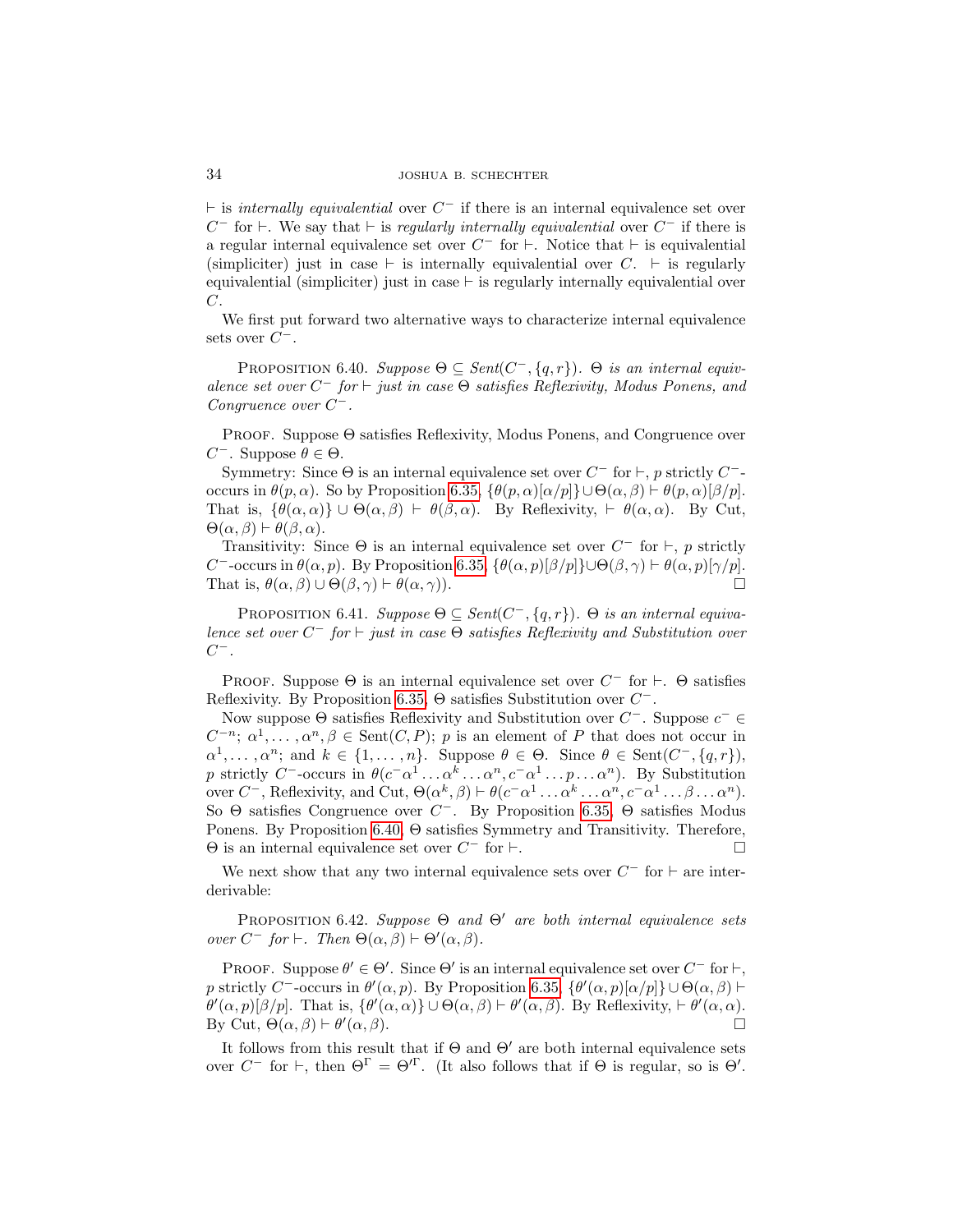Indeed, it is straightforward to show that if  $\vdash$  is internally equivalential and regularly equivalential, then every internal equivalence relation is regular.)

Suppose  $\vdash$  is internally equivalential over  $C^{-}$ . Let  $\Theta_{C^{-}}^{\Gamma}$  stand for the unique equivalence relation defined on  $\text{Sent}(C, P)$  generated by any of the internal equivalence sets over  $C^-$  for  $\vdash$ . We can show that  $\Theta_{C^-}^{\Gamma} = \Omega_{C^-}^{\Gamma} = \Sigma_{C^-}^{\Gamma}$  is the most coarse-grained equivalence relation on Sent $(C, P)$  suitable for  $C^-$ ,  $\vdash$ , and  $\Gamma$ .

<span id="page-34-0"></span>Lemma 6.43.

- 1. If  $\Theta$  is an equivalence set over  $C^-$  for  $\vdash$ , then  $\Theta$  is an equivalence set over  $C^-$  for any consequence relation that extends  $\vdash;$
- 2. If  $\Theta$  is a regular equivalence set over  $C^-$  for  $\vdash$ , then  $\Theta$  is a regular equivalence set over  $C^-$  for any consequence relation that extends  $\vdash$ .

PROOF. Suppose C is a sub-signature of  $C^+$  and P is a subset of  $P^+$ . Suppose  $+$  is a consequence relation for Sent $(C^+, P^+)$  that extends  $\vdash$ . Suppose p, q, and r are distinct elements of P. Suppose  $\alpha, \beta, \gamma \in \text{Sent}(C^+, P^+).$ 

Reflexivity:  $\vdash \Theta(p, p)$ . So  $\vdash^+ \Theta(p, p)$ . By Uniform Substitution,  $\vdash^+ (\alpha, \alpha)$ .

Symmetry:  $\Theta(p,q) \vdash \Theta(q,p)$ . So  $\Theta(p,q) \vdash^+ \Theta(q,p)$ . By Uniform Substitution,  $\Theta(\alpha, \beta) \vdash^{+} \Theta(\beta, \alpha).$ 

Transitivity:  $\Theta(p,q) \cup \Theta(q,r) \vdash \Theta(p,r)$ . So  $\Theta(p,q) \cup \Theta(q,r) \vdash^{+} \Theta(p,r)$ . By Uniform Substitution,  $\Theta(\alpha, \beta) \cup \Theta(\beta, \gamma) \vdash^{+} \Theta(\alpha, \gamma)$ .

Modus Ponens:  $\{p\} \cup \Theta(p,q) \vdash q$ . So  $\{p\} \cup \Theta(p,q) \vdash^+ q$ . By Uniform Substitution,  $\{\alpha\} \cup \Theta(\alpha, \beta) \vdash^{+} \beta$ .

Congruence over  $C^-$ : Let  $c^- \in C^{-n}$ . Let  $p^1, \ldots, p^n, q$  be distinct elements of P. Let  $\alpha^1, \ldots, \alpha^n, \beta \in \text{Sent}(C^+, P^+)$  and  $k \in \{1, \ldots, n\}$ .  $\Theta(p^k, q)$   $\vdash$  $\Theta(c^-p^1 \dots p^k \dots p^n, \ c^-p^1 \dots q \dots p^n).$  So  $\Theta(p^k, q)$   $\vdash^+ \Theta(c^-p^1 \dots p^k \dots p^n,$  $c^-p^1 \ldots q \ldots p^n$ ). By Uniform Substitution,  $\Theta(\alpha^k, \beta) \vdash^+ \Theta(c^- \alpha^1 \ldots \alpha^k \ldots \alpha^n)$  $c^- \alpha^1 \ldots \beta \ldots \alpha^n$ ).

Regularity: By Regularity,  $\{p,q\} \vdash \Theta(p,q)$ . So  $\{p,q\} \vdash^+ \Theta(p,q)$ . By Uniform Substitution,  $\{\alpha, \beta\} \vdash \Theta(\alpha, \beta)$ .

<span id="page-34-1"></span>PROPOSITION 6.44. Suppose  $\vdash$  is internally equivalential over  $C^-$ . Suppose  $\Gamma \subseteq Sent(C,P)$ . Then  $\Theta_{C^{-}}^{\Gamma} = \Omega_{C^{-}}^{\Gamma} = \Sigma_{C^{-}}^{\Gamma}$  is the most coarse-grained equivalence relation over  $Sent(\tilde{C}, P)$  suitable for  $C^-$ ,  $\vdash$ , and  $\Gamma$ .

PROOF. Suppose  $\Theta$  is an internal equivalence set over  $C^-$  for  $\vdash$ .

We first show that  $\alpha \equiv \beta \pmod{\Theta_{C^-}^{\Gamma}}$  just in case  $\alpha \equiv \beta \pmod{\Omega_{C^-}^{\Gamma}}$ .

Suppose  $\alpha \equiv \beta \pmod{\Theta_{C^-}^{\Gamma}}$ . By Proposition [6.11,](#page-22-2)  $\alpha \equiv \beta \pmod{\Omega_{C^-}^{\Gamma}}$ .

Now suppose  $\alpha \equiv \beta \pmod{\Omega_{C^-}^{\Gamma}}$ . Suppose  $\theta \in \Theta$ . Let p be an element of P that does not occur in  $\alpha$ . Since  $\Theta$  is an internal equivalence set over  $C^-$  for  $\vdash$ , p strictly C<sup>-</sup>-occurs in  $\theta(\alpha, p)$ . So  $\Gamma \vdash \Theta(\alpha, p)[\alpha/p]$  just in case  $\Gamma \vdash \Theta(\alpha, p)[\beta/p]$ . That is,  $\Gamma \vdash \Theta(\alpha, \alpha)$  just in case  $\Gamma \vdash \Theta(\alpha, \beta)$ . By Reflexivity and Weakening,  $\Gamma \vdash \Theta(\alpha, \alpha)$ . So  $\Gamma \vdash \Theta(\alpha, \beta)$ . Therefore,  $\alpha \equiv \beta \pmod{\Theta_{C}^{\Gamma}}$ .

We next show that  $\alpha \equiv \beta \pmod{\Theta_{C^-}^{\Gamma}}$  just in case  $\alpha \equiv \beta \pmod{\Sigma_{C^-}^{\Theta}}$ .

Suppose  $\alpha \equiv \beta \pmod{\Theta_{C}^{\Gamma}}$ . So  $\Gamma \vdash \Theta(\alpha, \beta)$ . Suppose  $\delta \in \text{Sent}(C^-, P \cup P^*)$ and p occurs in  $\delta$ . By Lemma [6.43,](#page-34-0)  $\Theta$  is an equivalence set over  $C^-$  for  $\vdash^*$ . By Proposition [6.35,](#page-30-0)  $\{\delta[\alpha/p]\}\cup \Theta(\alpha,\beta) \vdash^* \delta[\beta/p]$ . Since  $\vdash^*$  extends  $\vdash, \Gamma \vdash^* \Theta(\alpha,\beta)$ . By Cut,  $\Gamma \cup {\delta[\alpha/p]}$  | \*  $\delta[\beta/p]$ . Moreover, by Symmetry,  $\Gamma \vdash^* \Theta(\beta, \alpha)$ . So by analogous reasoning,  $\Gamma \cup {\{\delta[\beta/p]\}} \vdash^* \delta[\alpha/p]$ . Therefore,  $\alpha \equiv \beta \pmod{\Sigma_{C^-}^{\Gamma}}$ .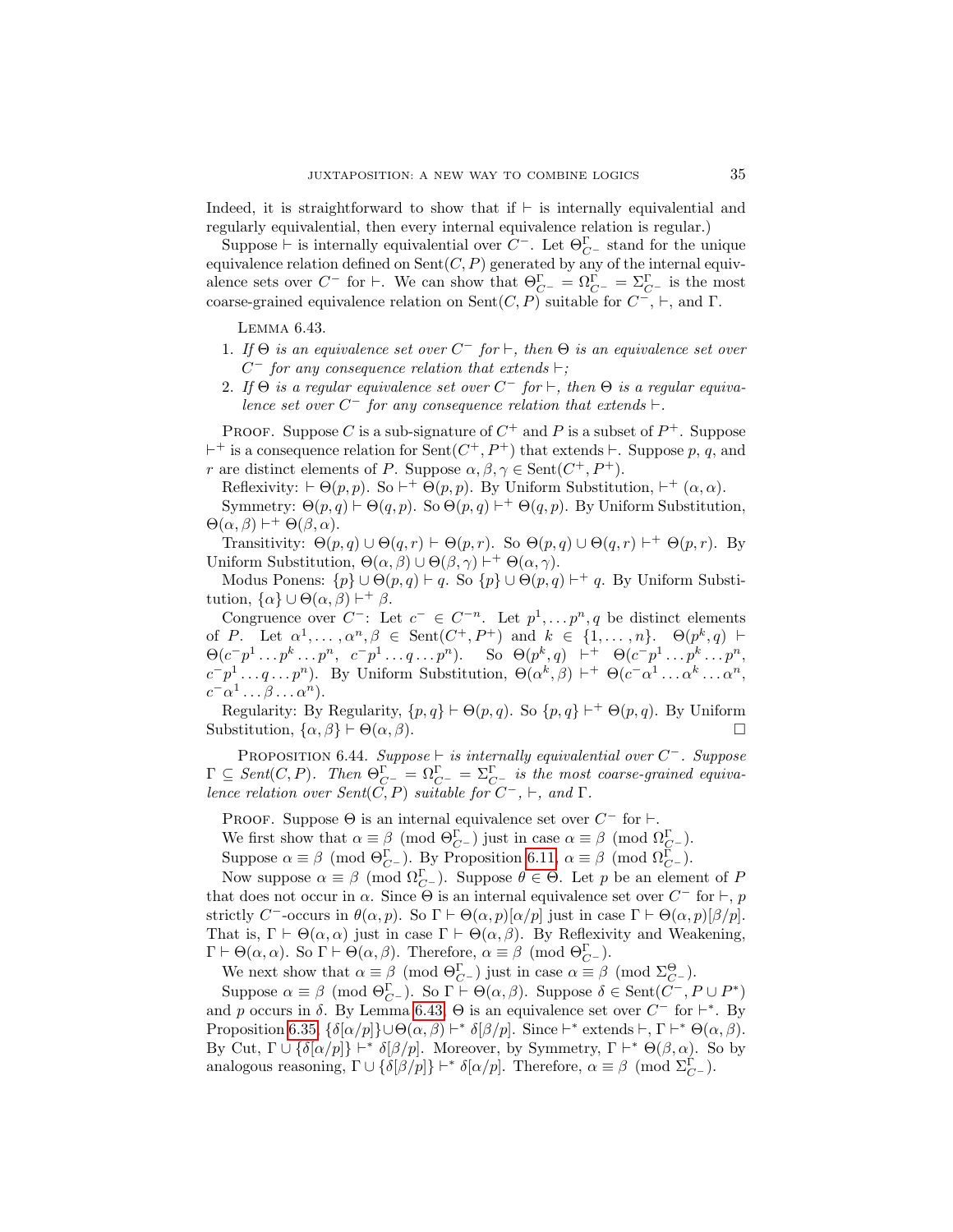Now suppose  $\alpha \equiv \beta \pmod{\Sigma_{C}^{\Gamma}}$ . Suppose  $\theta \in \Theta$  and  $p \in P^*$ . Since  $\Theta$  is an internal equivalence set over  $C^-$  for  $\vdash, \Gamma \cup \theta(p, \alpha) \vdash^* \theta(p, \beta)$ . By Uniform Substitution,  $\Gamma \cup \theta(\alpha, \alpha) \vdash^* \theta(\alpha, \beta)$ . By Lemma [6.17,](#page-24-1)  $\Gamma \cup \theta(\alpha, \alpha) \vdash \theta(\alpha, \beta)$ . By Reflexivity,  $\vdash \theta(\alpha, \alpha)$ . By Cut,  $\Gamma \vdash \theta(\alpha, \beta)$ . Therefore,  $\alpha \equiv \beta \pmod{\Theta_{C}^{\Gamma}}$ .

By Proposition [6.11,](#page-22-2)  $\Omega_{C}^{\Gamma}$  is the most coarse-grained equivalence relation on Sent $(C, P)$  suitable for  $C^{\sim}$ ,  $\vdash$ , and  $\Gamma$ .

Suppose  $\vdash_{12}$  is internally equivalential over  $C_1$  and over  $C_2$ . Let  $\mathbb{B}^{\Theta}_{12}$  be the Lindenbaum-Tarski class of juxtaposed structures for  $C_1$ ,  $C_2$ , and  $\vdash_{12}$ , built using the  $\Theta_{C_i}^{\Gamma}$  relations.

PROPOSITION 6.45. Suppose  $\vdash_{12}$  is internally equivalential over  $C_1$  and over  $C_2$ . Then:

- 1.  $\mathbb{B}_{12}^{\Theta} = \mathbb{B}_{12}^{\Omega} = \mathbb{B}_{12}^{\Sigma};$
- 2.  $\mathbb{B}_{12}^{\widetilde{\Theta}}$  is a class of juxtaposed unital structures just in case  $\vdash_{12}$  is regularly internally equivalential over  $C_1$  and over  $C_2$  just in case  $\vdash_{12}$  is left-extensional over  $Sent(C_1, P_1)$  and over  $Sent(C_2, P_2)$ .

Proof. Claim 1 follows from Proposition [6.44](#page-34-1) Claim 2 follows from Proposi-tion [6.44](#page-34-1) and Lemmas [6.14](#page-22-3) and [6.21.](#page-25-2)

Since  $\mathbb{B}_{12}^{\Theta} = \mathbb{B}_{12}^{\Omega} = \mathbb{B}_{12}^{\Sigma}$ , it is natural to think of this class as the *canonical* Lindenbaum-Tarski class of juxtaposed structures for  $C_1$ ,  $C_2$ , and  $\vdash_{12}$ .

Suppose each of  $\vdash_1$  and  $\vdash_2$  is equivalential. When is  $\vdash_{12} \langle C_1, C_2 \rangle$ -strongly determined or  $\langle C_1, C_2 \rangle$ -strongly unital determined? Our results provide a fairly comprehensive answer to this question.

<span id="page-35-0"></span>PROPOSITION 6.46. Suppose  $\vdash_{12}$  is a juxtaposed consequence relation over  $\vdash_1$  and  $\vdash_2$ . Suppose each of  $\vdash_1$  and  $\vdash_2$  is equivalential. Then:

- 1.  $\vdash_{12}$  is strongly complete with respect to  $\mathbb{B}^{\Theta}_{12}$ ;
- 2. If  $\vdash_{12}$  is the juxtaposition of  $\vdash_1$  and  $\vdash_2$ , then  $\vdash_{12}$  is strongly sound with respect to  $\mathbb{B}^{\Theta}_{12}$ ;
- 3. If  $\vdash_{12}$  is consistent, then there is a coherent non-trivial model based on  $\mathbb{B}^{\Theta}_{12}$ ;
- 4. If each of  $\vdash_1$  and  $\vdash_2$  is regularly equivalential then  $\mathbb{B}^{\Theta}_{12}$  is a class of juxtaposed unital structures.

PROOF. By Lemma [6.43,](#page-34-0) if  $\vdash_i$  is equivalential, then  $\vdash_{12}$  is internally equivalential over  $C_i$ . By Proposition [6.42,](#page-33-1)  $\mathbb{B}_{12}^{\Theta}$  is well-defined. Claims 1-4 then follow by Proposition [6.39.](#page-32-1)

PROPOSITION 6.47. Suppose  $C_1$  and  $C_2$  are disjoint. Suppose  $\vdash_{12}$  is a juxtaposed consequence relation over  $\vdash_1$  and  $\vdash_2$ . Suppose each of  $\vdash_1$  and  $\vdash_2$  is consistent and equivalential. Then:

- 1.  $\vdash_{12}$  is strongly complete with respect to  $\mathbb{B}^{\Theta}_{12}$ ;
- 2. If  $\vdash_{12}$  is the juxtaposition of  $\vdash_1$  and  $\vdash_2$ , then  $\vdash_{12}$  is strongly sound with respect to  $\mathbb{B}^{\Theta}_{12}$ ;
- 3. There is a coherent non-trivial model based on  $\mathbb{B}^{\Theta}_{12}$ ;
- 4.  $\mathbb{B}^{\Theta}_{12}$  is a class of juxtaposed unital structures just in case each of  $\vdash_1$  and  $\vdash_2$ is regularly equivalential.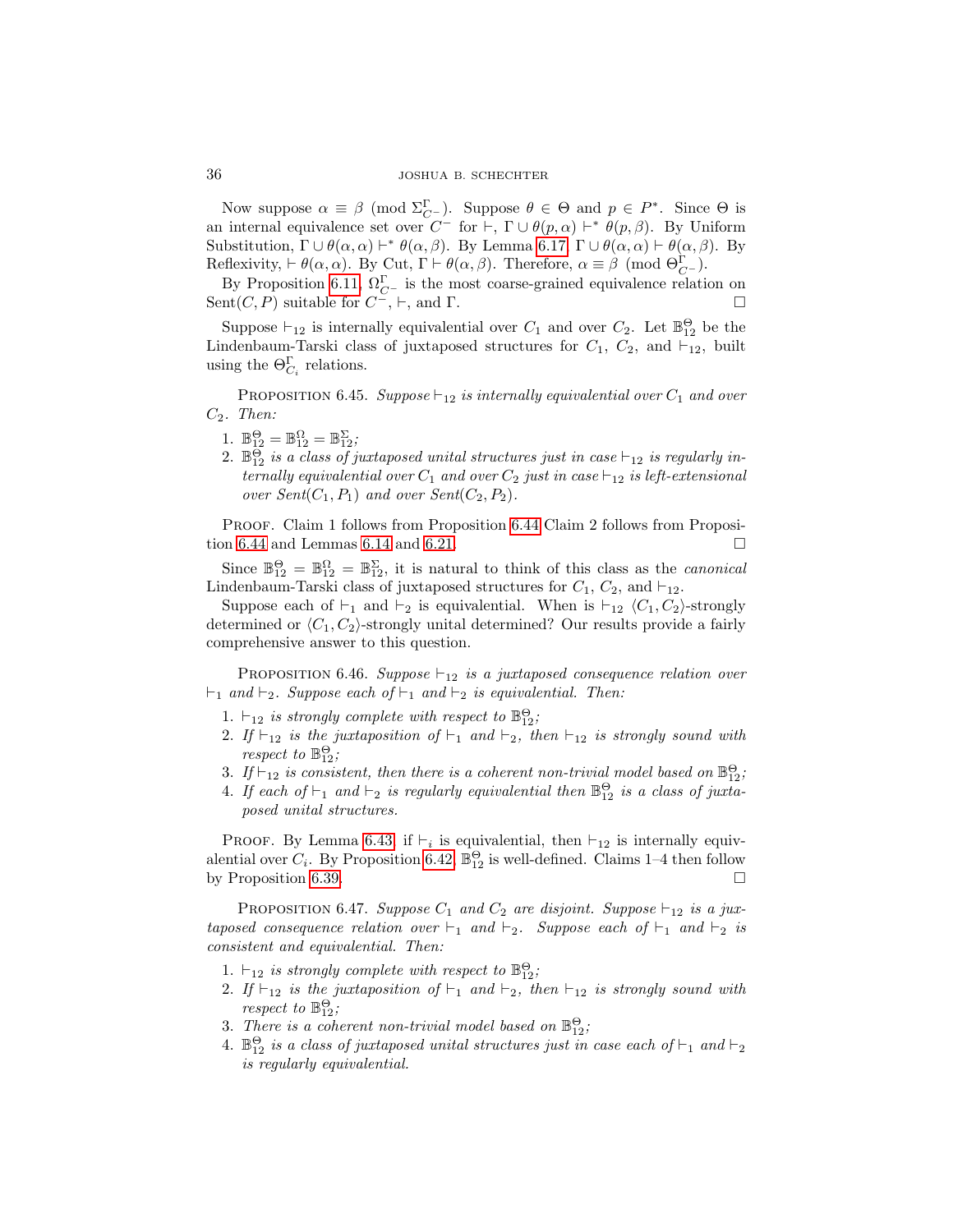**PROOF.** If  $\vdash_1$  and  $\vdash_2$  are consistent, then by Theorem [5.10,](#page-17-3)  $\vdash_{12}$  is consistent. Claims 1–3 then follow from Proposition [6.46.](#page-35-0) Claim 4 follows from Proposition [6.39](#page-32-1) and Theorem [5.11.](#page-17-4)  $\Box$ 

§7. Classical and Intuitionist Logics. In this section, we make use of our general results about juxtaposition to investigate cases of particular interest – juxtapositions of classical and intuitionist logics.

Let  $P_1 = P_2 = P_{12}$  be the countably infinite set  $\{p^1, p^2, \dots\}$ . For  $i = 1$  and 2, let the signature  $C_i$  contain the following sets of connectives:

$$
\bullet \ \ C_i^1 = \{\neg_i\}.
$$

• 
$$
C_i^2 = {\wedge_i, \vee_i, \rightarrow_i, \leftrightarrow_i}.
$$

 $C_{12}$  thus contains two copies of each of the standard propositional connectives.

We say that a consequence relation,  $\vdash_{12}$ , for Sent( $C_{12}, P_{12}$ ) collapses just in case for every  $\delta, \delta' \in \text{Sent}(C_{12}, P_{12})$  exactly alike except perhaps for some or all of their subscripts,  $\{\delta\} \vdash_{12} \delta'.^{46}$  $\{\delta\} \vdash_{12} \delta'.^{46}$  $\{\delta\} \vdash_{12} \delta'.^{46}$ 

Let  $\vdash_1^c$  be the classical consequence relation for  $\text{Sent}(C_1, P_1)$ . Let  $\vdash_1^i$  be the intuitionist consequence relation for  $\text{Sent}(C_1, P_1)$ . Let  $\vdash_2^c$  and  $\vdash_2^i$  be defined similarly.

Let  $\vdash^{cc}$  be the juxtaposition of  $\vdash_1^c$  and  $\vdash_2^c$ . We call this the "bi-classical" consequence relation for Sent $(C_{12}, P_{12})$ . Let  $\vdash^{ii}$  be the juxtaposition of  $\vdash_1^i$  and  $\vdash_2^i$ . We call this the "bi-intuitionist" consequence relation for Sent( $C_{12}, P_{12}$ ). Finally, let  $\vdash^{ic}$  be the juxtaposition of  $\vdash_1^i$  and  $\vdash_2^c$ . We call this the "intuitionistclassical" consequence relation for  $Sent(C_{12}, P_{12})$ .

7.1. Applying the Results. Let us first consider the case of bi-classical logic, the juxtaposition of two classical consequence relations. Applying the results above, we can derive several properties of  $\vdash^{cc}$ .

Given any non-trivial Boolean algebra,  $\langle B, \leq \rangle$ , there is a corresponding unital structure  $\langle B, \{1\}, \Phi \rangle$  where B is the same set of semantic values, 1 is the greatest element of the Boolean algebra, and for every  $a, b \in B$ :

$$
\Phi(\neg)(a) = -a; \n\Phi(\wedge)(a, b) = a \sqcap b; \n\Phi(\vee)(a, b) = a \sqcup b; \n\Phi(\rightarrow)(a, b) = -a \sqcup b; \n\Phi(\leftrightarrow)(a, b) = (-a \sqcup b) \sqcap (-b \sqcup a).
$$

Here,  $\Box$ , and  $\Box$  are the complement, infimum, and supremum relations on the Boolean algebra, respectively.

Let us call such structures "Boolean structures". Given a Boolean structure, the partial order of the corresponding Boolean algebra can be recovered:  $a \leq b$ just in case  $\Phi(\rightarrow)(a, b) = 1$ .

<span id="page-36-0"></span> $^{46}$ In the literature on fibring, the term "collapse" is typically used for the property called "weak collapse" in section [7.4](#page-43-0) below.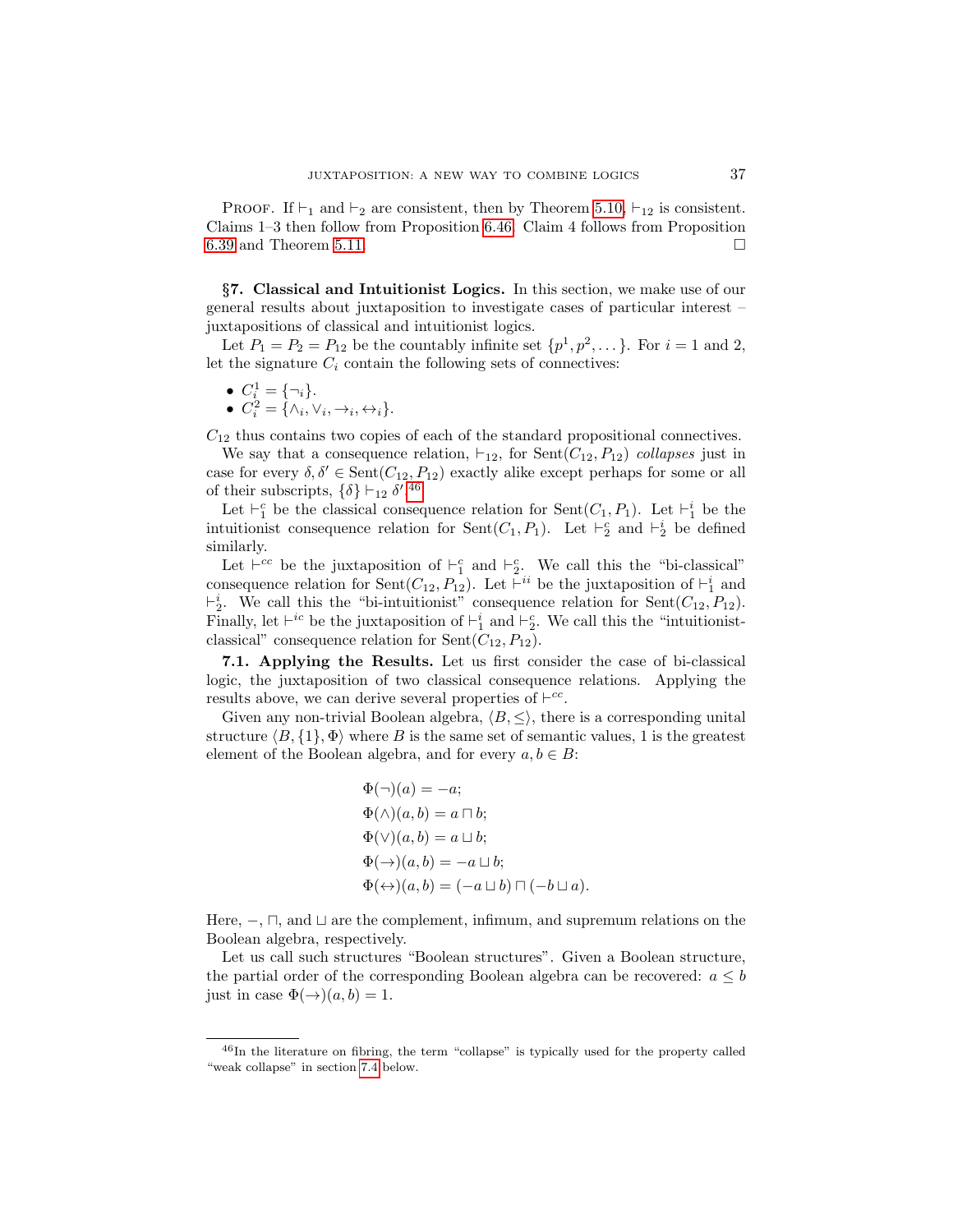The classical consequence relation is strongly determined with respect to the class of Boolean structures.[47](#page-37-0) It is consistent, has theorems, and is left-extensional. By Theorem [5.10,](#page-17-3)  $\vdash^{cc}$  is consistent. By Theorem [5.11,](#page-17-4)  $\vdash^{cc}$  is strongly conservative over  $\vdash_1^c$  and  $\vdash_2^c$ . It can be axiomatized using two copies of any Hilbert-style axiomatization for classical logic. (It can also be axiomatized using two copies of any natural deduction-style axiomatization for classical logic restricted so that the rules for one stock of connectives cannot be applied within any subderivation used in the application of a meta-rule governing a connective from the other stock.) By Corollary [6.32,](#page-29-2)  $\vdash^{cc}$  is  $\langle C_1, C_2 \rangle$ -strongly unital determined.

We can extract additional information about  $\vdash^{cc}$  using Proposition [6.34.](#page-30-1) The class of all Boolean structures is unital full for the classical consequence relation. We say that a juxtaposed unital structure  $\langle B_1, B_2 \rangle$  is a bi-Boolean structure just in case both  $\mathcal{B}_1$  and  $\mathcal{B}_2$  are Boolean structures. By Proposition [6.34,](#page-30-1)  $\vdash^{cc}$  is strongly determined with respect to the class of all bi-Boolean structures.

The case of the bi-intuitionist consequence relation,  $\vdash^{ii}$  is analogous. Given any non-trivial Heyting algebra,  $\langle B, \leq \rangle$ , there is a corresponding unital structure  $\langle B, \{1\}, \Phi \rangle$  where B is the same set of semantic values, 1 is the greatest element of the Heyting algebra, and for every  $a, b \in B$ :

$$
\Phi(\neg)(a) = a \Rightarrow 0;
$$
  
\n
$$
\Phi(\wedge)(a, b) = a \sqcap b;
$$
  
\n
$$
\Phi(\vee)(a, b) = a \sqcup b;
$$
  
\n
$$
\Phi(\rightarrow)(a, b) = a \Rightarrow b;
$$
  
\n
$$
\Phi(\leftrightarrow)(a, b) = (a \Rightarrow b) \sqcap (b \Rightarrow a).
$$

Here,  $\sqcap$ ,  $\sqcup$ , and  $\Rightarrow$ , are the infimum, supremum, and implication relations on the Heyting algebra, and 0 is its least element.

Let us call such structures "Heyting structures". Given a Heyting structure, the partial order of the corresponding Heyting algebra can be recovered:  $a \leq b$ just in case  $\Phi(\rightarrow)(a, b) = 1$ .

The intuitionist consequence relation is strongly determined with respect to the class of Heyting structures.  $48$  It is consistent, has theorems, and is left-extensional. By Theorem [5.10,](#page-17-3)  $\vdash^{ii}$  is consistent. By Theorem [5.11,](#page-17-4)  $\vdash^{ii}$  is strongly conservative over  $\vdash_1^i$  and  $\vdash_2^i$ . It can be axiomatized using two copies of any Hilbert-style axiomatization for intuitionist logic. (It can also be axiomatized using two copies of any natural deduction-style axiomatization for intuitionist logic restricted so that the rules for one stock of connectives cannot be applied within any sub-derivation used in the application of a meta-rule governing a connective from the other stock.) By Corollary [6.32,](#page-29-2)  $\vdash^{ii}$  is  $\langle C_1, C_2 \rangle$ -strongly unital determined.

<span id="page-37-0"></span> $^{47}\mathrm{The}$  classical consequence relation is also strongly determined with respect to the class of structures defined as above except that the set of designated values is allowed to be any proper filter on the Boolean algebra.

<span id="page-37-1"></span><sup>&</sup>lt;sup>48</sup>The intuitionist consequence relation is also strongly determined with respect to the class of structures defined as above except that the set of designated values is allowed to be any proper filter on the Heyting algebra.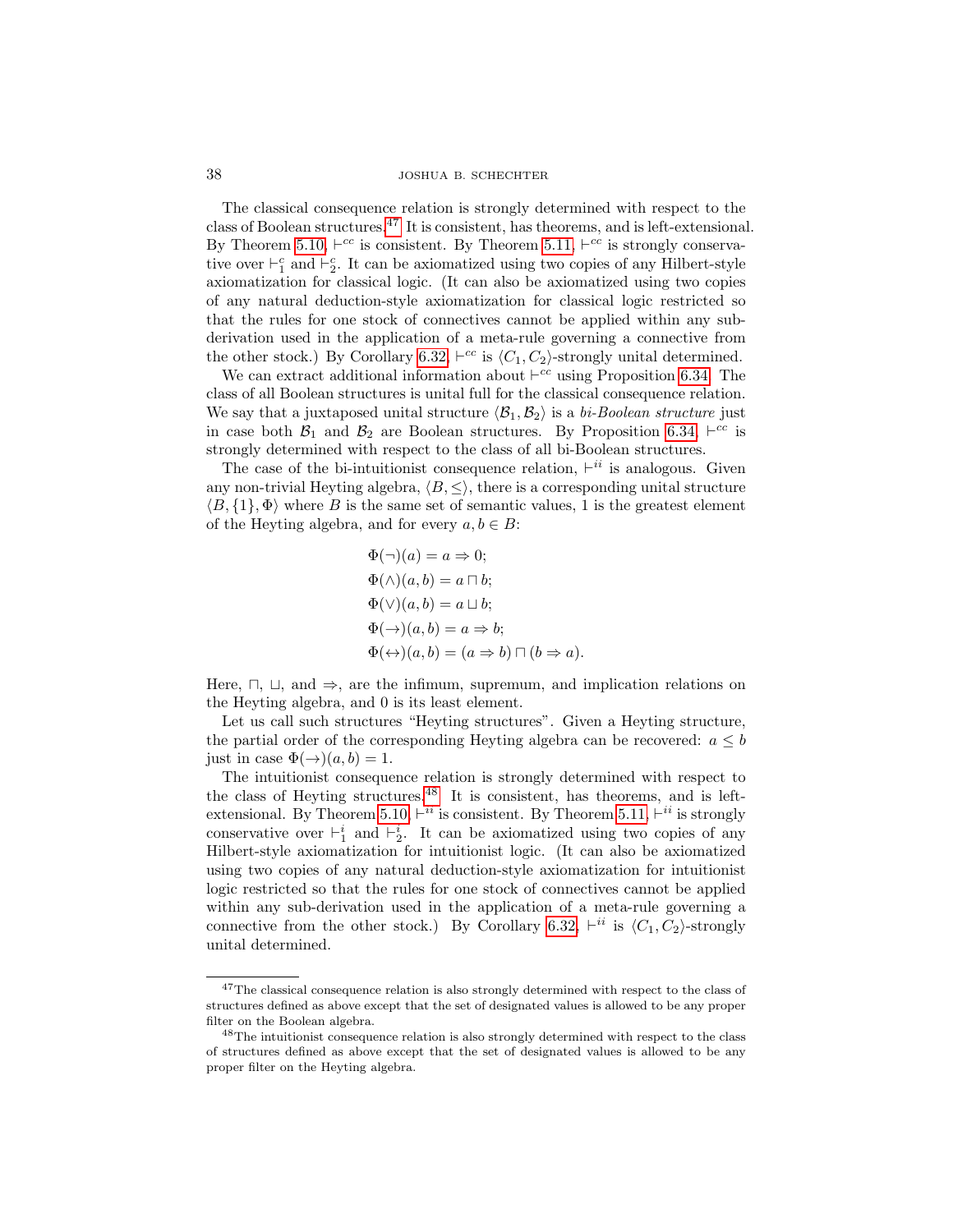The class of all Heyting structures is unital full for the intuitionist consequence relation. We say that a juxtaposed unital structure  $\langle \mathcal{B}_1, \mathcal{B}_2 \rangle$  is a bi-Heyting structure just in case both  $\mathcal{B}_1$  and  $\mathcal{B}_2$  are Heyting structures. By Proposition [6.34,](#page-30-1)  $\vdash^{ii}$  is strongly determined with respect to the class of all bi-Heyting structures.

Finally, consider the intuitionist-classical consequence relation,  $\vdash^{ic}$ . By The-orem [5.10,](#page-17-3)  $\vdash^{ic}$  is consistent. By Theorem [5.11,](#page-17-4)  $\vdash^{ic}$  is strongly conservative over  $\vdash_1^i$  and  $\vdash_2^c$ . It can be axiomatized by combining a Hilbert-style axiomatization for classical logic and a Hilbert-style axiomatization for intuitionist logic. (It can also be axiomatized using a copy of any natural deduction-style axiomatization for intuitionist logic and a copy of any natural deduction-style axiomatization for classical logic, each restricted so that the rules for one stock of connectives cannot be applied within any sub-derivation used in the application of a meta-rule governing a connective from the other stock.) By Corollary [6.32,](#page-29-2)  $\vdash^{ic}$  is  $\langle C_1, C_2 \rangle$ -strongly unital determined.

We say that a juxtaposed unital structure  $\langle B_1, B_2 \rangle$  is a Heyting-Boolean structure just in case  $\mathcal{B}_1$  is a Heyting structure and  $\mathcal{B}_2$  is a Boolean structure. Again using Proposition [6.34,](#page-30-1)  $\vdash^{ic}$  is strongly determined with respect to the class of all Heyting-Boolean structures.

7.2. Non-Collapse Results. These results already have implications for the collapse of classical and intuitionist logics. Consider the case of  $\vdash^{ic}$ . We have shown that this consequence relation is strongly conservative over  $\vdash_1^i$  and  $\vdash_2^c$ . This suffices to show that  $\vdash^{ic}$  does not collapse.<sup>[49](#page-38-0)</sup> Since  $p \vee \neg p$  is a theorem of classical logic but not a theorem of intuitionist logic,  $\not\vdash^{ic} p \lor_1 \neg_1 p$  and  $\vdash^{ic} p \lor_2 \neg_2 p$ . Similarly, Peirce's law,  $((p \rightarrow q) \rightarrow p) \rightarrow p$ , can be used to show that  $\rightarrow_1$  and  $\rightarrow_2$ are not intersubstitutable. Double Negation Elimination can be used to show that  $\neg_1$  and  $\neg_2$  are not intersubstitutable, either.

The interest of these results should not be underemphasized. Juxtaposition is a natural way to combine classical and intuitionist logic.  $\vdash^{ic}$  has all of the entailments of intuitionist logic (for the 1-connectives) and all of the entailments of classical logic (for the 2-connectives). Indeed, it is a strong conservative extension of both intuitionist and classical logic. It obeys the usual structural rules, and is substitution invariant. Yet, the classical and intuitionist connectives are not intersubstitutable. There is no collapse.

Notice that the non-collapse result also applies to  $\vdash^{ii}$ . This is a strictly weaker relation than  $\vdash^{ic}$ . Thus, if corresponding connectives are not intersubstitutable in  $\vdash^{ic}$ , they are not intersubstitutable in  $\vdash^{ii}$ , either.

What about bi-classical logic? Does this logic avoid collapse? The answer is yes, but proving this takes a bit more work. In particular, to show that  $\vdash^{cc}$  does not collapse, we make use of Lemma [5.1](#page-13-0) to build a coherent bi-Boolean model.

A Boolean model can be specified by specifying a Boolean algebra and a valuation. Boolean algebras can be visually represented using Hasse diagrams. Such a diagram contains nodes – each representing a distinct element of the carrier set of the algebra – and line segments connecting pairs of nodes. Given two elements of the carrier set, a and b,  $a \leq b$  just in case there is a path from a to

<span id="page-38-0"></span> $^{49}$ This can also be proved using the technique of cryptofibring. See [Caleiro & Ramos \(2007\)](#page-47-3).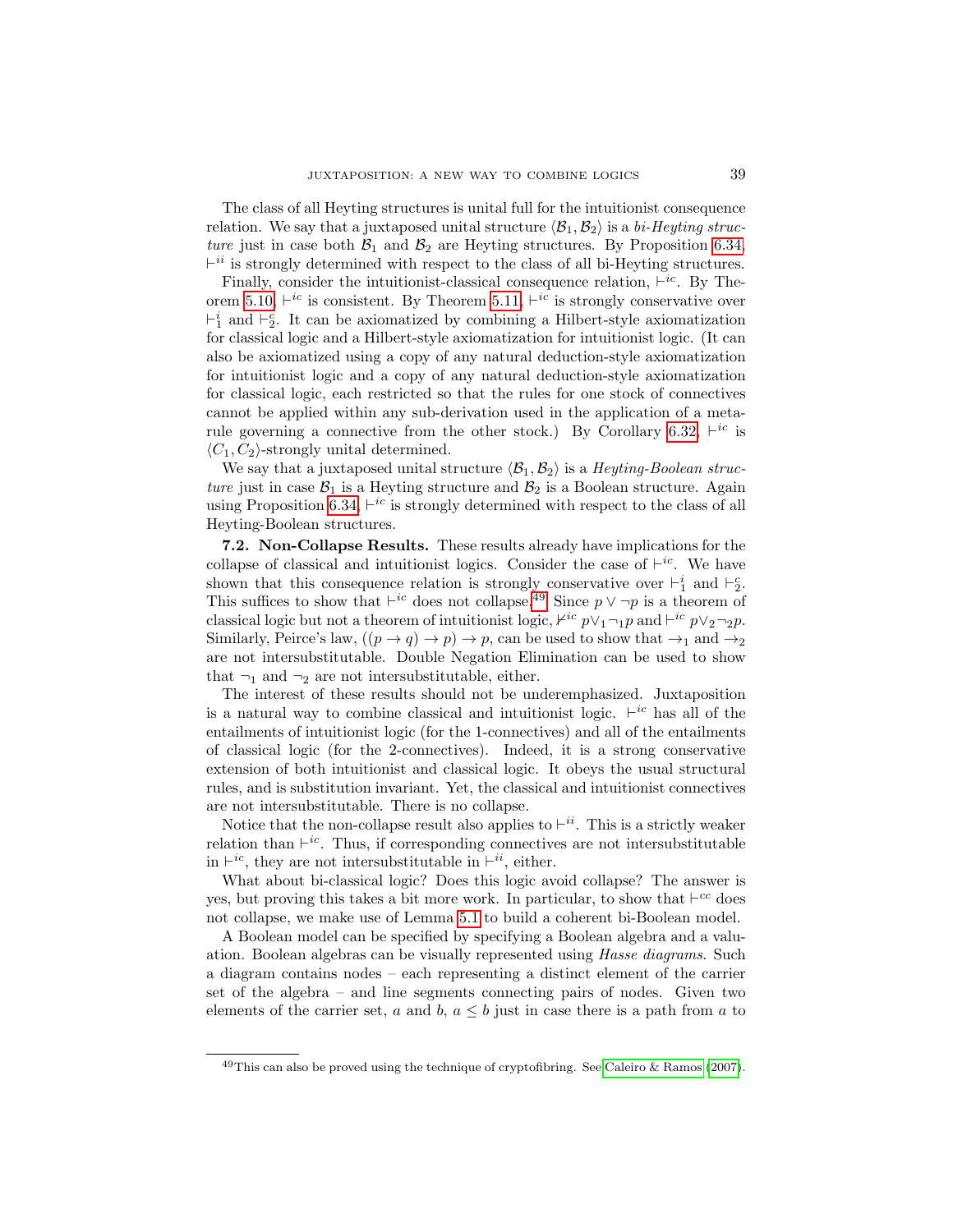b monotonically increasing in height. For example, here are the Hasse diagrams for two Boolean algebras:



Let  $\mathcal{B}_1$  be the Boolean structure corresponding to the first of these Boolean algebras. Let  $\mathcal{B}_2$  be the Boolean structure corresponding to the second Boolean algebra. Let  $V_1(p^1) = V_1(p^2) = V_1(p^3) = 0_1$ . Let  $V_2(p^1) = V_2(p^2) = e$  and  $V_2(p^3) = f$ . Let  $V_i(p) = 1_i$  for every other  $p \in P_{12}$ . Let  $\mathcal{M}_1 = \langle \mathcal{B}_1, V_1 \rangle$  and  $\mathcal{M}_2 = \langle \mathcal{B}_2, V_2 \rangle$ .  $\mathcal{M}_1$  and  $\mathcal{M}_2$  designate the very same sentence symbols. By Lemma [5.1,](#page-13-0) there is a coherent juxtaposition of  $\mathcal{M}_1$  and  $\mathcal{M}_2$ . We can single out a specific coherent juxtaposition of these models by specifying which nondesignated elements to use in the construction relied upon in the proof of that lemma. (Since  $\mathcal{B}_1$  and  $\mathcal{B}_2$  are unital, there is no choice about which designated elements to use in the construction.) In particular, let  $a_1 = 0_1$  and  $a_2 = 0_2$ . Let  $\mathcal{M}^*_{12}$  be the coherent bi-Boolean model that results from this choice in the construction.

Using this juxtaposed model, we can prove the non-collapse result. Indeed, we can prove the stronger result that no two corresponding connectives in  $C_{12}$ are intersubstitutable according to  $\vdash^{cc}$ .

PROPOSITION 7.1. In  $\vdash^{cc}$ , no pair of corresponding connectives are intersubstitutable. In particular:

- $\{\neg_1 p\} \nvDash^{cc} \neg_2 p;$
- $\{p \vee_1 q\} \nvDash^{cc} p \vee_2 q;$
- $\{p \rightarrow_1 q\}$   $\nvdash^{cc} p \rightarrow_2 q;$
- $\{p \leftrightarrow_1 q\} \nvDash^{cc} p \leftrightarrow_2 q;$
- $\{\neg_2(p \wedge_1 q)\}$   $\nvDash^{cc} \neg_2(p \wedge_2 q)$ .

Therefore,  $\vdash^{cc}$  does not collapse.

PROOF. Since  $\vdash^{cc}$  is strongly sound with respect to the class of bi-Boolean structures, all we have to do is to find a coherent bi-Boolean countermodel to each putative entailment claim. We make use of the model  $\mathcal{M}^*_{12},$ 

 $\text{Im } \mathcal{M}_{12}^*, \| \neg_1 p^1 \|_1 = 1_1 \text{ and } \| \neg_2 p^1 \|_2 = \text{f. So } \{ \neg_1 p^1 \} \nvdash^{cc} \neg_2 p^1. \overline{||} p^1 \vee_2 p^3 \|_2 = 1_2$ and  $||p^1 \vee_1 p^3||_1 = 0_1$ . So  $\{p^1 \vee_2 p^3\}$   $\nvdash^{cc} p^1 \vee_1 p^3$ . By symmetry,  $\{p^1 \vee_1 p^3\}$   $\nvdash^{cc}$  $p^{1} \vee_{2} p^{3}$ .  $||p^{1} \rightarrow_{1} p^{3}||_{1} = 1$  and  $||p^{1} \rightarrow_{2} p^{3}||_{2} = f$ . So  $\{p^{1} \rightarrow_{1} p^{3}\}$   $\forall^{cc} p^{1} \rightarrow_{2} p^{3}$ .  $||p^{1} \leftrightarrow_{1} p^{3}||_{1} = 1_{1}. ||p^{1} \leftrightarrow_{2} p^{3}||_{2} = 0_{2}.$  So  $\{p^{1} \leftrightarrow_{1} p^{3}\} \nleftrightarrow_{2} p^{3}.$ 

The trickiest case is the final one, since it involves an embedded connective. This is what requires us to specify a particular coherent juxtaposition of  $\mathcal{M}_1$  and  $\mathcal{M}_2$ . In  $\mathcal{M}_{12}^*$ ,  $||\neg_2(p^1 \wedge_1 p^2)||_2 = -2||p^1 \wedge_1 p^2||_2 = -20_2 = 1_2$ .  $||\neg_2(p^1 \wedge_2 p^2)||_2 =$ f. So  $\{\neg_2(p^1 \wedge_1 p^3)\}\nvarrow{cc} \neg_2(p^1 \wedge_2 p^3)$ .

Since  $\vdash^{ii}$  and  $\vdash^{ic}$  are weaker than  $\vdash^{cc}$ , the result applies to these logics, as well.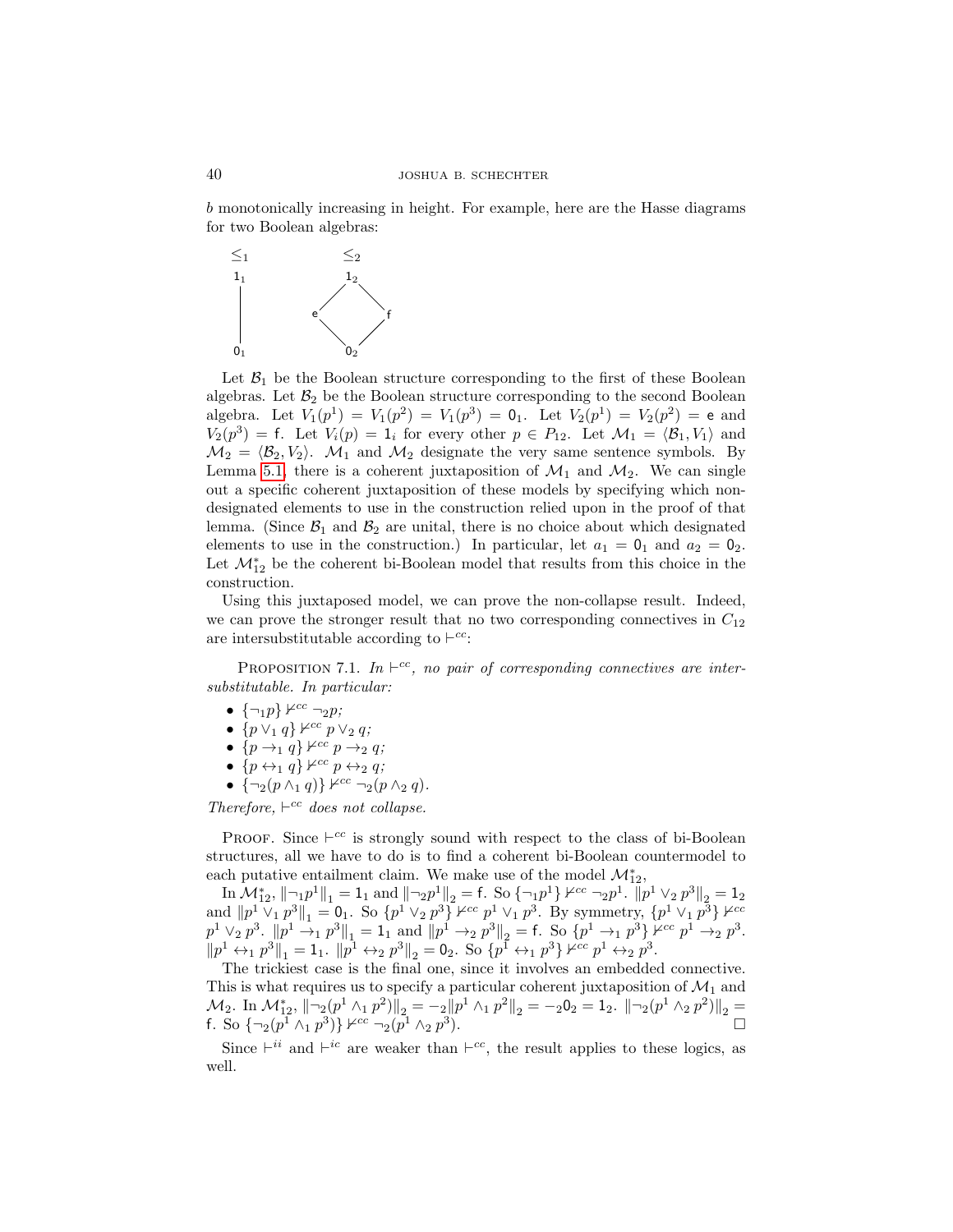Notice that the two conjunction connectives,  $\wedge_1$  and  $\wedge_2$ , are intersubstitutable as main connectives in  $\vdash^{ii}$ . This is because  $\{p^1 \wedge_1 p^2\} \vdash^i_1 p^1, \{p^1 \wedge_1 p^2\} \vdash^i_1 p^2$ , and  $\{p^1, p^2\} \vdash_2^i p^1 \wedge_2 p^2$ . By the definition of juxtaposition,  $\{p^1 \wedge_1 p^2\} \vdash_{i}^i p^1 \wedge_2 p^2$ . By Uniform Substitution,  $\{\alpha \wedge_1 \beta\} \vdash^{ii} \alpha \wedge_2 \beta$ . The other direction is analogous. It follows that  $\wedge_1$  and  $\wedge_2$ , are intersubstitutable as main connectives in stronger logics, including  $\vdash^{cc}$  and  $\vdash^{ic}$ .

It is also worth noting that, as advertised above,  $\vdash^{cc}$  is not left-extensional.

PROPOSITION 7.2.  $\vdash^{cc}$  is not left-extensional.

PROOF. Let  $\mathcal{B}_1$  and  $\mathcal{B}_2$  be the Boolean structures defined above. Let  $V_1(p^1)$  =  $V_1(p^2) = 1_1$ . Let  $V_2(p^1) = V_2(p^2) = 1_2$  Let  $V_i(p) = 0_i$  for every other  $p \in P_{12}$ . Let  $\mathcal{M}_1 = \langle \mathcal{B}_1, V_1 \rangle$  and  $\mathcal{M}_2 = \langle \mathcal{B}_2, V_2 \rangle$ . By Lemma [5.1,](#page-13-0) there is a coherent juxtaposition of  $\mathcal{M}_1$  and  $\mathcal{M}_2$ . Using a simple modification of the construction appearing in the proof of that lemma, we can ensure that  $\|\neg p^1\|_2 = 0_2$  and  $\|\neg_1 p^2\|_2 = e$ . (We let  $a_2$  vary as needed in the construction.)

In the resulting model,  $\|\neg_2\neg_1 p^1\|_2 = 1_2$  and  $\|\neg_2\neg_1 p^2\|_2 = f$ . By strong soundness,  $\{p^1, p^2, \neg_2 \neg_1 p^1\}$   $\nvdash^{cc} \neg_2 \neg_1 p^2$ .

It follows that  $\vdash^{ii}$  and  $\vdash^{ic}$  are not left-extensional, either.

7.3. Interaction Rules. Our non-collapse results raise a question: Which additional axioms and rules lead to collapse when added to  $\vdash^{ii}$ ,  $\vdash^{ic}$ , or  $\vdash^{cc}$ ? In particular, which interaction rules – rules involving both stocks of connectives – lead to collapse?

Our general results about juxtaposition can help us to tackle this question. Many of our results do not merely to apply to the juxtaposition of  $\vdash_1$  and  $\vdash_2$ , but to *any* juxtaposed consequence relation over  $\vdash_1$  and  $\vdash_2$  (so long as the relevant constraints are met). Thus, we can make use of these results to help determine whether a juxtaposed consequence relation collapses. For example, we have the following nice result:

<span id="page-40-0"></span>PROPOSITION 7.3. Suppose  $\vdash_{12}$  is a consequence relation for Sent(C<sub>12</sub>, P<sub>12</sub>) that extends  $\vdash^{ii}$ . Suppose for any  $\alpha, \beta \in Sent(C_{12}, P_{12}), \{\alpha \rightarrow_1 \beta\} \vdash_{12} \alpha \rightarrow_2 \beta$ and  $\{\alpha \rightarrow_2 \beta\} \vdash_{12} \alpha \rightarrow_1 \beta$ . Then  $\vdash_{12}$  collapses.

PROOF.  $\{q \rightarrow r, r \rightarrow q\}$  is a regular equivalence set for intuitionist logic. By Lemma [6.43,](#page-34-0)  $\{q \rightarrow_i r, r \rightarrow_i q\}$  is a regular internal equivalence set over  $C_i$  for  $\vdash_{12}$ . For any  $i \in \{1,2\}$  and non-empty  $\Gamma \subseteq \text{Sent}(C_{12}, P_{12})$  consistent with respect to  $\vdash_{12}$ , let  $\langle \alpha, \beta \rangle \in \Theta_{C_1}^{\Gamma}$  just in case  $\Gamma \vdash_{12} \alpha \rightarrow_i \beta$  and  $\Gamma \vdash_{12} \beta \rightarrow_i \alpha$ . By Lemma [6.38,](#page-32-0)  $\Theta_{C_i}^{\Gamma}$  is unital suitable for  $C_i$ ,  $\vdash_{12}$  and  $\Gamma$ . Let  $\mathbf{M}_{12}^{\Gamma} = \langle \mathbf{B}_1^{\Gamma}, \mathsf{V}_1^{\Gamma}, \mathbf{B}_2^{\Gamma}, \mathsf{V}_2^{\Gamma} \rangle$ be the Lindenbaum-Tarski juxtaposed model for  $C_1$ ,  $C_2$ ,  $\vdash_{12}$ , and  $\Gamma$  built with  $\Theta_{C_1}^{\Gamma}$  and  $\Theta_{C_2}^{\Gamma}$ . Since  $\to_1$  and  $\to_2$  are intersubstitutable as main connectives,  $\Theta_{C_1}^{\Gamma} = \Theta_{C_2}^{\Gamma}$ . Thus,  $\mathbf{B}_1^{\Gamma} = \mathbf{B}_2^{\Gamma}$ ,  $\mathbf{1}_1^{\Gamma} = \mathbf{1}_2^{\Gamma}$ ,  $\mathsf{V}_1^{\Gamma}(p) = \mathsf{V}_2^{\Gamma}(p)$  for every  $p \in P_{12}$ , and  $|\alpha|_1 = |\alpha|_2$  for every  $\alpha \in \text{Sent}(C_{12}, P_{12})$ . By Lemma [6.2,](#page-18-1)  $\|\alpha\|_1 = \|\alpha\|_2$  for every  $\alpha \in \text{Sent}(C_{12}, P_{12}).$ 

The partial order of the Heyting algebra corresponding to  $\mathbf{B}_i^{\Gamma}$ ,  $\leq_i^{\Gamma}$ , can be defined as follows:  $|\alpha|_i^{\Gamma} \leq_i^{\Gamma} |\beta|_i^{\Gamma}$  just in case  $\Phi_i^{\Gamma}(\rightarrow_i)(|\alpha|_i^{\Gamma}, |\beta|_i^{\Gamma}) = \mathbf{1}_i^{\Gamma}$  just in case  $\Gamma \vdash_{12} \alpha \rightarrow_i \beta$ . By Cut,  $\Gamma \vdash_{12} \alpha \rightarrow_1 \beta$  just in case  $\Gamma \vdash_{12} \alpha \rightarrow_2 \beta$ . Thus,  $\leq_1^{\Gamma} = \leq_2^{\Gamma}$ . As described above,  $\Phi_i^{\Gamma}$  assigns to the connectives in  $C_i$  the functions induced by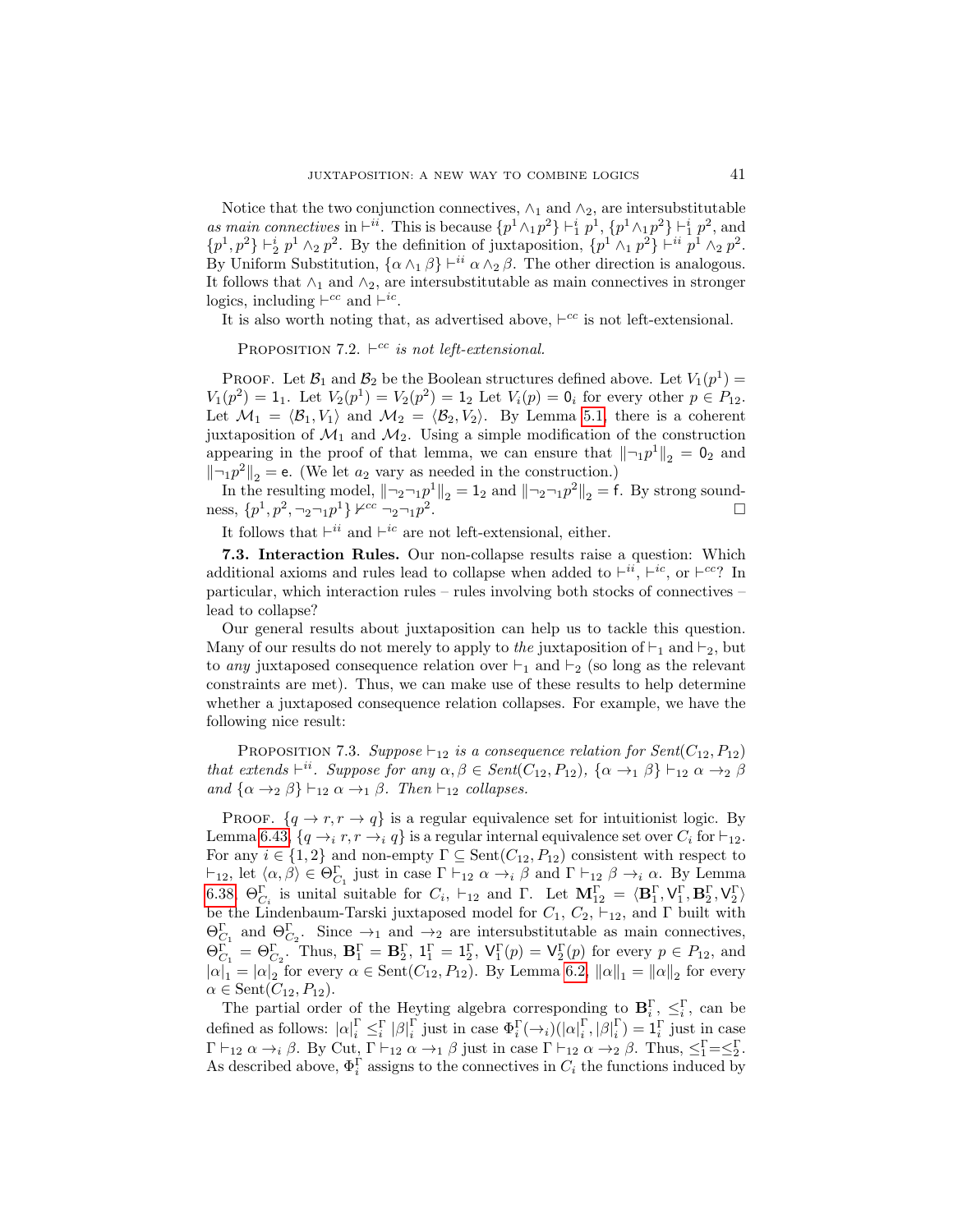$\leq_i^{\Gamma}$  to make  $\mathbf{B}_{12}^{\Gamma}$  into a Heyting structure. Hence,  $\Phi_1^{\Gamma}$  and  $\Phi_2^{\Gamma}$  map corresponding connectives to the very same functions. It follows that any two sentences that are exactly alike except for their subscripts will have the same i-values in  $\mathbf{M}_{12}^{\Gamma}$ .

Let  $\delta, \delta' \in \text{Sent}(C_{12}, P_{12})$  be sentences that are exactly alike except for some or all of their subscripts. If  $\{\delta\}$  is inconsistent with respect to  $\vdash_{12}$ ,  $\{\delta\} \vdash_{12}$ δ'. Suppose, then, that  $\{\delta\}$  is consistent with respect to  $\vdash_{12}$ . By Lemma [6.2,](#page-18-1)  $\mathbf{M}_{12}^{\{\delta\}} \models \delta$ . By the above reasoning,  $\delta$  and  $\delta'$  have the same i-values in  $\mathbf{M}_{12}^{\{\delta\}}$ . So  $\mathbf{M}_{12}^{\{\delta\}} \models \delta'$ . Again using Lemma [6.2,](#page-18-1)  $\{\delta\} \vdash_{12} \delta'$ . Therefore,  $\vdash_{12}$  collapses.  $\Box$ 

Thus, if we enrich  $\vdash^{ii}$  (or a stronger logic) with the rule that says that  $\rightarrow_1$ and  $\rightarrow_2$  are intersubstitutable as main connectives, the resulting logic collapses.

We can leverage this result to get further collapse results. In intuitionist logic,  $\alpha \to \beta$  is equivalent to  $\alpha \leftrightarrow (\alpha \wedge \beta)$ . So it follows that if we enrich  $\vdash^{ii}$  (or a stronger logic) with (i) the rule that says that  $\leftrightarrow_1$  and  $\leftrightarrow_2$  are intersubstitutable as main connectives as well as (ii) the rule that says that  $\wedge_1$  and  $\wedge_2$  are intersubstitutable in general, the resulting logic collapses. In intuitionist logic,  $\alpha \to \beta$  is also equivalent to  $\beta \leftrightarrow (\alpha \vee \beta)$ . So if we enrich  $\vdash^{ii}$  (or a stronger logic) with (i) the rule that says that  $\leftrightarrow_1$  and  $\leftrightarrow_2$  are intersubstitutable as main connectives as well as (ii) the rule that says that  $\vee_1$  and  $\vee_2$  are intersubstitutable in general, the resulting logic collapses.

We can prove additional collapse results for enrichments of bi-classical logic. For example:

PROPOSITION 7.4. Suppose  $\vdash_{12}$  is a consequence relation for Sent(C<sub>12</sub>, P<sub>12</sub>) that extends  $\vdash^{cc}$ . Suppose for any  $\alpha, \beta \in Sent(C_{12}, P_{12}), \{\alpha \vee_1 \beta\} \vdash_{12} \alpha \vee_2 \beta$  and  $\{\alpha \vee_2 \beta\} \vdash_{12} \alpha \vee_1 \beta$ . Then  $\vdash_{12}$  collapses.

PROOF.  $\{\alpha \rightarrow_1 \beta\} \vdash^{cc} \neg_2 \alpha \vee_1 (\alpha \rightarrow_1 \beta)$ .  $\{\neg_2 \alpha \vee_1 \alpha, \neg_2 \alpha \vee_1 (\alpha \rightarrow_1 \beta)\} \vdash^{cc}$  $\neg_2\alpha \vee_1\beta$ .  $\vdash^{cc} \neg_2\alpha \vee_2 \alpha$  and  $\{\neg_2\alpha \vee_2 \alpha\} \vdash_{12} \neg_2\alpha \vee_1 \alpha$ . By Cut,  $\{\alpha \rightarrow_1 \beta\} \vdash_{12}$  $\neg_2\alpha \vee_1 \beta$ .  $\{\neg_2\alpha \vee_1 \beta\} \vdash_{12} \neg_2\alpha \vee_2 \beta$ .  $\{\neg_2\alpha \vee_2 \beta\} \vdash^{cc} \alpha \rightarrow_2 \beta$ . By Cut,  $\{\alpha \rightarrow_1 \beta\} \vdash_{12} \alpha \rightarrow_2 \beta$ . Similarly,  $\{\alpha \rightarrow_2 \beta\} \vdash_{12} \alpha \rightarrow_1 \beta$ . By Proposition [7.3,](#page-40-0)  $\vdash_{12}$  collapses.

Thus, if we enrich  $\vdash^{cc}$  (or a stronger logic) with the rule that says that  $\vee_1$  and  $\vee_2$  are intersubstitutable as main connectives, the resulting logic collapses.

In classical logic,  $\alpha \to \beta$  is equivalent to  $\neg(\alpha \land \neg \beta)$ . So if we enrich  $\vdash^{cc}$  (or a stronger logic) with (i) the rule that says that  $\neg_1$  and  $\neg_2$  are intersubstitutable in general as well as (ii) the rule that says that  $\wedge_1$  and  $\wedge_2$  are intersubstitutable in general, the resulting logic collapses.

We can also prove non-collapse results for enriched logics. For example:

<span id="page-41-0"></span>PROPOSITION 7.5. Suppose  $\vdash_{12}$  is the least consequence relation that extends  $\vdash^{cc} such that for any  $\alpha, \beta \in Sent(C_{12}, P_{12}), (i) \{\neg_1\alpha\} \vdash_{12} \neg_2\alpha \text{ and } \{\neg_2\alpha\} \vdash_{12}$$  $\neg_1\alpha$ ; and (ii)  $\{\alpha \leftrightarrow_1 \beta\} \vdash_{12} \alpha \leftrightarrow_2 \beta$  and  $\{\alpha \leftrightarrow_2 \beta\} \vdash_{12} \alpha \leftrightarrow_1 \beta$ . Then in  $\vdash_{12}$ , no pair of corresponding connectives are intersubstitutable. In particular:

- $\{p \vee_1 q\} \nvdash_{12} p \vee_2 q;$
- $\{p \rightarrow_1 q\} \nvdash_{12} p \rightarrow_2 q;$
- $\{\neg_2(p \leftrightarrow_1 q)\}\nvdash_{12} \neg_2(p \leftrightarrow_2 q);$
- ${\neg_2(p \wedge_1 q)} \nvdash_{12} \neg_2(p \wedge_2 q);$
- $\{p \vee_1 \neg_1 q\} \nvdash_{12} p \vee_1 \neg_2 q.$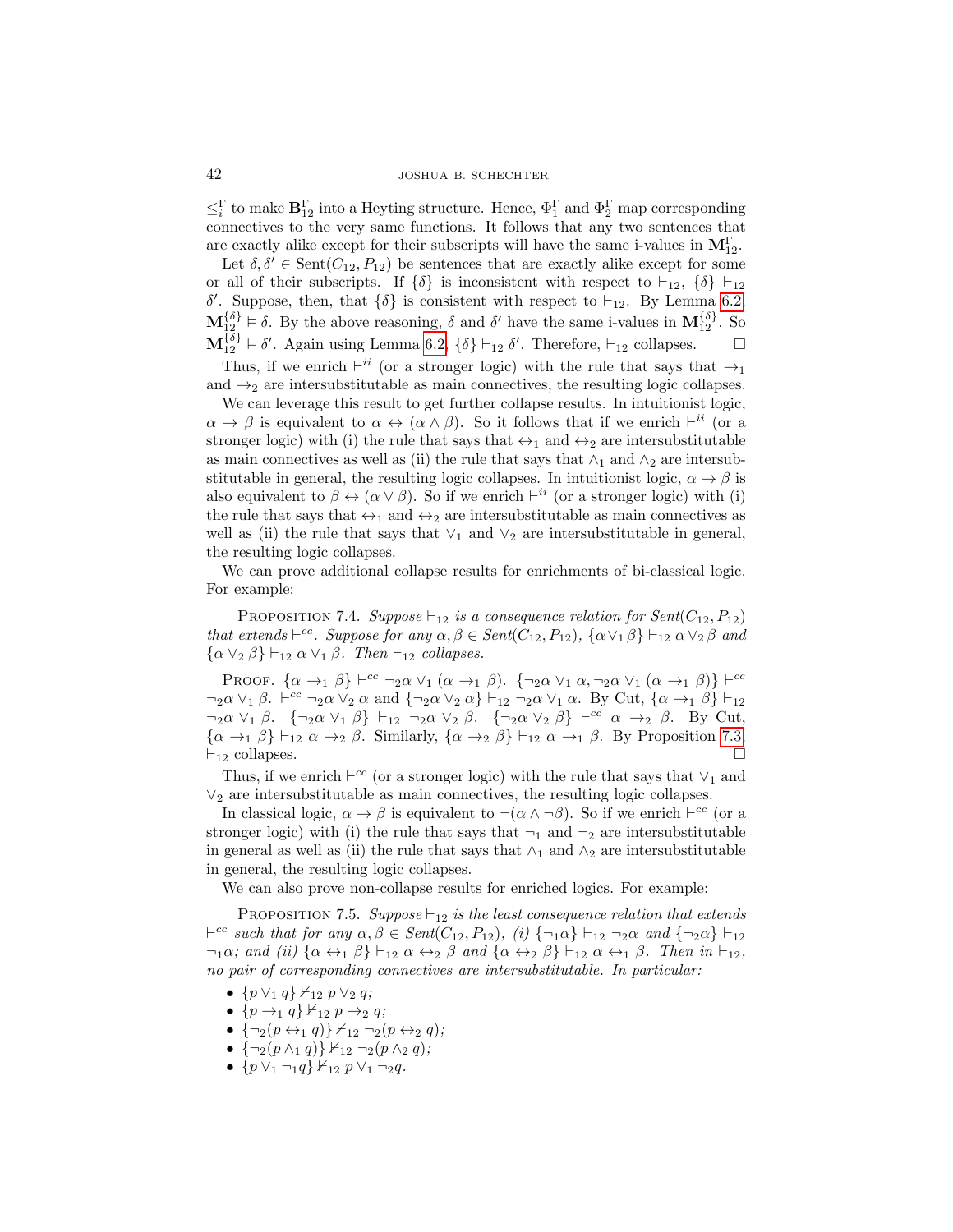Therefore,  $\vdash_{12}$  does not collapse.

PROOF. We construct a coherent juxtaposed model to be a countermodel. Let  $B = \{1, a, b, c, d, e, f, 0\}$ . Consider the following pair of Boolean algebras on B:



Let  $\mathcal{B}_1$  be the Boolean structure corresponding to the first of these Boolean algebras. Let  $B_2$  be the Boolean structure corresponding to the second Boolean algebra. Let  $V(p^1) = a$ ,  $V(p^2) = c$ ,  $V(p^3) = f$ , and  $V(p) = 1$  for every other  $p \in P_{12}$ . Let the function [ ] be inductively defined as follows:

- $[p] = V(p)$  if  $p \in P_{12}$ ;
- $[\neg_i \alpha] = -i[\alpha];$
- $[\alpha \wedge_i \beta] = [\alpha] \sqcap_i [\beta];$
- $[\alpha \vee_i \beta] = [\alpha] \sqcup_i [\beta];$
- $[\alpha \rightarrow_i \beta] = -i[\alpha] \sqcup_i [\beta];$
- $[\alpha \leftrightarrow_i \beta] = (-i[\alpha] \sqcup_i [\beta]) \sqcap_i (-i[\beta] \sqcup_i [\alpha]).$

Here,  $-<sub>i</sub>$ ,  $\sqcap<sub>i</sub>$ , and  $\sqcup<sub>i</sub>$  are the complement, infimum, and supremum relations on the ith Boolean algebra.

For  $i \in \{1,2\}$ , let  $V_i(\alpha) = [\alpha]$  if  $\alpha$  is an i-atom. Let  $\mathcal{M}_{12} = \langle \mathcal{B}_1, V_1, \mathcal{B}_2, V_2 \rangle$ . It is easy to show that  $\mathcal{M}_{12}$  is a coherent bi-Boolean model. Thus, all of the classical validities for each stock of connectives are designated in this model. In  $\mathcal{M}_{12}$ ,  $\|\alpha\|_1 = \|\alpha\|_2 = [\alpha]$ .  $\mathcal{M}_{12} \models \neg_1 \alpha$  just in case  $[\neg_1 \alpha] = 1$  just in case  $[\alpha] = 0$  just in case  $[\neg_2 \alpha] = 1$  just in case  $\mathcal{M}_{12} \models \neg_2 \alpha$ .  $\mathcal{M}_{12} \models \alpha \leftrightarrow_1 \beta$  just in case  $[\alpha \leftrightarrow_1 \beta] = 1$  just in case  $[\alpha] = [\beta]$  just in case  $[\alpha \leftrightarrow_2 \beta] = 1$  just in case  $\mathcal{M}_{12} \models \alpha \leftrightarrow_2 \beta$ .

In this model,  $||p^1 \vee_1 p^3||_i = 1$  and  $||p^1 \vee_2 p^3||_i = a$ .  $||p^3 \rightarrow_1 p^2||_i = 1$  and  $||p^3 \rightarrow_2 p^2||_i = \text{c. } ||\neg_2(p^1 \leftrightarrow_1 p^3)||_i = -20 = 1 \text{ and } ||\neg_2(p^1 \leftrightarrow_1 p^3)||_i = -2\text{f} = \text{c.}$  $\|\neg_2(p^1 \wedge_1 p^3)\|_i = -20 = 1$  and  $\|\neg_2(p^1 \wedge_1 p^3)\|_i = -2$ f = c.  $\|p^1 \vee_1 \neg_1 p^1\|_i = 1$ and  $||p^1 \vee_1 \neg_2 p$  $\|f\|_i =$  a.

Thus, if we enrich  $\vdash^{cc}$  (or a weaker logic) with the rules that say that  $\neg_1$  and  $\neg_2$ are intersubstitutable as main connectives and  $\leftrightarrow_1$  and  $\leftrightarrow_2$  are intersubstitutable as main connectives, the resulting logic does not collapse.

Notice that if we enrich  $\vdash^{ii}$  (or a stronger logic) with the rules that says that  $\leftrightarrow_1$  and  $\leftrightarrow_2$  are intersubstitutable as main connectives, the resulting logic is leftextensional. (This is because  $\{q \leftrightarrow_i r\}$  is a regular equivalence set over  $C_i$  for  $\vdash^{ii}$ . So if we enrich  $\vdash^{ii}$  with the rules that says that  $\leftrightarrow_1$  and  $\leftrightarrow_2$  are intersubstitutable as main connectives, the resulting consequence relation is regularly equivalential (simpliciter). By Proposition [6.36,](#page-31-2) any regularly equivalential consequence relation is left-extensional.) Thus, it follows from Proposition [7.5](#page-41-0) that if we enrich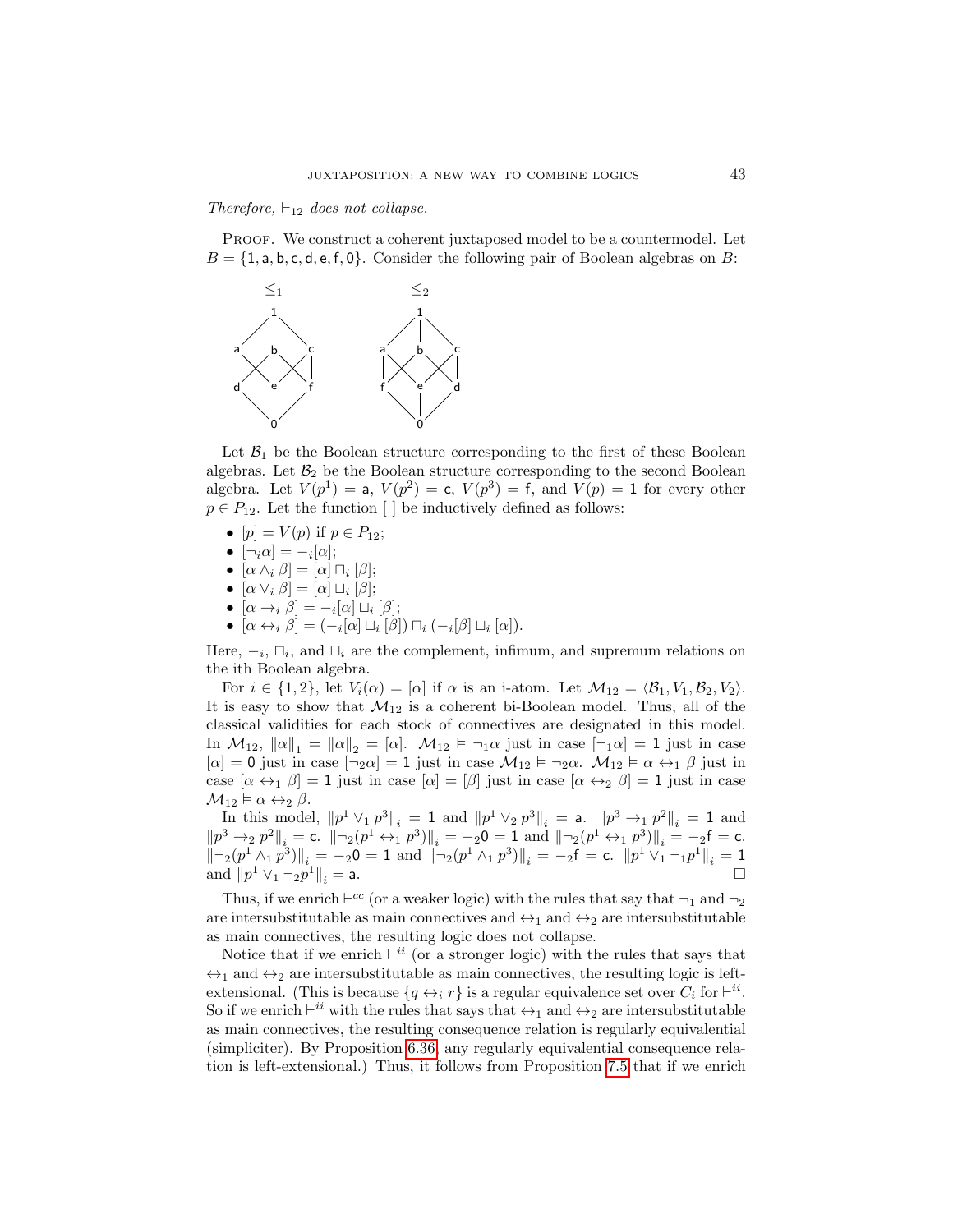$\vdash^{cc}$  (or a weaker logic) with left-extensionality, the resulting consequence relation does not collapse.

<span id="page-43-0"></span>7.4. Weak Collapse. It is worth briefly considering a weaker kind of collapse. Let f be the bijection from  $Sent(C_1, P_{12})$  to  $Sent(C_2, P_{12})$  that maps each sentence  $\alpha \in \text{Sent}(C_1, P_{12})$  to the sentence that results from uniformly substituting each connective in  $\alpha$  with the corresponding connective from  $C_2$ . We say that a consequence relation,  $\vdash_{12}$ , for Sent $(C_{12}, P_{12})$  weakly collapses just in case for every  $\Gamma \subseteq \text{Sent}(C_1, P_{12})$  and  $\alpha \in \text{Sent}(C_1, P_{12}), \Gamma \vdash_{12} \alpha$  just in case  $f(\Gamma) \vdash_{12} f(\alpha)$ .

It is immediate that  $\vdash^{cc}$  and  $\vdash^{ii}$  weakly collapse. If  $\vdash_{12}$  collapses then  $\vdash_{12}$ weakly collapses. So by Proposition [7.3,](#page-40-0) if we enrich  $\vdash^{ic}$  with the rules that say that  $\rightarrow_1$  and  $\rightarrow_2$  are intersubstitutable as main connectives, the resulting logic weakly collapses.

Since  $\vdash^{ic}$  is a strong conservative extension over both intuitionist and classical logic,  $\vdash^{ic}$  does not weakly collapse. Moreover, if we enrich  $\vdash^{ic}$  with the rules that say that  $\neg_1$  and  $\neg_2$  are intersubstitutable as main connectives and  $\leftrightarrow_1$  and  $\leftrightarrow_2$  are intersubstitutable as main connectives, the resulting logic still does not weakly collapse:

PROPOSITION 7.6. Suppose  $\vdash_{12}$  is the least consequence relation that extends  $\vdash^{ic} such that for any  $\alpha, \beta \in Sent(C_{12}, P_{12}), (i) \{\neg_1\alpha\} \vdash_{12} \neg_2\alpha \text{ and } \{\neg_2\alpha\} \vdash_{12}$$  $\neg_1 \alpha$ ; and (ii)  $\{\alpha \leftrightarrow_1 \beta\} \vdash_{12} \alpha \leftrightarrow_2 \beta$  and  $\{\alpha \leftrightarrow_2 \beta\} \vdash_{12} \alpha \leftrightarrow_1 \beta$ . Then  $\vdash_{12}$  does not weakly collapse.

PROOF. Let B be a countably infinite set. Let  $0$  and  $1$  be elements of B. Let  $B_1$  be a Heyting structure that is not also a Boolean structure with carrier set B and with least element 0 and greatest element 1. Let  $\mathcal{B}_2$  be a Boolean structure with carrier set  $B$  and with least element 0 and greatest element 1.

Let  $\sqcap_i$ ,  $\sqcup_i$ , and  $\Rightarrow_i$  be the infimum, supremum, and implication relations on the ith algebra. Let a be an element of B such that  $a \sqcup_1 (a \Rightarrow_1 0) \neq 1$ . Such an element is guaranteed to exist since  $\mathcal{B}_1$  is not a Boolean structure. Let V be a function from  $P_{12}$  to B such that  $V(p^1) = a$ . Let the function [] be defined inductively as follows:

- $[p] = V(p)$  if  $p \in P_{12}$ ;
- $[\neg_i \alpha] = [\alpha] \Rightarrow_i 0;$
- $[\alpha \wedge_i \beta] = [\alpha] \sqcap_i [\beta];$
- $[\alpha \vee_i \beta] = [\alpha] \sqcup_i [\beta];$
- $[\alpha \rightarrow_i \beta] = [\alpha] \Rightarrow_i [\beta];$
- $[\alpha \leftrightarrow_i \beta] = ([\alpha] \Rightarrow_i [\beta]) \sqcap_i ([\beta] \Rightarrow_i [\alpha]).$

For  $i \in \{1,2\}$ , let  $V_i(\alpha) = [\alpha]$  if  $\alpha$  is an i-atom. Let  $\mathcal{M}_{12} = \langle \mathcal{B}_1, V_1, \mathcal{B}_2, V_2 \rangle$ . It is easy to show that  $\mathcal{M}_{12}$  is a coherent Heyting-Boolean model. Thus, all of the intuitionist validities are designated for the first stock of connectives and all of the classical validities are designated for the second. In  $\mathcal{M}_{12}$ ,  $\|\alpha\|_1 = \|\alpha\|_2 = [\alpha]$ .  $\mathcal{M}_{12} \models \neg_1 \alpha$  just in case  $[\neg_1 \alpha] = 1$  just in case  $[\alpha] = 0$  just in case  $[\neg_2 \alpha] = 1$ just in case  $\mathcal{M}_{12} \models \neg_2 \alpha$ .  $\mathcal{M}_{12} \models \alpha \leftrightarrow_1 \beta$  just in case  $[\alpha \leftrightarrow_1 \beta] = 1$  just in case  $[\alpha]=[\beta]$  just in case  $[\alpha \leftrightarrow_2 \beta]=1$  just in case  $\mathcal{M}_{12} \vDash \alpha \leftrightarrow_2 \beta$ .

In this model,  $||p^{1} \vee_{1} \neg_{1} p^{1}||_{i} \neq 1$  and  $||p^{1} \vee_{2} \neg_{2} p^{1}||_{i} = 1$ . Therefore  $\vdash_{12}$  does not weakly collapse.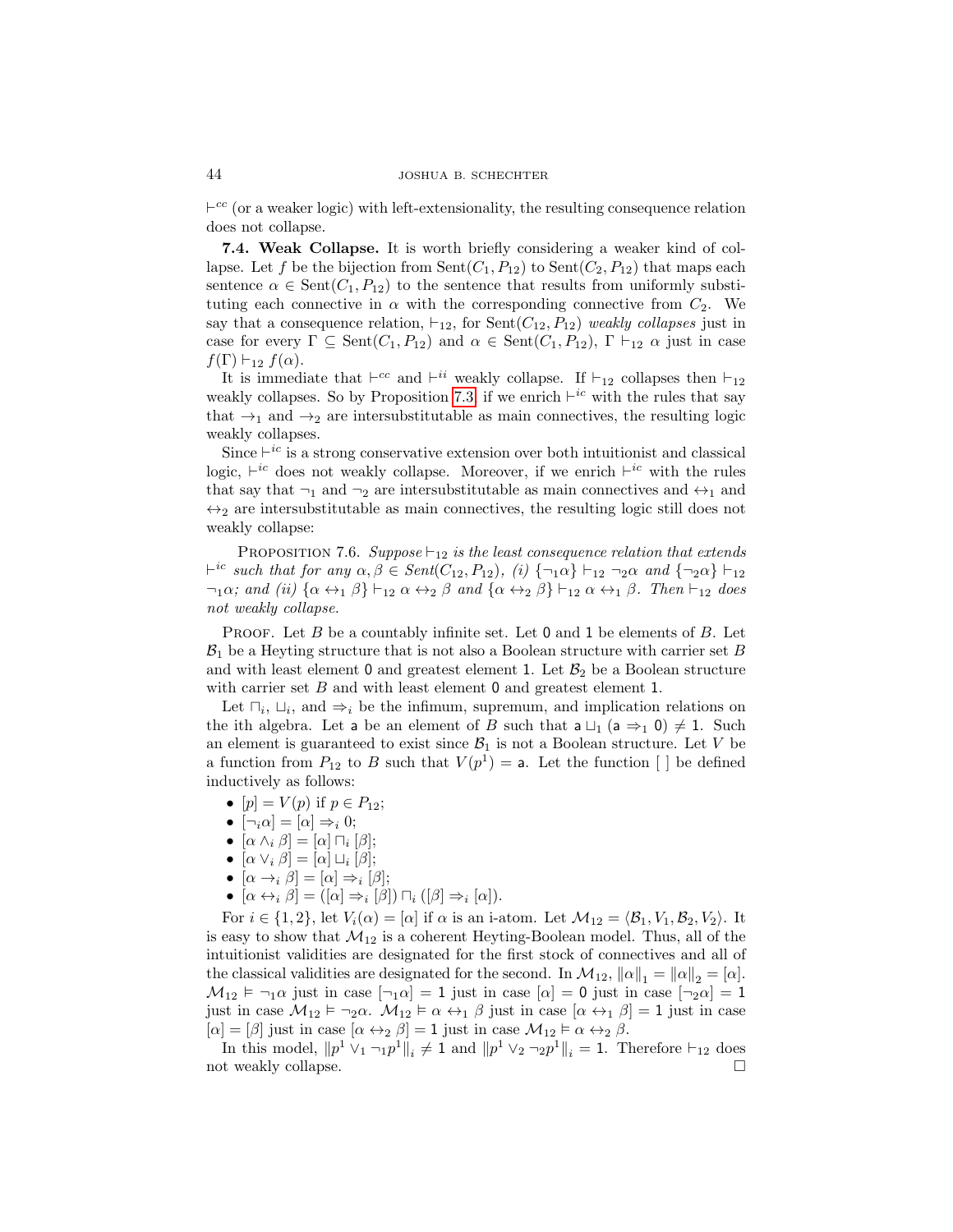It follows from this result that if we enrich  $\vdash^{ic}$  with left-extensionality, the resulting consequence relation does not weakly collapse.

Taken together, our collapse and non-collapse results are somewhat surprising. They show that the issue of when a logic collapses (or weakly collapses) is very delicate. A full catalogue of such results must await another occasion.

**7.5. Meta-Rules.** There is a final topic worth discussing – namely, the status of the familiar classical and intuitionist meta-rules. Here is a list of standard natural deduction meta-rules:

Conditional Introduction. If  $\Gamma \cup {\alpha} \vdash \beta$  then  $\Gamma \vdash \alpha \to \beta$ ;

Biconditional Introduction. If  $\Gamma \cup {\{\alpha\}} \vdash \beta$  and  $\Gamma \cup {\{\beta\}} \vdash \alpha$  then  $\Gamma \vdash \alpha \leftrightarrow \beta$ β;

**Reasoning by Cases.** If  $\Gamma \cup \{\alpha\} \vdash \delta$  and  $\Gamma \cup \{\beta\} \vdash \delta$  then  $\Gamma \cup \{\alpha \vee \beta\} \vdash \delta$ ; **Intuitionist Reductio.** If  $\Gamma \cup \{\alpha\} \vdash \beta$  and  $\Gamma \cup \{\alpha\} \vdash \neg \beta$  then  $\Gamma \vdash \neg \alpha$ ; **Classical Reductio.** If  $\Gamma \cup \{\neg \alpha\} \vdash \beta$  and  $\Gamma \cup \{\neg \alpha\} \vdash \neg \beta$  then  $\Gamma \vdash \alpha$ .

Given our results, it is easy to show that if we enrich  $\vdash^{ii}$  (or a stronger logic) with Conditional Introduction for both of  $\rightarrow_1$  and  $\rightarrow_2$ , the resulting logic collapses:

PROPOSITION 7.7. Let  $\vdash_{12}$  be a consequence relation for Sent(C<sub>12</sub>, P<sub>12</sub>) that extends  $\vdash^{ii}$  and obeys Conditional Introduction for both conditionals. Then  $\vdash_{12}$ collapses.[50](#page-44-0)

PROOF.  $\{\alpha, \alpha \rightarrow_1 \beta\} \vdash^{ii} \beta$ . By Conditional Introduction for  $\rightarrow_2$ ,  $\{\alpha \rightarrow_1 \beta\}$  $\beta$  +  $\beta$   $\alpha$   $\rightarrow$   $\beta$ . Similarly,  $\{\alpha \rightarrow 2 \ \beta\}$  +  $\beta$   $\alpha$   $\rightarrow$   $\beta$ . By Proposition [7.3,](#page-40-0)  $\vdash$   $\vdash$   $\alpha$  $\Box$ collapses.  $\Box$ 

This result has an important consequence. We know that  $\vdash^{cc}$ ,  $\vdash^{ii}$ , and  $\vdash^{ic}$ do not collapse. So none of these consequence relations obey Conditional Introduction for both conditionals. (Indeed, they do not not obey Conditional Introduction for either conditional.) Although juxtaposition preserves entail-ments, it does not preserve the validity of meta-rules.<sup>[51](#page-44-1)</sup> What this shows is that the meta-rules are in an important sense stronger than the corresponding entailments that they license.

The standard meta-rules are closely related to one another:

PROPOSITION 7.8. Suppose  $\vdash$  is a consequence relation that extends the intuitionist consequence relation (in a perhaps larger language). Suppose  $\vdash$  obeys Conditional Introduction. Then:

- 1.  $\vdash$  obeys Biconditional Introduction, Reasoning by Cases, and Intuitionist Reductio;
- 2. If  $\vdash$  extends the classical consequence relation, then  $\vdash$  obeys Classical Reductio.

PROOF. Biconditional Introduction: Suppose  $\Gamma \cup \{\alpha\} \vdash \beta$  and  $\Gamma \cup \{\beta\} \vdash \alpha$ . By Conditional Introduction,  $\Gamma \vdash \alpha \rightarrow \beta$  and  $\Gamma \vdash \beta \rightarrow \alpha$ .  $\{\alpha \rightarrow \beta, \beta \rightarrow \alpha\} \vdash \alpha \leftrightarrow \beta$ . By Cut,  $\Gamma \vdash \alpha \leftrightarrow \beta$ .

<span id="page-44-0"></span><sup>50</sup>See [Harris \(1982\)](#page-48-2) for a different proof of this result.

<span id="page-44-1"></span><sup>51</sup>See [Coniglio \(2007\)](#page-47-5) for a variant of fibring designed to preserve meta-rules.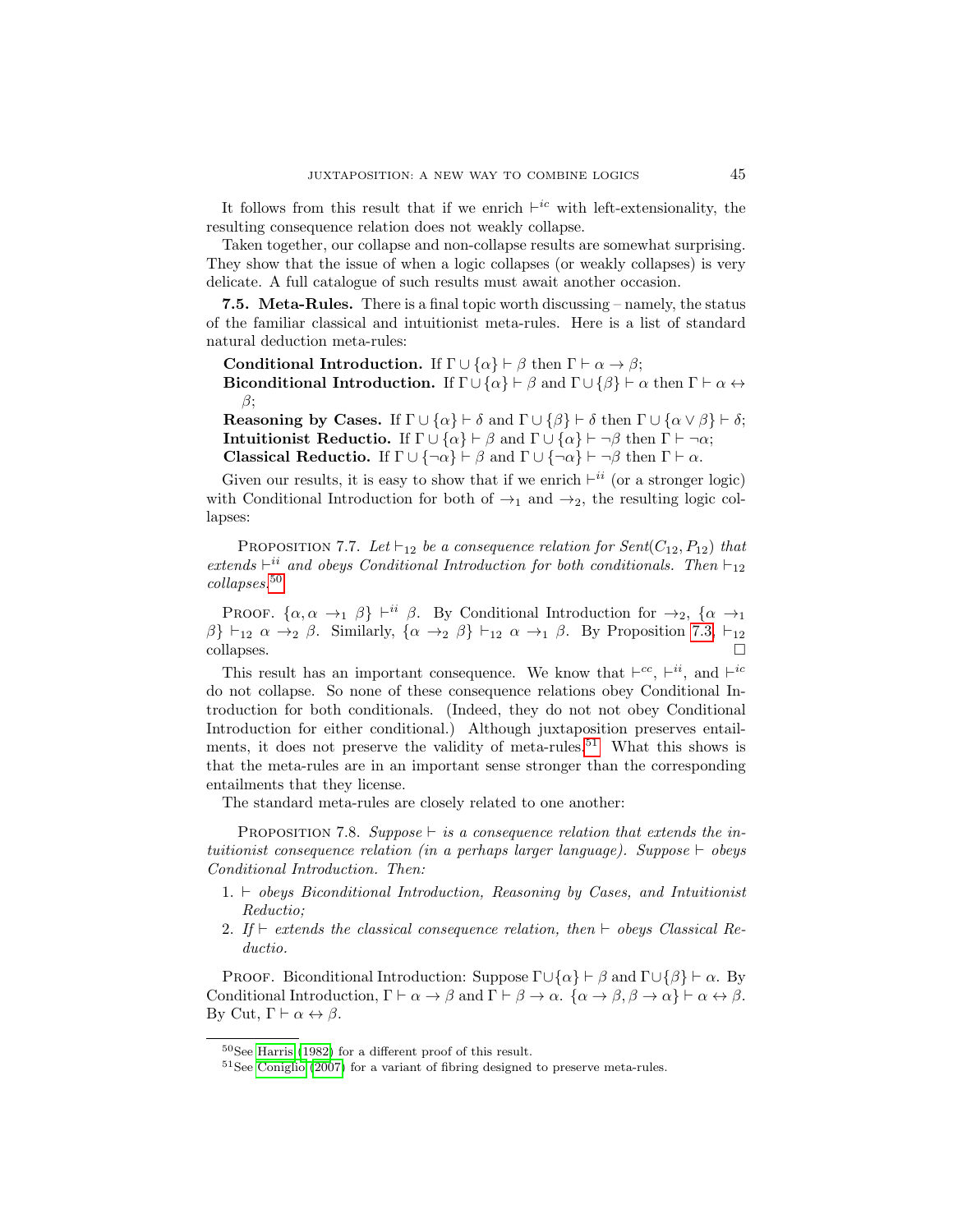Reasoning by Cases: Suppose  $\Gamma \cup \{\alpha\} \vdash \delta$  and  $\Gamma \cup \{\beta\} \vdash \delta$ . By Conditional Introduction,  $\Gamma \vdash \alpha \to \delta$  and  $\Gamma \vdash \beta \to \delta$ .  $\{\alpha \to \delta, \beta \to \delta, \alpha \lor \beta\} \vdash \delta$ . By Cut,  $\Gamma \cup {\alpha \vee \beta} \vdash \delta.$ 

Intuitionist Reductio: Suppose  $\Gamma \cup \{\alpha\} \vdash \beta$  and  $\Gamma \cup \{\alpha\} \vdash \neg \beta$ . By Conditional Introduction,  $\Gamma \vdash \alpha \to \beta$  and  $\Gamma \vdash \alpha \to \neg \beta$ .  $\{\alpha \to \beta, \alpha \to \neg \beta\} \vdash \neg \alpha$ . By Cut,  $Γ ⊢ ¬α.$ 

Classical Reductio: Suppose  $\Gamma \cup \{\neg \alpha\} \vdash \beta$  and  $\Gamma \cup \{\neg \alpha\} \vdash \neg \beta$ . By Conditional Introduction,  $\Gamma \vdash \neg \alpha \rightarrow \beta$  and  $\Gamma \vdash \neg \alpha \rightarrow \neg \beta$ . In classical logic,  $\{\neg \alpha \rightarrow \beta, \neg \alpha \rightarrow \beta, \neg \alpha \rightarrow \beta, \neg \alpha \rightarrow \beta, \neg \alpha \rightarrow \beta, \neg \alpha \rightarrow \beta, \neg \alpha \rightarrow \beta, \neg \alpha \rightarrow \beta, \neg \alpha \rightarrow \beta, \neg \alpha \rightarrow \beta, \neg \alpha \rightarrow \beta, \neg \alpha \rightarrow \beta, \neg \alpha \rightarrow \beta, \neg \alpha \rightarrow \beta, \neg \alpha \rightarrow \beta, \neg \alpha \rightarrow \beta, \neg$  $\neg \beta$   $\vdash \alpha$ . By Cut,  $\Gamma \vdash \neg \alpha$ .

More importantly for our purposes here, we also have the following relations:

PROPOSITION 7.9. Suppose  $\vdash$  is a consequence relation that extends the intuitionist consequence relation (in a perhaps larger language). Then:

- 1. If  $\vdash$  obeys Biconditional Introduction or Classical Reductio, then  $\vdash$  obeys Conditional Introduction;
- 2. If  $\vdash$  extends the classical consequence relation and  $\vdash$  obeys Reasoning by Cases or Intuitionist Reductio, then  $\vdash$  obeys Conditional Introduction.

PROOF. Biconditional Introduction: Suppose  $\Gamma \cup {\alpha} \vdash \beta$ .  ${\alpha, \beta} \vdash \alpha \wedge \beta$ . By Cut,  $\Gamma \cup {\alpha} \vdash \alpha \wedge \beta$ .  $\Gamma \cup {\alpha} \wedge \beta \vdash \alpha$ . By Biconditional Introduction,  $\Gamma \vdash \alpha \leftrightarrow (\alpha \wedge \beta)$ .  $\{\alpha \leftrightarrow (\alpha \wedge \beta)\}\vdash \alpha \rightarrow \beta$ . By Cut,  $\Gamma \vdash \alpha \rightarrow \beta$ .

Classical Reductio: We first show that if  $\vdash$  obeys Classical Reductio, then  $\vdash$  extends classical logic. { $\neg\neg\alpha, \neg\alpha$ }  $\vdash \neg\neg\alpha, \neg\alpha$ }  $\vdash \neg\neg\alpha$ . By Classical Reductio,  $\{\neg \neg \alpha\} \vdash \alpha$ . Thus,  $\vdash$  extends classical logic. We next show that  $\vdash$  obeys Conditional Introduction. Suppose  $\Gamma \cup \{\alpha\} \vdash \beta$ . In classical logic,  $\Gamma \cup \{\neg(\alpha \to \beta)\}\vdash \alpha$ . By Cut,  $\Gamma \cup \{\neg(\alpha \to \beta)\}\vdash \beta$ . In classical logic,  $\Gamma \cup \{\neg(\alpha \to \beta)\}\vdash \alpha$ . β)}  $\vdash \neg \beta$ . By Classical Reductio, Γ  $\vdash \alpha \rightarrow \beta$ .

Reasoning by Cases: Suppose  $\Gamma \cup \{\alpha\} \vdash \beta$ .  $\{\beta\} \vdash \alpha \rightarrow \beta$ . By Cut,  $\Gamma \cup$  $\{\alpha\} \vdash \alpha \to \beta$ . In classical logic,  $\Gamma \cup \{\neg \alpha\} \vdash \alpha \to \beta$ . By Reasoning by Cases,  $\Gamma \cup \{\alpha \vee \neg \alpha\} \vdash \alpha \rightarrow \beta$ . In classical logic,  $\vdash \alpha \vee \neg \alpha$ . By Cut,  $\Gamma \vdash \alpha \rightarrow \beta$ .

Intuitionist Reductio: Suppose  $\Gamma \cup \{\alpha\} \vdash \beta$ . In classical logic,  $\Gamma \cup \{\neg(\alpha \to \beta)\}\vdash$  $\alpha$ . By Cut,  $\Gamma \cup \{\neg(\alpha \to \beta)\}\vdash \beta$ . In classical logic,  $\Gamma \cup \{\neg(\alpha \to \beta)\}\vdash \neg \beta$ . By Intuitionist Reductio,  $\Gamma \vdash \neg \neg(\alpha \to \beta)$ . In classical logic,  $\{\neg \neg(\alpha \to \beta)\}\vdash \alpha \to \beta$ . By Cut,  $\Gamma \vdash \alpha \to \beta$ .

It follows that if we enrich  $\vdash^{ii}$  (or a stronger logic) with two copies of Biconditional Introduction or with two copies of Classical Reductio, the resulting logic collapses. If we enrich  $\vdash^{cc}$  (or a stronger logic) with two copies of Reasoning by Cases or two copies of Intuitionist Reductio, the resulting logic collapses.<sup>[52](#page-45-0)</sup>

There is another meta-rule worth discussing. Recall the definition of Entailment Congruence:

**Entailment Congruence.** If  $\Gamma \cup \{\alpha\} \vdash \beta$  and  $\Gamma \cup \{\beta\} \vdash \alpha$  then for any  $\delta \in \text{Sent}(C, P)$  and p occurring in  $\delta$ ,  $\Gamma \cup \{\delta[\alpha/p]\}\vdash \delta[\beta/p].$ 

This meta-rule is not an introduction or elimination rule. It does not govern the behavior of any particular connective. Roughly speaking, it governs how

<span id="page-45-0"></span><sup>&</sup>lt;sup>52</sup>See [McGee \(2000\)](#page-48-1) for a proof of the claim that if  $\vdash_{12}$  is a consequence relation for Sent $(C_{12}, P_{12})$  that obeys the usual natural deduction rules for intuitionist logic for each stock of connectives, then  $\vdash_{12}$  collapses.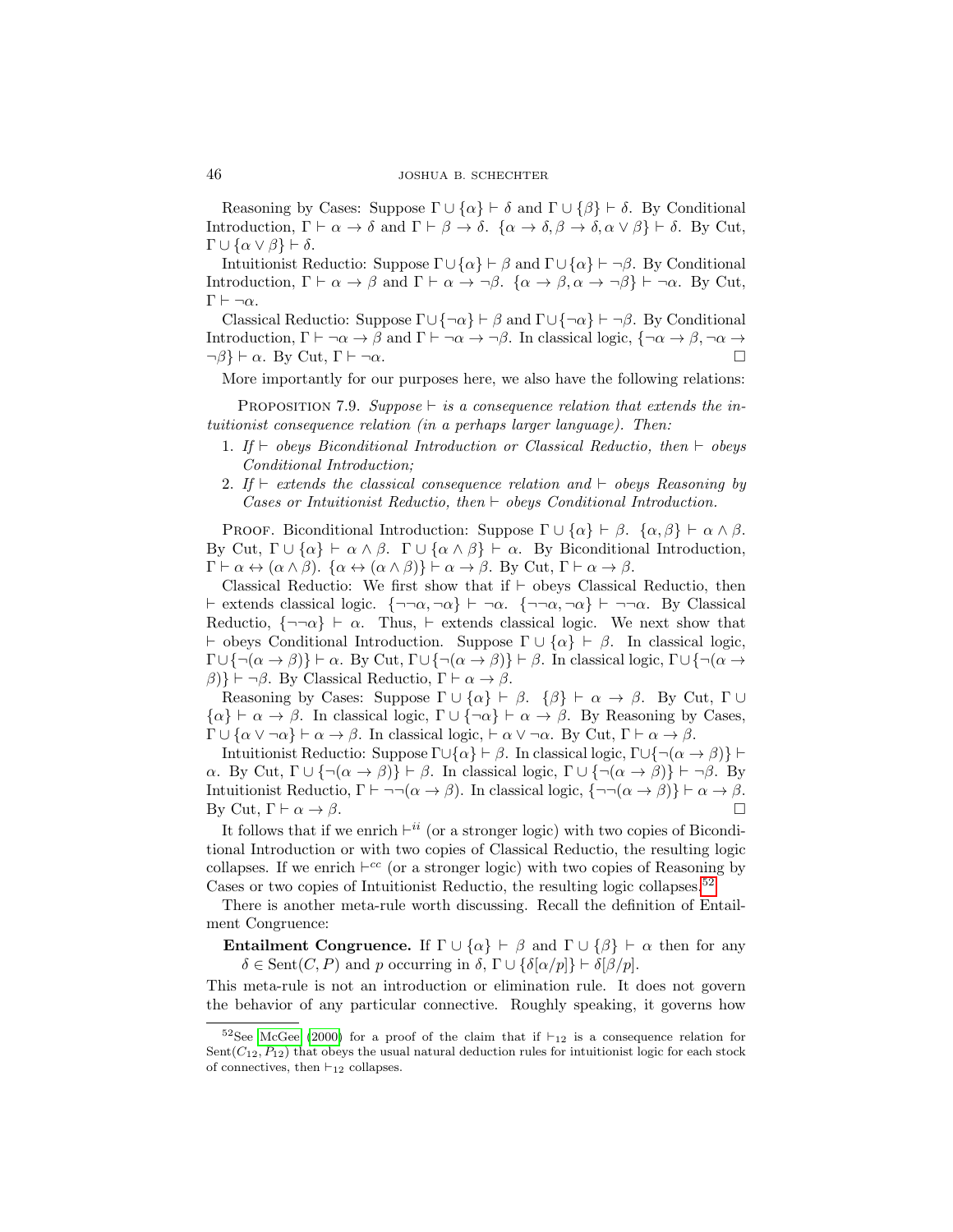logical equivalents behave within embeddings. It is perhaps better thought of as something like a structural rule.

We can prove the following result:

PROPOSITION 7.10. Suppose  $\vdash$  is a consequence relation that extends the intuitionist consequence relation (in a perhaps larger language). Then  $\vdash$  obeys Entailment Congruence just in case  $\vdash$  obeys Conditional Introduction.

PROOF. Suppose  $\Gamma \cup \{\alpha\} \vdash \beta$  and  $\Gamma \cup \{\beta\} \vdash \alpha$ . By Conditional Introduction,  $\Gamma \vdash \alpha \to \beta$  and  $\Gamma \vdash \beta \to \alpha$ .  $\{\alpha \to \beta, \beta \to \alpha, \delta[\alpha/p]\} \vdash \delta[\beta/p]$ . By Cut,  $\Gamma \cup {\{\delta[\alpha/p]\}} \vdash \delta[\beta/p].$ 

Now suppose  $\Gamma \cup \{\alpha\} \vdash \beta$ .  $\{\alpha, \beta\} \vdash \alpha \wedge \beta$ . By Cut,  $\Gamma \cup \{\alpha\} \vdash \alpha \wedge \beta$ .  $\Gamma \cup {\alpha \wedge \beta} \vdash \alpha$ . By Entailment Congruence,  $\Gamma \cup {\alpha \rightarrow \alpha} \vdash \alpha \rightarrow (\alpha \wedge \beta)$ .  $\vdash \alpha \to \alpha$ .  $\{\alpha \to (\alpha \wedge \beta)\}\vdash \alpha \to \beta$ . By Cut,  $\Gamma \vdash \alpha \to \beta$ .

It follows that  $\vdash^{cc}$ ,  $\vdash^{ii}$ , and  $\vdash^{ic}$  do not obey Entailment Congruence. It also follows that juxtaposition does not preserve Entailment Congruence.<sup>[53](#page-46-0)</sup> Finally, it follows that if  $\vdash^{ii}$  (or a stronger logic) is enriched with Entailment Congruence, the resulting logic collapses.

§8. Discussion. Let us return to the issues that this paper started with: What should we make of the appeal to collapse arguments in motivating philosophical theses? Should we conclude that the logical constants in our language have determinate extensions? Should we conclude that disputes in ontology are genuine disputes? Should we conclude that either intuitionism is correct and classical logic is incoherent or classical logic is correct and the intuitionists fail to recognize genuinely valid entailments?

One of the morals of this paper is that the answers to these questions are not very clear. What has emerged from the discussion above is that the success of collapse arguments, perhaps surprisingly, depends on the status of the meta-rules – including the standard natural deduction rules as well as Entailment Congruence. If we endorse classical logic (say), should we accept only the classically valid theorems and entailments or should we also accept the classical meta-rules? If we are working in a language with only the familiar logical constants, there is no way to accept the classically valid theorems and entailments without also accepting the meta-rules. But the difference looms large when we expand our language with additional vocabulary, for instance by adding a second stock of logical constants. The crux of the matter, then, seems to be this: When we expand our language, should we endorse the meta-rules as applying to the expanded language? If the answer is no, the collapse arguments are not worth very much. If the answer is yes, the collapse arguments are difficult to resist.<sup>[54](#page-46-1)</sup>

This issue is bound up with deep issues concerning the nature of logic. On one picture of the nature of logic, logic is intimately tied to reasoning. Logic is a theory of good reasoning: It captures how we ought to reason deductively. This conception of logic fits very naturally with the claim that the standard natural deduction rules are of central importance. Such rules tell us how we

<span id="page-46-0"></span><sup>53</sup>Algebraic fibring does not preserve Entailment Congruence, either. For an example, see [Zanardo et al. \(2001\)](#page-48-20), page 434.

<span id="page-46-1"></span><sup>54</sup>We might give different answers to different proposed appeals to collapse arguments.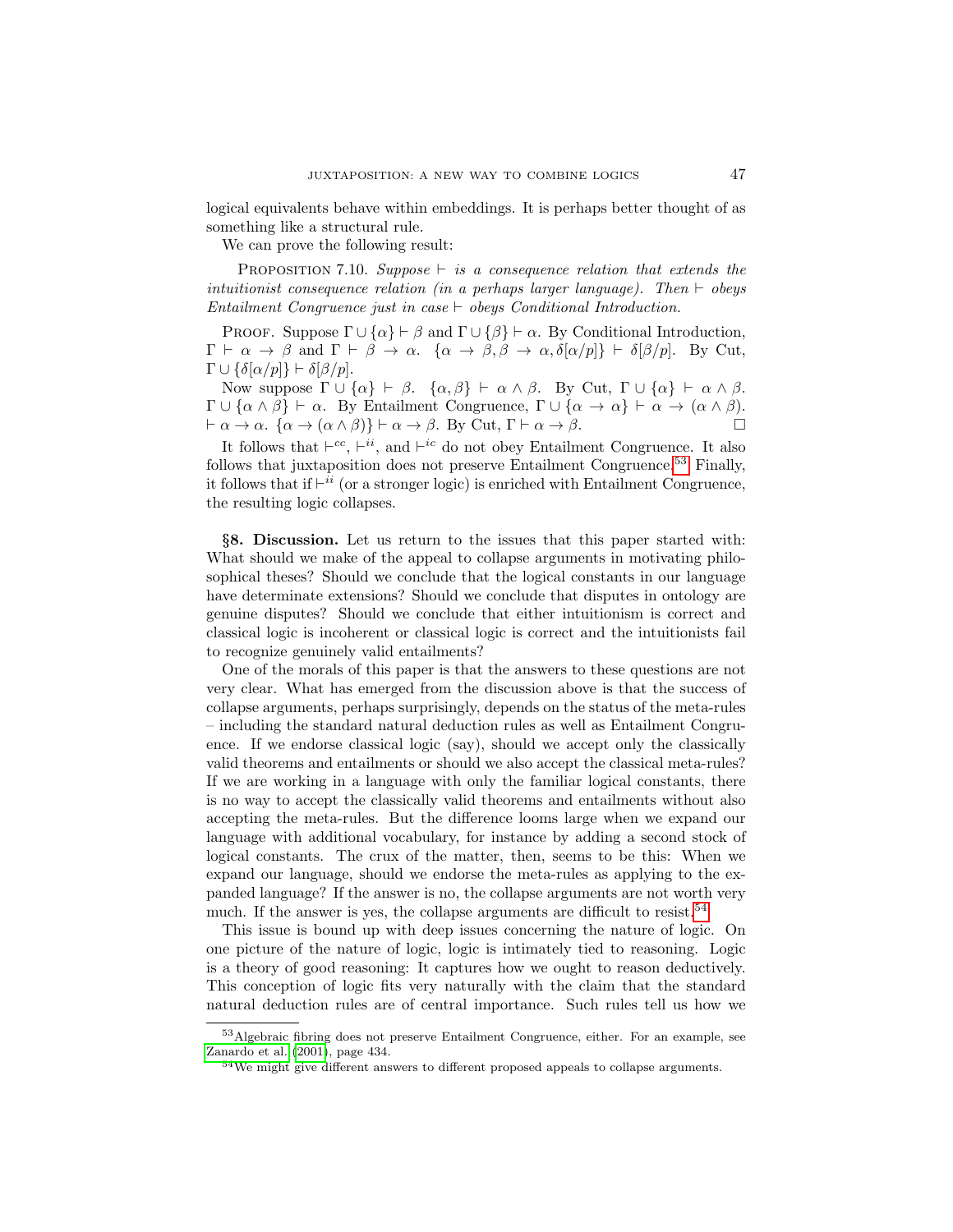# 48 JOSHUA B. SCHECHTER

ought to reason.[55](#page-47-6) We should hold on to such rules no matter how we expand our language.[56](#page-47-7)

On an alternative picture of the nature of logic, logic is not normative but descriptive. Logic is the theory of the logical consequence relation. It is the theory of what follows from what.<sup>[57](#page-47-8)</sup> This conception of logic fits very naturally with the claim that what is central to logic is not the natural deduction rules but the logical truths and entailment claims. We need not hold on to the metarules as we expand our language. The role of the meta-rules is simply to encode entailments in a user-friendly way.[58](#page-47-9)

What we should conclude about the use of collapse arguments in arguing for philosophically striking theses thus depends on how we should conceive of the nature of logic. This a difficult and central issue in the philosophy of logic.

§9. Acknowledgements. This paper is a descendent of a paper which presented soundness, completeness, and non-collapse results for a logic with two stocks of classical connectives. Thanks to Cian Dorr and Kit Fine for helpful comments on that material. A version of this paper was presented at a meeting of the New England Logic and Language Colloquium. I'd like to thank JC Beall, Hartry Field, Vann McGee, Charles Parsons, Agustín Rayo, Marcus Rossberg, and Bruno Whittle for their questions and comments. I'd also like to thank Richard Heck, Øystein Linnebo, Gabriel Uzquiano, and Timothy Williamson for useful discussion. Finally, I'd like to thank two anonymous referees for helpful comments and suggestions.

#### REFERENCES

<span id="page-47-4"></span>Blok, W., & Pigozzi, D. (1989). Algebraizable Logics. Providence: American Mathematical Society.

<span id="page-47-1"></span>Caleiro, C., Carnielli, W., Rasga, J., & Sernadas, C. (2005). Fibring of logics as a universal construction. In Handbook of Philosophical Logic (Second ed.), Volume 13, pp. 123–187. Dordrecht: Springer.

<span id="page-47-3"></span>Caleiro, C., & Ramos, J. (2007). From fibring to cryptofibring: A solution to the collapsing problem. Logica Universalis 1, 71–92.

<span id="page-47-2"></span>Carnap, R. (1943). The Formalization of Logic. Cambridge, Mass.: Harvard University Press. Reprinted with his Introduction to Semantics in a single volume, 1959.

<span id="page-47-0"></span>Carnielli, W., Coniglio, M., Gabbay, D., Gouveia, P., & Sernadas, C. (2008). Analysis and Synthesis of Logics: How to Cut and Paste Reasoning Systems. Dordrecht: Springer.

<span id="page-47-5"></span>Coniglio, M. (2007). Recovering a logic from its fragments by meta-fibring. Logica Universalis 1, 377–416.

<span id="page-47-6"></span><sup>55</sup>Indeed, the natural deduction rules were originally motivated (in part) as a way of connecting logic with psychologically-realistic patterns of reasoning. See [Gentzen \(1935\)](#page-48-25).

<span id="page-47-7"></span><sup>&</sup>lt;sup>56</sup>Endorsing this general picture of logic does not, however, require that we hold on to the meta-rules in their full generality as we expand our language. For instance, we might accept that natural deduction rules capture how we ought to reason, but claim that the relevant rules have the side condition that inferences involving new vocabulary not appear in sub-derivations.

<span id="page-47-9"></span><span id="page-47-8"></span><sup>&</sup>lt;sup>57</sup>See [Harman \(1986\)](#page-48-26), chapter 2, for arguments for this view of logic.

<sup>58</sup>Endorsing this general picture of logic does not, however, force us to take this position. For instance, we might think that the natural deduction meta-rules encode important patterns among entailments, patterns that continue to hold even as we expand our language. Or we might think that Entailment Congruence states a central fact about logical consequence.